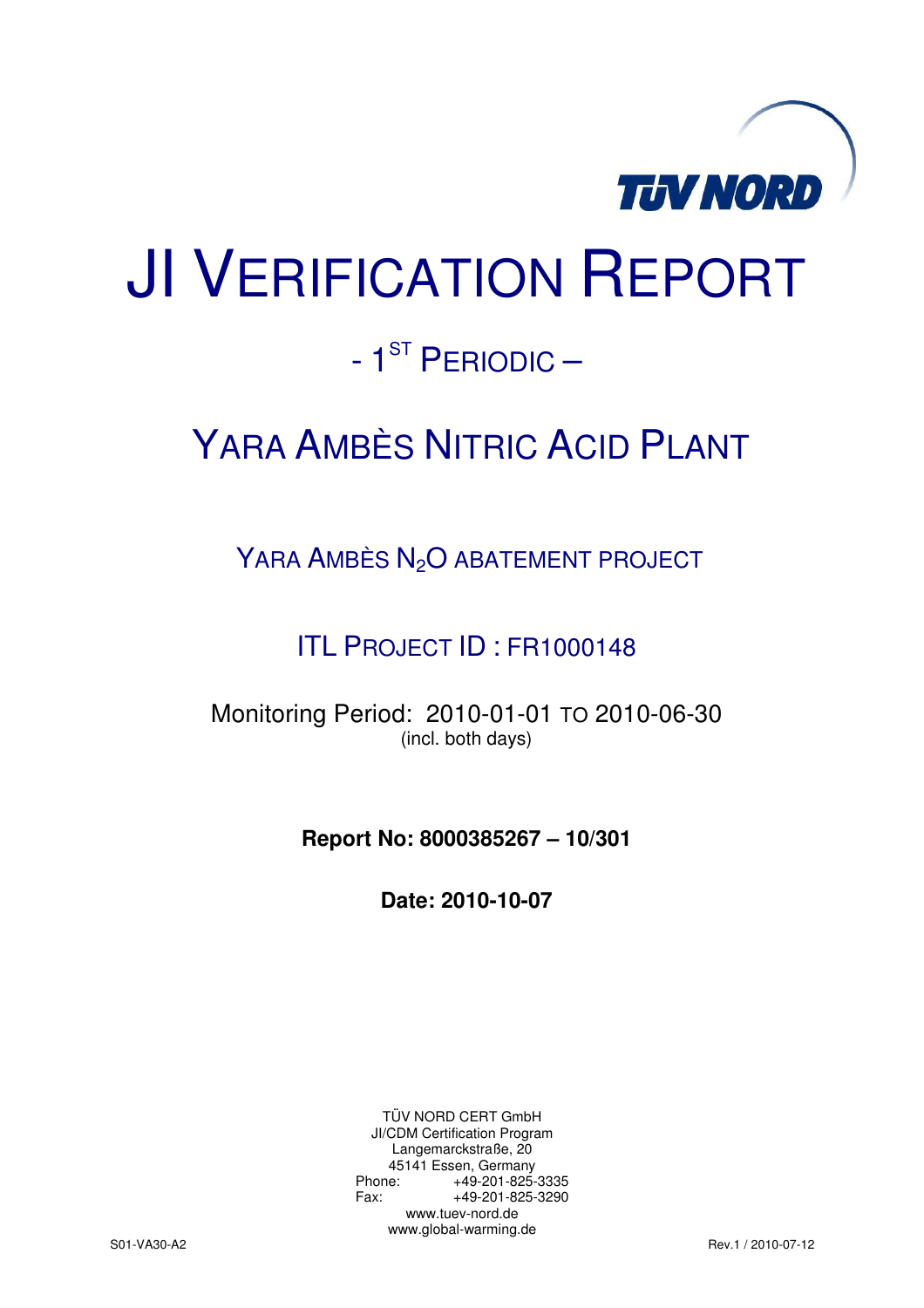



| <b>Verification Report:</b>                          | <b>Report No.</b>                                                                                                                                                                                                                                                                                                                                                                                                                                                                                                                                                                                                                                                                                                                                                                                                                                                                                                                                                                                                                                                                                                                                                                                                                                                                                                                                                                                                                                                                                                                                                                                                                                                                                                                                                                                                                                                                                                                                                                                                                                                                                                                                                                                       | Rev. No. | Date of 1 <sup>st</sup> issue:        | Date of this rev.     |
|------------------------------------------------------|---------------------------------------------------------------------------------------------------------------------------------------------------------------------------------------------------------------------------------------------------------------------------------------------------------------------------------------------------------------------------------------------------------------------------------------------------------------------------------------------------------------------------------------------------------------------------------------------------------------------------------------------------------------------------------------------------------------------------------------------------------------------------------------------------------------------------------------------------------------------------------------------------------------------------------------------------------------------------------------------------------------------------------------------------------------------------------------------------------------------------------------------------------------------------------------------------------------------------------------------------------------------------------------------------------------------------------------------------------------------------------------------------------------------------------------------------------------------------------------------------------------------------------------------------------------------------------------------------------------------------------------------------------------------------------------------------------------------------------------------------------------------------------------------------------------------------------------------------------------------------------------------------------------------------------------------------------------------------------------------------------------------------------------------------------------------------------------------------------------------------------------------------------------------------------------------------------|----------|---------------------------------------|-----------------------|
|                                                      | 8000385267 - 10/301                                                                                                                                                                                                                                                                                                                                                                                                                                                                                                                                                                                                                                                                                                                                                                                                                                                                                                                                                                                                                                                                                                                                                                                                                                                                                                                                                                                                                                                                                                                                                                                                                                                                                                                                                                                                                                                                                                                                                                                                                                                                                                                                                                                     | $\Omega$ | 2010-10-07                            |                       |
| Project:                                             | Title:                                                                                                                                                                                                                                                                                                                                                                                                                                                                                                                                                                                                                                                                                                                                                                                                                                                                                                                                                                                                                                                                                                                                                                                                                                                                                                                                                                                                                                                                                                                                                                                                                                                                                                                                                                                                                                                                                                                                                                                                                                                                                                                                                                                                  |          | <b>Registration date:</b>             | <b>UNFCCC-No.:</b>    |
|                                                      | "Yara Ambès N <sub>2</sub> O Abatement Project"                                                                                                                                                                                                                                                                                                                                                                                                                                                                                                                                                                                                                                                                                                                                                                                                                                                                                                                                                                                                                                                                                                                                                                                                                                                                                                                                                                                                                                                                                                                                                                                                                                                                                                                                                                                                                                                                                                                                                                                                                                                                                                                                                         |          | 2010-04-16                            | FR1000148             |
| <b>Project Participant(s):</b>                       | Host party:                                                                                                                                                                                                                                                                                                                                                                                                                                                                                                                                                                                                                                                                                                                                                                                                                                                                                                                                                                                                                                                                                                                                                                                                                                                                                                                                                                                                                                                                                                                                                                                                                                                                                                                                                                                                                                                                                                                                                                                                                                                                                                                                                                                             |          | Other involved parties:               |                       |
|                                                      | France                                                                                                                                                                                                                                                                                                                                                                                                                                                                                                                                                                                                                                                                                                                                                                                                                                                                                                                                                                                                                                                                                                                                                                                                                                                                                                                                                                                                                                                                                                                                                                                                                                                                                                                                                                                                                                                                                                                                                                                                                                                                                                                                                                                                  |          | Norway, Germany, Belgium              |                       |
| <b>Applied</b>                                       | <b>Title:</b>                                                                                                                                                                                                                                                                                                                                                                                                                                                                                                                                                                                                                                                                                                                                                                                                                                                                                                                                                                                                                                                                                                                                                                                                                                                                                                                                                                                                                                                                                                                                                                                                                                                                                                                                                                                                                                                                                                                                                                                                                                                                                                                                                                                           |          | $No.$ :                               | Scope:                |
| methodology/ies:                                     | Project specific methodology: 'Catalytic reduction of<br>N2O at nitric acid plants'                                                                                                                                                                                                                                                                                                                                                                                                                                                                                                                                                                                                                                                                                                                                                                                                                                                                                                                                                                                                                                                                                                                                                                                                                                                                                                                                                                                                                                                                                                                                                                                                                                                                                                                                                                                                                                                                                                                                                                                                                                                                                                                     |          | N/A                                   | 5                     |
| <b>Monitoring:</b>                                   | <b>Monitoring period (MP):</b>                                                                                                                                                                                                                                                                                                                                                                                                                                                                                                                                                                                                                                                                                                                                                                                                                                                                                                                                                                                                                                                                                                                                                                                                                                                                                                                                                                                                                                                                                                                                                                                                                                                                                                                                                                                                                                                                                                                                                                                                                                                                                                                                                                          |          | No. of days:                          | MP No.                |
|                                                      | 2010-01-01 to 2010-06-30 - both days included                                                                                                                                                                                                                                                                                                                                                                                                                                                                                                                                                                                                                                                                                                                                                                                                                                                                                                                                                                                                                                                                                                                                                                                                                                                                                                                                                                                                                                                                                                                                                                                                                                                                                                                                                                                                                                                                                                                                                                                                                                                                                                                                                           |          | 181                                   | 1                     |
| <b>Monitoring report:</b>                            | <b>Title:</b>                                                                                                                                                                                                                                                                                                                                                                                                                                                                                                                                                                                                                                                                                                                                                                                                                                                                                                                                                                                                                                                                                                                                                                                                                                                                                                                                                                                                                                                                                                                                                                                                                                                                                                                                                                                                                                                                                                                                                                                                                                                                                                                                                                                           |          | <b>Draft version:</b>                 | <b>Final version:</b> |
|                                                      | "Yara Ambès N <sub>2</sub> O Abatement Project"                                                                                                                                                                                                                                                                                                                                                                                                                                                                                                                                                                                                                                                                                                                                                                                                                                                                                                                                                                                                                                                                                                                                                                                                                                                                                                                                                                                                                                                                                                                                                                                                                                                                                                                                                                                                                                                                                                                                                                                                                                                                                                                                                         |          | 2010-07-13                            | 2010-10-06            |
| Verification team /                                  | <b>Verification Team:</b>                                                                                                                                                                                                                                                                                                                                                                                                                                                                                                                                                                                                                                                                                                                                                                                                                                                                                                                                                                                                                                                                                                                                                                                                                                                                                                                                                                                                                                                                                                                                                                                                                                                                                                                                                                                                                                                                                                                                                                                                                                                                                                                                                                               |          | <b>Technical review:</b>              | Final approval:       |
| <b>Technical Review and</b><br><b>Final Approval</b> | Alexandra Nebel<br>Sabine Meyer<br>Ulrich Walter                                                                                                                                                                                                                                                                                                                                                                                                                                                                                                                                                                                                                                                                                                                                                                                                                                                                                                                                                                                                                                                                                                                                                                                                                                                                                                                                                                                                                                                                                                                                                                                                                                                                                                                                                                                                                                                                                                                                                                                                                                                                                                                                                        |          | <b>Rainer Winter</b><br>Emilio Martín | <b>Rainer Winter</b>  |
| <b>Emission reductions: [t</b>                       | <b>Verified amount</b>                                                                                                                                                                                                                                                                                                                                                                                                                                                                                                                                                                                                                                                                                                                                                                                                                                                                                                                                                                                                                                                                                                                                                                                                                                                                                                                                                                                                                                                                                                                                                                                                                                                                                                                                                                                                                                                                                                                                                                                                                                                                                                                                                                                  |          | As per Draft MR:                      | As per PDD:           |
| $CO2e$ ]                                             | 128,118                                                                                                                                                                                                                                                                                                                                                                                                                                                                                                                                                                                                                                                                                                                                                                                                                                                                                                                                                                                                                                                                                                                                                                                                                                                                                                                                                                                                                                                                                                                                                                                                                                                                                                                                                                                                                                                                                                                                                                                                                                                                                                                                                                                                 |          | 127,964                               | 137,184               |
| <b>Verification Opinion:</b>                         | Yara Ambés Nitric Acid Plant has commissioned the TÜV NORD JI/CDM Certification<br>Program to carry out the 1 <sup>st</sup> periodic verification of the project: "Yara Ambès N <sub>2</sub> O<br>Abatement Project", with regard to the relevant requirements for JI (Track 1) project<br>activities. The project reduces GHG emissions due to reduction of $N_2O$ emissions.<br>This verification covers the period from 2010-01-01 to 2010-06-30 (including both<br>days).<br>In the course of the verification 3 Corrective Action Requests (CAR) and 13<br>Clarification Requests (CL) were raised and successfully closed. Furthermore 3 FARs<br>are raised to improve the monitoring system in the future. The verification is based on<br>the draft monitoring report, revised monitoring report, and the monitoring plan as set<br>out in the registered PDD, the determination report, emission reduction calculation<br>spreadsheet and supporting documents made available to the TÜV NORD JI/CDM<br>CP by the project participant.<br>As a result of this verification, the verifier confirms that:<br>all operations of the project are implemented and installed as planned and<br>described in the project design document.<br>the monitoring plan is in accordance with the applied country specific<br>$\bullet$<br>methodology: Méthode pour les Projets Domestiques: "Réduction catalytique<br>du N2O dans des usines d'acide nitrique".<br>the installed equipment essential for measuring parameters required for<br>٠<br>calculating emission reductions are calibrated appropriately.<br>the monitoring system is in place and functional. The project has generated<br>$\bullet$<br>GHG emission reductions.<br>As the result of the 1 <sup>st</sup> periodic verification, the verifier confirms that the GHG<br>emission reductions are calculated without material misstatements in a conservative<br>and appropriate manner. TÜV NORD JI/CDM CP herewith confirms that the project<br>has achieved emission reductions in the above mentioned reporting period as follows:<br>Emission reductions:<br>Including a deduction to 90% according to the Arrêté du 2 mars 2007. | 128,118  | t CO <sub>2e</sub>                    |                       |
| <b>Document</b>                                      | Filename:<br>No. of pages:                                                                                                                                                                                                                                                                                                                                                                                                                                                                                                                                                                                                                                                                                                                                                                                                                                                                                                                                                                                                                                                                                                                                                                                                                                                                                                                                                                                                                                                                                                                                                                                                                                                                                                                                                                                                                                                                                                                                                                                                                                                                                                                                                                              |          |                                       |                       |
| information:                                         | FDR YARA Ambes 2010-10-07                                                                                                                                                                                                                                                                                                                                                                                                                                                                                                                                                                                                                                                                                                                                                                                                                                                                                                                                                                                                                                                                                                                                                                                                                                                                                                                                                                                                                                                                                                                                                                                                                                                                                                                                                                                                                                                                                                                                                                                                                                                                                                                                                                               |          |                                       | 73                    |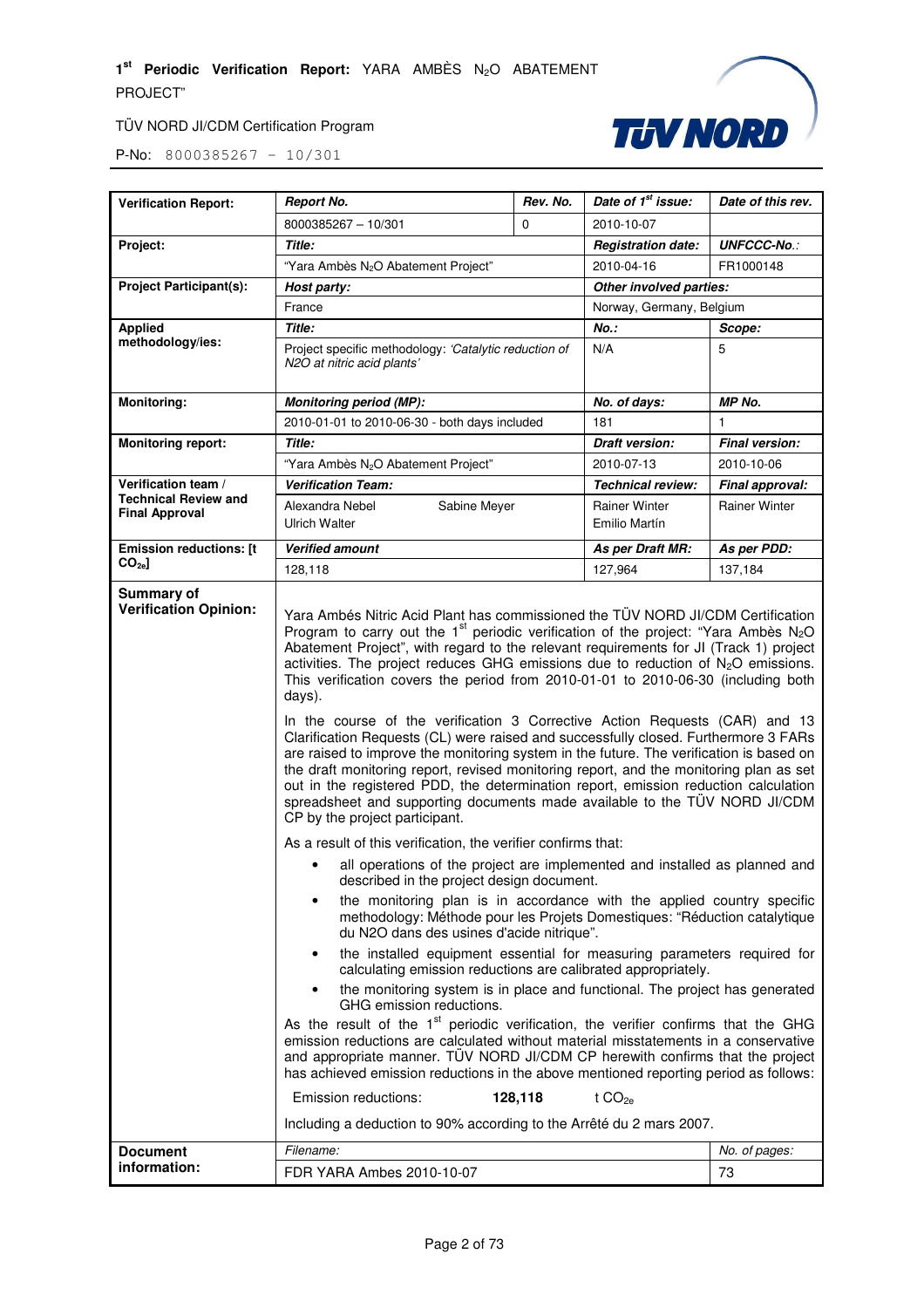P-No: 8000385267 – 10/301



#### **Abbreviations:**

| <b>AIE</b>        | <b>Accredited Independent Entity</b>                  |
|-------------------|-------------------------------------------------------|
| <b>AMS</b>        | <b>Automated Measuring System</b>                     |
| CA                | <b>Corrective Action / Clarification Action</b>       |
| <b>CAR</b>        | <b>Corrective Action Request</b>                      |
| <b>CDM</b>        | <b>Clean Development Mechanism</b>                    |
| <b>CL</b>         | <b>Clarification Request</b>                          |
| CO <sub>2</sub>   | <b>Carbon dioxide</b>                                 |
| CO <sub>2eq</sub> | Carbon dioxide equivalent                             |
| <b>DVM</b>        | <b>Determination and Verification Manual</b>          |
| <b>ER</b>         | <b>Emission Reduction</b>                             |
| <b>ERU</b>        | <b>Emission Reduction Units</b>                       |
| <b>FAR</b>        | <b>Forward Action Request</b>                         |
| <b>GHG</b>        | Greenhouse gas(es)                                    |
| HnO <sub>3</sub>  | <b>Nitric Acid</b>                                    |
| JI                | <b>Joint Implementation</b>                           |
| <b>MP</b>         | <b>Monitoring Plan</b>                                |
| <b>MR</b>         | <b>Monitoring Report</b>                              |
| N <sub>2</sub> O  | <b>Nitrous Oxide</b>                                  |
| <b>PCS</b>        | <b>Process Control System</b>                         |
| <b>PDD</b>        | <b>Project Design Document</b>                        |
| <b>PP</b>         | <b>Project Participant</b>                            |
| QA/QC             | <b>Quality Assurance / Quality Control</b>            |
| <b>UNFCCC</b>     | United Nations Framework Convention on Climate Change |
| <b>XLS</b>        | <b>Emission Reduction Calculation Spread Sheet</b>    |
|                   |                                                       |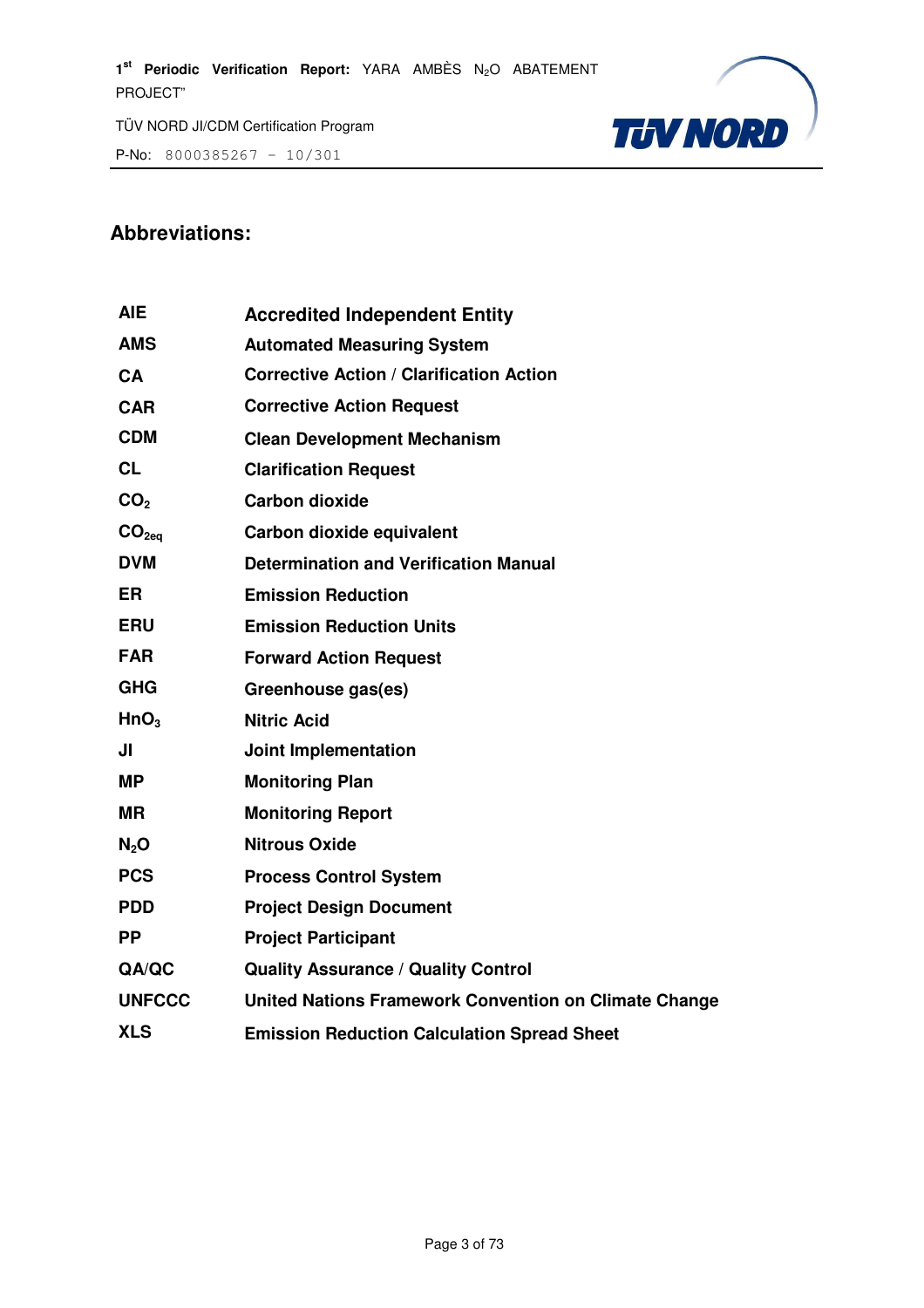P-No: 8000385267 – 10/301



# **Table of Contents Page 2014**

| 1.<br>1.1.<br>1.2.                                                                                    | Objective<br>Scope                                                                                                                                                                                                                                                                                                                                   | 6<br>6                                                               |
|-------------------------------------------------------------------------------------------------------|------------------------------------------------------------------------------------------------------------------------------------------------------------------------------------------------------------------------------------------------------------------------------------------------------------------------------------------------------|----------------------------------------------------------------------|
| 2.<br>2.1.<br>2.2.<br>2.3.<br>2.4.<br>2.5.                                                            | <b>Project Characteristics</b><br><b>Project Verification History</b><br><b>Involved Parties and Project Participants</b><br><b>Project Location</b><br><b>Technical Project Description</b>                                                                                                                                                         | .8<br>8<br>8<br>9<br>9<br>9                                          |
| 3.<br>3.1.<br>3.2.<br>3.3.<br>3.4.<br>3.5.<br>3.6.<br>3.7.<br>3.8.<br>3.9.<br>3.10.<br>3.11.<br>3.12. | <b>Verification Steps</b><br>Contract review<br>Appointment of team members and technical reviewers<br>Publication of the Monitoring Report<br><b>Verification Planning</b><br>Desk review<br>On-site assessment<br>Draft verification reporting<br>Resolution of CARs, CLs and FARs<br>Final reporting<br><b>Technical review</b><br>Final approval | 11<br>11<br>12<br>13<br>13<br>15<br>16<br>17<br>17<br>18<br>18<br>18 |
| 4.<br>5.<br>5.1.<br>5.2.<br>5.3.<br>5.4.<br>5.5.<br>5.6.<br>5.7.<br>5.8.                              | Implementation of the project<br>Project history<br>Special events<br>Compliance with the monitoring plan<br>Monitoring parameters<br>Monitoring report<br><b>ER Calculation</b><br><b>Quality Management</b>                                                                                                                                        | 32<br>32<br>32<br>32<br>33<br>33<br>33<br>33                         |
| 5.9.<br>5.10.                                                                                         | Overall Aspects of the Verification<br>Hints for next periodic Verification                                                                                                                                                                                                                                                                          | 34<br>34                                                             |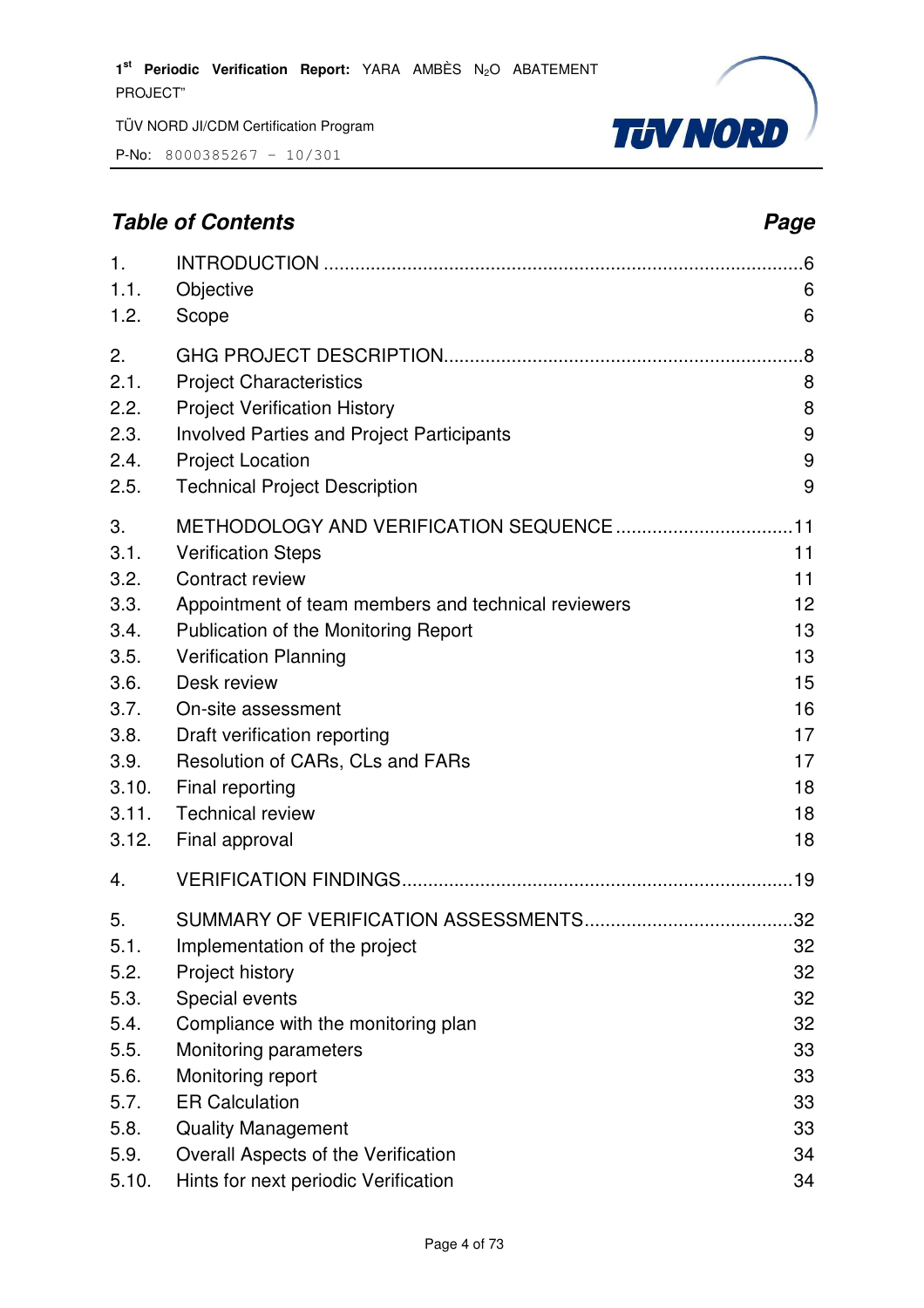| PROJECT" | 1st Periodic Verification Report: YARA AMBÈS N <sub>2</sub> O ABATEMENT |  |  |                                                   |
|----------|-------------------------------------------------------------------------|--|--|---------------------------------------------------|
|          | TÜV NORD JI/CDM Certification Program                                   |  |  | <b>TJV NORD</b>                                   |
|          | <b>P-No:</b> 8000385267 - 10/301                                        |  |  |                                                   |
| 6.       |                                                                         |  |  |                                                   |
| 7.       |                                                                         |  |  |                                                   |
|          |                                                                         |  |  |                                                   |
|          |                                                                         |  |  | ANNEX 2: STATEMENTS OF COMPETENCE OF TEAM MEMBERS |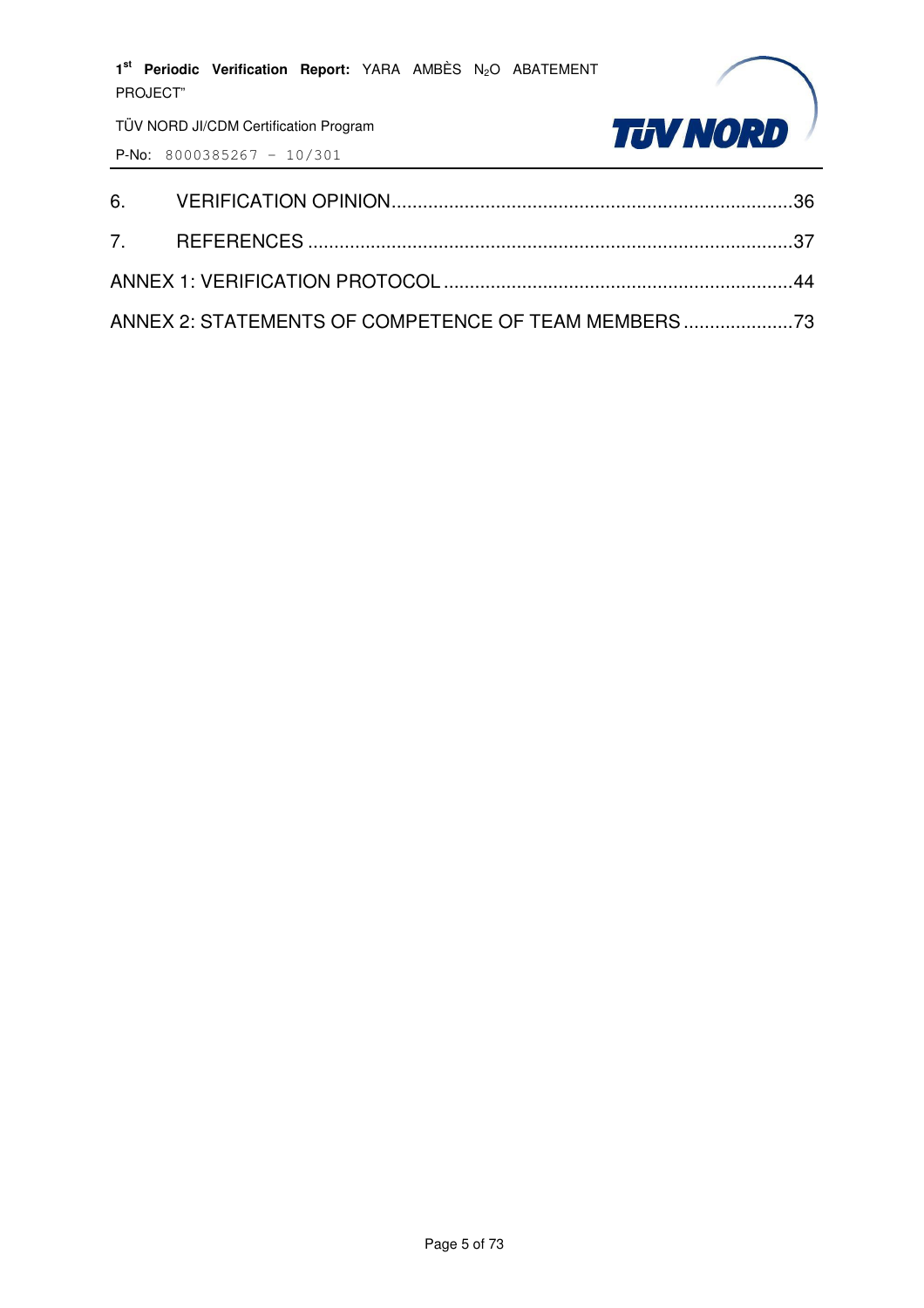TÜV NORD JI/CDM Certification Program



P-No: 8000385267 – 10/301

# **1. INTRODUCTION**

YARA AMBÉS NITRIC ACID PLANT has commissioned the TÜV NORD JI/CDM Certification Program (CP) to carry out the  $1<sup>st</sup>$  periodic verification of the project

#### "YARA AMBÈS N2O ABATEMENT PROJECT"

with regard to the relevant requirements for JI (Track 1) project activities. The verifiers have reviewed the implementation of the monitoring plan (MP) in the registered JI project number FR1000148<sup>1</sup>.

GHG data for the monitoring period covering 2010-01-01 to 2010-06-30 was verified in detailed manner applying the set of requirements, audit practices and principles as required under the Determination and Verification Manual <sup>/DVM/</sup> of the UNFCCC.

This report summarizes the findings and conclusions of this  $1<sup>st</sup>$  periodic verification of the above mentioned UNFCCC registered project activity.

#### **1.1. Objective**

The objective of the verification is the review and ex-post determination by an independent entity of the GHG emission reductions. It includes the verification of the:

- implementation and operation of the project activity as given in the PDD,
- compliance with applied approved monitoring plan,
- data given in the monitoring report by checking the monitoring records, the emissions reduction calculation and supporting evidence,
- accuracy of the monitoring equipment,
- quality of evidence,
- significance of reporting risks and risks of material misstatements.

#### **1.2. Scope**

The verification of this registered project is based on the project design document  $\alpha$ <sup>PDD/</sup>, the monitoring report  $\alpha$ <sup>MR/</sup>, emission reduction calculation spreadsheet  $\alpha$ <sup>XLS/</sup>, supporting documents made available to the verifier and information collected through performing interviews and during the on-site assessment. Furthermore publicly available information was considered as far as available and required.

The verification is carried out on the basis of the following requirements, applicable for this project activity:

- Article 6 of the Kyoto Protocol <sup>/KP/</sup>,

 1 http://ji.unfccc.int/JIITLProject/DB/I2VTETQF784CYRLUS5LU1NVRQU7PVY/details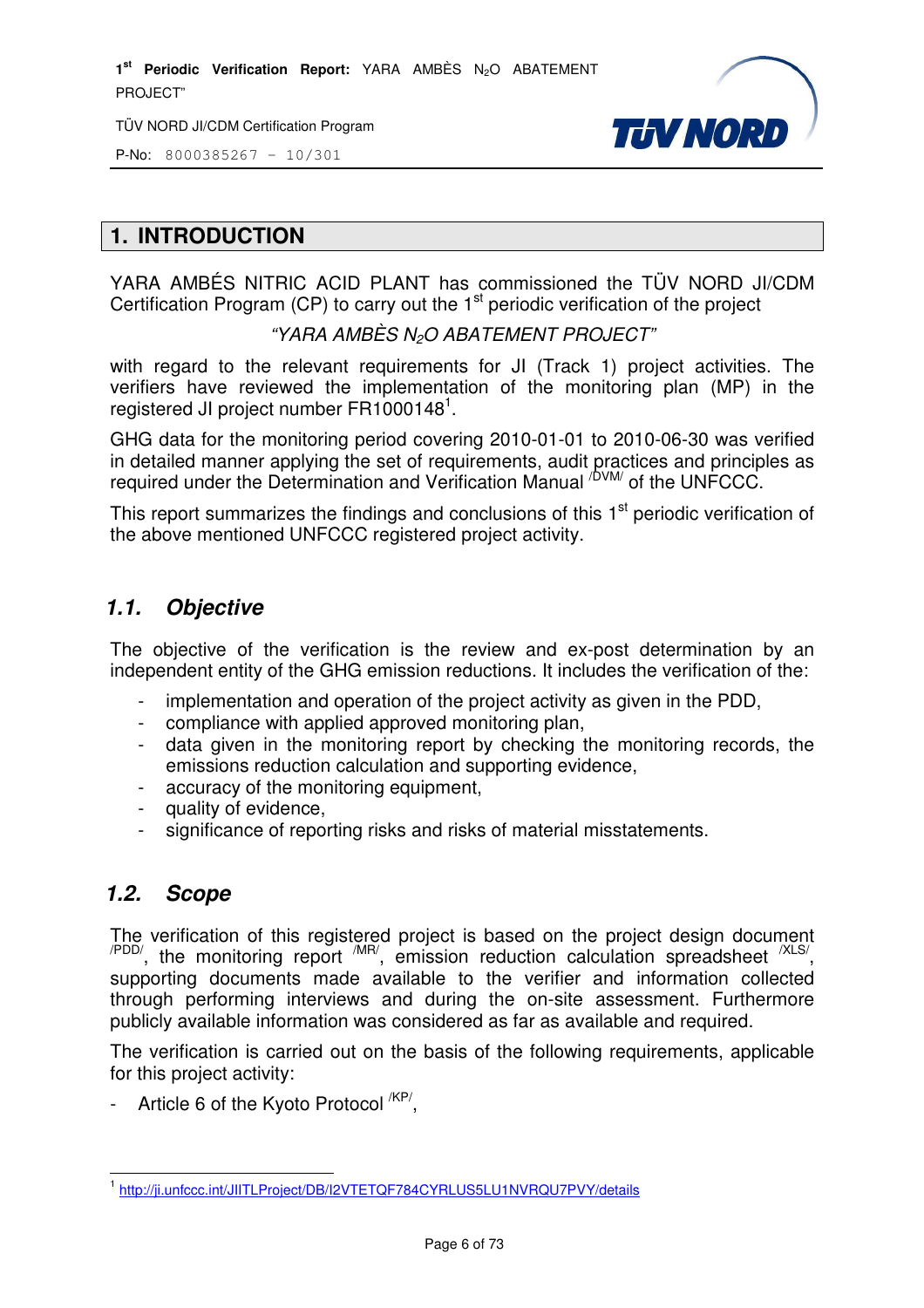TÜV NORD JI/CDM Certification Program



- guidelines for the implementation of Article 6 of the Kyoto Protocol as presented in the Marrakech Accords under decision  $9/CMP.1 \frac{MAV}{M}$ , and subsequent decisions made by the JISC and COP/MOP,
- other relevant rules, including the host country legislation,
- JI Validation and Verification Manual <sup>/DVM/</sup>,
- monitoring plan as given in the registered PDD<sup>/PDD/</sup>,
- Projet Domestique Methodology: "Catalytic reduction of  $N_2O$  at nitric acid plants " Méthode pour les Projets Domestiques: "Réduction catalytique du N2O dans des usines d'acide nitrique"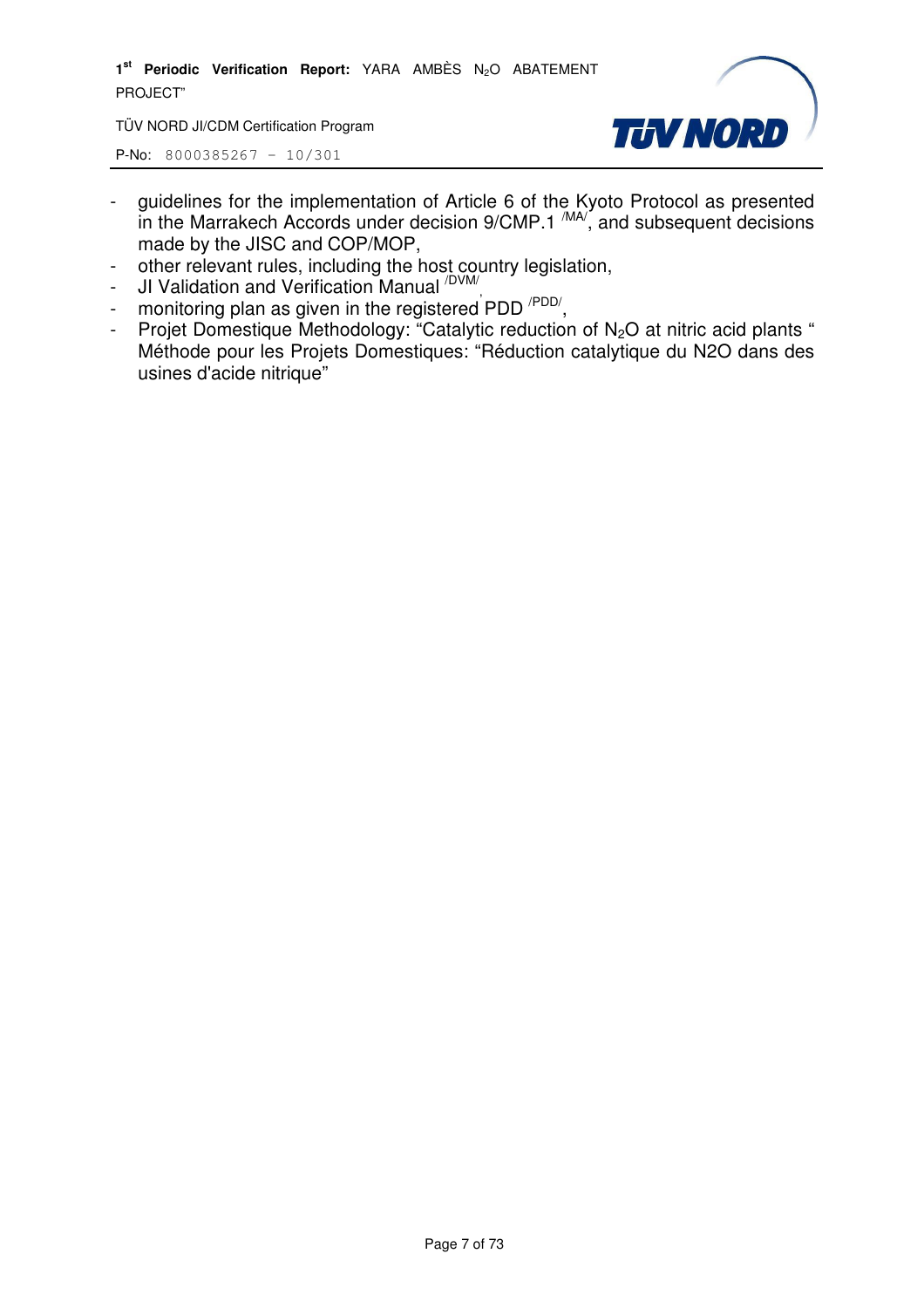P-No: 8000385267 – 10/301



## **2. GHG PROJECT DESCRIPTION**

# **2.1. Project Characteristics**

Essential data of the project is presented in the following Table 2-1.

**Table 2-1:** Project Characteristics

| Item                       | Data                                                                                              |  |  |  |  |
|----------------------------|---------------------------------------------------------------------------------------------------|--|--|--|--|
| Project title              | Yara Ambès N <sub>2</sub> O Abatement Project                                                     |  |  |  |  |
| JI Track                   | Track 1<br><b>JPA</b><br>Track 2                                                                  |  |  |  |  |
| Project size               | <b>Small Scale</b><br>Large Scale                                                                 |  |  |  |  |
| JI Approach                | JI Specific Approach<br>Approved CDM Methodology<br>$\times$                                      |  |  |  |  |
|                            | Energy Industries (renewable-/non-renewable sources)                                              |  |  |  |  |
|                            | $\overline{c}$<br>Energy distribution                                                             |  |  |  |  |
|                            | 3<br>Energy demand                                                                                |  |  |  |  |
|                            | 4<br>Manufacturing industries                                                                     |  |  |  |  |
|                            | Ø<br>5<br>Chemical industry                                                                       |  |  |  |  |
|                            | 6<br>Construction                                                                                 |  |  |  |  |
| <b>Project Scope</b>       | 7<br>Transport                                                                                    |  |  |  |  |
| (according to UNFCCC       | Mining/Mineral production<br>8                                                                    |  |  |  |  |
| sectoral scope numbers for | 9<br>Metal production                                                                             |  |  |  |  |
| CDM)                       | Fugitive emissions from fuels (solid, oil and gas)<br>10                                          |  |  |  |  |
|                            | Fugitive emissions from production and<br>consumption<br>of<br>11<br>halocarbons and hexafluoride |  |  |  |  |
|                            | 12<br>Solvents use                                                                                |  |  |  |  |
|                            | Waste handling and disposal<br>13                                                                 |  |  |  |  |
|                            | Land-use, land-use change and forestry<br>14                                                      |  |  |  |  |
|                            | 15<br>Agriculture                                                                                 |  |  |  |  |
| Methodology:               | Projet Domestique Methodology: "Catalytic reduction of $N_2O$ at                                  |  |  |  |  |
|                            | nitric acid plants"                                                                               |  |  |  |  |
| Technical Area(s):         | Q:<br>N <sub>2</sub> O                                                                            |  |  |  |  |
| ITL Project ID No.:        | FR1000148                                                                                         |  |  |  |  |
| Crediting period           | Renewable Crediting Period (7 y)                                                                  |  |  |  |  |
|                            | $\boxtimes$<br>Fixed Crediting Period (3 y)                                                       |  |  |  |  |

# **2.2. Project Verification History**

Essential events since the registration of the project are presented in the following Table 2-2.

|  |  |  | Table 2-2: Project verification history |  |
|--|--|--|-----------------------------------------|--|
|--|--|--|-----------------------------------------|--|

|   | Item                              | Time                  | <b>Status</b> |
|---|-----------------------------------|-----------------------|---------------|
|   | Date of registration              | $12010 - 04 - 16^{1}$ | -             |
|   | Start of crediting period         | 2010-01-01            | -             |
| n | 1 <sup>st</sup> Monitoring period | 2010-01-01<br>to      | open          |
|   |                                   | 2010-06-30            |               |

1) Date of registration is the date of issuing of the LoA by the DFP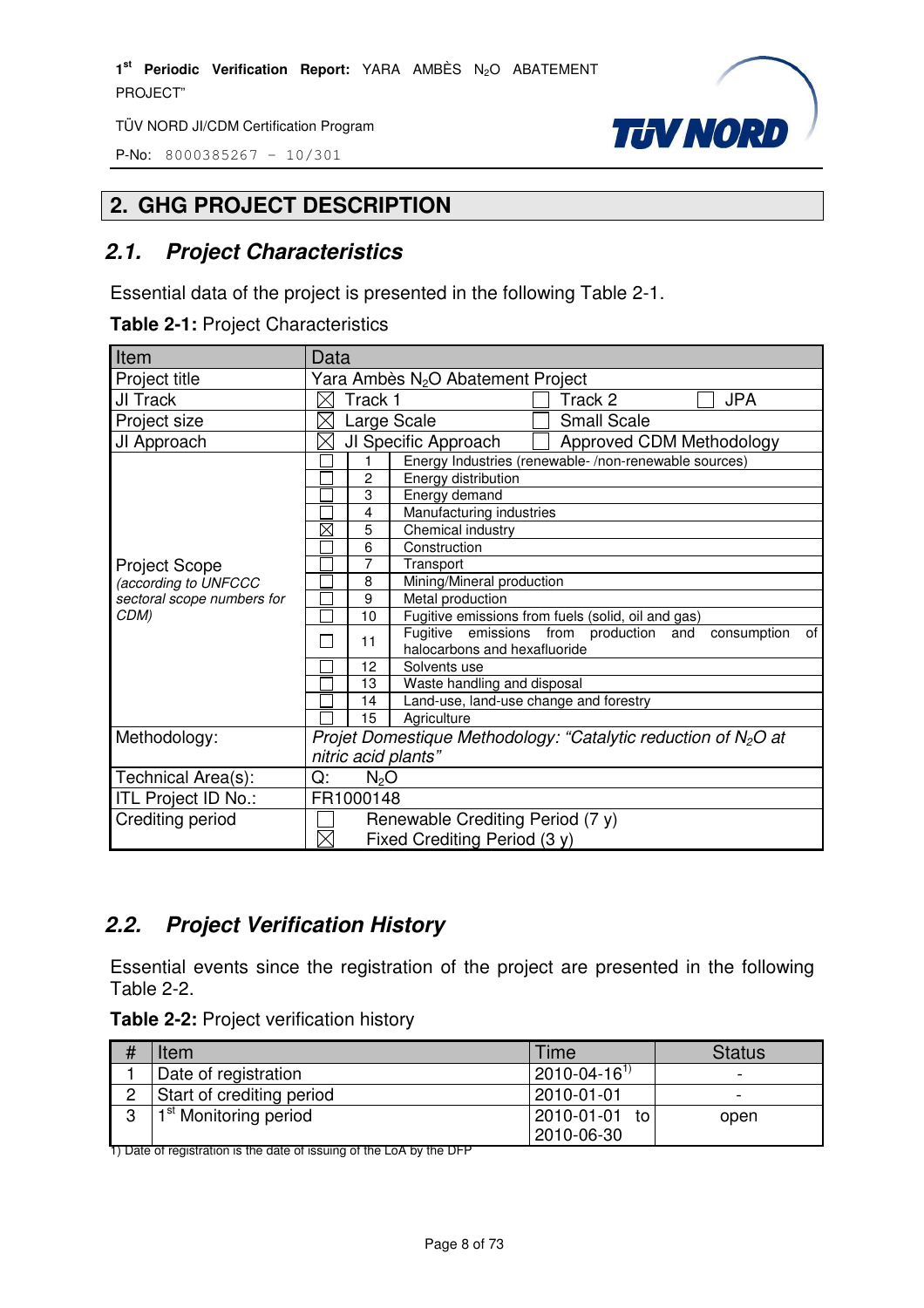TÜV NORD JI/CDM Certification Program

P-No: 8000385267 – 10/301



# **2.3. Involved Parties and Project Participants**

The following parties to the Kyoto Protocol and project participants are involved in this project activity (Table 2-3).

| Characteristic           | Party              | <b>Project Participant</b>                             |
|--------------------------|--------------------|--------------------------------------------------------|
| Host party               | France             | YARA France SAS                                        |
| Other Involved Party/ies | Norway             | <b>YARA International ASA</b>                          |
|                          | Germany<br>Belgium | N.serve Environmental Services GmbH<br>YARA France SAS |

**Table 2-3:** Project Parties and project participants

# **2.4. Project Location**

The details of the project location are given in table 2-4:

#### **Table 2-4:** Project Location

| No.                  | <b>Project Location</b>                                                                                                       |
|----------------------|-------------------------------------------------------------------------------------------------------------------------------|
| <b>Host Country:</b> | France                                                                                                                        |
| Region:              | South West, Department: Gironde, Commune: Ambès                                                                               |
| Project location:    | Plant absorption tower and tail gas stack:<br>45°00'0 1.50" N, 0°32'51.64" W<br>Ammonia burner: 45°00'00.33" N, 0°32'52.65" W |

## **2.5. Technical Project Description**

The project activity aims to reduce levels of  $N<sub>2</sub>O$  emissions from the production of nitric acid with secondary  $N_2O$  abatement technology (secondary catalyst).

The key parameters for the project are given in table 2-5:

| <b>Table 2-5:</b> | Technical data of the plant |  |
|-------------------|-----------------------------|--|
|-------------------|-----------------------------|--|

| Parameter                                                            | Unit    | Value            |
|----------------------------------------------------------------------|---------|------------------|
| Ammonia Oxidation Reactor                                            |         |                  |
| Manufacturer                                                         |         | <b>YARA</b>      |
| Start of commercial production                                       |         | November 1990    |
| Operating conditions as<br>per<br>specifications (trip point values) |         |                  |
| - Temperature (min/max):                                             | °C      | 780 / 920        |
| - Pressure (max):                                                    | Bar abs | No trip point    |
| - Ammonia to Air ratio (max)                                         | Vol.-%  | 12.6             |
| <b>Ammonia Oxidation Catalyst</b>                                    |         |                  |
| Manufacturer                                                         |         | K.A Rasmussen AS |
| Type                                                                 |         | n.a.             |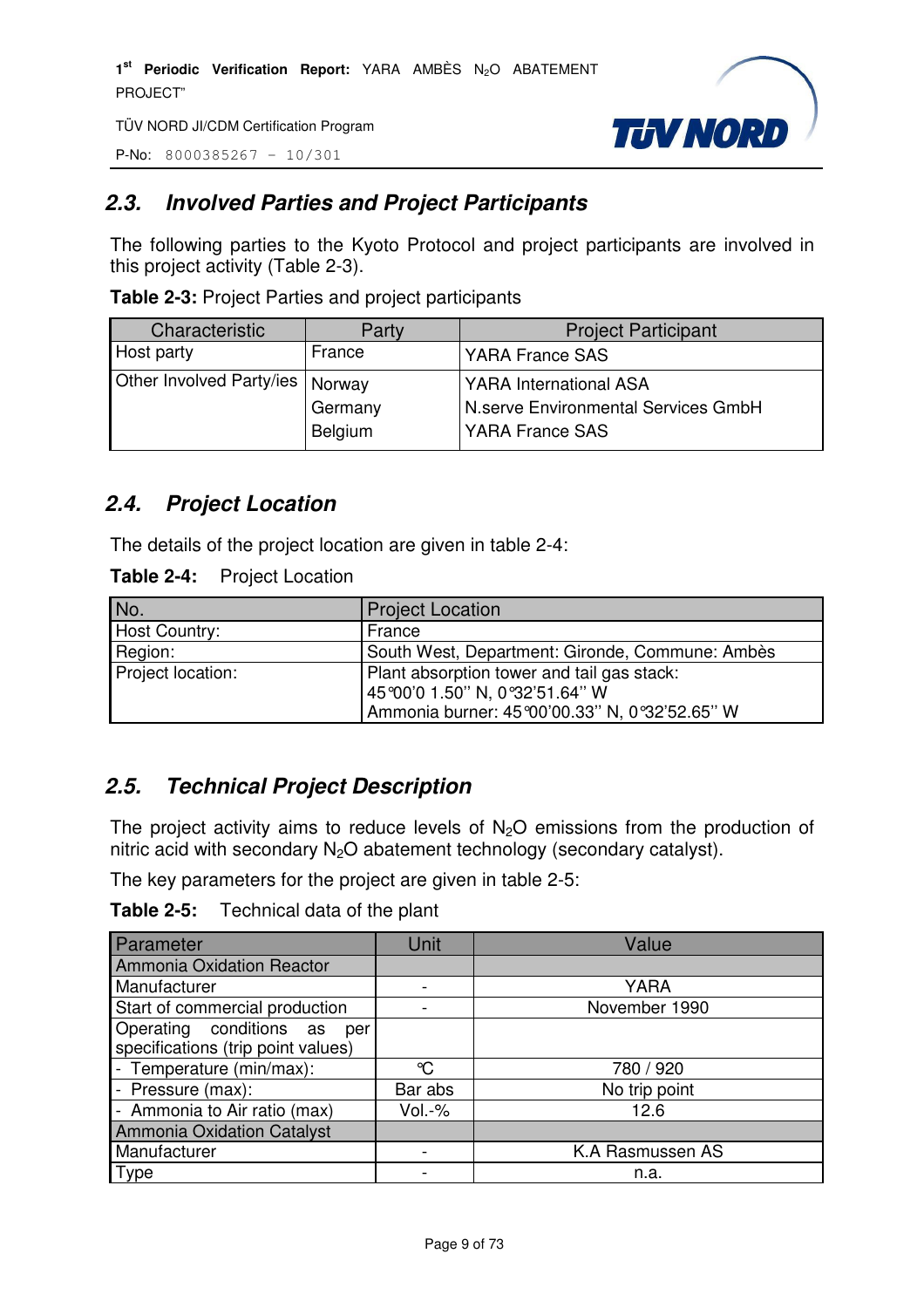



| Parameter                          | Unit                 | Value                              |
|------------------------------------|----------------------|------------------------------------|
| Composition:                       |                      | Pt-Rh-Pd                           |
| Campaign length                    | d                    | 170                                |
| Absorber                           |                      |                                    |
| Design capacity per day (100 %)    | tHNO <sub>3</sub> /d | 1,380                              |
| Design capacity per day (legal)    | tHNO <sub>3</sub> /d | 1,380                              |
| Annual production (design)         | days/year            | 340                                |
| Annual production (practice)       | days/year            | 340                                |
| <b>Secondary Catalyst</b>          |                      |                                    |
| Start of operation                 |                      | April 2009                         |
| Manufacturer                       |                      | <b>YARA</b>                        |
| Type                               |                      | 58-Y1                              |
| Composition:                       |                      | cerium dioxide                     |
|                                    |                      | cobalt (ii, iii) oxide             |
|                                    |                      | dialuminium cobalt tetraoxide      |
| Design efficiency $N_2O$ reduction | $\%$                 | 80 %                               |
| (guaranteed by supplier)           |                      |                                    |
| N <sub>2</sub> O Analyzer (stack)  |                      |                                    |
| Manufacturer                       | $\blacksquare$       | Dr. Födisch Umweltmesstechnik GmbH |
| Type                               |                      | MCA 04                             |
| <b>Measurement Principle</b>       |                      | IR absorption                      |
| Stack volume<br>flow<br>rate       |                      |                                    |
| measurement                        |                      |                                    |
| Manufacturer                       | $\blacksquare$       | Dr. Födisch Umweltmesstechnik GmbH |
| Type                               |                      | <b>FMD 99</b>                      |
| <b>Measurement Principle</b>       |                      | Differential pressure              |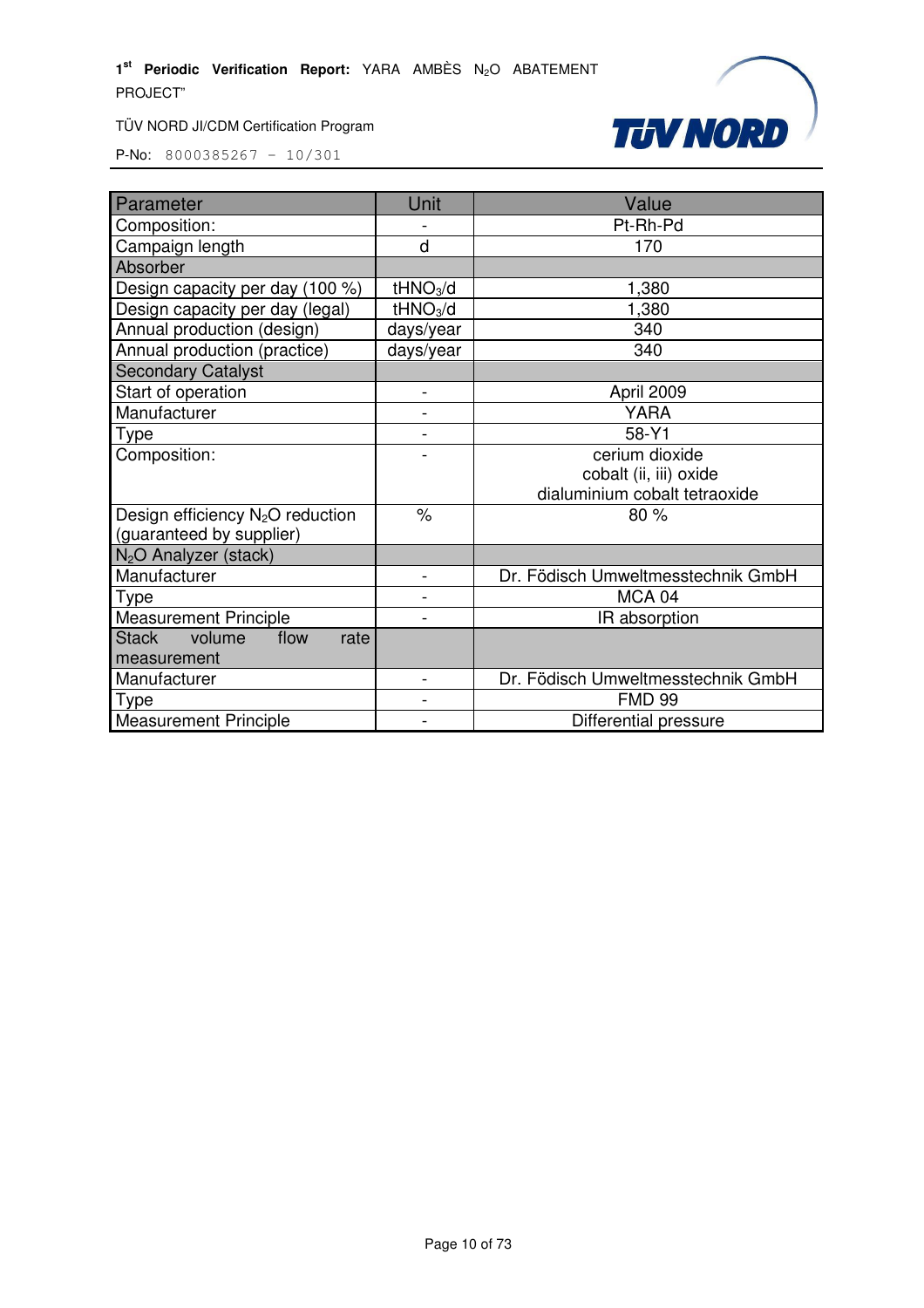TÜV NORD JI/CDM Certification Program

P-No: 8000385267 – 10/301



## **3. METHODOLOGY AND VERIFICATION SEQUENCE**

# **3.1. Verification Steps**

The verification consisted of the following steps:

- Contract review
- Appointment of team members and technical reviewers
- Publication of the monitoring report
- A desk review of the Monitoring Report<sup>MR/</sup> submitted by the client and additional supporting documents with the use of customised verification protocol <sup>/CPM/</sup> according to the Determination and Verification Manual <sup>/DVM/</sup>,
- Verification planning,
- On-Site assessment,
- Background investigation and follow-up interviews with personnel of the project developer and its contractors,
- Draft verification reporting
- Resolution of corrective actions (if any)
- Final verification reporting
- Technical review
- Final approval of the verification.

The sequence of the verification is given in the table 3.1 below:

#### **Table 3.1:** Verification sequence

| <b>Topic</b>               | <b>Time</b>     |
|----------------------------|-----------------|
| Assignment of verification | 2010-03-17      |
| On-site-visit              | From 2010-07-26 |
|                            | till 2010-07-27 |
| Draft reporting finalised  | 2010-09-07      |
| Final reporting finalised  | 2010-09-15      |
| Technical review finalised | 2010-09-23      |

## **3.2. Contract review**

To assure that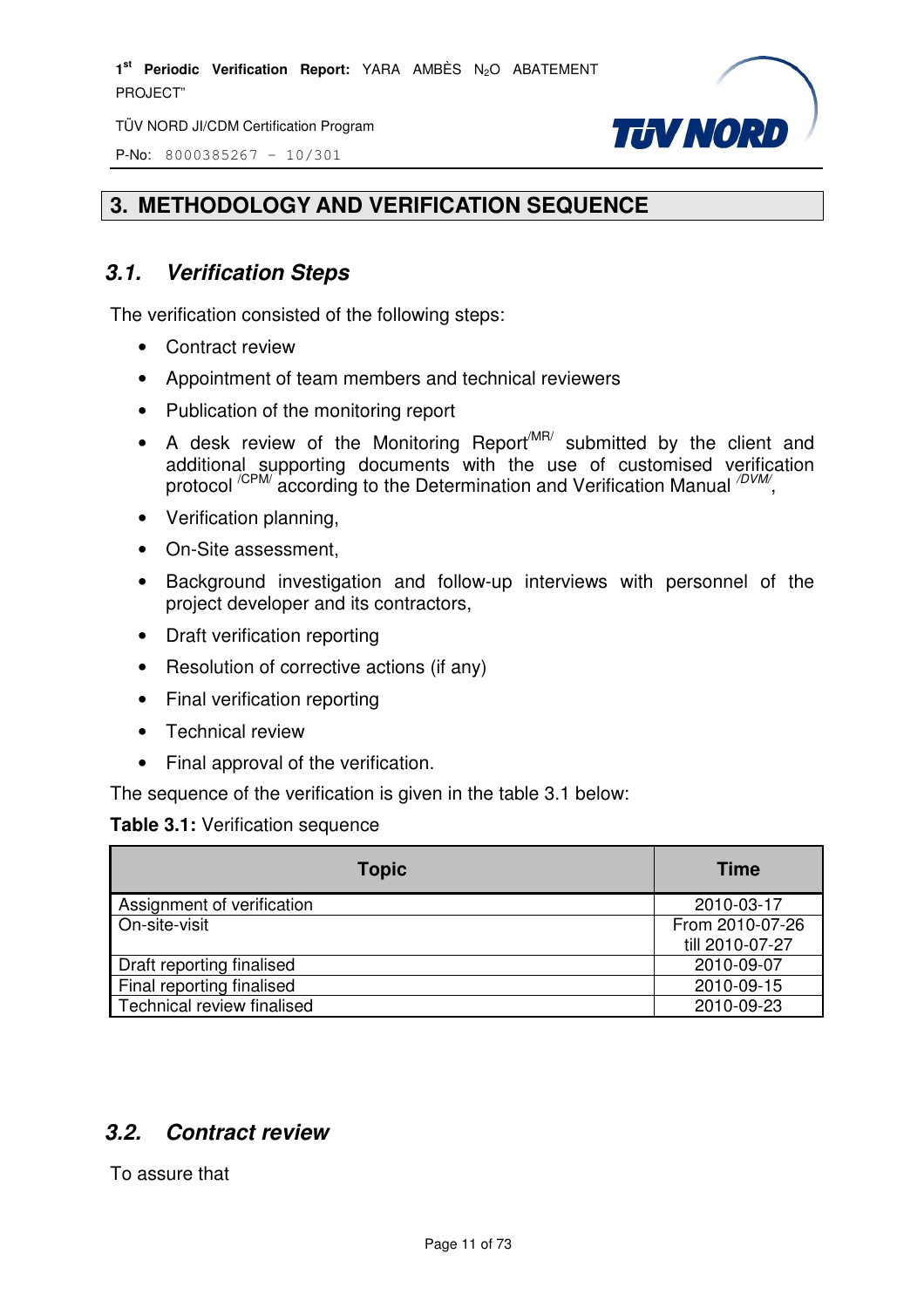TÜV NORD JI/CDM Certification Program

P-No: 8000385267 – 10/301



- the project falls within the scopes for which accreditation is held,
- the necessary competences to carry out the verification can be provided,
- Impartiality issues are clear and in line with the CDM accreditation requirements

a contract review was carried out before the contract was signed.

#### **3.3. Appointment of team members and technical reviewers**

On the basis of a competence analysis and individual availabilities a verification team, consistent of one team leader and 2 additional team members, was appointed. Furthermore also the personnel for the technical review and the final approval were determined.

The list of involved personnel, the tasks assigned and the qualification status are summarized in the table 3-1 below.

Qualification<br>Status <sup>2)</sup> **Team Leading**   $\hat{=}$ Host country<br>Competence **Qualification competence 4) Host country Competence competence**  Team Leading **competence**  competence **Function 1)** competence **Technical Scheme Name Company**   $\boxtimes$  Mr. TÜV Nord Nebel,  $Cert GmbH$   $TL$   $A$   $B$   $\boxtimes$   $-$ П  $\boxtimes$  $\overline{\Box}$  Ms. Alexandra  $\overline{\square}$  Mr.<br> $\overline{\square}$  Ms. Walter, Ulrich TÜV Nord  $C$ ert GmbH  $\begin{array}{|c|c|c|c|c|c|c|c|}\n\hline\n\end{array}$   $\begin{array}{|c|c|c|c|c|c|c|c|}\n\hline\n\end{array}$   $\begin{array}{|c|c|c|c|c|}\n\hline\n\end{array}$   $\begin{array}{|c|c|c|c|c|}\n\hline\n\end{array}$   $\begin{array}{|c|c|c|c|c|}\n\hline\n\end{array}$   $\begin{array}{|c|c|c|c|c|}\n\hline\n\end{array}$   $\begin{array}{|c|c|c|c|c|$ П  $\Box$  $\Box$  Mr.<br> $\boxtimes$  Ms. Meyer, Sabine TÜV NORD  $Cert GmbH$   $TM$   $T$   $T$  $\boxtimes$  $\Box$  $\boxtimes$  Mr.  $\boxed{\boxtimes}$  Mr. Winter, Rainer TÜV Nord  $C$ ert GmbH  $TR, FA^{3}$  SA  $\Box$  Q П  $\times$  $\boxtimes$  Mr.  $\mathbb{Z}_{\text{Ms}}^{\text{Mr.}}$  Emilio Martin  $\begin{bmatrix} \text{TÜV Nord} \\ \text{Cost GmbH} \end{bmatrix}$  $C$ ert GmbH  $\left| TR^{3} \right|$  E  $\left| \right| \quad \text{and} \quad -C$  $\Box$  $\Box$ 

**Table 3-1:** Involved Personnel

 $1)$  TL: Team Leader: TM: Team Member, TR: Technical review: FA: Final approval

<sup>2)</sup> GHG Auditor Status: A: Assessor; E: Expert; SA: Senior Assessor; T: Trainee; TE: Technical Expert

 $3)$  No team member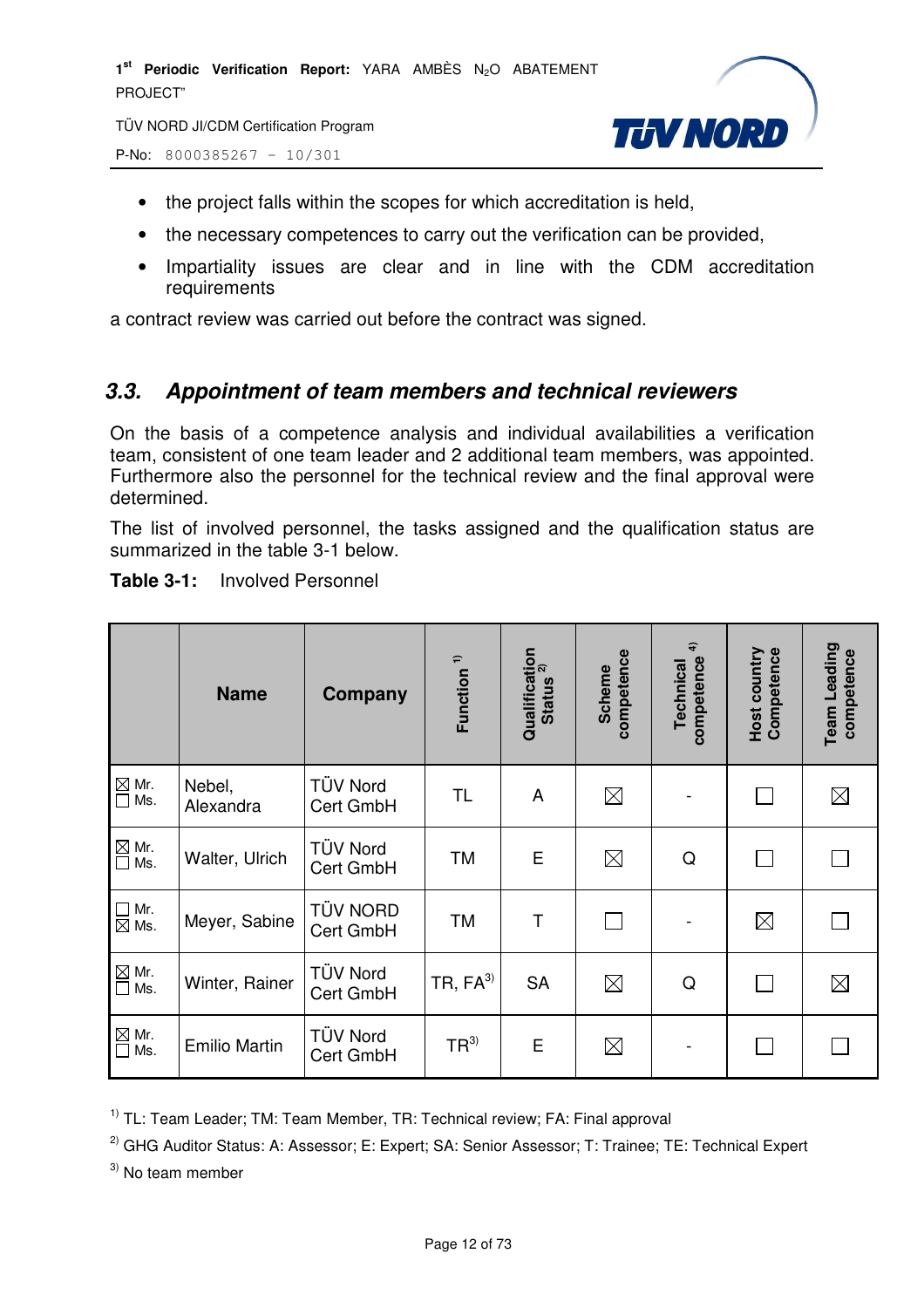TÜV NORD JI/CDM Certification Program

P-No: 8000385267 – 10/301



<sup>4)</sup> As per S01-MU03 or S01-VA070 A2 (such as A, B, C.....)

## **3.4. Publication of the Monitoring Report**

In accordance with decision 9/CMP.1 (§ 36) the draft monitoring report, as received from the project participants, has been made publicly available on the TÜV NORD Website www.global-warming.de during a 30 days period from 2010-07-24 to 2010- 08-23. Comments received are taken into account in the course of the verification, if applicable.

## **3.5. Verification Planning**

In order to ensure a complete, transparent and timely execution of the verification task the team leader has planned the complete sequence of events necessary to arrive at a substantiated final verification opinion.

Various tools have been established in order to ensure an effective verification planning.

Risk analysis and detailed audit testing planning

For the identification of potential reporting risks and the necessary detailed audit testing procedures for residual risk areas table A-1 is used. The structure and content of this table is given in table 3-2 below.

|  | <b>Table 3-2:</b> Table A-1; Identification of verification risk areas |
|--|------------------------------------------------------------------------|
|--|------------------------------------------------------------------------|

| Table A-1: GHG calculation procedures and management control testing / Detailed audit<br>testing of residual risk areas and random testing                        |                                                                                                                                                                                                                                                                       |                                                                                                                                                                                                                                  |                                                                                                                                                                                                                                                     |                                                                                                                                           |
|-------------------------------------------------------------------------------------------------------------------------------------------------------------------|-----------------------------------------------------------------------------------------------------------------------------------------------------------------------------------------------------------------------------------------------------------------------|----------------------------------------------------------------------------------------------------------------------------------------------------------------------------------------------------------------------------------|-----------------------------------------------------------------------------------------------------------------------------------------------------------------------------------------------------------------------------------------------------|-------------------------------------------------------------------------------------------------------------------------------------------|
| <b>Identification</b><br>of potential<br>reporting risk                                                                                                           | Identification,<br>assessment and<br>testing of<br>management<br>controls                                                                                                                                                                                             | Areas of<br>residual<br>risks                                                                                                                                                                                                    | <b>Additional</b><br>verification testing<br>performed                                                                                                                                                                                              | <b>Conclusions and</b><br><b>Areas Requiring</b><br>Improvement<br>(including<br><b>Forward Action</b><br><b>Requests</b> )               |
| The<br>following<br>risks<br>potential<br>identified<br>were<br>and divided and<br>structured<br>according<br>to<br>possible<br>the<br>οf<br>areas<br>occurrence. | The potential<br>risks<br>data<br>οf<br>raw<br>generation<br>have<br>been identified<br>in<br>the course of the<br>monitoring system<br><i>implementation.</i><br>following<br>The<br>were<br>measures<br>taken in<br>order<br>to<br>minimize<br>the<br>corresponding | the<br>Despite<br>measures<br>implemented<br>order<br>in<br>to<br>reduce<br>the<br>occurrence<br>probability the<br>following<br>residual<br>risks<br>remain<br>and<br>be<br>to<br>have<br>addressed<br>in<br>- of<br>the course | The additional<br>verification testing<br>performed is<br>described. Testing<br>may include:<br>- Sample cross<br>checking of<br>manual transfers of<br>data<br>- Recalculation<br>- Spreadsheet 'walk<br>throughs' to check<br>links and equations | Having investigated<br>the residual risks,<br>the conclusions<br>should be noted<br>here. Errors and<br>uncertainties are<br>highlighted. |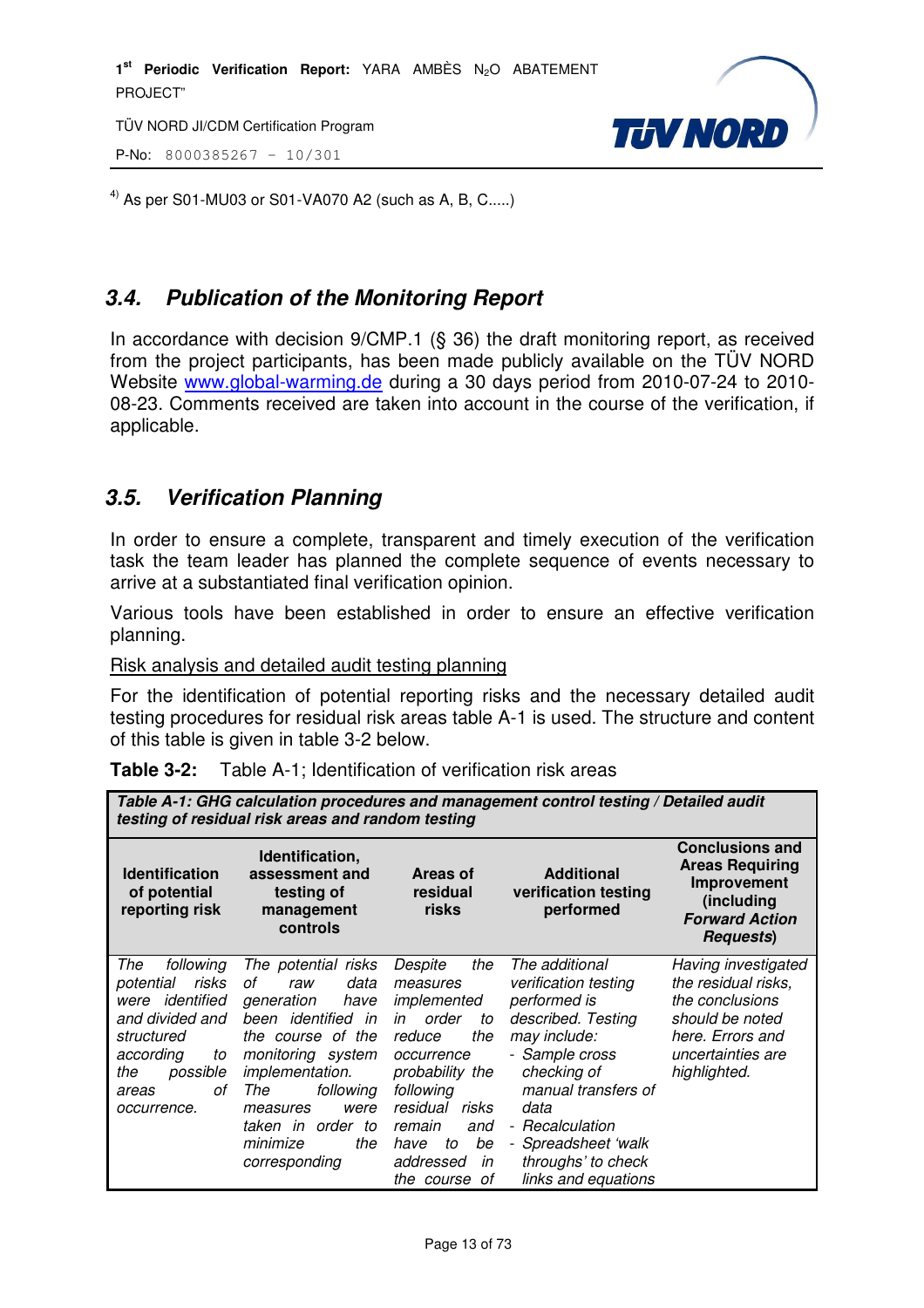

P-No: 8000385267 – 10/301

| Table A-1: GHG calculation procedures and management control testing / Detailed audit<br>testing of residual risk areas and random testing |                                                                           |                               |                                                                                                                                                                                                                                                   |                                                                                                                             |
|--------------------------------------------------------------------------------------------------------------------------------------------|---------------------------------------------------------------------------|-------------------------------|---------------------------------------------------------------------------------------------------------------------------------------------------------------------------------------------------------------------------------------------------|-----------------------------------------------------------------------------------------------------------------------------|
| <b>Identification</b><br>of potential<br>reporting risk                                                                                    | Identification,<br>assessment and<br>testing of<br>management<br>controls | Areas of<br>residual<br>risks | <b>Additional</b><br>verification testing<br>performed                                                                                                                                                                                            | <b>Conclusions and</b><br><b>Areas Requiring</b><br>Improvement<br>(including<br><b>Forward Action</b><br><b>Requests</b> ) |
|                                                                                                                                            | risks.<br>following<br>The<br>measures<br>are<br><i>implemented:</i>      | every<br>verification.        | - Inspection of<br>calibration and<br>maintenance<br>records for key<br>equipment<br>- Check sampling<br>analysis results<br>Discussions with<br>process engineers<br>who have detailed<br>knowledge of<br>process<br>uncertainty/error<br>bands. |                                                                                                                             |

The completed table A-1 is enclosed in the annex 1 (table A-1) to this report.

#### Project specific periodic verification checklist

In order to ensure transparency and consideration of all relevant assessment criteria, a project specific verification protocol has been developed. The protocol shows, in a transparent manner, criteria and requirements, means and results of the verification. The verification protocol serves the following purposes:

- It organises, details and clarifies the requirements a JI project is expected to meet for verification
- It ensures a transparent verification process where the verifying AIE documents how a particular requirement has been proved and the result of the verification.

The basic structure of this project specific verification protocol for the periodic verification is described in table 3-3.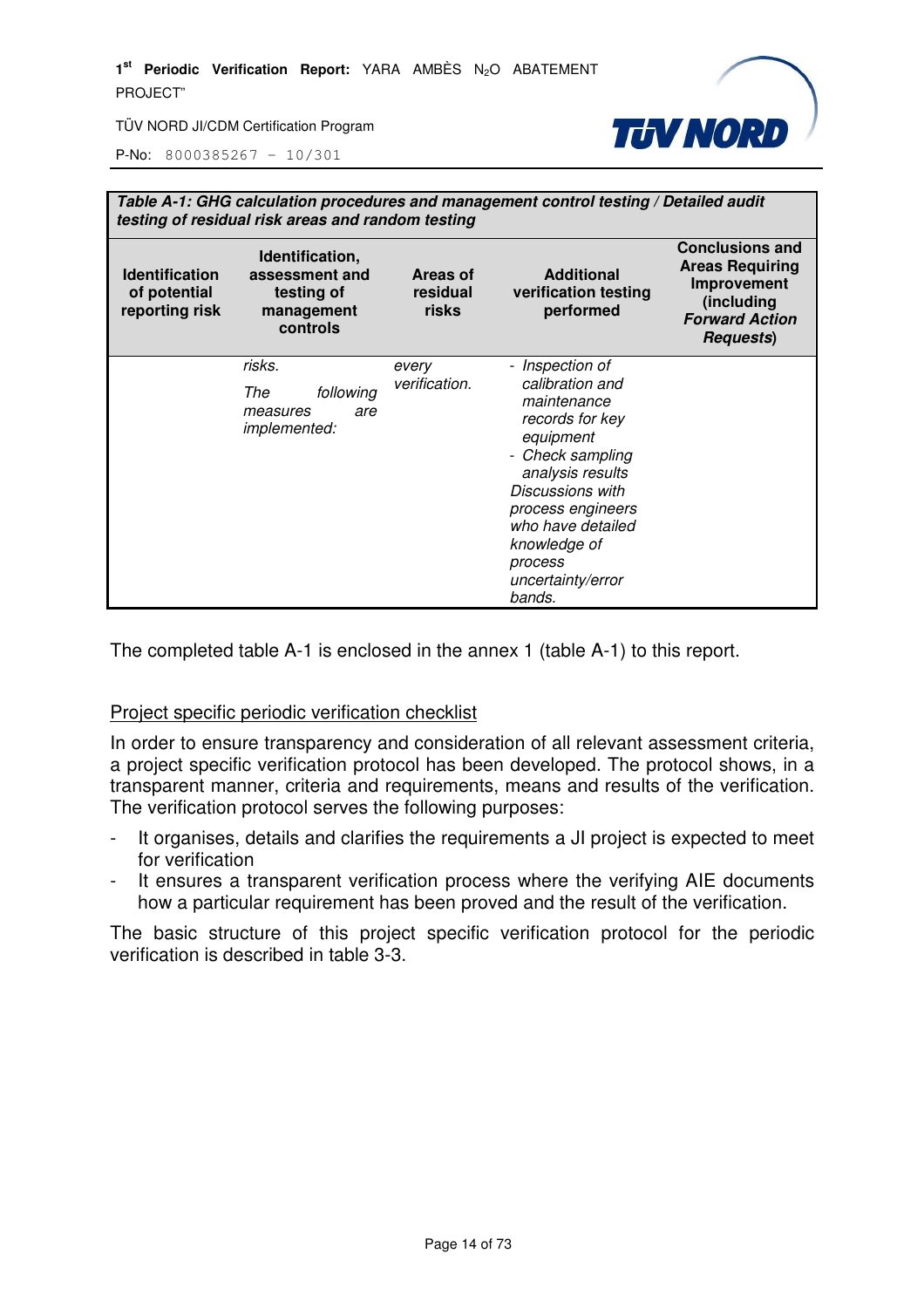P-No: 8000385267 – 10/301



| <b>Table A-2: Periodic verification checklist</b> |                                                                                                                                                                                                                                                                                                                                                                                                                      |                                                                                                                                                                                                                             |                                                                                                            |                                                                                                                                                                                                                                                                                                                 |                                                                                                                                                                                                                                                                                 |                                                                           |
|---------------------------------------------------|----------------------------------------------------------------------------------------------------------------------------------------------------------------------------------------------------------------------------------------------------------------------------------------------------------------------------------------------------------------------------------------------------------------------|-----------------------------------------------------------------------------------------------------------------------------------------------------------------------------------------------------------------------------|------------------------------------------------------------------------------------------------------------|-----------------------------------------------------------------------------------------------------------------------------------------------------------------------------------------------------------------------------------------------------------------------------------------------------------------|---------------------------------------------------------------------------------------------------------------------------------------------------------------------------------------------------------------------------------------------------------------------------------|---------------------------------------------------------------------------|
| No.                                               | $DVM^2$<br>paragraph /<br><b>Checklist</b><br><b>Item</b><br>(incl. guidance<br>for the determi-<br>nation team)                                                                                                                                                                                                                                                                                                     | <b>Initial</b><br><b>Finding</b><br>(Means and<br>results of<br>assessment)                                                                                                                                                 | Ref.                                                                                                       | <b>Action</b><br>requested to<br>project<br>participant<br>(CAR, CL, FAR)                                                                                                                                                                                                                                       | <b>Review of</b><br>PP's<br>action                                                                                                                                                                                                                                              | Conclu-<br>sion                                                           |
| Number of<br>the<br>checklist<br>item             | The section<br>gives a<br>reference to<br>the relevant<br>paragraph of<br>the DVM.<br>The checklist<br><i>items</i> are<br>linked to the<br>various<br>requirements<br>the project<br>should meet.<br>The checklist<br>is organised<br>in various<br>sections.<br>Each section<br>is then fur-<br>ther subdivi-<br>ded as per<br>the require-<br>ments of the<br>topic and the<br>individual<br>project<br>activity. | The section<br>is used to<br>elaborate and<br>discuss the<br>checklist item<br>in detail. It<br>includes the<br>initial<br>assessment<br>of the<br>verification<br>team and<br>how the<br>assessment<br>was carried<br>out. | Gives<br>reference<br>to the in-<br>formation<br>source on<br>which the<br>assess-<br>ment is<br>based on. | Assessment<br>based on<br>evidence<br>provided if<br>the criterion<br>is not fulfilled<br>a CAR, CL or<br>FAR (details<br>of each<br>finding are<br>elaborated in<br>chapter 4) is<br>raised<br>otherwise no<br>action is<br>requested.<br>The assess-<br>ment refers<br>to the draft<br>verification<br>stage. | Assess-<br>ment<br>based on<br>the project<br>participant<br>action in<br>response<br>to the<br>raised<br>CAR, CL<br>or FAR<br>(details of<br>each<br>finding are<br>elaborated<br>in chapter<br>4). The<br>assess-<br>ment<br>refers to<br>the final<br>verification<br>stage. | Final<br>assessment<br>at the final<br>verification<br>stage is<br>given. |

#### **Table 3-3:** Structure of the project specific periodic verification checklist

The periodic verification checklist (verification protocol) is the backbone of the complete verification starting from the desk review until final assessment. Detailed assessments and findings are discussed within this checklist and not necessarily repeated in the main text of this report.

The completed verification protocol is enclosed in the annex (table A-2) to this report.

#### **3.6. Desk review**

During the desk review all documents initially provided by the client and publicly available documents relevant for the verification were reviewed. The main documents are listed below:

<sup>&</sup>lt;u>2</u><br>2 JISC 19 Annex 4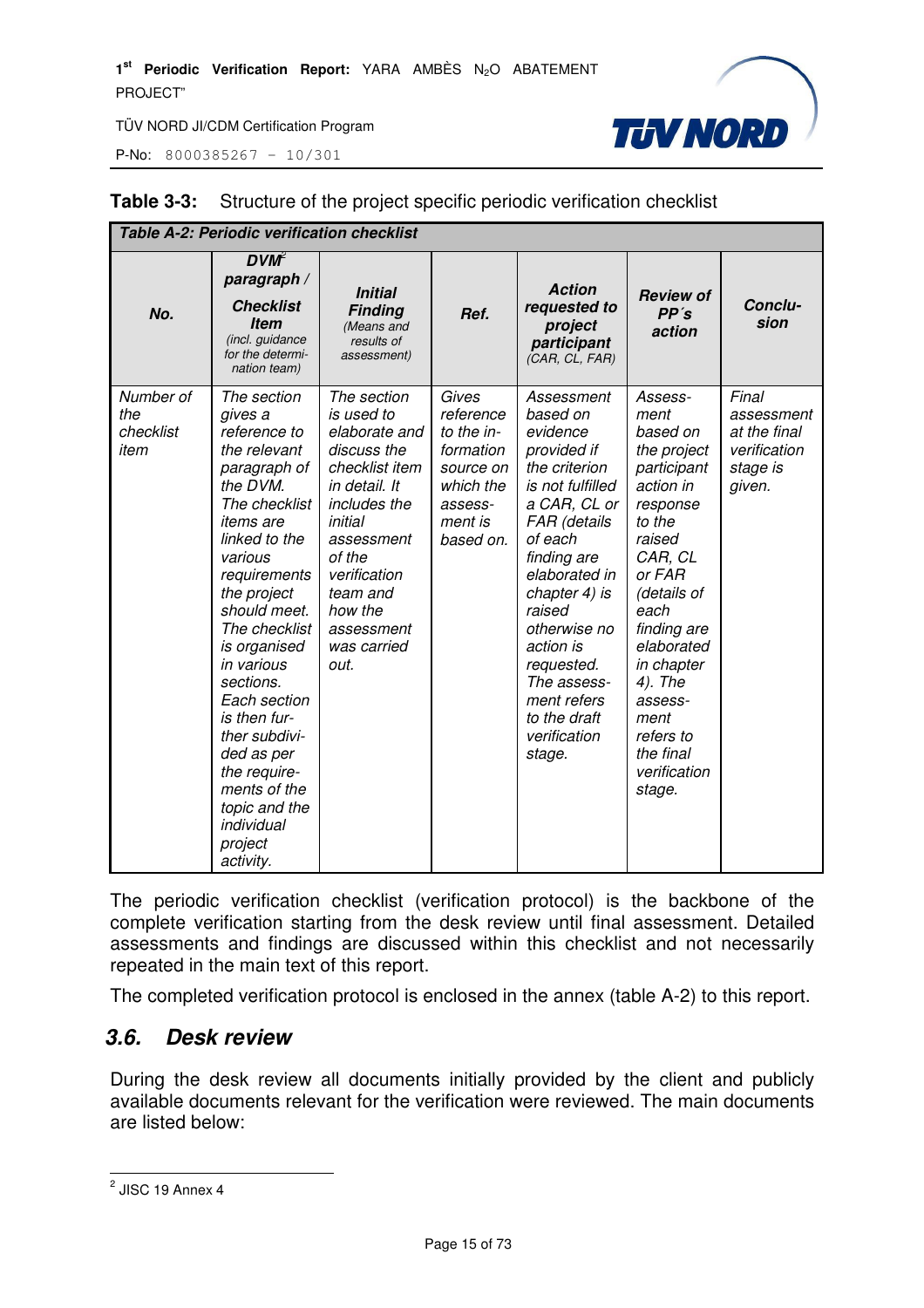TÜV NORD JI/CDM Certification Program

P-No: 8000385267 – 10/301



- the last revision of the PDD including the monitoring plan<sup> $PDD/$ </sup>,
- $\bullet$  the last revision of the determination report<sup> $/$ DET/</sup>,
- the monitoring report, including the claimed emission reductions for the project<sup>/MR/</sup>,
- $\bullet$  the emission reduction calculation spreadsheet<sup>/XLS/</sup>.

Other supporting documents, such as publicly available information on the UNFCCC / host country website and background information were also reviewed.

#### **3.7. On-site assessment**

As most essential part of the verification exercise it is indispensable to carry out an inspection on site in order to verify that the project is implemented in accordance with the applicable criteria. Furthermore the on-site assessment is necessary to check the monitoring data with respect to accuracy to ensure the calculation of emission reductions. The main tasks covered during the site visit include, but are not limited to:

- The on-site assessment included an investigation of whether all relevant equipment is installed and works as anticipated.
- The operating staff was interviewed and observed in order to check the risks of inappropriate operation and data collection procedures.
- Information processes for generating, aggregating and reporting the selected monitored parameters were reviewed.
- The duly calibration of all metering equipment was checked.
- The monitoring processes, routines and documentations were audited to check their proper application.
- The monitoring data were checked completely.
- The data aggregation trails were checked via spot sample down to the level of the meter recordings.

The complete verification team attended the site visit.

Before and during the on-site visit the verification team performed interviews with the project participants to confirm selected information and to resolve issues identified in the document review.

Representatives of Yara Ambés Nitric Acid Plant and N.serve including the operational staff of the plant were interviewed. The main topics of the interviews are summarised in Table 3-4.

| Table 3-4: | Interviewed persons and interview topics |  |
|------------|------------------------------------------|--|
|------------|------------------------------------------|--|

| <b>Interviewed Persons /</b><br><b>Entities</b> | <b>Interview topics</b>           |
|-------------------------------------------------|-----------------------------------|
| 1. Projects & Operations                        | General aspects of the project    |
| Personnel, Yara Ambés                           | Technical equipment and operation |
| Nitric Acid Plant                               | Changes since validation          |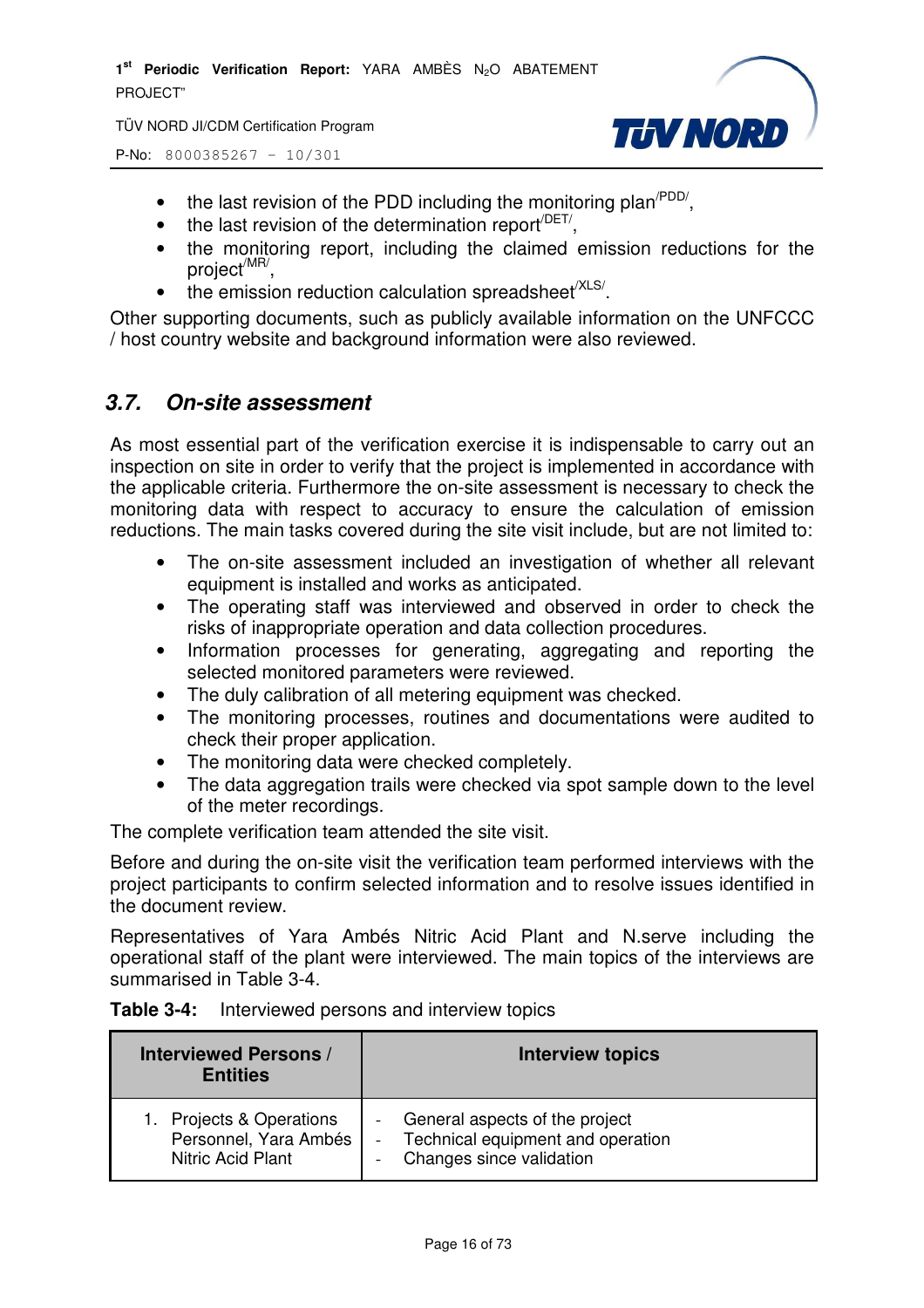

P-No: 8000385267 – 10/301

| <b>Interviewed Persons /</b><br><b>Entities</b> | <b>Interview topics</b>                                                                                                                                                                                                                                                                                                                                                                                                                                                                                  |
|-------------------------------------------------|----------------------------------------------------------------------------------------------------------------------------------------------------------------------------------------------------------------------------------------------------------------------------------------------------------------------------------------------------------------------------------------------------------------------------------------------------------------------------------------------------------|
| 2. Consultant, N.serve                          | <b>Calibration procedures</b><br>Quality management system<br>Involved personnel and responsibilities<br>Training and practice of the operational personnel<br>Implementation of the monitoring plan<br>Monitoring and measurement equipment<br>$\overline{\phantom{a}}$<br>Maintenance<br>Remaining issues from validation<br>Monitoring data management<br>Data uncertainty and residual risks<br>GHG emission reduction calculation<br>Procedural aspects of the verification<br>Environmental aspect |

# **3.8. Draft verification reporting**

On the basis of the desk review, the on-site visit, follow-up interviews and further background investigation the verification protocol is completed. This protocol together with a general project and procedural description of the verification and a detailed list of the verification findings from the draft verification report. This report is sent to the client for resolution of raised CARs, CLs and FARs.

# **3.9. Resolution of CARs, CLs and FARs**

Non-conformities raised during the verification can either be seen as a non-fulfilment of criteria ensuring the proper implementation of a project or where a risk to deliver high quality emission reductions is identified.

Corrective Action Requests (CARs) are issued, if:

- Non-conformities with the monitoring plan or methodology are found in monitoring and reporting, or if the evidence provided to prove conformity is insufficient;
- Mistakes have been made in applying assumptions, data or calculations of emission reductions which will impair the estimate of emission reductions;
- Issues identified in a FAR during validation or previous verifications requiring actions by the project participants to be verified during verification have not been resolved.

The verification team uses the term Clarification Request (CL), which is be issued if:

• information is insufficient or not clear enough to determine whether the applicable JI requirements have been met.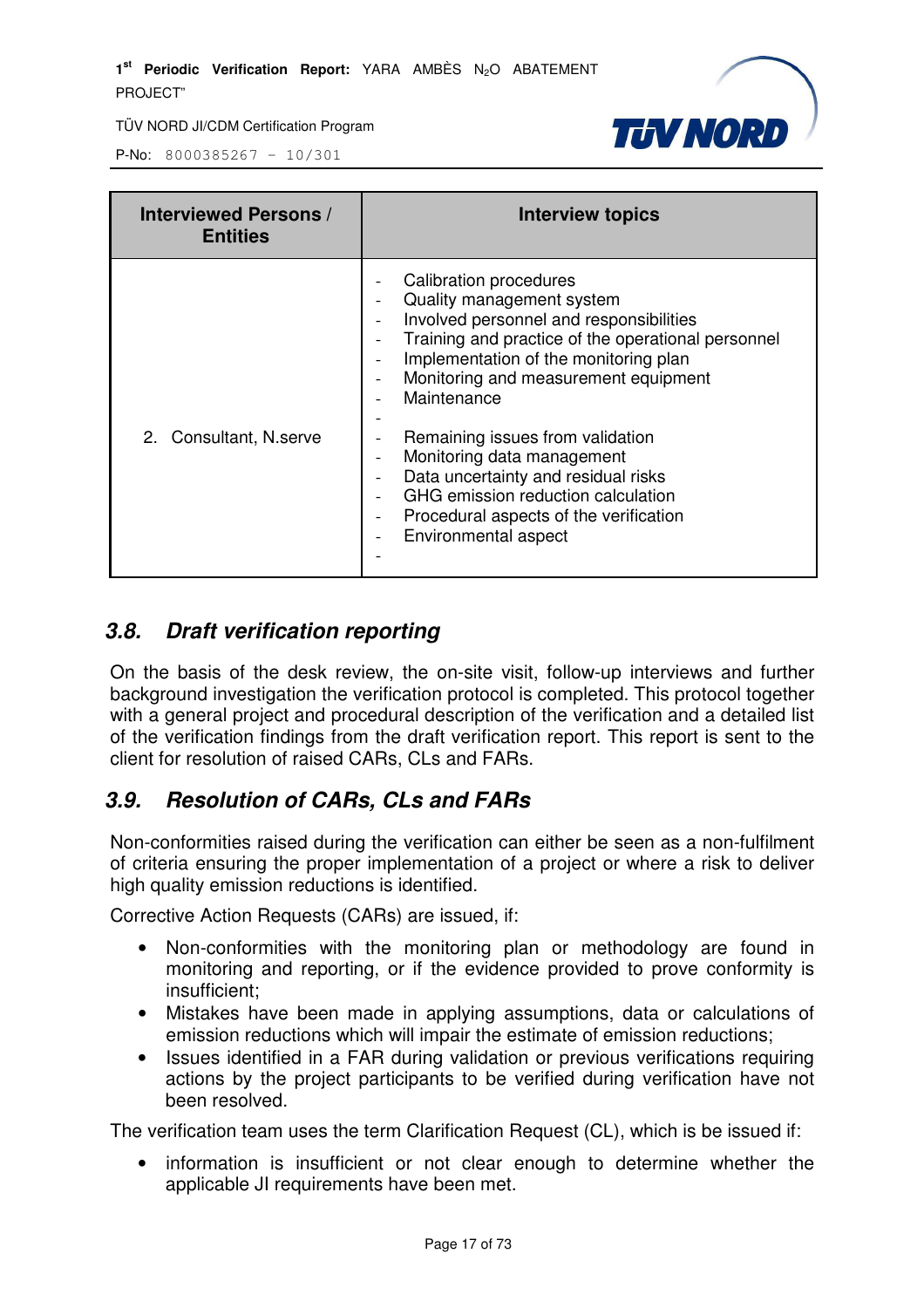TÜV NORD JI/CDM Certification Program

P-No: 8000385267 – 10/301



Forward Action Requests (FAR) indicate essential risks for further periodic verifications. Forward Action Requests are issued, if:

• the monitoring and reporting require attention and / or adjustment for the next verification period.

For a detailed list of all CARs, CLs and FARs raised in the course of the verification pl. refer to chapter 4.

## **3.10. Final reporting**

Upon successful closure of all raised CARs and CLs the final verification report including a positive verification opinion can be issued. In case not all essential issues could finally be resolved, a final report including a negative verification opinion is issued.

The final report summarizes the final assessments w.r.t. all applicable criteria.

#### **3.11. Technical review**

Before submission of the final verification report a technical review of the whole verification procedure is carried out. The technical reviewer is a competent GHG auditor being appointed for the scope this project falls under. The technical reviewer is not considered to be part of the verification team and thus not involved in the decision making process up to the technical review.

As a result of the technical review process the verification opinion and the topic specific assessments as prepared by the verification team leader may be confirmed or revised. Furthermore reporting improvements might be achieved.

#### **3.12. Final approval**

After successful technical review an overall (esp. procedural) assessment of the complete verification will be carried out by a senior assessor located in the accredited premises of TÜV NORD.

After this step the request for issuance can be started.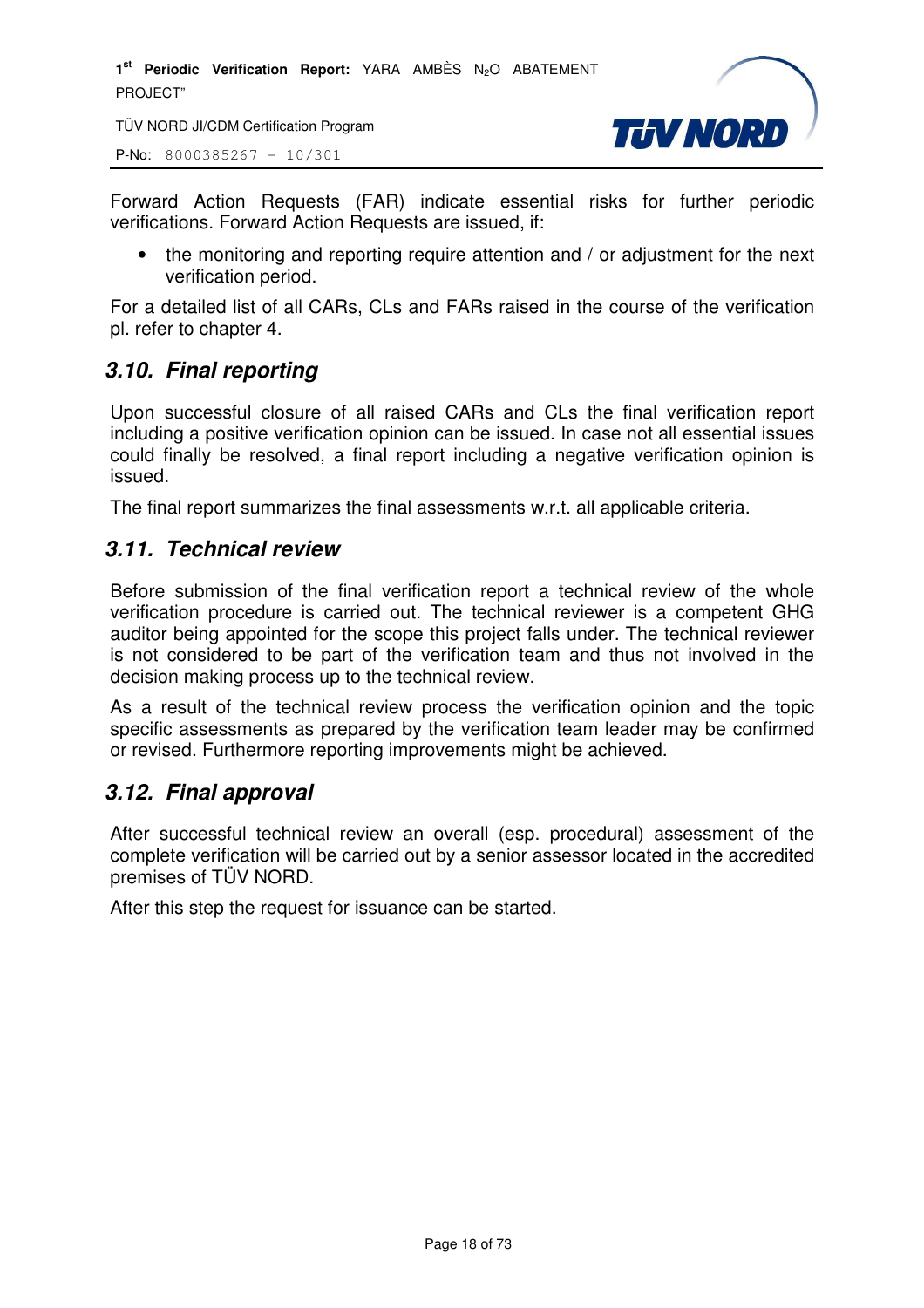TÜV NORD JI/CDM Certification Program



P-No: 8000385267 – 10/301

# **4. VERIFICATION FINDINGS**

In the following paragraphs the findings from the desk review of the monitoring report<sup>/MR/</sup>, the calculation spreadsheet<sup>/XLS/</sup>, PDD<sup>/PDD/</sup>, the Determination Report<sup>/DET/</sup> and other supporting documents, as well as from the on-site assessment and the interviews are summarised.

The summary of CAR, CL and FAR issued are shown in Table 4-1:

**Table 4-1:** Summary of CAR, CL and FAR

| <b>Verification topic</b>         | No. of CAR    | No. of CL | <b>No. of FAR</b> |
|-----------------------------------|---------------|-----------|-------------------|
| A - Project Approvals             | $\theta$      |           | 0                 |
| <b>B</b> – Project Implementation |               | 4         |                   |
| C - Monitoring Plan Compliance    |               | 5         |                   |
| D - Monitoring Plan Revision      | 0             |           |                   |
| $E - Data Management$             | $\mathcal{P}$ | 3         |                   |
| <b>SUM</b>                        | 3             | 13        |                   |

The following tables include all raised CARs, CLs and FARs and the assessments of the same by the verification team. For an in depth evaluation of all verification items it should be referred to the verification protocols (see Annex).

| <b>Finding:</b>                                                                                                                         |                                                                                                                                                              | $\mathbf{A}$ 1                                                  |            |
|-----------------------------------------------------------------------------------------------------------------------------------------|--------------------------------------------------------------------------------------------------------------------------------------------------------------|-----------------------------------------------------------------|------------|
| <b>Classification</b>                                                                                                                   | CAR                                                                                                                                                          | CL                                                              | <b>FAR</b> |
| <b>Description of finding</b><br>Describe the finding in unam-<br>context (e.g. section)                                                | As Belgium was added as investor country, the PP shall provide<br>biguous style; address the documents/correspondence describing the process of application. |                                                                 |            |
| <b>Corrective Action #1</b><br>This section shall be filled by<br>the PP. It shall address the cor-<br>rective action taken in details. | 2010-10-07 MAIL, //APP/                                                                                                                                      | The PP provided an email correspondence with the Belgian DFP on |            |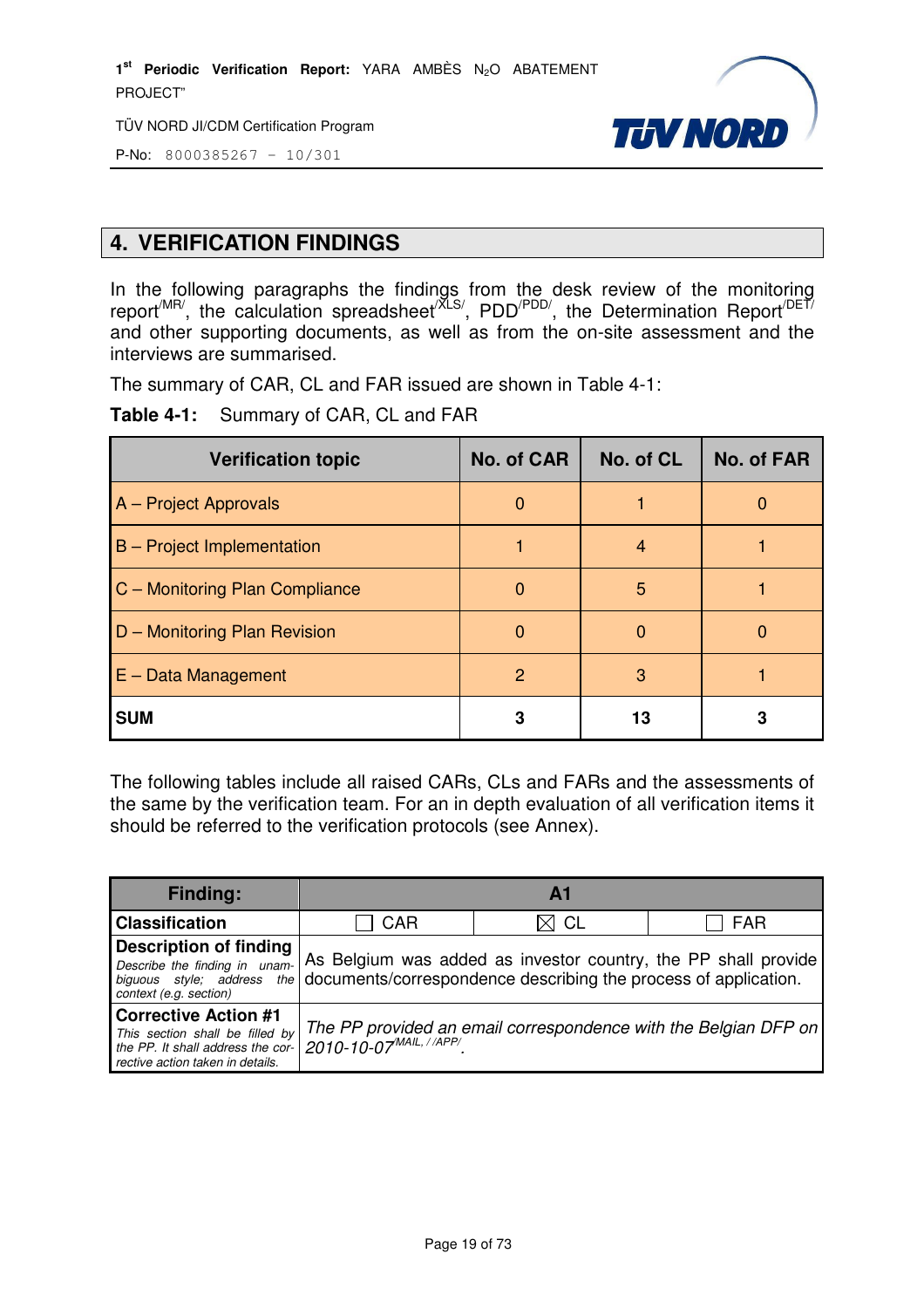

| <b>Finding:</b>                                                                                                                                                                                         | A <sup>1</sup>                                                                                                                                                                                                                                                                                                                                                                      |
|---------------------------------------------------------------------------------------------------------------------------------------------------------------------------------------------------------|-------------------------------------------------------------------------------------------------------------------------------------------------------------------------------------------------------------------------------------------------------------------------------------------------------------------------------------------------------------------------------------|
| <b>DOE Assessment #1</b><br>pass all open issues in annex A-<br>2. In case of non-closure,<br>additional corrective action and Track 1 projects.<br>DOE assessments $(H2, H3, etc.)$<br>shall be added. | OK.<br>The assessment shall encom-<br>pass all open issues in annex A-<br>$\begin{bmatrix}$ rules for application for a LoA <sup>/BELGIUM</sup> , <i>I</i> <sup>Belgium</sup> / for participation in<br>The provided correspondence with Belgian DFP states that the<br>application is complete and the approval procedure will be closed<br>on short term <sup>/APP/, /MAIL/</sup> |
| <b>Conclusion</b><br>Tick the appropriate checkbox                                                                                                                                                      | To be checked during the next periodic verification<br>Appropriate action was taken<br>Project documentation was corrected correspondingly<br>Additional action should be taken<br>The project complies with the requirements                                                                                                                                                       |

| Finding:                                                                                                                                                                                                           |                                            | <b>B1</b>                                                                                                                                                                                                                                                                                                                                                                                                                                                                                                                                                                                                                                    |            |
|--------------------------------------------------------------------------------------------------------------------------------------------------------------------------------------------------------------------|--------------------------------------------|----------------------------------------------------------------------------------------------------------------------------------------------------------------------------------------------------------------------------------------------------------------------------------------------------------------------------------------------------------------------------------------------------------------------------------------------------------------------------------------------------------------------------------------------------------------------------------------------------------------------------------------------|------------|
| <b>Classification</b>                                                                                                                                                                                              | <b>CAR</b>                                 | $\bowtie$ CL                                                                                                                                                                                                                                                                                                                                                                                                                                                                                                                                                                                                                                 | <b>FAR</b> |
| <b>Description of finding</b><br>Describe the finding in unam-<br>biguous style; address the<br>context (e.g. section)                                                                                             | explained.                                 | The PP shall provide a complete evidenced project history showing<br>important events like i.e. change of ammonia gauzes (start of new<br>campaigns). In this context, the significant decrease of the $N_2O$<br>concentration in the stack (NCSG) from 2010-04-14 on shall be                                                                                                                                                                                                                                                                                                                                                               |            |
| <b>Corrective Action #1</b><br>This section shall be filled by<br>the PP. It shall address the cor-<br>rective action taken in details.                                                                            | period are summarized in:                  | Unusual events with effect on N2O emissions during the verification<br>YARA Ambès verification period 1 project history - events.doc<br>Regarding the second sentence of H1 above: at the beginning of a<br>production campaign, the conversion efficiency (i.e. the amount of<br>$NH3$ and air being successfully converted to NO) of the new primary<br>catalyst gauze is at its highest, and the quantity of by-product gases<br>such as $N_2O$ is therefore much lower. As the conversion efficiency<br>of the primary gauze decreases throughout the course of the<br>campaign, emissions of N <sub>2</sub> O increase correspondingly. |            |
| <b>DOE Assessment #1</b><br>The assessment shall encom-<br>pass all open issues in annex A-<br>2. In case of non-closure.<br>additional corrective action and<br>DOE assessments (#2, #3, etc.)<br>shall be added. | concentrations in the stack.<br>requested. | The provided list of events <sup>HIST</sup> have been compared with project<br>history and found to be reasonable to clarify significant shifts of $N_2O$<br>The second paragraph explains why $N_2O$ concentration generally<br>varies (decreases and increases) over the lifetime of the catalyst.<br>However it has not been justified why the $N_2O$ concentration<br>explicitly decreases from 2010-04-14 on. Further justification is                                                                                                                                                                                                  |            |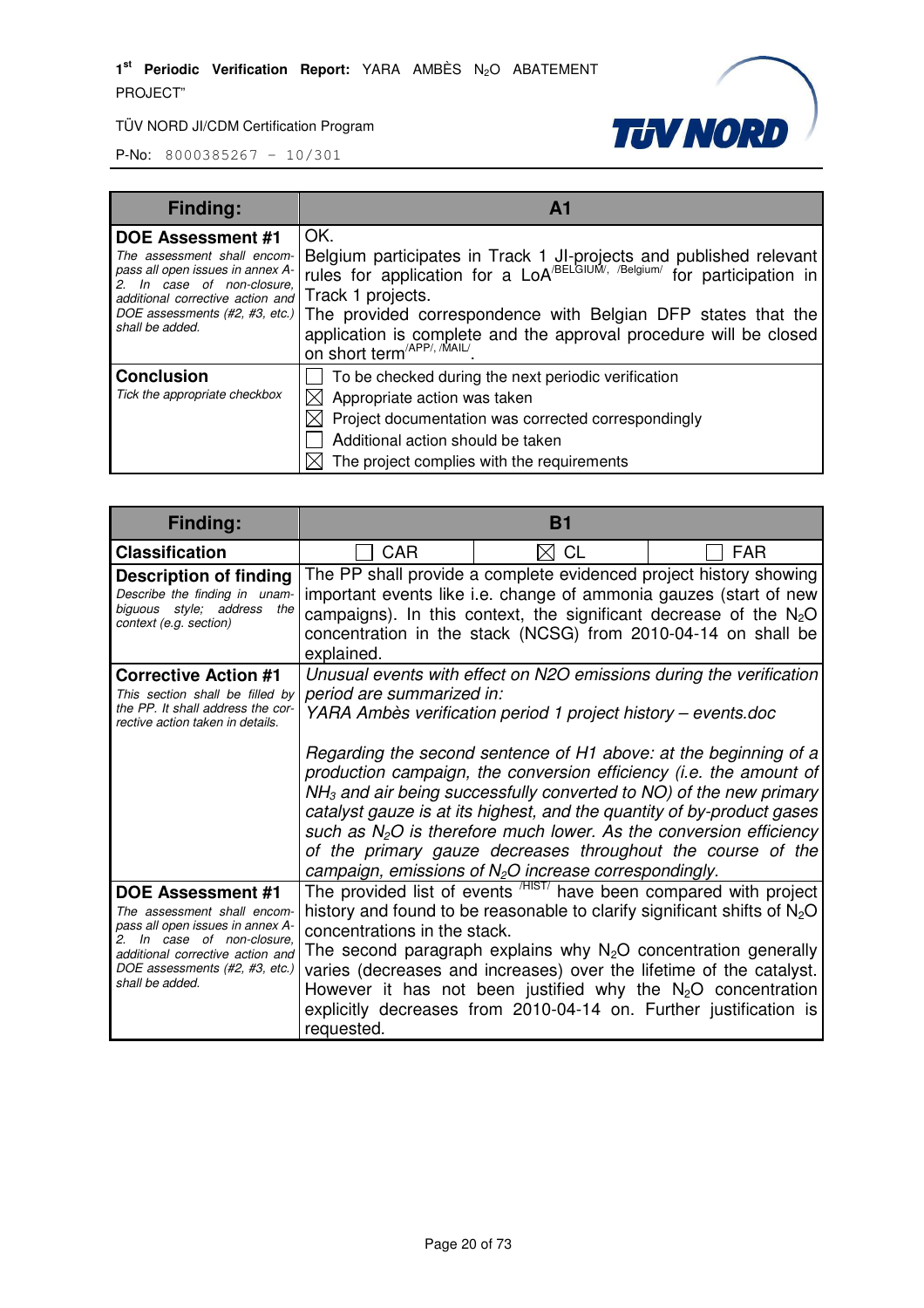

| <b>Finding:</b>                                                                                                                                                                                                       | <b>B1</b>                                                                                                                                                                                                                                                                                                                                                                                                                                                                                                                                                                                                                                                                                                                                                                            |
|-----------------------------------------------------------------------------------------------------------------------------------------------------------------------------------------------------------------------|--------------------------------------------------------------------------------------------------------------------------------------------------------------------------------------------------------------------------------------------------------------------------------------------------------------------------------------------------------------------------------------------------------------------------------------------------------------------------------------------------------------------------------------------------------------------------------------------------------------------------------------------------------------------------------------------------------------------------------------------------------------------------------------|
| <b>Corrective Action #2</b><br>This section shall be filled by<br>the PP. It shall address the cor-<br>rective action taken in details.                                                                               | At 14.04.2010 the plant was restarted with a new campaign after<br>the change of the primary catalyst (primary gauze). It is a very<br>common phenomenon at nitric acid plants that the $N_2O$ emissions<br>are low at the beginning of a new campaign and that they are<br>raising during the course of the campaign. Therefore it is expected<br>that the $N_2O$ concentrations are lower after 14.04.2010 compared<br>to the end of the previous campaign (before 12.04.2010). Secondly<br>additional secondary catalyst material was installed during the<br>shutdown $(12.04.2010 - 14.04.2010)$ to optimize the abatement<br>performance. These previously mentioned events are described in<br>the document: YARA Ambès verification period 1 project history -<br>events.doc |
| <b>DOE Assessment #2</b><br>The assessment shall encom-<br>pass all open issues in annex A-<br>In case of non-closure,<br>2.<br>additional corrective action and<br>DOE assessments (#2, #3, etc.)<br>shall be added. | OK.<br>The verification team can confirm through evidences provided<br>during on-site visit and additional documents <sup>/HIST/</sup> that the primary<br>catalyst was exchanged and catalyst was added to the basket (see<br>chapter 5.3: Special events). These measures led to decreased<br>$N2O$ emissions through the stack.                                                                                                                                                                                                                                                                                                                                                                                                                                                   |
| <b>Conclusion</b><br>Tick the appropriate checkbox                                                                                                                                                                    | To be checked during the next periodic verification<br>Appropriate action was taken<br>⊠<br>Project documentation was corrected correspondingly<br>Additional action should be taken<br>The project complies with the requirements                                                                                                                                                                                                                                                                                                                                                                                                                                                                                                                                                   |

| <b>Finding:</b>                                                                                                                         |                                                                                                                                                                                                                                                                                                                             | <b>B2</b>                                                                                                             |                                                                   |
|-----------------------------------------------------------------------------------------------------------------------------------------|-----------------------------------------------------------------------------------------------------------------------------------------------------------------------------------------------------------------------------------------------------------------------------------------------------------------------------|-----------------------------------------------------------------------------------------------------------------------|-------------------------------------------------------------------|
| <b>Classification</b>                                                                                                                   | <b>CAR</b>                                                                                                                                                                                                                                                                                                                  | CL                                                                                                                    | <b>FAR</b>                                                        |
| <b>Description of finding</b><br>Describe the finding in unam-<br>biguous style; address the<br>context (e.g. section)                  | The JI-UNFCCC and DFP webpage provides only<br>these docs from official source if necessary.                                                                                                                                                                                                                                | determination report and PDD. The PP should arrange to provide                                                        | draft                                                             |
| <b>Corrective Action #1</b><br>This section shall be filled by<br>the PP. It shall address the cor-<br>rective action taken in details. | The below links show that the final version of the PDD, dated $14th$<br>December 2009, is now available on the DFP and UNFCCC<br>websites:<br>http://www.developpement-durable.gouv.fr/Liste-des-methodes-<br>referencees-et.html<br>http://ji.unfccc.int/JIITLProject/DB/I2VTETQF784CYRLUS5LU1NVR<br><b>QU7PVY/details</b> |                                                                                                                       |                                                                   |
|                                                                                                                                         |                                                                                                                                                                                                                                                                                                                             |                                                                                                                       |                                                                   |
|                                                                                                                                         |                                                                                                                                                                                                                                                                                                                             |                                                                                                                       |                                                                   |
|                                                                                                                                         |                                                                                                                                                                                                                                                                                                                             | country LoA, the MEEDDM publishes only the draft report on its<br>website. This has been confirmed by the French DFP. | Since the DRAFT Determination Report forms the basis for the host |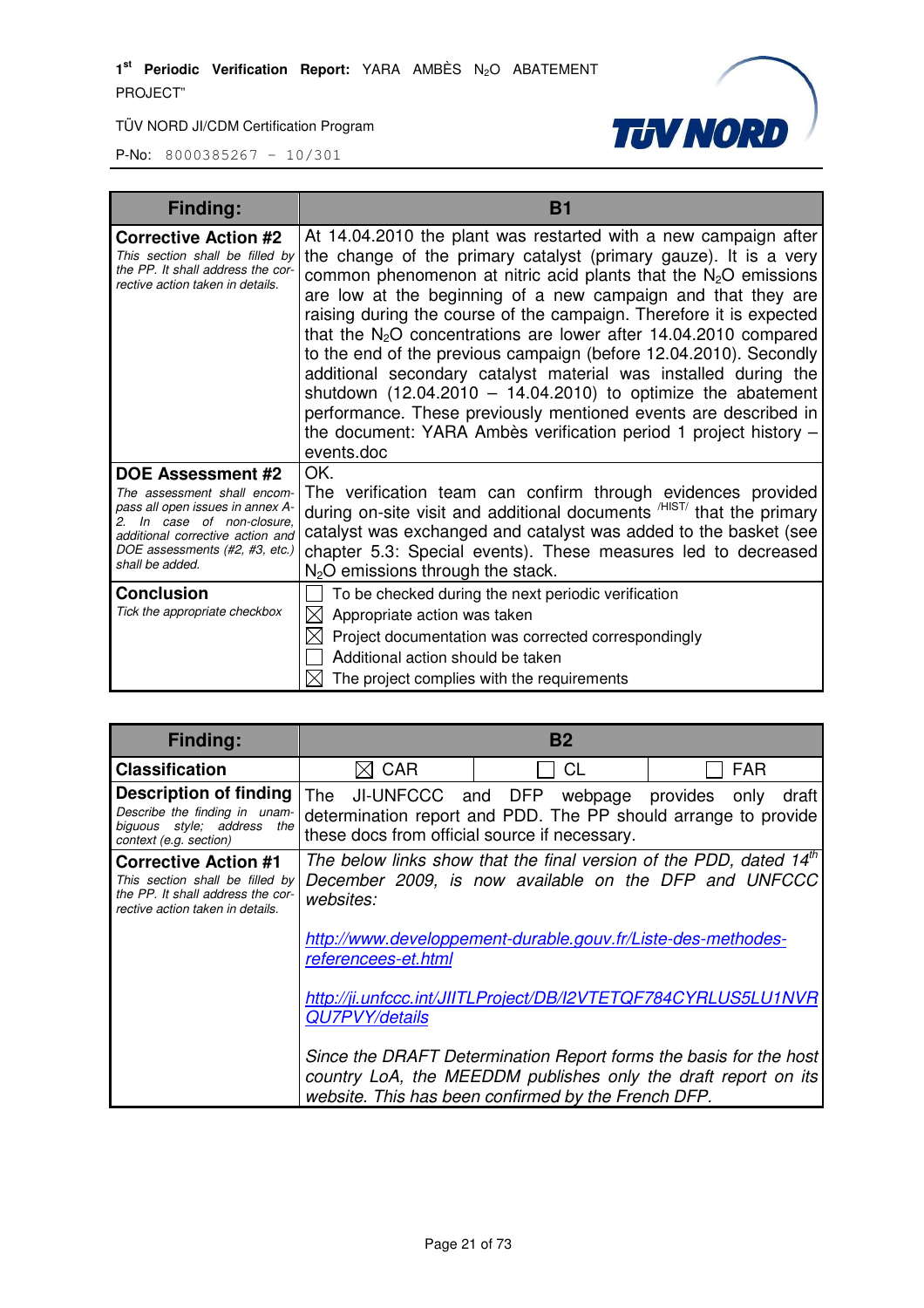

| <b>Finding:</b>                                                                                                                           | Β2                                                                                                                                                                                                                                                                                     |
|-------------------------------------------------------------------------------------------------------------------------------------------|----------------------------------------------------------------------------------------------------------------------------------------------------------------------------------------------------------------------------------------------------------------------------------------|
| <b>DOE Assessment #1</b><br>The assessment shall encom-<br>In case of non-closure.<br>additional corrective action and<br>shall be added. | OK.<br>pass all open issues in annex A- The PDD of the YARA Ambès N2O abatement project, Date: 14 <sup>th</sup><br>December 2009 Version: 04 was found on the JI-UNFCCC-server.<br>DOE assessments (#2, #3, etc.) This is the version which was included for the project verification. |
| <b>Conclusion</b><br>Tick the appropriate checkbox                                                                                        | To be checked during the next periodic verification<br>Appropriate action was taken<br>Project documentation was corrected correspondingly<br>Additional action should be taken<br>The project complies with the requirements                                                          |

| Finding:                                                                                                                                                                                                           | <b>B3</b>                                                                                                                                              |                                                                                                                                                                                                                                                                                                                                                                                                                                                                                                                                                                                                                                                                                                                                                                                                                                                      |                  |
|--------------------------------------------------------------------------------------------------------------------------------------------------------------------------------------------------------------------|--------------------------------------------------------------------------------------------------------------------------------------------------------|------------------------------------------------------------------------------------------------------------------------------------------------------------------------------------------------------------------------------------------------------------------------------------------------------------------------------------------------------------------------------------------------------------------------------------------------------------------------------------------------------------------------------------------------------------------------------------------------------------------------------------------------------------------------------------------------------------------------------------------------------------------------------------------------------------------------------------------------------|------------------|
| <b>Classification</b>                                                                                                                                                                                              | <b>CAR</b>                                                                                                                                             | $\boxtimes$ CL                                                                                                                                                                                                                                                                                                                                                                                                                                                                                                                                                                                                                                                                                                                                                                                                                                       | <b>FAR</b>       |
| <b>Description of finding</b><br>Describe the finding in unam-<br>biguous style; address the<br>context (e.g. section)                                                                                             | The generated ERUs in the 1 <sup>st</sup> verification period are about double<br>of the estimated amounts in this period. Clarification is requested. |                                                                                                                                                                                                                                                                                                                                                                                                                                                                                                                                                                                                                                                                                                                                                                                                                                                      |                  |
| <b>Corrective Action #1</b><br>This section shall be filled by<br>the PP. It shall address the cor-<br>rective action taken in details.                                                                            | efficiency to                                                                                                                                          | The PDD was originally written around 18 months ago when there<br>was very little experience within Europe of installing the maximum<br>possible amount of secondary abatement catalyst into the ammonia<br>burners. Since the Determining AIE insisted on a conservative<br>estimate of the achievable abatement efficiency in the PDD, the<br>PPs were forced to use the minimum supplier guarantee (80%) as<br>the basis for the ERU calculations. In reality, we expected the<br>be somewhat higher. However,<br>subsequently exceeded even our expectations and performed<br>exceptionally well. The catalyst is also performing similarly well in<br>other European projects, which shows that the supplier's initial<br>minimum guaranteed efficiency was excessively conservative (they<br>have since increased it for similar plant types). | the catalyst     |
| <b>DOE Assessment #1</b><br>The assessment shall encom-<br>pass all open issues in annex A-<br>2. In case of non-closure.<br>additional corrective action and<br>DOE assessments (#2, #3, etc.)<br>shall be added. | OK.<br>catalyst efficiency and ERU-calculation.<br>exceed the supplier-guarantees.                                                                     | The PP can confirm, that, related to other project activities, the PP<br>used a more conservative approach for estimation of abatement<br>Other comparable projects listed on JI-UNFCCC-website<br>show similar catalyst performance characteristics which                                                                                                                                                                                                                                                                                                                                                                                                                                                                                                                                                                                           | /unfccc/<br>also |
| <b>Conclusion</b><br>Tick the appropriate checkbox                                                                                                                                                                 | $\bowtie$<br>Appropriate action was taken<br>$\bowtie$<br>Additional action should be taken<br>$\boxtimes$ .                                           | To be checked during the next periodic verification<br>Project documentation was corrected correspondingly<br>The project complies with the requirements                                                                                                                                                                                                                                                                                                                                                                                                                                                                                                                                                                                                                                                                                             |                  |

| <b>Finding:</b> |
|-----------------|
|-----------------|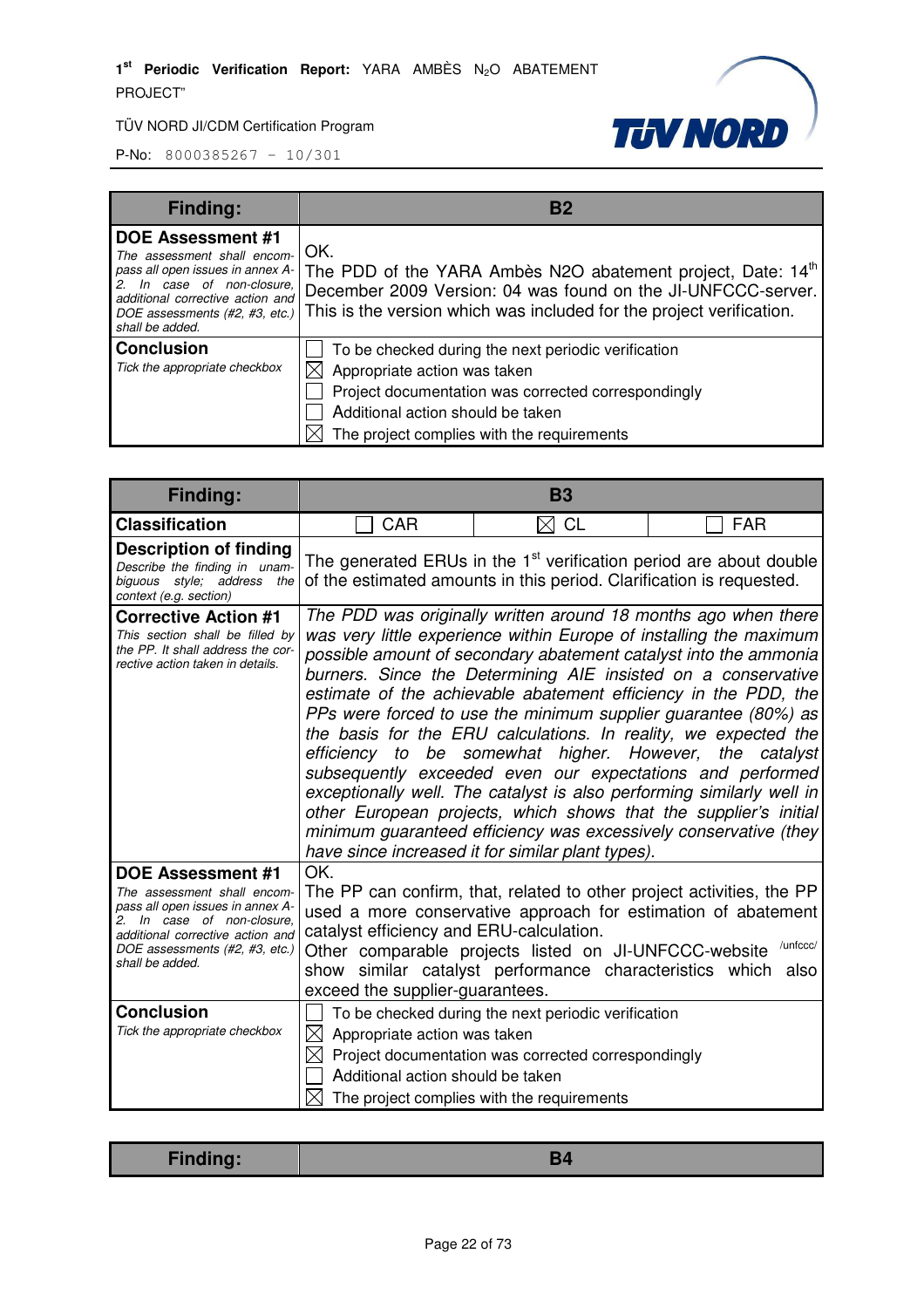

| <b>Finding:</b>                                                                                                                                                                                                    | <b>B4</b>                                                               |                                                                                                                                                                                                                                                                                                                     |                                                                 |
|--------------------------------------------------------------------------------------------------------------------------------------------------------------------------------------------------------------------|-------------------------------------------------------------------------|---------------------------------------------------------------------------------------------------------------------------------------------------------------------------------------------------------------------------------------------------------------------------------------------------------------------|-----------------------------------------------------------------|
| <b>Classification</b>                                                                                                                                                                                              | <b>CAR</b>                                                              | <b>CL</b><br>IXI                                                                                                                                                                                                                                                                                                    | <b>FAR</b>                                                      |
| <b>Description of finding</b><br>Describe the finding in unam-<br>biguous style; address the<br>context (e.g. section)                                                                                             | from Müller-BBM, dated 2009-10-30:<br>provided.                         | More detailed info regarding $DeNOx$ in Chapter 2.6 should be<br>Inlet- and outlet-zones of the measurement point of AMS should<br>be exactly described related to the diameter of the stack.<br>In Chapters 7.7.1 ff, the unit of range value is ppm and not mA.<br>The header of chapter 5 [velocity] is missing. | There are some minor mistakes in the QAL2-report No.: M82 450/5 |
| <b>Corrective Action #1</b><br>This section shall be filled by<br>the PP. It shall address the cor-<br>rective action taken in details.                                                                            |                                                                         | A revised version of the report was provided on 2010-09-19.                                                                                                                                                                                                                                                         |                                                                 |
| <b>DOE Assessment #1</b><br>The assessment shall encom-<br>pass all open issues in annex A-<br>2. In case of non-closure.<br>additional corrective action and<br>DOE assessments (#2, #3, etc.)<br>shall be added. | OK.                                                                     | The PP provided an updated version of the QAL2-report <sup>/QAL2CALIB_2/</sup><br>which takes into account all relevant findings.                                                                                                                                                                                   |                                                                 |
| <b>Conclusion</b><br>Tick the appropriate checkbox                                                                                                                                                                 | Appropriate action was taken<br>IХ<br>Additional action should be taken | To be checked during the next periodic verification<br>Project documentation was corrected correspondingly<br>The project complies with the requirements                                                                                                                                                            |                                                                 |

| <b>Finding:</b>                                                                                                                                                                                                       | В5                                                                                                                                                                                                                                                                                                                                                                                                                                 |                                                    |                                                                                                                                                                                                         |
|-----------------------------------------------------------------------------------------------------------------------------------------------------------------------------------------------------------------------|------------------------------------------------------------------------------------------------------------------------------------------------------------------------------------------------------------------------------------------------------------------------------------------------------------------------------------------------------------------------------------------------------------------------------------|----------------------------------------------------|---------------------------------------------------------------------------------------------------------------------------------------------------------------------------------------------------------|
| <b>Classification</b>                                                                                                                                                                                                 | <b>CAR</b>                                                                                                                                                                                                                                                                                                                                                                                                                         | CL                                                 | <b>FAR</b>                                                                                                                                                                                              |
| Description of finding<br>Describe the finding in unam-<br>biguous style; address<br>the<br>context (e.g. section)                                                                                                    | this in future (see FAR B5a).                                                                                                                                                                                                                                                                                                                                                                                                      |                                                    | The reference gas for lower value (199.8 ppm) was expired acc. to<br>certificate No.: 27210293-10 (Expiry date: 2010-07-07). The PP<br>should provide measures related to quality procedures to prevent |
| <b>Corrective Action #1</b><br>This section shall be filled by<br>the PP. It shall address the cor-<br>rective action taken in details.                                                                               | A new bottle of lower range calibration gas has now been ordered,<br>along with a spare bottle of such gas that will be kept in the<br>warehouse. The plant has now implemented a system whereby if a<br>request is made to take the spare bottle from the warehouse, a new<br>order for a replacement bottle will automatically be sent to the<br>supplier. This system ensures that a spare bottle is available at all<br>times. |                                                    |                                                                                                                                                                                                         |
| <b>DOE Assessment #1</b><br>The assessment shall encom-<br>pass all open issues in annex A-<br>In case of non-closure,<br>2.<br>additional corrective action and<br>DOE assessments (#2, #3, etc.)<br>shall be added. | OK.<br>corresponding FARs (B5, C6) was raised.                                                                                                                                                                                                                                                                                                                                                                                     | issued. Since this cannot be checked from verifier | On request the PP explained, that after taking a bottle from the<br>warehouse with receipt, an order for purchase will automatically be<br>office,                                                      |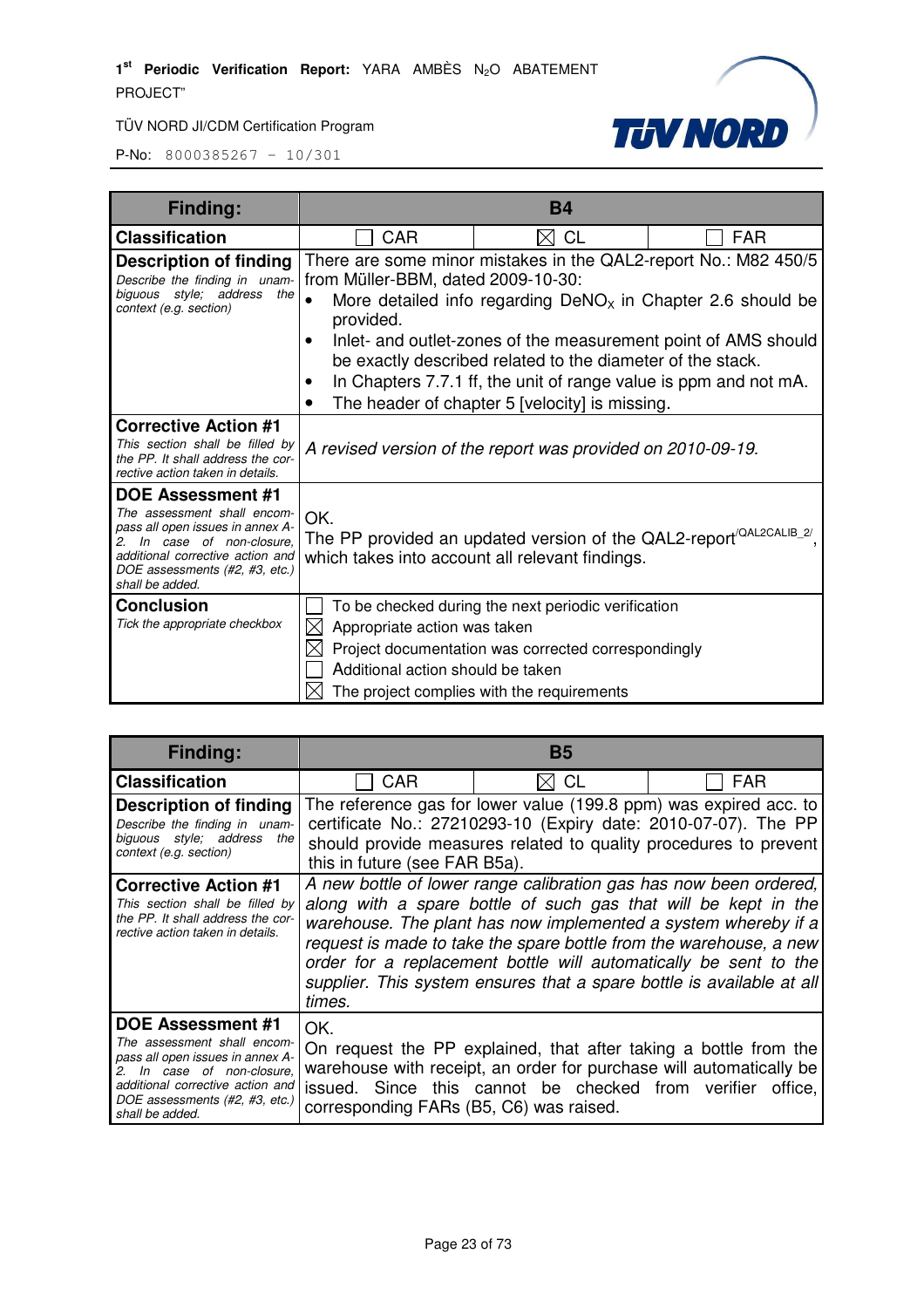

| <b>Finding:</b>               | В5                                                        |
|-------------------------------|-----------------------------------------------------------|
| <b>Conclusion</b>             | To be checked during the next periodic verification       |
| Tick the appropriate checkbox | $\bowtie$<br>Appropriate action was taken                 |
|                               | Project documentation was corrected correspondingly<br>ΧI |
|                               | Additional action should be taken                         |
|                               | The project complies with the requirements                |

| <b>Finding:</b>                                                                                                                                                                                                                                | B <sub>5</sub> a                                                  |                                                                                                                                                                                                       |            |
|------------------------------------------------------------------------------------------------------------------------------------------------------------------------------------------------------------------------------------------------|-------------------------------------------------------------------|-------------------------------------------------------------------------------------------------------------------------------------------------------------------------------------------------------|------------|
| <b>Classification</b>                                                                                                                                                                                                                          | CAR                                                               | CL                                                                                                                                                                                                    | <b>FAR</b> |
| <b>Description of finding</b><br>Describe the finding in unam-<br>biguous style; address the<br>context (e.g. section)                                                                                                                         |                                                                   | The reference gas for lower value (199.8 ppm) was expired acc. to<br>certificate No.: 27210293-10 (Expiry date: 2010-07-07). The verifier<br>should check the procedure for automatically purchasing. |            |
| <b>Corrective Action #1</b><br>This section shall be filled by<br>the PP. It shall address the cor-<br>rective action taken in details.                                                                                                        |                                                                   |                                                                                                                                                                                                       |            |
| <b>DOE Assessment #1</b><br>The assessment shall encom-<br>pass all open issues in annex A-<br>In case of non-closure.<br>$\mathcal{P}_{\mathcal{P}}$<br>additional corrective action and<br>DOE assessments (#2, #3, etc.)<br>shall be added. |                                                                   |                                                                                                                                                                                                       |            |
| <b>Conclusion</b><br>Tick the appropriate checkbox                                                                                                                                                                                             | Appropriate action was taken<br>Additional action should be taken | To be checked during the next periodic verification<br>Project documentation was corrected correspondingly<br>The project complies with the requirements                                              |            |

| <b>Finding:</b>                                                                                                                                                                                                    | C <sub>1</sub>                                                                                                                                                                                |                |                                                                                                                                                                                                                        |
|--------------------------------------------------------------------------------------------------------------------------------------------------------------------------------------------------------------------|-----------------------------------------------------------------------------------------------------------------------------------------------------------------------------------------------|----------------|------------------------------------------------------------------------------------------------------------------------------------------------------------------------------------------------------------------------|
| <b>Classification</b>                                                                                                                                                                                              | CAR                                                                                                                                                                                           | $\boxtimes$ CL | <b>FAR</b>                                                                                                                                                                                                             |
| Description of finding<br>Describe the finding in unam-<br>biguous style; address<br>the $ $<br>context (e.g. section)                                                                                             | 4.5.2.                                                                                                                                                                                        |                | The plant specific $N_2O$ -concentration expressed in mg/m <sup>3</sup> referred<br>to the benchmark of 2.5 kg $N_2O/tHNO_3$ should be calculated and<br>mentioned in the MR Chapter 2 acc. to the methodology Section |
| <b>Corrective Action #1</b><br>This section shall be filled by<br>the PP. It shall address the cor-<br>rective action taken in details.                                                                            | As an average over the 1 <sup>st</sup> Verification period from<br>$01/01/2010$ to $30/06/2010$ , this regulatory value is equal to<br>724 mg/Nm3. Updated information is included in the MR. |                |                                                                                                                                                                                                                        |
| <b>DOE Assessment #1</b><br>The assessment shall encom-<br>pass all open issues in annex A-<br>2. In case of non-closure,<br>additional corrective action and<br>DOE assessments (#2, #3, etc.)<br>shall be added. | OK.<br>calculation in the emission reduction calculation (XLS/                                                                                                                                |                | The PP included the relevant value in the MR and explained the                                                                                                                                                         |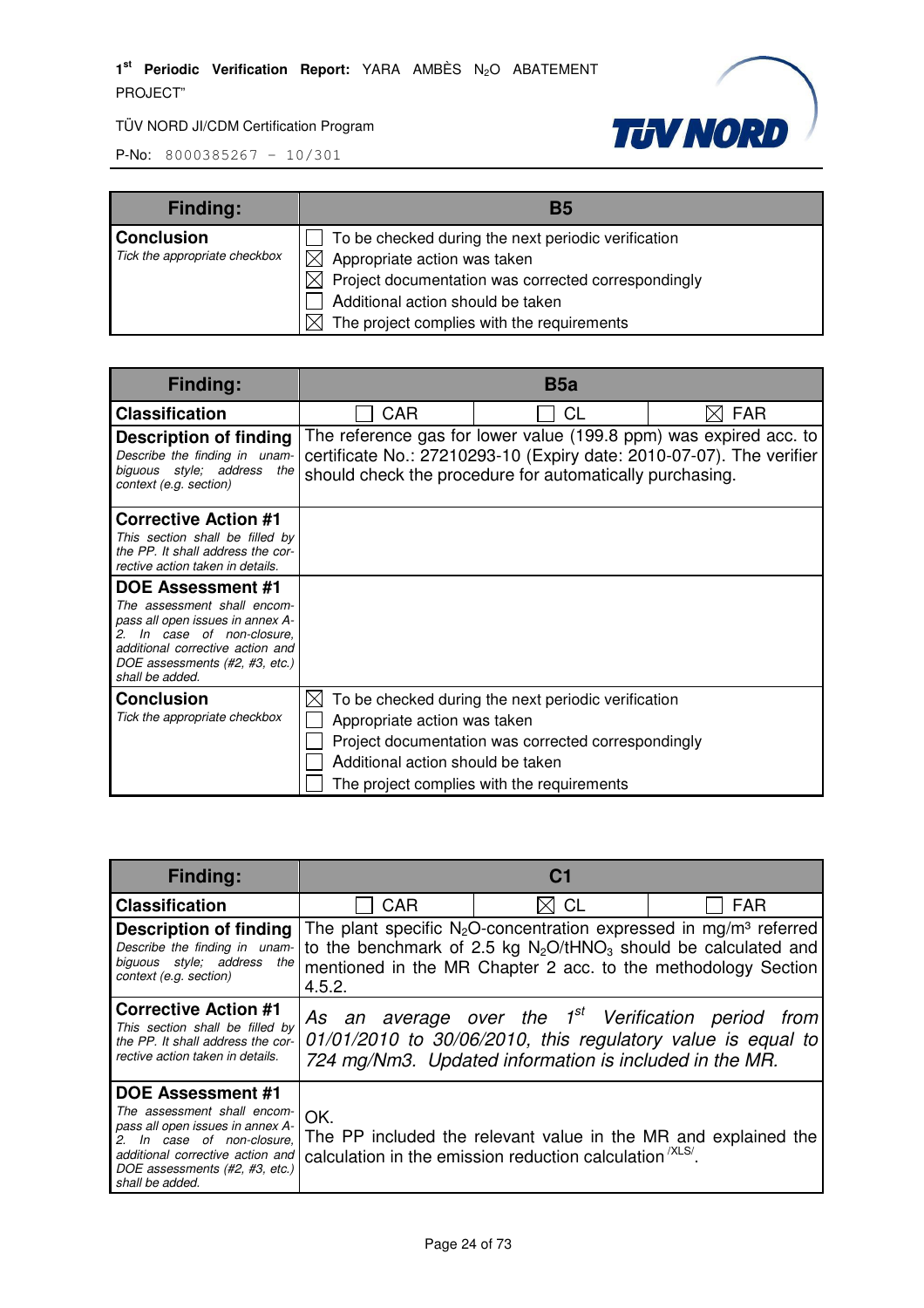

| <b>Finding:</b>               | C <sub>1</sub>                                      |
|-------------------------------|-----------------------------------------------------|
| <b>Conclusion</b>             | To be checked during the next periodic verification |
| Tick the appropriate checkbox | $\boxtimes$ Appropriate action was taken            |
|                               | Project documentation was corrected correspondingly |
|                               | Additional action should be taken                   |
|                               | The project complies with the requirements          |

| <b>Finding:</b>                                                                                                                                                                                                       | C <sub>2</sub>                                                                                                                                |                                                                                                                                                          |                                                                |
|-----------------------------------------------------------------------------------------------------------------------------------------------------------------------------------------------------------------------|-----------------------------------------------------------------------------------------------------------------------------------------------|----------------------------------------------------------------------------------------------------------------------------------------------------------|----------------------------------------------------------------|
| <b>Classification</b>                                                                                                                                                                                                 | <b>CAR</b>                                                                                                                                    | <b>CL</b><br>M                                                                                                                                           | <b>FAR</b>                                                     |
| Description of finding<br>Describe the finding in unam-<br>biguous style; address the<br>context (e.g. section)                                                                                                       | 6 of MR).                                                                                                                                     | boundary" should be included in the MR as per methodology (page                                                                                          | The Table "Overview on all emission sources within the project |
| <b>Corrective Action #1</b><br>This section shall be filled by<br>the PP. It shall address the cor-<br>rective action taken in details.                                                                               | The Project Boundary table in section 4 of the Monitoring Report<br>has now been changed to conform to the table shown in the<br>methodology. |                                                                                                                                                          |                                                                |
| <b>DOE Assessment #1</b><br>The assessment shall encom-<br>pass all open issues in annex A-<br>In case of non-closure,<br>2.<br>additional corrective action and<br>DOE assessments (#2, #3, etc.)<br>shall be added. | OK.<br>The relevant table was included in the MR.                                                                                             |                                                                                                                                                          |                                                                |
| <b>Conclusion</b><br>Tick the appropriate checkbox                                                                                                                                                                    | Appropriate action was taken<br>Additional action should be taken                                                                             | To be checked during the next periodic verification<br>Project documentation was corrected correspondingly<br>The project complies with the requirements |                                                                |

| <b>Finding:</b>                                                                                                                                                                                                    |                                                                                               | C <sub>3</sub>                                                     |                                                                       |
|--------------------------------------------------------------------------------------------------------------------------------------------------------------------------------------------------------------------|-----------------------------------------------------------------------------------------------|--------------------------------------------------------------------|-----------------------------------------------------------------------|
| <b>Classification</b>                                                                                                                                                                                              | CAR                                                                                           | CL<br>$\bowtie$                                                    | <b>FAR</b>                                                            |
| Description of finding<br>Describe the finding in unam-<br>biguous style; address<br>the I<br>context (e.g. section)                                                                                               | reference to $HNO3$ flow meters.                                                              | Include description of all AMS devices in section 5.3.3. or remove |                                                                       |
| <b>Corrective Action #1</b><br>This section shall be filled by<br>the PP. It shall address the cor-<br>rective action taken in details.                                                                            | The reference to the $HNO3$ flow meters has now been removed<br>from section 5.3.3 of the MR. |                                                                    |                                                                       |
| <b>DOE Assessment #1</b><br>The assessment shall encom-<br>pass all open issues in annex A-<br>2. In case of non-closure,<br>additional corrective action and<br>DOE assessments (#2, #3, etc.)<br>shall be added. | OK.<br>equipment.                                                                             | section and included in the description of the complete monitoring | The reference to the $HNO3$ -flow meters were deleted in the relevant |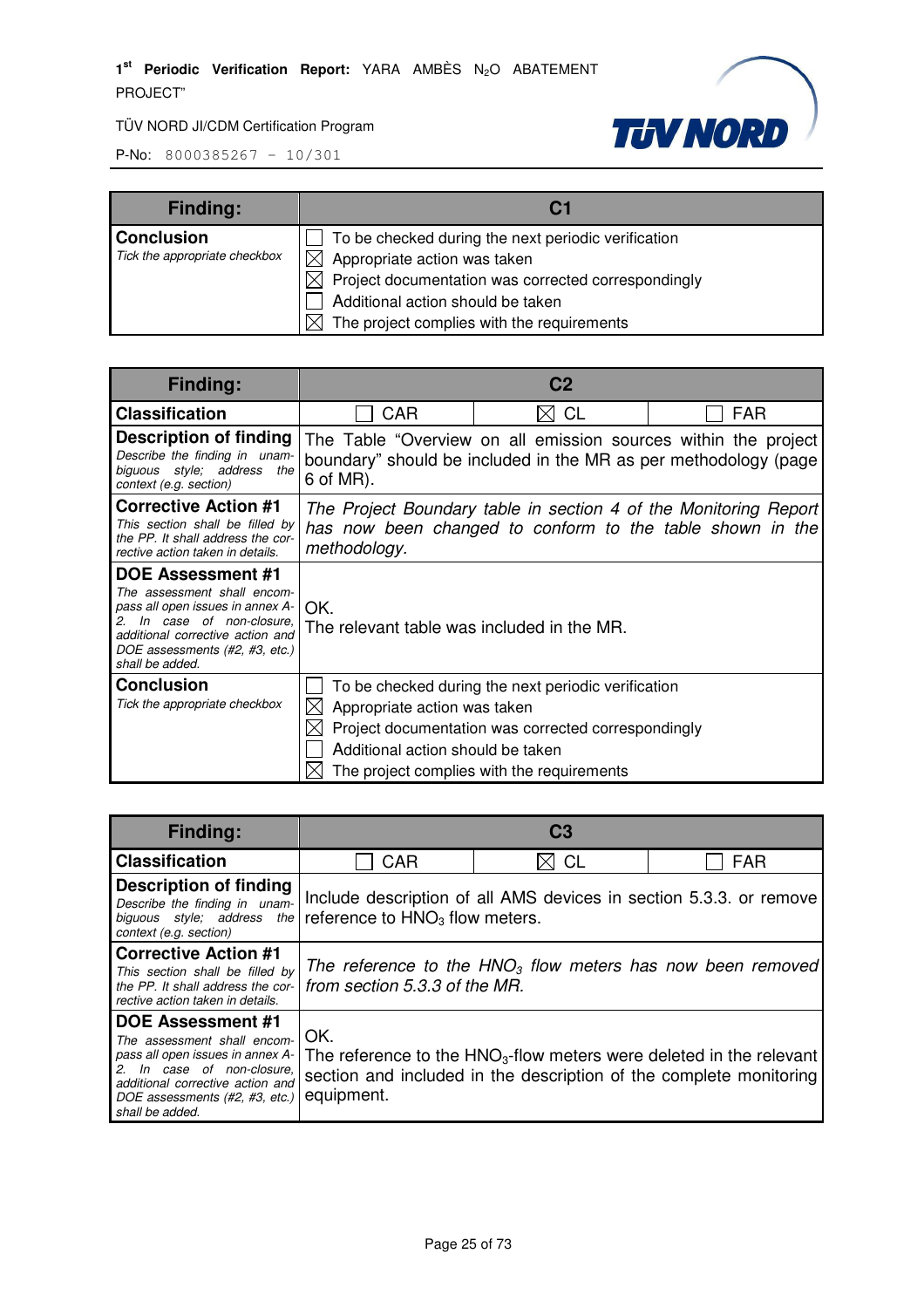

| <b>Finding:</b>                                    | C3                                                                                                                                                                                                                            |
|----------------------------------------------------|-------------------------------------------------------------------------------------------------------------------------------------------------------------------------------------------------------------------------------|
| <b>Conclusion</b><br>Tick the appropriate checkbox | To be checked during the next periodic verification<br>Appropriate action was taken<br>Project documentation was corrected correspondingly<br>Additional action should be taken<br>The project complies with the requirements |

| <b>Finding:</b>                                                                                                                                                                                                       |                                                                   | C4                                                                                                                                                       |            |
|-----------------------------------------------------------------------------------------------------------------------------------------------------------------------------------------------------------------------|-------------------------------------------------------------------|----------------------------------------------------------------------------------------------------------------------------------------------------------|------------|
| <b>Classification</b>                                                                                                                                                                                                 | CAR                                                               | <b>CL</b>                                                                                                                                                | <b>FAR</b> |
| <b>Description of finding</b><br>Describe the finding in unam-<br>biguous style; address<br>the<br>context (e.g. section)                                                                                             |                                                                   | The internal project number is missing on cover page of MR.                                                                                              |            |
| <b>Corrective Action #1</b><br>This section shall be filled by<br>the PP. It shall address the cor-<br>rective action taken in details.                                                                               | (ITL) was inserted in the MR                                      | The project identifier (ID) used by the <i>international transaction log</i>                                                                             |            |
| <b>DOE Assessment #1</b><br>The assessment shall encom-<br>pass all open issues in annex A-<br>In case of non-closure.<br>2.<br>additional corrective action and<br>DOE assessments (#2, #3, etc.)<br>shall be added. | OK.<br>checking the UNFCCC's website.                             | The internal project number was inserted in the relevant cell of the<br>cover page. The verification team has cross-checked the ITL by                   |            |
| <b>Conclusion</b><br>Tick the appropriate checkbox                                                                                                                                                                    | Appropriate action was taken<br>Additional action should be taken | To be checked during the next periodic verification<br>Project documentation was corrected correspondingly<br>The project complies with the requirements |            |

| <b>Finding:</b>                                                                                                                                                                                                 |                                   | C <sub>5</sub>                                          |                                                                                                                                                                                                                |
|-----------------------------------------------------------------------------------------------------------------------------------------------------------------------------------------------------------------|-----------------------------------|---------------------------------------------------------|----------------------------------------------------------------------------------------------------------------------------------------------------------------------------------------------------------------|
| <b>Classification</b>                                                                                                                                                                                           | CAR                               | CL                                                      | FAR                                                                                                                                                                                                            |
| <b>Description of finding</b><br>Describe the finding in unam-<br>biguous style; address the<br>context (e.g. section)                                                                                          |                                   | regarding maintenance, performance tests and repairing. | The PP should provide a list of measurement devices of the JI-<br>project (AMS, HNO <sub>3</sub> -flow meter incl. Conc. And Temp) and<br>conditions/deviations which will lead to involvement of the supplier |
| <b>Corrective Action #1</b><br>This section shall be filled by<br>the PP. It shall address the cor-<br>rective action taken in details.                                                                         | to TUEV Nord as soon as possible. |                                                         | This issue is still being discussed by plant staff and will be reported                                                                                                                                        |
| <b>DOE Assessment #1</b><br>The assessment shall encom-<br>pass all open issues in annex A-<br>In case of non-closure,<br>additional corrective action and<br>DOE assessments (#2, #3, etc.)<br>shall be added. |                                   |                                                         |                                                                                                                                                                                                                |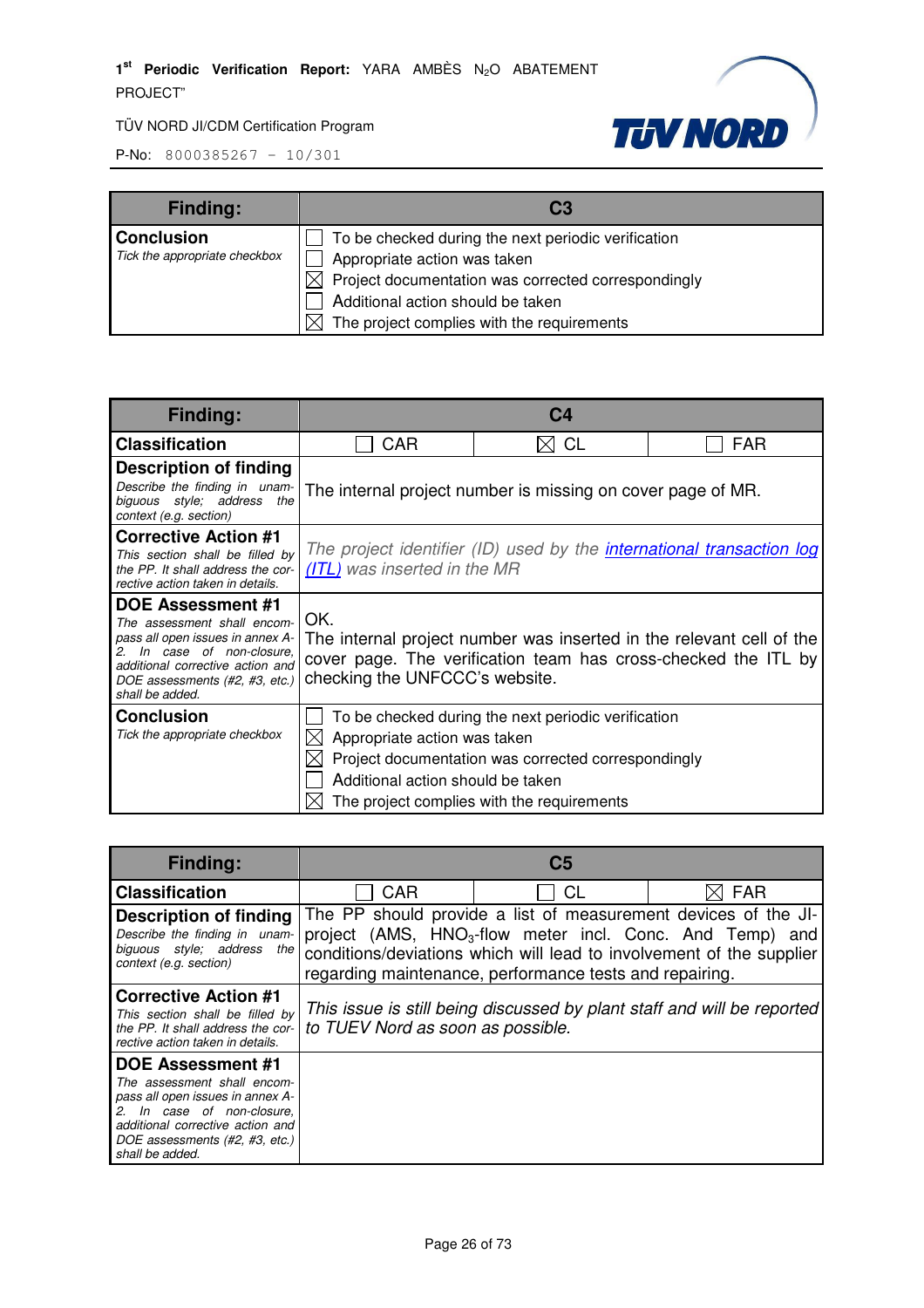

| <b>Finding:</b>               | C <sub>5</sub>                                                  |
|-------------------------------|-----------------------------------------------------------------|
| <b>Conclusion</b>             | $\boxtimes$ To be checked during the next periodic verification |
| Tick the appropriate checkbox | Appropriate action was taken                                    |
|                               | Project documentation was corrected correspondingly             |
|                               | Additional action should be taken                               |
|                               | The project complies with the requirements                      |

| Finding:                                                                                                                                                                                                    |                                                                                                                                                                                                                                                                                                                                           | C6                                                                                                                                                                                                                                                                                                                                                                                                                                                                                                                                                                                                                                                                                                                       |                 |
|-------------------------------------------------------------------------------------------------------------------------------------------------------------------------------------------------------------|-------------------------------------------------------------------------------------------------------------------------------------------------------------------------------------------------------------------------------------------------------------------------------------------------------------------------------------------|--------------------------------------------------------------------------------------------------------------------------------------------------------------------------------------------------------------------------------------------------------------------------------------------------------------------------------------------------------------------------------------------------------------------------------------------------------------------------------------------------------------------------------------------------------------------------------------------------------------------------------------------------------------------------------------------------------------------------|-----------------|
| <b>Classification</b>                                                                                                                                                                                       | CAR                                                                                                                                                                                                                                                                                                                                       | CL                                                                                                                                                                                                                                                                                                                                                                                                                                                                                                                                                                                                                                                                                                                       | $\boxtimes$ FAR |
| <b>Description of finding</b><br>Describe the finding in unam-<br>biguous style; address the<br>context (e.g. section)                                                                                      | 9001:2008).<br>Each record should include:<br>$\bullet$<br>equipment.<br>$\bullet$<br>Calibration requirements<br><b>Calibration Procedure</b><br>$\bullet$<br><b>Calibration History</b><br>$\bullet$<br><b>Calibration Due</b><br>$\bullet$<br>Regarding test gas bottles:<br>Expiry date<br>$\bullet$<br>$\bullet$<br>calibration date | The calibration recordings for the AMS show periods longer then<br>the allowed 1 month (up to two months) between two calibrations.<br>No systematically scheduling of dates is identifiable.<br>The PP should implement a documentation to control all quality-<br>relevant monitoring and measuring equipment of the project activity.<br>This should include calibration and maintenance records of all<br>monitoring and measuring devices (acc. Chapter 4.2.4 of ISO<br>Tracking Number. This tracking number is also on the<br>Equipment Description, type, Manufacturer and Model Location<br>Calibration interval with justification for the interval<br>Forecast, that expiry date will not be exceeded on next |                 |
| <b>Corrective Action #1</b><br>This section shall be filled by<br>the PP. It shall address the cor-<br>rective action taken in details.                                                                     | a max. maintenance period of 3 months.                                                                                                                                                                                                                                                                                                    | The PP provided an updated QAL 1 certificate <sup>(QAL1A1/</sup> , which states                                                                                                                                                                                                                                                                                                                                                                                                                                                                                                                                                                                                                                          |                 |
| DOE Assessment #1<br>The assessment shall encom-<br>pass all open issues in annex A-<br>2. In case of non-closure.<br>additional corrective action and<br>DOE assessments (#2, #3, etc.)<br>shall be added. | OK.<br>documentation of maintenance.                                                                                                                                                                                                                                                                                                      | The verification team decided not to request any actions related to<br>the verified reporting period, but issued this FAR to ensure a proper                                                                                                                                                                                                                                                                                                                                                                                                                                                                                                                                                                             |                 |
| <b>Conclusion</b><br>Tick the appropriate checkbox                                                                                                                                                          | Appropriate action was taken<br>Additional action should be taken                                                                                                                                                                                                                                                                         | $\boxtimes$ To be checked during the next periodic verification<br>Project documentation was corrected correspondingly<br>The project complies with the requirements                                                                                                                                                                                                                                                                                                                                                                                                                                                                                                                                                     |                 |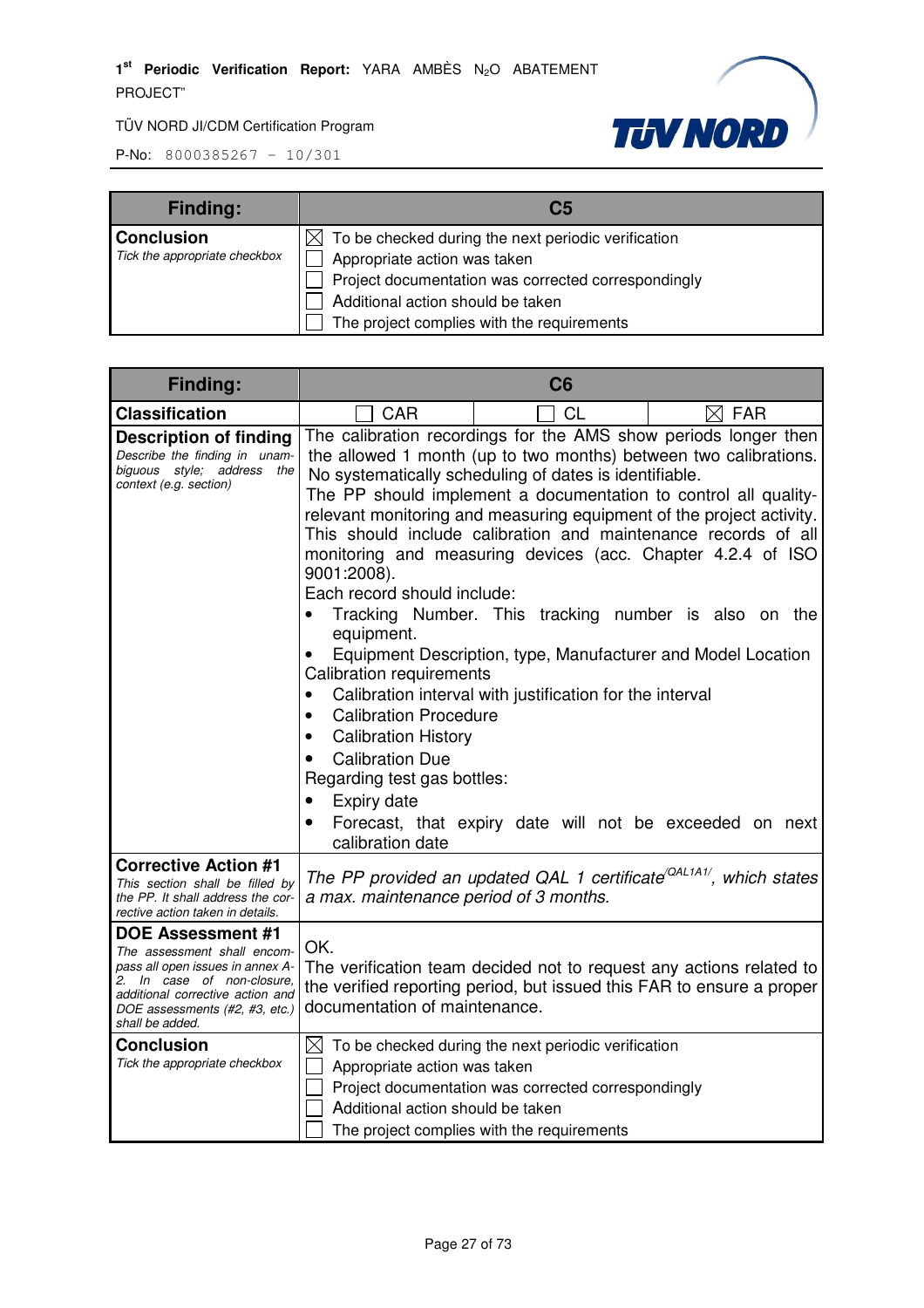

| <b>Finding:</b>                                                                                                                                                                                             |                                                                          | E <sub>1</sub>                                                                                                                                           |                                                               |
|-------------------------------------------------------------------------------------------------------------------------------------------------------------------------------------------------------------|--------------------------------------------------------------------------|----------------------------------------------------------------------------------------------------------------------------------------------------------|---------------------------------------------------------------|
| <b>Classification</b>                                                                                                                                                                                       | <b>CAR</b>                                                               | СL                                                                                                                                                       | <b>FAR</b>                                                    |
| Description of finding<br>Describe the finding in unam-<br>biguous style; address the<br>context (e.g. section)                                                                                             | calculation.                                                             | The data set of the last hour of each month is not included in the                                                                                       |                                                               |
| <b>Corrective Action #1</b><br>This section shall be filled by<br>the PP. It shall address the cor-<br>rective action taken in details.                                                                     | were updated accordingly.                                                |                                                                                                                                                          | The missing data were included and calculations as well as MR |
| DOE Assessment #1<br>The assessment shall encom-<br>pass all open issues in annex A-<br>2. In case of non-closure.<br>additional corrective action and<br>DOE assessments (#2, #3, etc.)<br>shall be added. | OK.<br>datasets.                                                         | The revised version of ER-calculation <sup>XLS/</sup> includes the missing                                                                               |                                                               |
| <b>Conclusion</b><br>Tick the appropriate checkbox                                                                                                                                                          | Appropriate action was taken<br>IХI<br>Additional action should be taken | To be checked during the next periodic verification<br>Project documentation was corrected correspondingly<br>The project complies with the requirements |                                                               |

| Finding:                                                                                                                                                                                                           |                                                                                                                                                                | E2                                                                                                                                                                                                                |                                                                                                                                                                                                                                                                                                                                                                      |
|--------------------------------------------------------------------------------------------------------------------------------------------------------------------------------------------------------------------|----------------------------------------------------------------------------------------------------------------------------------------------------------------|-------------------------------------------------------------------------------------------------------------------------------------------------------------------------------------------------------------------|----------------------------------------------------------------------------------------------------------------------------------------------------------------------------------------------------------------------------------------------------------------------------------------------------------------------------------------------------------------------|
| <b>Classification</b>                                                                                                                                                                                              | <b>CAR</b>                                                                                                                                                     | СL                                                                                                                                                                                                                | FAR                                                                                                                                                                                                                                                                                                                                                                  |
| <b>Description of finding</b><br>Describe the finding in unam-<br>biguous style; address<br>the<br>context (e.g. section)                                                                                          | Implausible criteria shall be defined.                                                                                                                         | According to the methodology, all data sets which<br>implausible data (VSG, NCSG) should be removed from the ER-<br>calculation (i.e. after start up of new campaign).                                            | include                                                                                                                                                                                                                                                                                                                                                              |
| <b>Corrective Action #1</b><br>This section shall be filled by<br>the PP. It shall address the cor-<br>rective action taken in details.                                                                            | calculation.                                                                                                                                                   | are removed from the data sets: For all $N_2O$ data sets a plausibility                                                                                                                                           | As a first step of data handling and evaluation implausible results<br>check is conducted. All data sets containing implausible values are<br>excluded from further calculations. Any negative results are defined<br>as implausible. Data sets that include at least one implausible result<br>for $N_2O$ concentration or for stack gas flow are excluded from the |
| <b>DOE Assessment #1</b><br>The assessment shall encom-<br>pass all open issues in annex A-<br>2. In case of non-closure.<br>additional corrective action and<br>DOE assessments (#2, #3, etc.)<br>shall be added. | The applicated plausibility criteria<br>negative results<br>described in the monitoring report MR-3/<br>forwarded to the PP.<br>Therefore CAR E2 remains open. | is plausible and was applied to the adjusted ER-calculation <sup>/XLS/</sup> and<br>Some minor editorial issues and mistakes are identified in the<br>updated version of ER-calculation and monitoring report and |                                                                                                                                                                                                                                                                                                                                                                      |
| <b>Corrective Action #2</b><br>This section shall be filled by<br>the PP. It shall address the cor-<br>rective action taken in details.                                                                            | $13^{\text{MR}, \, \text{XLS}}$                                                                                                                                | The PP provided updated versions of the relevant docs on 2010-09-                                                                                                                                                 |                                                                                                                                                                                                                                                                                                                                                                      |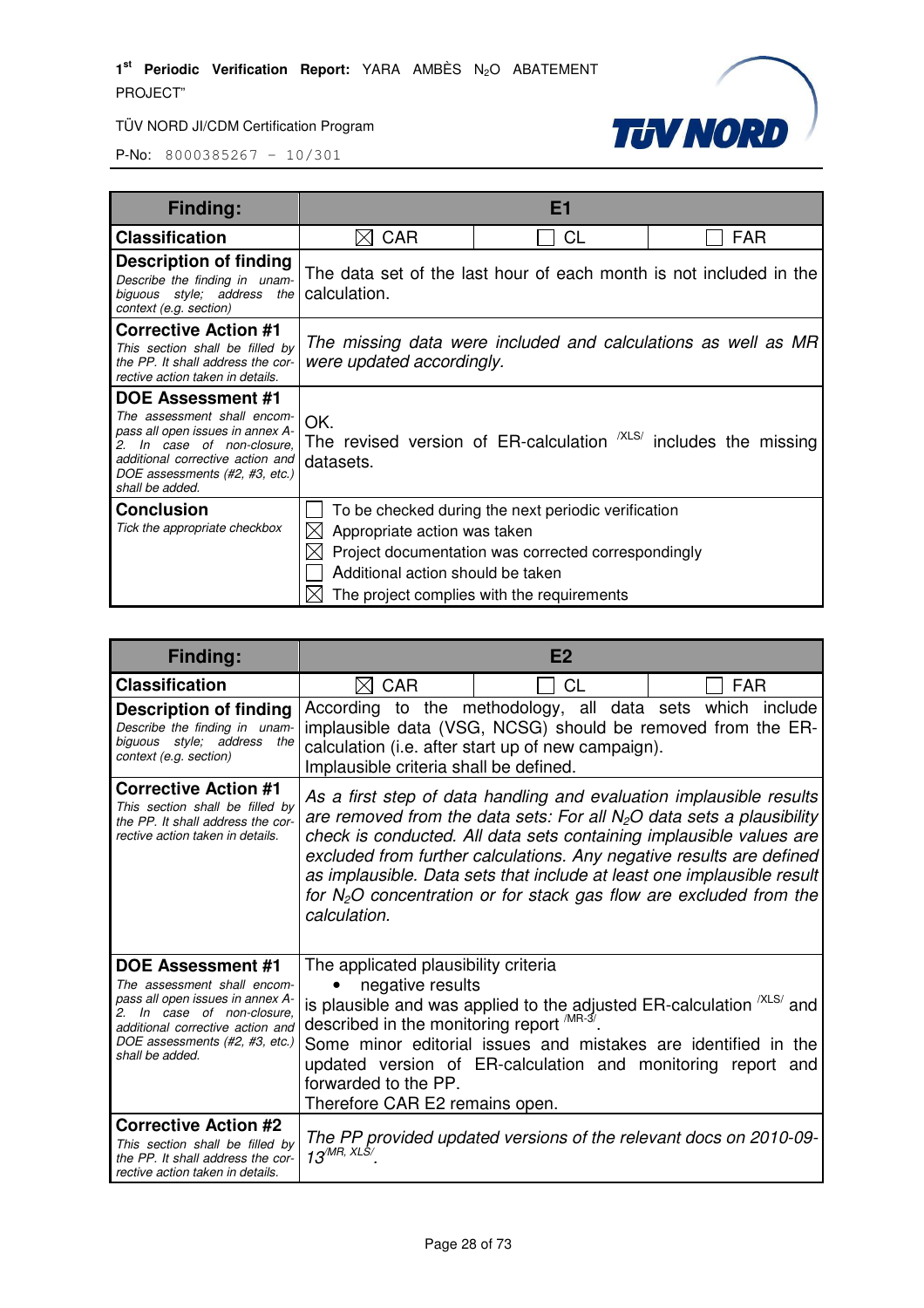

| <b>Finding:</b>                                                                                                                                                                                                                   |                                                                                                                                                                                                                               |
|-----------------------------------------------------------------------------------------------------------------------------------------------------------------------------------------------------------------------------------|-------------------------------------------------------------------------------------------------------------------------------------------------------------------------------------------------------------------------------|
| <b>DOE Assessment #2</b><br>The assessment shall encom-<br>pass all open issues in annex $A - \bigcap K$ .<br>2. In case of non-closure.<br>additional corrective action and<br>DOE assessments (#2, #3, etc.)<br>shall be added. | All issues are reflected in new provided documents.                                                                                                                                                                           |
| <b>Conclusion</b><br>Tick the appropriate checkbox                                                                                                                                                                                | To be checked during the next periodic verification<br>Appropriate action was taken<br>Project documentation was corrected correspondingly<br>Additional action should be taken<br>The project complies with the requirements |

| Finding:                                                                                                                                                                                                              | E <sub>3</sub>                                                           |                                                                                                                                                                                                                                                                                                                                                                                                           |            |
|-----------------------------------------------------------------------------------------------------------------------------------------------------------------------------------------------------------------------|--------------------------------------------------------------------------|-----------------------------------------------------------------------------------------------------------------------------------------------------------------------------------------------------------------------------------------------------------------------------------------------------------------------------------------------------------------------------------------------------------|------------|
| <b>Classification</b>                                                                                                                                                                                                 | <b>CAR</b>                                                               | $\bowtie$ CL                                                                                                                                                                                                                                                                                                                                                                                              | <b>FAR</b> |
| <b>Description of finding</b><br>Describe the finding in unam-<br>biguous style; address the<br>context (e.g. section)                                                                                                | Some<br>of<br>reason for this based on supplier info.                    | the monitored 10-seconds-data, stored<br>EXAQUANTUM system are missing. The PP should provide a                                                                                                                                                                                                                                                                                                           | the<br>ın  |
| <b>Corrective Action #1</b><br>This section shall be filled by<br>the PP. It shall address the cor-<br>rective action taken in details.                                                                               | AIE.                                                                     | The supplier of the AMS was contacted to give some information for<br>this issue. The response (email 31.08.2010) will be submitted to the                                                                                                                                                                                                                                                                |            |
| <b>DOE Assessment #1</b><br>The assessment shall encom-<br>pass all open issues in annex A-<br>In case of non-closure.<br>2.<br>additional corrective action and<br>DOE assessments (#2, #3, etc.)<br>shall be added. | OK.<br>mA) will not be updated.<br>finding can be successfully closed.   | The supplier stated that due to the installed technology (internal<br>filter wheel), there might be a physical delay between two<br>measurements of 5-15 seconds and output values (analog 4-20<br>Since the device passed the QAL 1 test acc. to EN 14181 and no<br>fixed interval of measurement is requested by the methodology, the<br>determination team can accept the use of this type of AMS. The |            |
| <b>Conclusion</b><br>Tick the appropriate checkbox                                                                                                                                                                    | Appropriate action was taken<br>IXI<br>Additional action should be taken | To be checked during the next periodic verification<br>Project documentation was corrected correspondingly<br>The project complies with the requirements                                                                                                                                                                                                                                                  |            |

| <b>Finding:</b>                                                                                                                                                                                                                      |           | E4             |     |
|--------------------------------------------------------------------------------------------------------------------------------------------------------------------------------------------------------------------------------------|-----------|----------------|-----|
| <b>Classification</b>                                                                                                                                                                                                                | CAR       | $\boxtimes$ CL | FAR |
| <b>Description of finding</b>   A project chart showing personal and organisational responsibilities  <br>Describe the finding in unam- and tasks for plant operation and for project management should be<br>context (e.g. section) | provided. |                |     |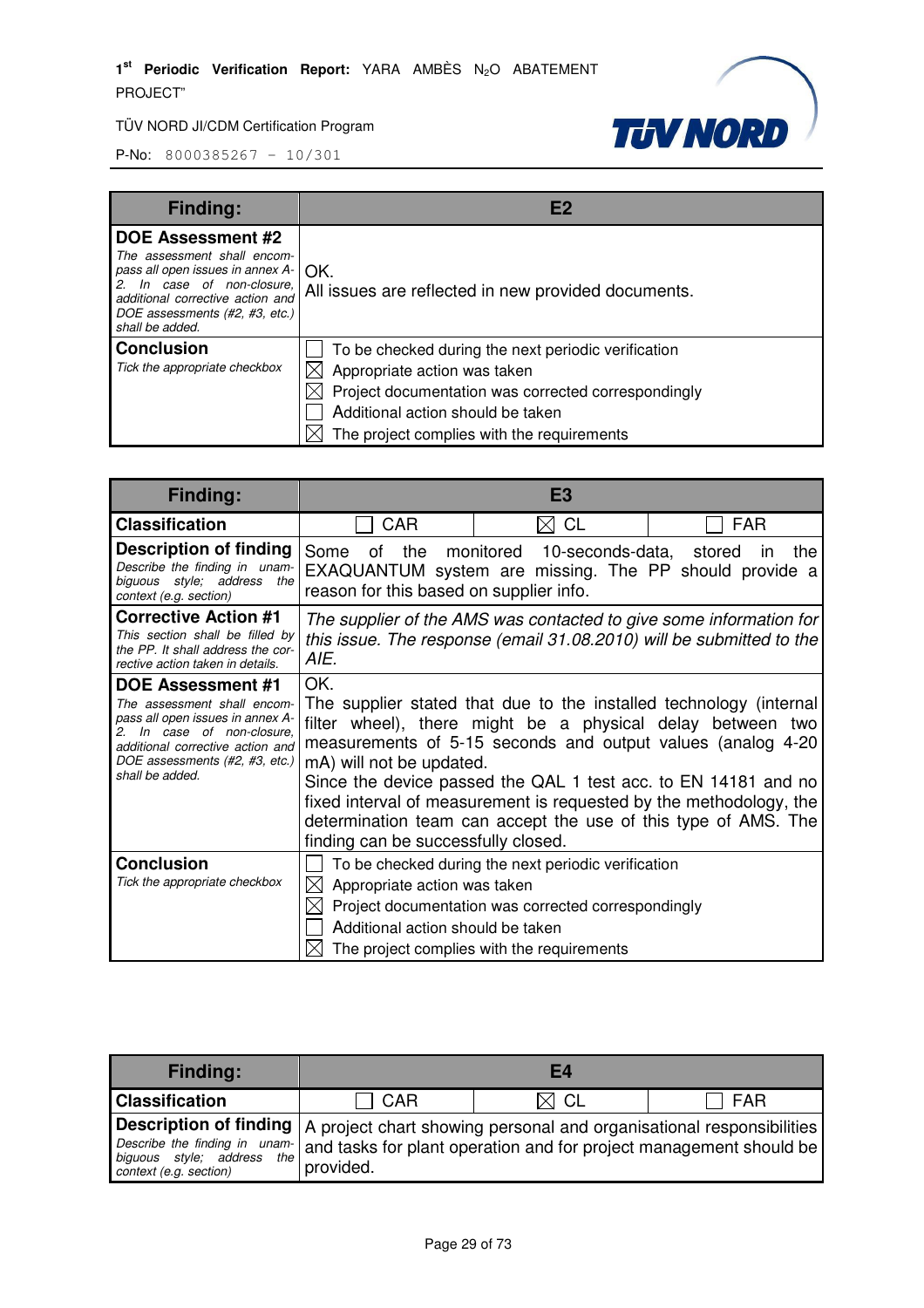

| <b>Finding:</b>                                                                                                                                                                                                    | F4                                                                                                                                                                                                                                                                                         |
|--------------------------------------------------------------------------------------------------------------------------------------------------------------------------------------------------------------------|--------------------------------------------------------------------------------------------------------------------------------------------------------------------------------------------------------------------------------------------------------------------------------------------|
| <b>Corrective Action #1</b><br>This section shall be filled by<br>the PP. It shall address the cor-<br>rective action taken in details.                                                                            | An overview organisational chart was provided: document:<br>Organigramme JI project.pptx                                                                                                                                                                                                   |
| <b>DOE Assessment #1</b><br>The assessment shall encom-<br>pass all open issues in annex A-<br>2. In case of non-closure,<br>additional corrective action and<br>DOE assessments (#2, #3, etc.)<br>shall be added. | OK.<br>The provided organisational structure shows clearly the functions<br>and responsibilities in the project activity. This was supported by a<br>quality management document AGRI-21158 showing the internal<br>procedure of the management of the project activity <sup>LISTE</sup> . |
| <b>Conclusion</b><br>Tick the appropriate checkbox                                                                                                                                                                 | To be checked during the next periodic verification<br>Appropriate action was taken<br>⊠<br>Project documentation was corrected correspondingly<br>Additional action should be taken<br>The project complies with the requirements                                                         |

| Finding:                                                                                                                                                                                                        | E <sub>5</sub>                                                                                                                                                                                                                                                                                                                                                                                                   |                                                                                                                                                          |     |
|-----------------------------------------------------------------------------------------------------------------------------------------------------------------------------------------------------------------|------------------------------------------------------------------------------------------------------------------------------------------------------------------------------------------------------------------------------------------------------------------------------------------------------------------------------------------------------------------------------------------------------------------|----------------------------------------------------------------------------------------------------------------------------------------------------------|-----|
| <b>Classification</b>                                                                                                                                                                                           | <b>CAR</b>                                                                                                                                                                                                                                                                                                                                                                                                       | <b>CL</b><br>۱X۱                                                                                                                                         | FAR |
| <b>Description of finding</b><br>Describe the finding in unam-<br>biguous style; address the<br>context (e.g. section)                                                                                          | A list of training, including the kind of training, for the staff involved<br>in the project should be provided.                                                                                                                                                                                                                                                                                                 |                                                                                                                                                          |     |
| <b>Corrective Action #1</b><br>This section shall be filled by<br>the PP. It shall address the cor-<br>rective action taken in details.                                                                         | Please find attached the document AGRI 21158 Liste habilitation<br>working copy (3).<br>This document (in particular section 5) explains the type of training<br>that staff are to be given when they are involved in the JI project.<br>No documentation was previously available, with the exception of a<br>confirmation from Dr Foedisch that some training was given during<br>the installation of the AMS. |                                                                                                                                                          |     |
| <b>DOE Assessment #1</b><br>The assessment shall encom-<br>pass all open issues in annex A-<br>In case of non-closure.<br>additional corrective action and<br>DOE assessments (#2, #3, etc.)<br>shall be added. | OK.<br>The PP provided a quality document describing that<br>Mr. Dufour and Mr Darrieumerlou are the responsible persons for<br>Project and AMS managing and that both are included in regular<br>trainings regarding the quality related issues of the project.                                                                                                                                                 |                                                                                                                                                          |     |
| <b>Conclusion</b><br>Tick the appropriate checkbox                                                                                                                                                              | Appropriate action was taken<br>IХI<br>Additional action should be taken                                                                                                                                                                                                                                                                                                                                         | To be checked during the next periodic verification<br>Project documentation was corrected correspondingly<br>The project complies with the requirements |     |

| <b>Finding:</b>       |     |         |            |
|-----------------------|-----|---------|------------|
| <b>Classification</b> | CAR | ⌒<br>◡∟ | <b>FAR</b> |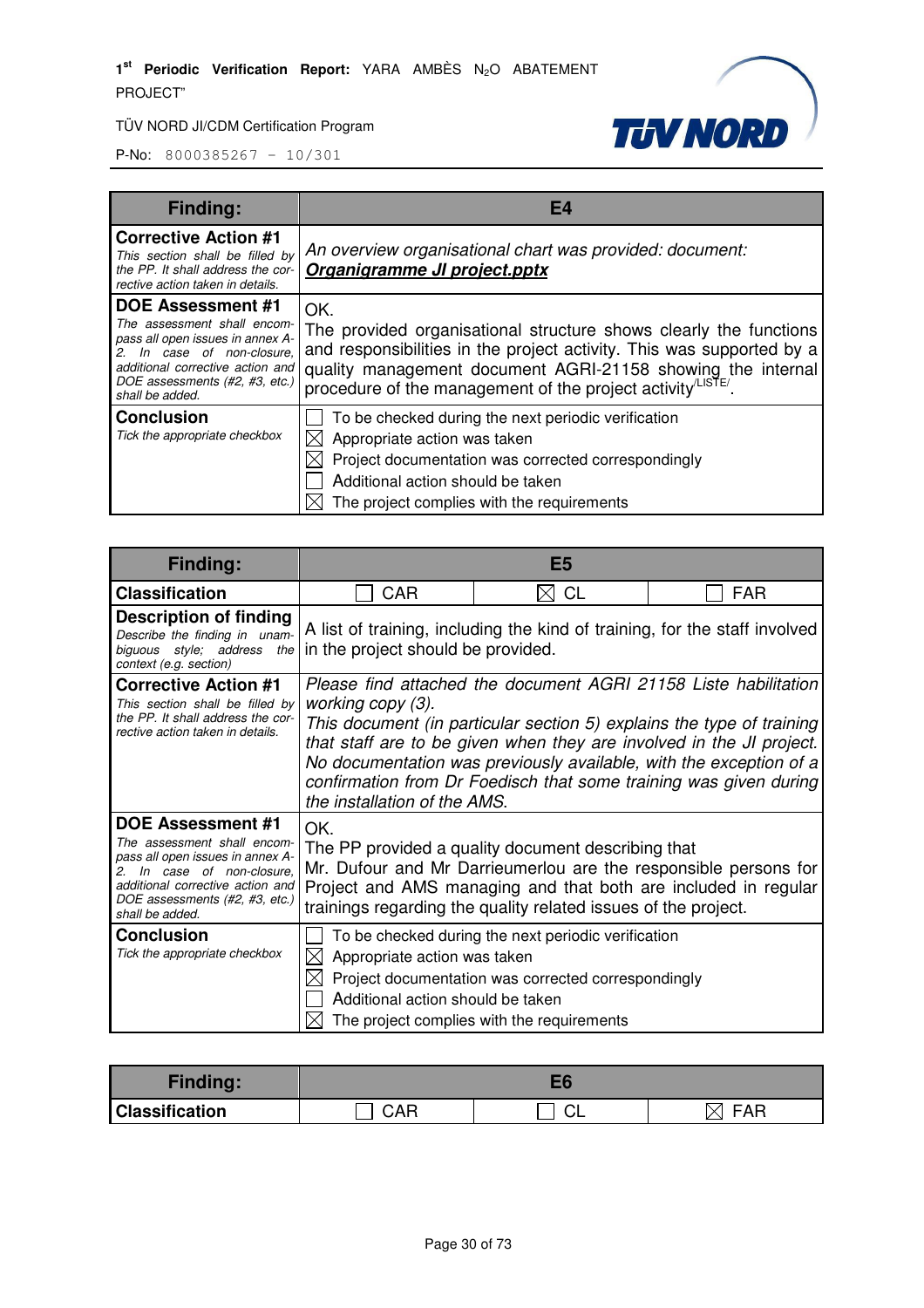

| <b>Finding:</b>                                                                                                                                                                                                    | E <sub>6</sub>                                                                                                                                                                                                                                                                                                                       |  |  |
|--------------------------------------------------------------------------------------------------------------------------------------------------------------------------------------------------------------------|--------------------------------------------------------------------------------------------------------------------------------------------------------------------------------------------------------------------------------------------------------------------------------------------------------------------------------------|--|--|
| Description of finding<br>Describe the finding in unam-<br>biguous style; address<br>the<br>context (e.g. section)                                                                                                 | Weekly maintenance plan AT22540: The PP should include max.<br>allowed deviation for the recorded values.<br>Monthly maintenance plan ANNEX II of AGRI-21135 document:<br>The PP should include max. allowed deviation for factors calculated<br>from calibration values. Notification should be signed by the<br>responsible staff. |  |  |
| <b>Corrective Action #1</b><br>This section shall be filled by<br>the PP. It shall address the cor-<br>rective action taken in details.                                                                            | The maximum allowed deviations will be included in both the<br>weekly maintenance plan AT22540 and Annex II of the monthly<br>maintenance plan AGRI 21135, and will be checked at the next<br>Verification.                                                                                                                          |  |  |
| <b>DOE Assessment #1</b><br>The assessment shall encom-<br>pass all open issues in annex A-<br>2. In case of non-closure.<br>additional corrective action and<br>DOE assessments (#2, #3, etc.)<br>shall be added. |                                                                                                                                                                                                                                                                                                                                      |  |  |
| <b>Conclusion</b><br>Tick the appropriate checkbox                                                                                                                                                                 | To be checked during the next periodic verification<br>Appropriate action was taken<br>Project documentation was corrected correspondingly<br>Additional action should be taken<br>The project complies with the requirements                                                                                                        |  |  |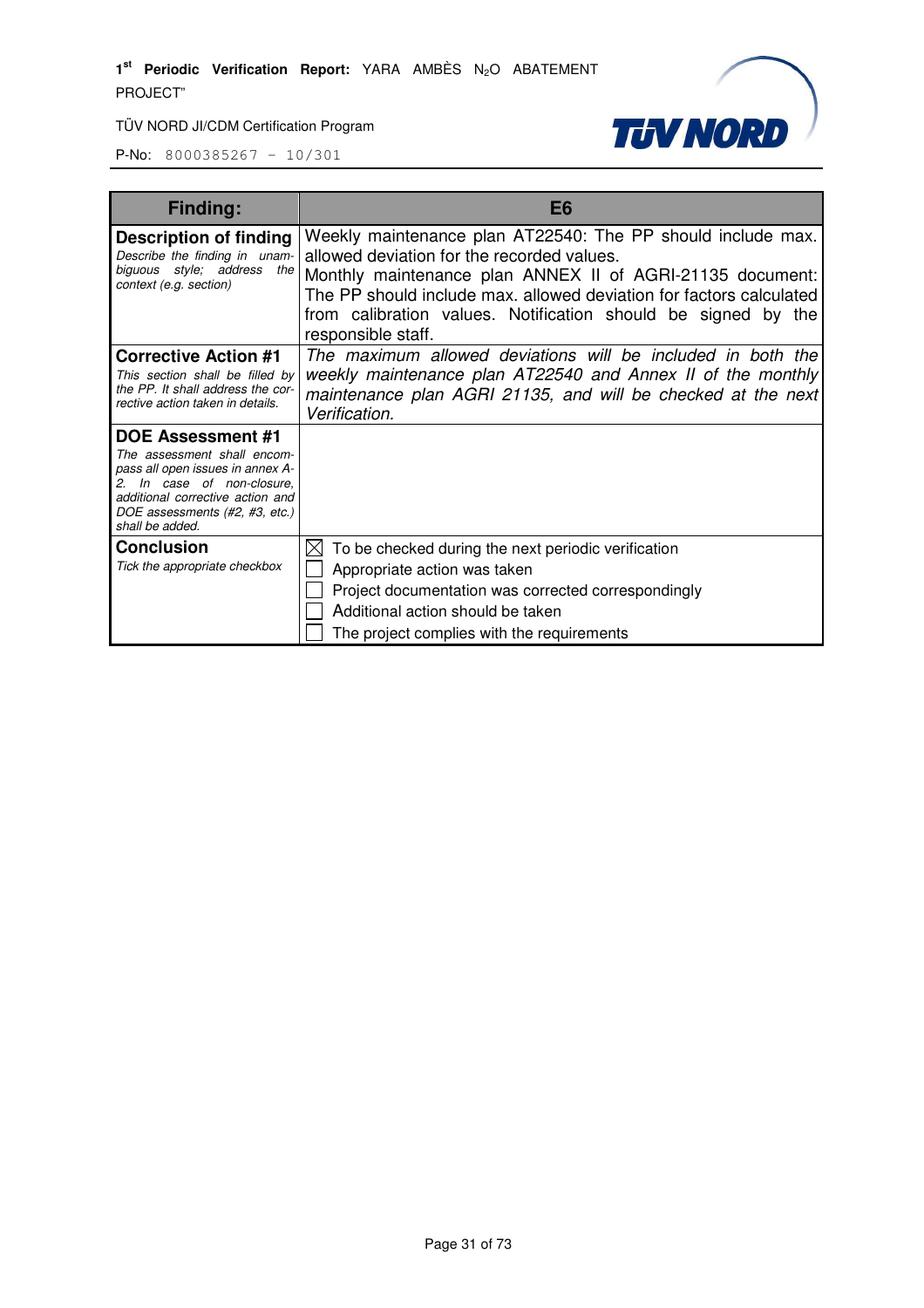TÜV NORD JI/CDM Certification Program



P-No: 8000385267 – 10/301

## **5. SUMMARY OF VERIFICATION ASSESSMENTS**

The following paragraphs include the summary of the final verification assessments after all CARs and CRs are closed out. For details of the assessments pl. refer to the discussion of the verification findings in chapter 4 and the verification protocol (Annex 1).

## **5.1. Implementation of the project**

During the verification a site visit was carried out. On the basis of this site visit and the reviewed project documentation it can be confirmed that w.r.t. the realized technology, the project equipments, as well as the monitoring and metering equipment, the project has been implemented and operated as described in the registered PDD.

#### **5.2. Project history**

During the determination the AIE raised issues that could not be closed or resolved during the validation stage. For this purpose following FAR have been raised.

#### **FAR No. 1:**

- a. Information according to Annex D of EN14181 has to be available latest for the first verification.
- b. QAL 2 tests of AMS according to EN14181 have to be conducted prior to the start of the crediting period.

Furthermore as this is the  $1<sup>st</sup>$  periodic verification no issues from former verifications are to be considered.

#### **5.3. Special events**

Some events have been taken place, which influenced the  $N<sub>2</sub>O$ -emissions from the plant and as an effect of this, catalyst performance and  $N_2O$  release to the atmosphere:

| <b>Date</b>           | <b>Phenomenon</b>         | <b>Event description</b>                                                                                        |
|-----------------------|---------------------------|-----------------------------------------------------------------------------------------------------------------|
| 2010-01-12-2010-01-18 | N <sub>2</sub> O decrease | $HNO3$ unit rate reduction due to lack of ammonia                                                               |
| 2010-01-26            | $N2O$ fluctuations        | HNO <sub>3</sub> process trip without machine trip                                                              |
|                       | N <sub>2</sub> O decrease | $HNO3$ unit rate reduction due to technical problems                                                            |
| 2010-02-08-2010-02-14 |                           | on ammonium nitrate units                                                                                       |
| 2010-2010-02-17       | $N2O$ fluctuations        | $HNO3$ process & machine trip                                                                                   |
|                       | $N2O$ fluctuations        | $HNO3$ unit stop for a schedule catalyst gauze<br>change.<br>$N2O$ catalyst added on the peripheral part of the |
| 2010-04-12-2010-04-14 |                           | burner basket                                                                                                   |
| 2010-04-14            | $N2O$ fluctuations        | HNO <sub>3</sub> unit start after catalyst gauze change                                                         |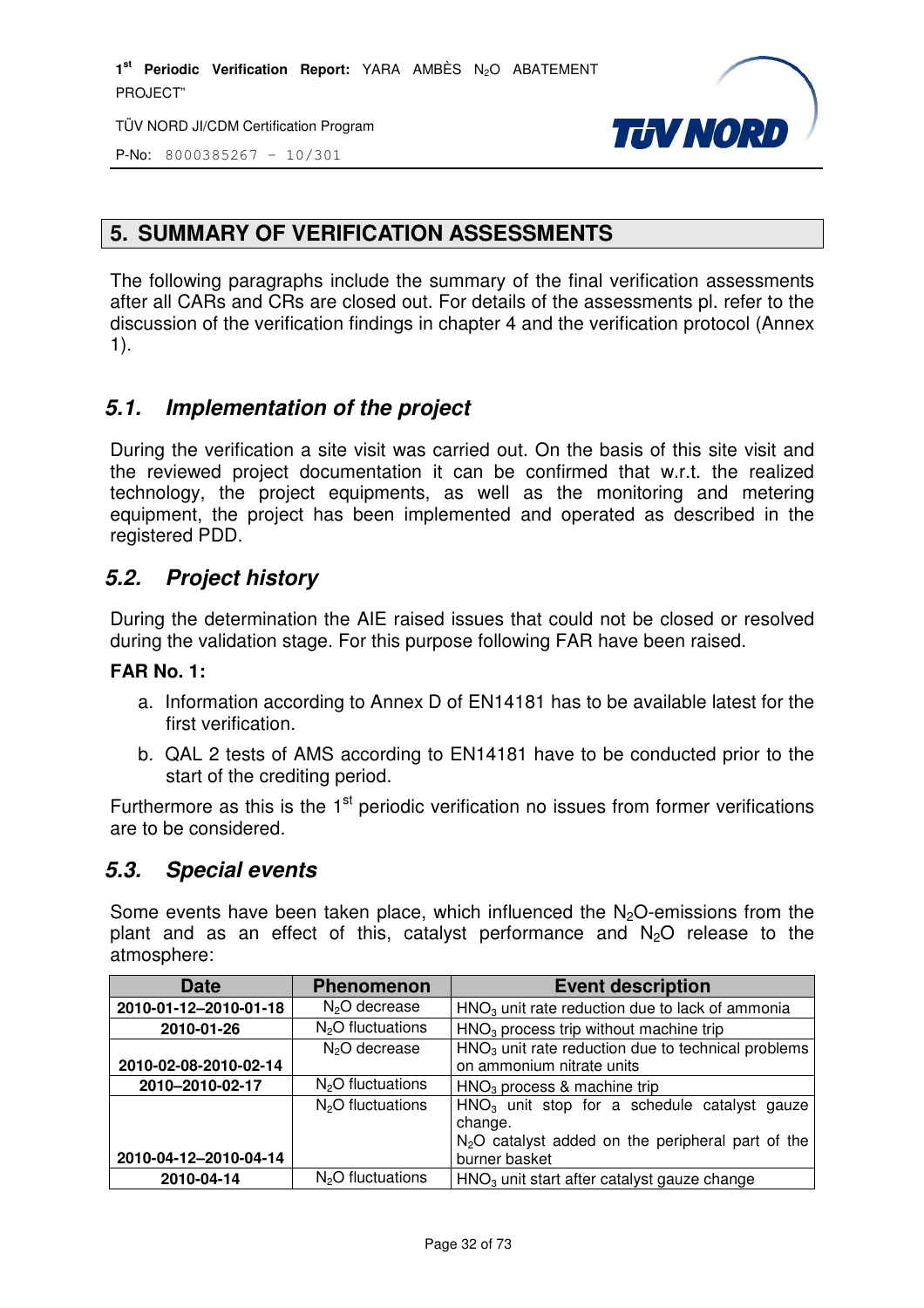TÜV NORD JI/CDM Certification Program

P-No: 8000385267 – 10/301



## **5.4. Compliance with the monitoring plan**

The monitoring system and all applied procedures are completely in compliance to the registered monitoring plan.

#### **5.5. Monitoring parameters**

During the verification all relevant monitoring parameters (as listed in the PDD) have been verified with regard to the appropriateness of the applied measurement / determination method, the correctness of the values applied for ER calculation, the accuracy, and applied QA/QC measures. The results as well as the verification procedure are described parameter-wise in the project specific verification checklist.

After appropriate corrections were carried out by the project participant it can be confirmed that all monitoring parameters have been measured / determined without material misstatements and in line with all applicable standards and relevant requirements.

#### **5.6. Monitoring report**

A draft monitoring report was submitted to the verification team by the project participants. The team has made this report publicly available prior to the start of the verification activities. No comments were received.

During the verification, mistakes and needs for clarification were identified. The PP has carried out the requested corrections so that it can be confirmed that the monitoring report is complete and transparent and in accordance with the registered PDD and other relevant requirements.

## **5.7. ER Calculation**

During the verification mistakes in the ER calculation were identified. Corresponding CARs were raised. A revised ER calculation was prepared by the PP and presented to the verification team. All raised issues were addressed appropriately so that all corresponding CARs/CLs could be closed out. Thus it is confirmed that the ER calculation is overall correct.

#### **5.8. Quality Management**

Quality Management procedures for measurements, collection and compilation of data, data storage and archiving, calibration, maintenance and training of personnel in the framework of this JI project activity have been defined. The procedures defined can be assessed as appropriate for the purpose. Nevertheless, some CLs and CARs were raised in order to improve the quality management system in future.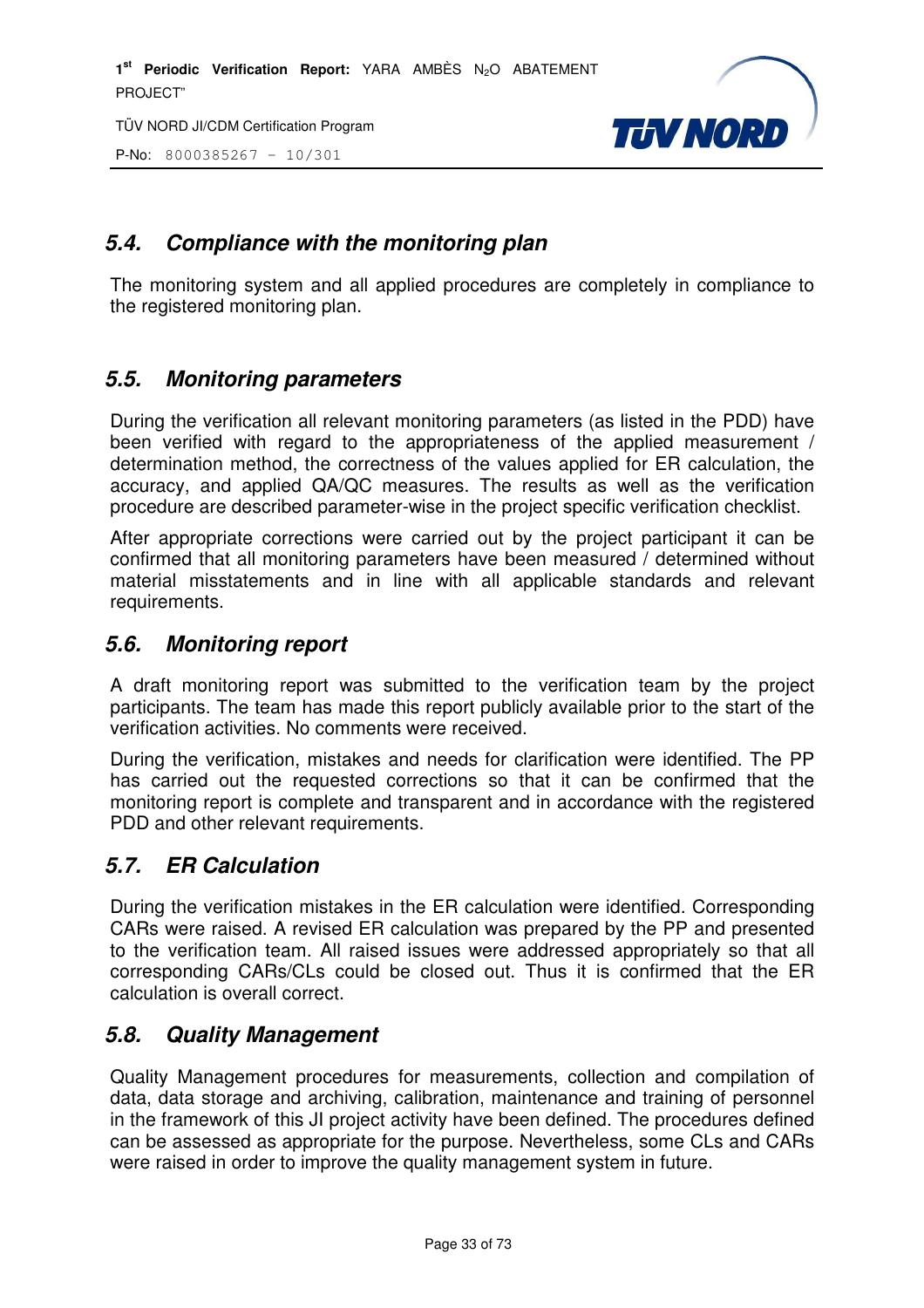TÜV NORD JI/CDM Certification Program

P-No: 8000385267 – 10/301



# **5.9. Overall Aspects of the Verification**

All necessary and requested documentation was provided by the project participants so that a complete verification of all relevant issues could be carried out.

Access was granted to all installations of the plant which are relevant for the project performance and the monitoring activities.

No issues have been identified indicating that the implementation of the project activity and the steps to claim emission reductions are not compliant with the UNFCCC / host country criteria and relevant guidance provided by the COP/CMP and the JISC (clarifications and/or guidance).

#### **5.10. Hints for next periodic Verification**

#### FAR B5a:

The reference gas for lower value (199.8 ppm) was expired acc. to certificate No.: 27210293-10 (Expiry date: 2010-07-07). The verifier should check the procedure for automatically purchasing.

#### FAR E6:

Weekly maintenance plan AT22540: The PP should include max. allowed deviation for the recorded values.

Monthly maintenance plan ANNEX II of AGRI-21135 document: The PP should include max. allowed deviation for factors calculated from calibration values. Notification should be signed by the responsible staff.

#### FAR C6:

The calibration recordings for the AMS show periods longer then the allowed 1 month (up to two months) between two calibrations. No systematically scheduling of dates is identifiable.

The PP should implement a documentation to control all quality-relevant monitoring and measuring equipment of the project activity. This should include calibration and maintenance records of all monitoring and measuring devices (acc. Chapter 4.2.4 of ISO 9001:2008).

Each record should include:

- Tracking Number. This tracking number is also on the equipment.
- Equipment Description, type, Manufacturer and Model Location Calibration requirements
- Calibration interval with justification for the interval
- Calibration Procedure
- Calibration History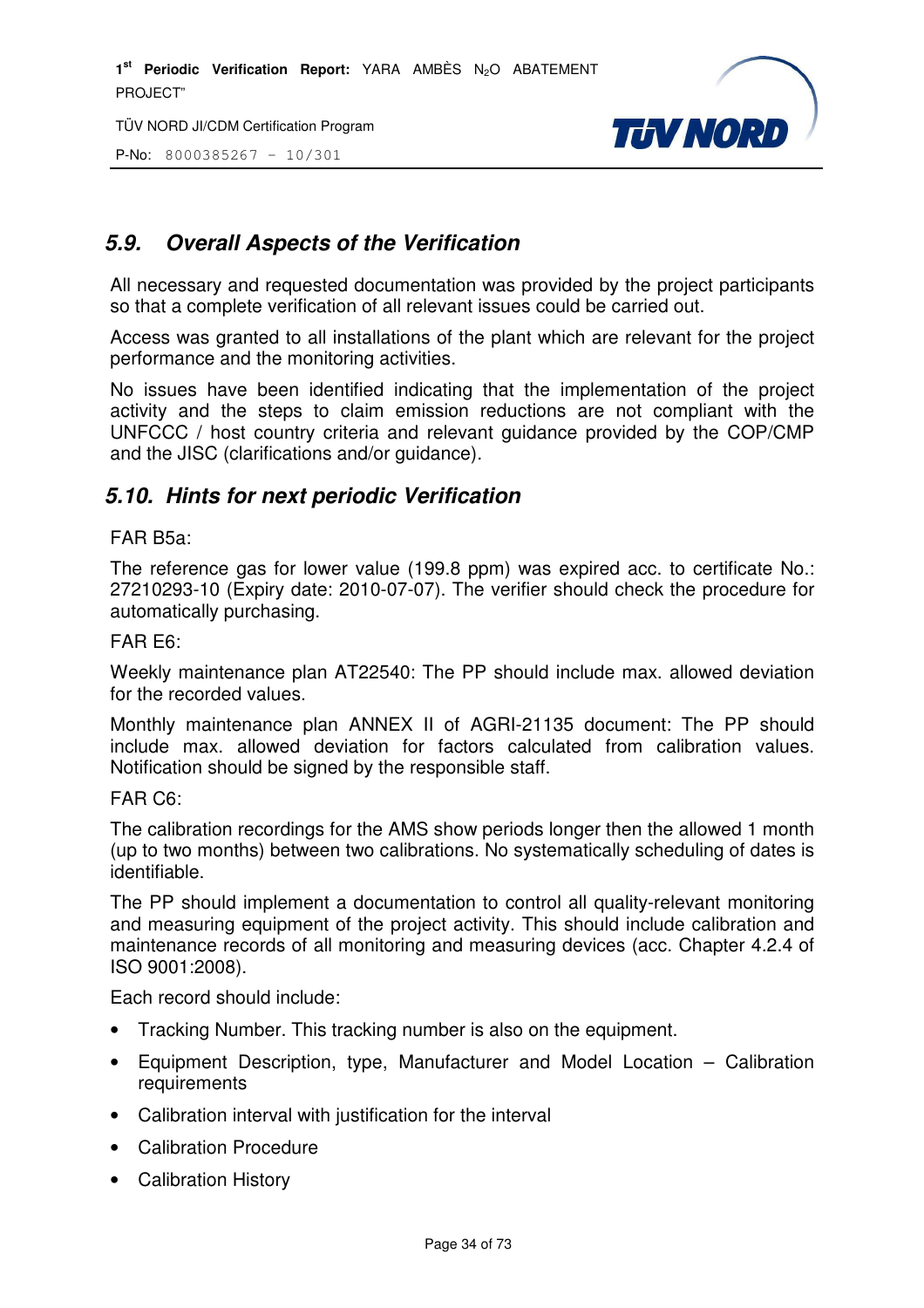P-No: 8000385267 – 10/301



• Calibration Due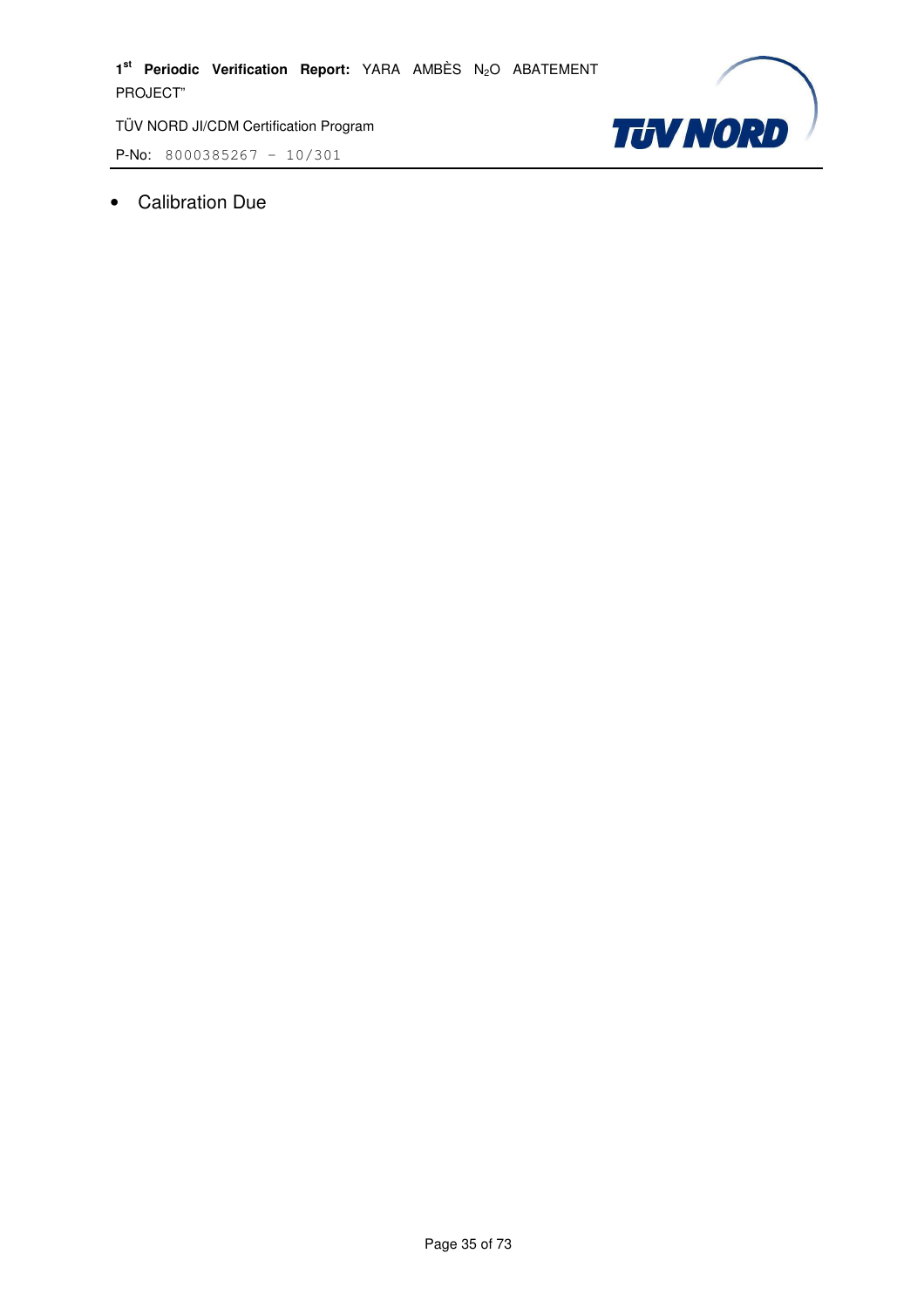TÜV NORD JI/CDM Certification Program



P-No: 8000385267 – 10/301

#### **6. VERIFICATION OPINION**

Yara Ambés Nitric Acid Plant has commissioned the TÜV NORD JI/CDM Certification Program to carry out the 1<sup>st</sup> periodic verification of the project: "YARA AMBÈS N<sub>2</sub>O ABATEMENT PROJECT", with regard to the relevant requirements for JI project activities. The project reduces GHG emissions due to the reduction of  $N<sub>2</sub>O$  emissions from the production of nitric acid with secondary  $N_2O$  abatement technology (secondary catalyst). This verification covers the period from 2010-01-01 to 2010-06- 30 (including both days).

In the course of the verification 3 Corrective Action Requests (CAR) and 13 Clarification Requests (CR) were raised and successfully closed. Furthermore 3 FARs are raised to improve the monitoring system in the future. The verification is based on the draft monitoring report, revised monitoring report, the monitoring plan as set out in the registered PDD, the determination report, emission reduction calculation spreadsheet and supporting documents made available to the TÜV NORD JI/CDM CP by the project participant.

As a result of this verification, the verifier confirms that:

- all operations of the project are implemented and installed as planned and described in the project design document.
- the monitoring plan is in accordance with the applied country specific methodology: Méthode pour les Projets Domestiques: "Réduction catalytique du N2O dans des usines d'acide nitrique".
- the installed equipment essential for measuring parameters required for calculating emission reductions are calibrated appropriately.
- the monitoring system is in place and functional. The project has generated GHG emission reductions.

As the result of the  $1<sup>st</sup>$  periodic verification, the verifier confirms that the GHG emission reductions are calculated without material misstatements in a conservative and appropriate manner. TÜV NORD JI/CDM CP herewith confirms that the project has achieved emission reductions in the above mentioned reporting period as follows:

Emission reductions: **128,118** t CO<sub>2e</sub>

Essen, 2010-10-07 Essen, 2010-10-07

Alexandra Nebel TÜV NORD JI/CDM CP Verification Team Leader

 $\sqrt{2}$ 

Rainer Winter TÜV NORD JI/CDM CP Final Approval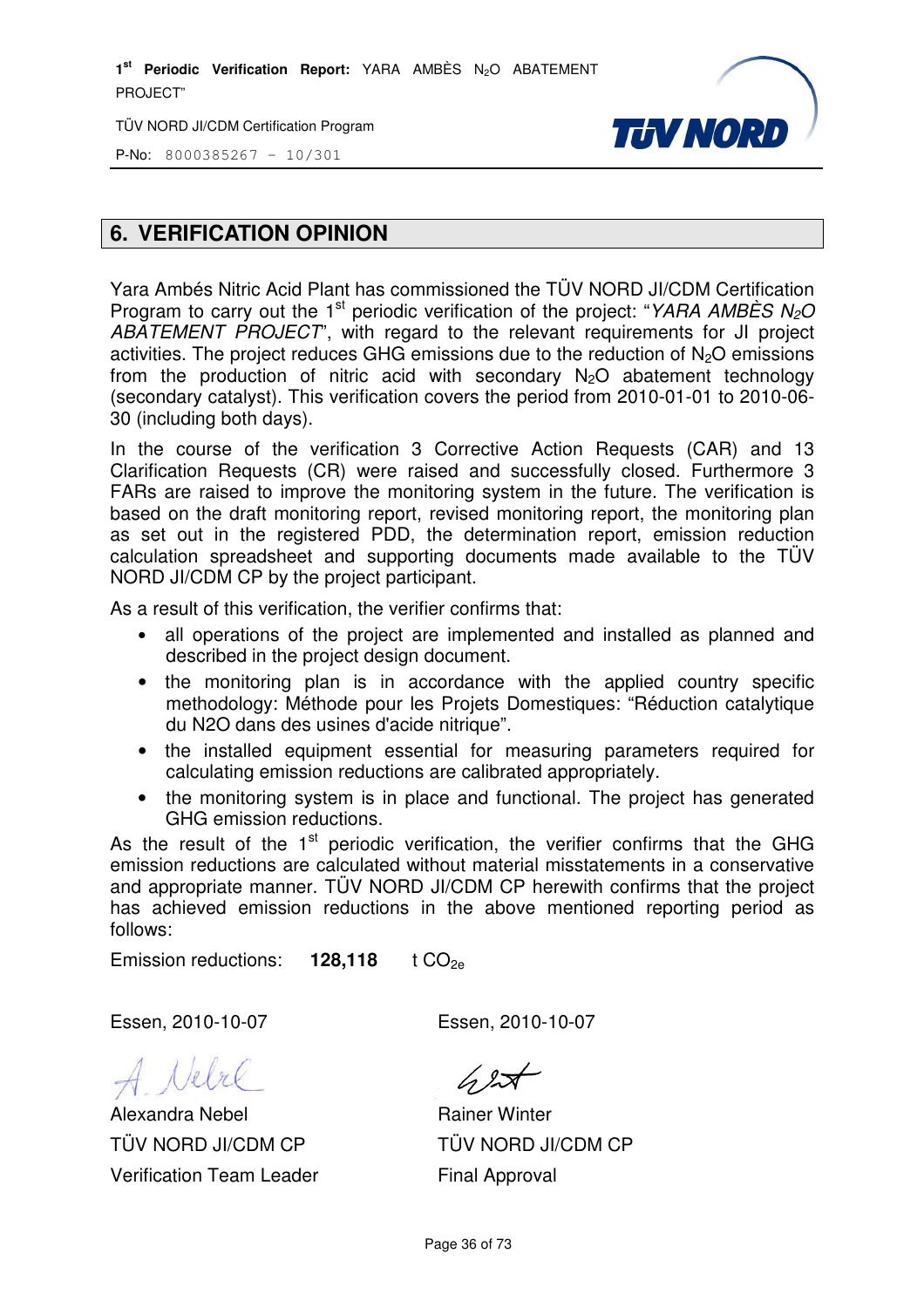



# **7. REFERENCES**

## **Table 7-1:** Documents provided by the project participant(s)

| <b>Reference</b> | <b>Document</b>                                                                                                                                                                                                                                                        |  |  |  |  |  |  |
|------------------|------------------------------------------------------------------------------------------------------------------------------------------------------------------------------------------------------------------------------------------------------------------------|--|--|--|--|--|--|
| AP/              | Arrete Prefectoral issued by the Prefecture de Gironde on 2009-01-22<br>regarding max. Emission from Nitric Acid plant                                                                                                                                                 |  |  |  |  |  |  |
| /APP/            | Application for approval of a first track JI project activity, submitted on 2010-<br>07-30 by Yara France SAS to the Belgian DFP                                                                                                                                       |  |  |  |  |  |  |
| /CERT/           | ISO 9001, 14001 and OHSAS 18001 Certificates, issued by DNV, valid until<br>2012-11-13                                                                                                                                                                                 |  |  |  |  |  |  |
| /CERTexp/        | ISO 9001, 14001 and OHSAS 18001 Certificates, issued by DNV, valid until<br>2010-03-31 (expired)                                                                                                                                                                       |  |  |  |  |  |  |
| /CUSUM/          | Cusum Control Sheet acc. DIN EN 14181 regarding drift of AMS                                                                                                                                                                                                           |  |  |  |  |  |  |
| /FG/             | Announcement in the German Federal Gazette regarding the suitability of<br>the AMS Dr. Foedisch MCA 04                                                                                                                                                                 |  |  |  |  |  |  |
| /FOE/            | Purchase, maintenance and calibration protocol, dated 2010-08-09 - 2009-<br>09-01, issued by Dr. Foedisch                                                                                                                                                              |  |  |  |  |  |  |
| /HIST/           | Plant history 2010-01-01 - 2010-05-01                                                                                                                                                                                                                                  |  |  |  |  |  |  |
| /LISTD/          | Excel-sheet (daily updated plant staff) with comparison of nitric acid<br>concentration lab values/Figure from PCS                                                                                                                                                     |  |  |  |  |  |  |
| /LISTE/          | Liste d'habilitation du personnel intervenant sur le système automatique de<br>mesure (AMS) dans le cadre du projet de réduction des émissions de $N_2O$<br>(List of staff involved in the project activity)<br>Document ID: AGRI-21158, Revision date: 28-07-2010     |  |  |  |  |  |  |
| /LOA/            | LOA issued by the French "Ministère de l'Écologie, de l'Énergie, du<br>Développement Durable et de la Mer, en charge des Technologies vertes et<br>des Négociations sur le climat" on 2010-04-16, Ref-No.: 10007266                                                    |  |  |  |  |  |  |
| /MAIL/           | Mail correspondence between the project developer/PP N.serve and the<br>Belgian DFP regarding the submission of documents for application of an<br>LoA<br>Submitted to the DFP on 2010-07-30:<br>Investor LoA application form ('Application T1 JI investor LoA - Yara |  |  |  |  |  |  |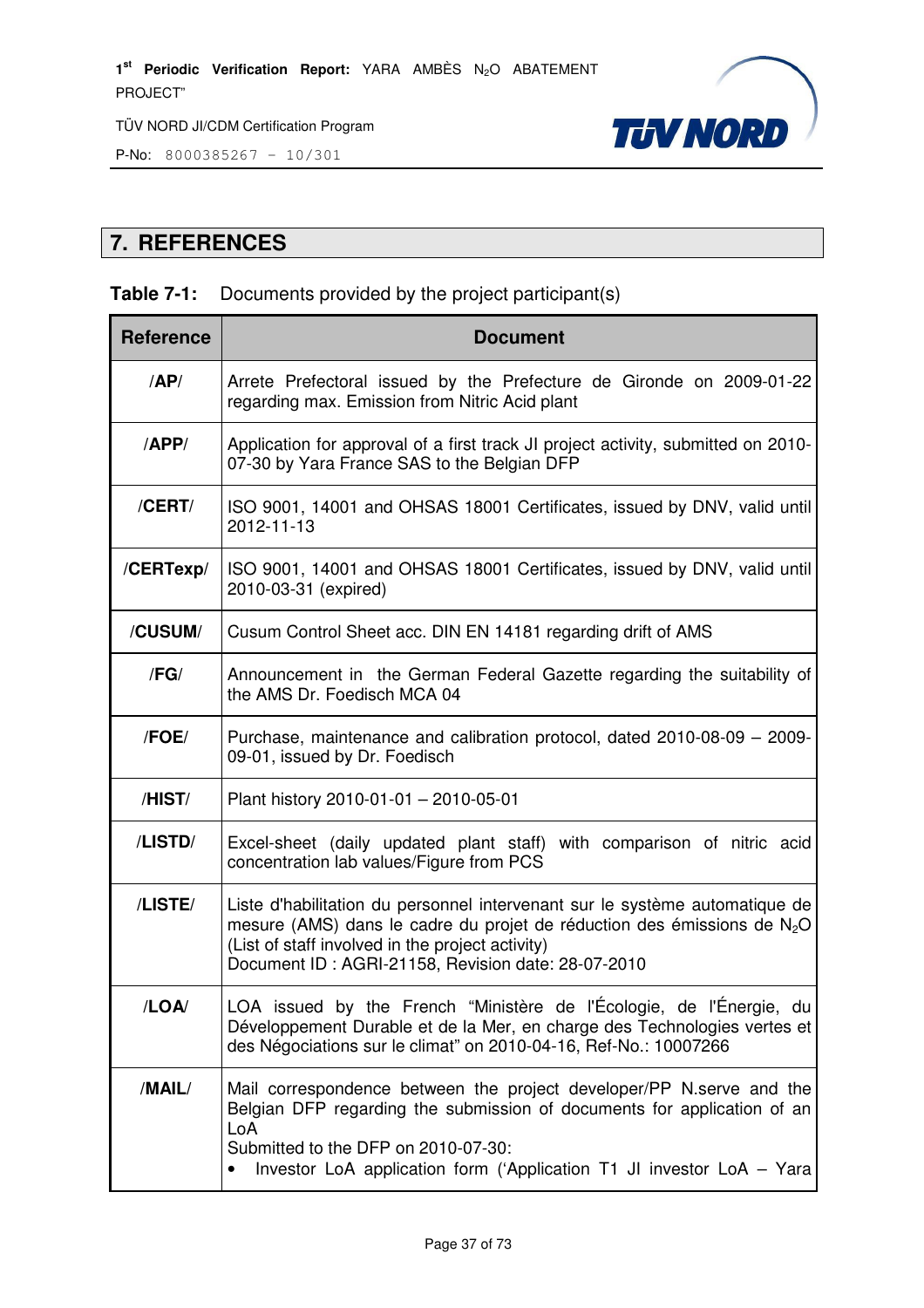1<sup>st</sup> Periodic Verification Report: YARA AMBÈS N<sub>2</sub>O ABATEMENT PROJECT"

TÜV NORD JI/CDM Certification Program



| <b>Reference</b> | <b>Document</b>                                                                                                                                                                                                                                                                                                                                                                                                                                                                                                                                                                                                                                                                                                                                                                    |  |  |  |  |  |
|------------------|------------------------------------------------------------------------------------------------------------------------------------------------------------------------------------------------------------------------------------------------------------------------------------------------------------------------------------------------------------------------------------------------------------------------------------------------------------------------------------------------------------------------------------------------------------------------------------------------------------------------------------------------------------------------------------------------------------------------------------------------------------------------------------|--|--|--|--|--|
|                  | Ambès $N_2O$ reduction')<br>Project Design Document ('Yara Ambès N <sub>2</sub> O PDD V4 MEEDDM 091214<br>$\bullet$<br>public FR')<br>Draft Determination Report ('Draft Determination Report N <sub>2</sub> O Yara<br>$\bullet$<br>Ambès FR')<br>Projet domestique questionnaire<br>$\bullet$<br>Host country LoA ('Yara Ambès N <sub>2</sub> O LoA France Apr 2010')<br>$\bullet$<br>Document proving authorization of Yara legal representative ('Thierry<br>$\bullet$<br>Loyer Dir. Gen. Proces verbal Yara NL 29.12.2008')<br>Trade register extract<br>Response by DFP on 2010-08-30:<br>"In attachment you can find the official letter confirming the receipt and<br>completeness of your application"                                                                     |  |  |  |  |  |
| /MR/             | 1. Monitoring report of GHGs emission reductions (01.01.2010<br>30.06.2010) "Yara Ambès N <sub>2</sub> O Abatement" dated 2010-07-13 issued<br>by N.serve.<br>2. Final Monitoring report of GHGs emission reductions (01.01.2010 -<br>30.06.2010) "Yara Ambès N <sub>2</sub> O Abatement" dated 26.08.2010,<br>Version: 03<br>3. Monitoring report of GHGs emission reductions (01.01.2010<br>30.06.2010) "Yara Ambès N <sub>2</sub> O Abatement" dated 13.09.2010,<br>Version: 04<br>4. Monitoring report of GHGs emission reductions (01.01.2010 -<br>30.06.2010) "Yara Ambès N2O Abatement" dated 13.09.2010,<br>Version: 05<br>5. Final Monitoring report of GHGs emission reductions (01.01.2010 -<br>30.06.2010) "Yara Ambès N2O Abatement" dated 06.10.2010,<br>Version: 06 |  |  |  |  |  |
| /ORDER/          | Purchase Order from Yara regarding 4,320 kg catalyst Type 58-Y1, dated<br>2009-04-10                                                                                                                                                                                                                                                                                                                                                                                                                                                                                                                                                                                                                                                                                               |  |  |  |  |  |
| /ORGAN/          | Organigramme regarding project organisational structure                                                                                                                                                                                                                                                                                                                                                                                                                                                                                                                                                                                                                                                                                                                            |  |  |  |  |  |
| /PLOT/           | Plot of $N_2O$ -Concentrations in verification period (Source: XLS 1.)                                                                                                                                                                                                                                                                                                                                                                                                                                                                                                                                                                                                                                                                                                             |  |  |  |  |  |
| /PROCA/          | "CONTROLE visuel sur Site de l'analyseur cheminée 12001 de l'atelier<br>NITRIQUE", Procedure for regular check of the AMS                                                                                                                                                                                                                                                                                                                                                                                                                                                                                                                                                                                                                                                          |  |  |  |  |  |
| /PROCD/          | "Stockage et traitment des données dans le cadre du projet de réduction des<br>émissions de $N_2O^{\prime\prime}$ , Procedure for Data management on plant.                                                                                                                                                                                                                                                                                                                                                                                                                                                                                                                                                                                                                        |  |  |  |  |  |
| /PROCE/          | "ETALONNAGE sur Site de l'analyseur cheminée 12001 de l'atelier<br>NITRIQUE", Procedure for calibration of AMS                                                                                                                                                                                                                                                                                                                                                                                                                                                                                                                                                                                                                                                                     |  |  |  |  |  |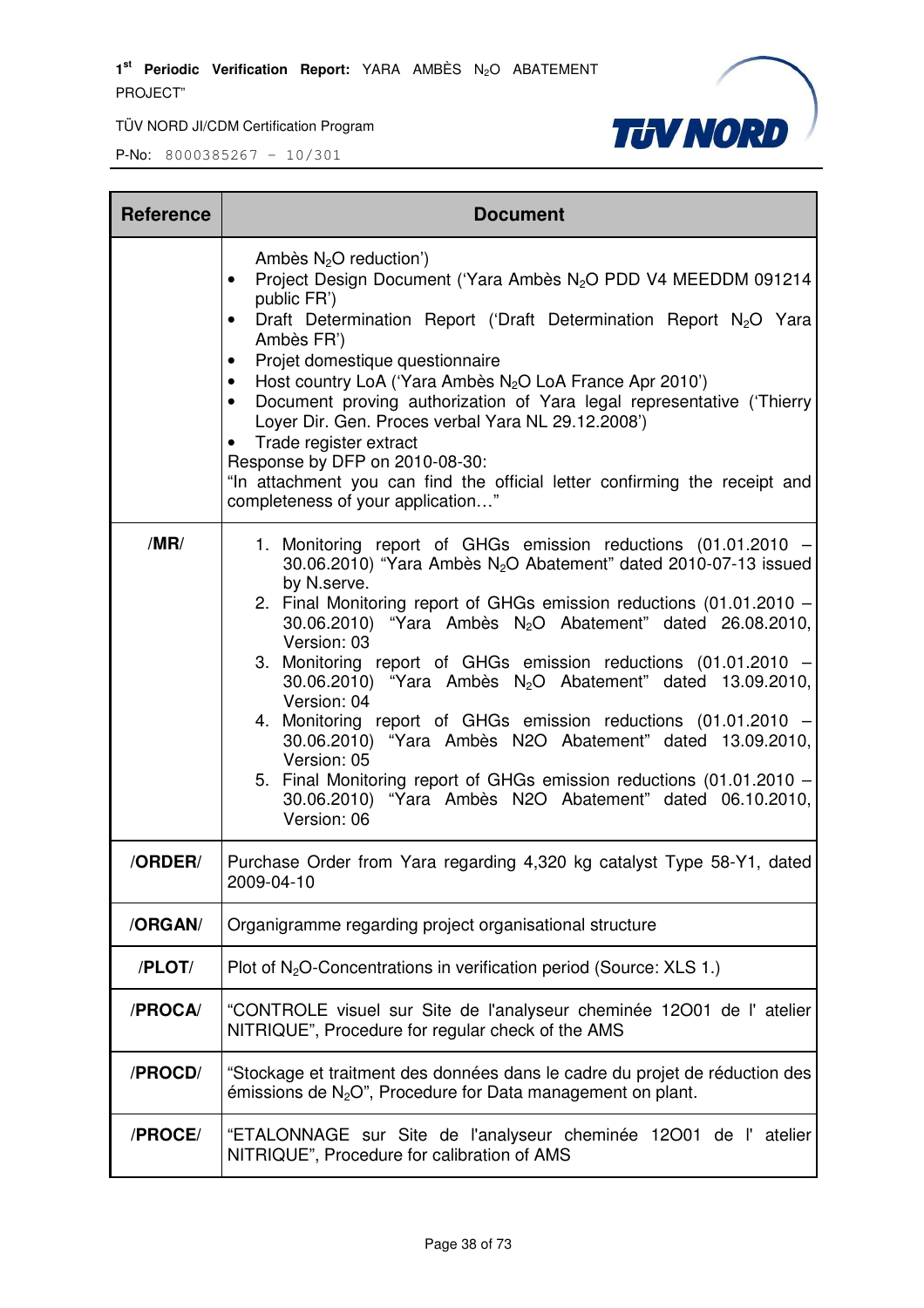

| <b>Reference</b> | <b>Document</b>                                                                                                                                                                                                                                                                                                                                    |  |  |  |  |  |
|------------------|----------------------------------------------------------------------------------------------------------------------------------------------------------------------------------------------------------------------------------------------------------------------------------------------------------------------------------------------------|--|--|--|--|--|
| /PROCL/          | "Planification des analyses laboratoire", Procedure for scheduling laboratory<br>analyses                                                                                                                                                                                                                                                          |  |  |  |  |  |
| /PROCM/          | "Gestion du système automatique de mesure (AMS) dans le cadre du projet<br>de réduction des émissions de $N_2O$ ", Procedure for management of<br>maintenance and calibration of AMS                                                                                                                                                               |  |  |  |  |  |
| /PROCT/          | "Détermination du titre HNO3", Procedure for determination of concentration<br>of nitric acid from density                                                                                                                                                                                                                                         |  |  |  |  |  |
| /QAL1A           | QAL1 Certificate 0000025929 dated 2010-03-10 regarding suitability of the<br>AMS MCA 04 according to DIN EN 14181:2004 issued by TÜV Rheinland                                                                                                                                                                                                     |  |  |  |  |  |
| /QAL1A1/         | QAL1 Certificate 0000025929_1 dated 2010-08-02 regarding suitability of the<br>AMS MCA 04 according to DIN EN 14181:2004 issued by TÜV Rheinland<br>(i.a. with extended calibration periods: 3 months)                                                                                                                                             |  |  |  |  |  |
| /QAL1VE/         | QAL1 Certificate No: 936/808005/C 2000-04-10<br>regarding FMD<br>99<br>Volumeter, English issued by TÜV Rheinland                                                                                                                                                                                                                                  |  |  |  |  |  |
| /QAL1VG/         | QAL1 Certificate No: 936/808005/C 2000-04-10<br>regarding<br><b>FMD</b><br>99<br>Volumeter, German                                                                                                                                                                                                                                                 |  |  |  |  |  |
| /QAL2CALI<br>B/  | Report on performance tests and calibration of the AMS, report No.: M82<br>450/5, issued by Müller BBM on 2009-10-30                                                                                                                                                                                                                               |  |  |  |  |  |
| /QAL2INST/       | QAL2 check of correct installation of the AMS, report No.: M82 450/7, issued<br>by Müller-BBM on 2009-10-30                                                                                                                                                                                                                                        |  |  |  |  |  |
| /STACK/          | Screenshot of the PCS of the stack with sampling point of AMS                                                                                                                                                                                                                                                                                      |  |  |  |  |  |
| /TAG/            | Tag-sheet of the Yokogawa Exaquantum PIMS (Process Information<br>Management System)                                                                                                                                                                                                                                                               |  |  |  |  |  |
| /XLS/            | 1. ERU Excel calculation spreadsheet (Monitoring data 1 <sup>st</sup> Verification<br>Jan - Jun 2010_20100715)<br>2. ERU Excel calculation spreadsheet (Monitoring data 1 <sup>st</sup> Verification<br>Jan - Jun 2010_V3_20100831)<br>3. Final ERU Excel calculation spreadsheet (Monitoring data 1st<br>Verification Jan - Jun 2010_V5_20100923) |  |  |  |  |  |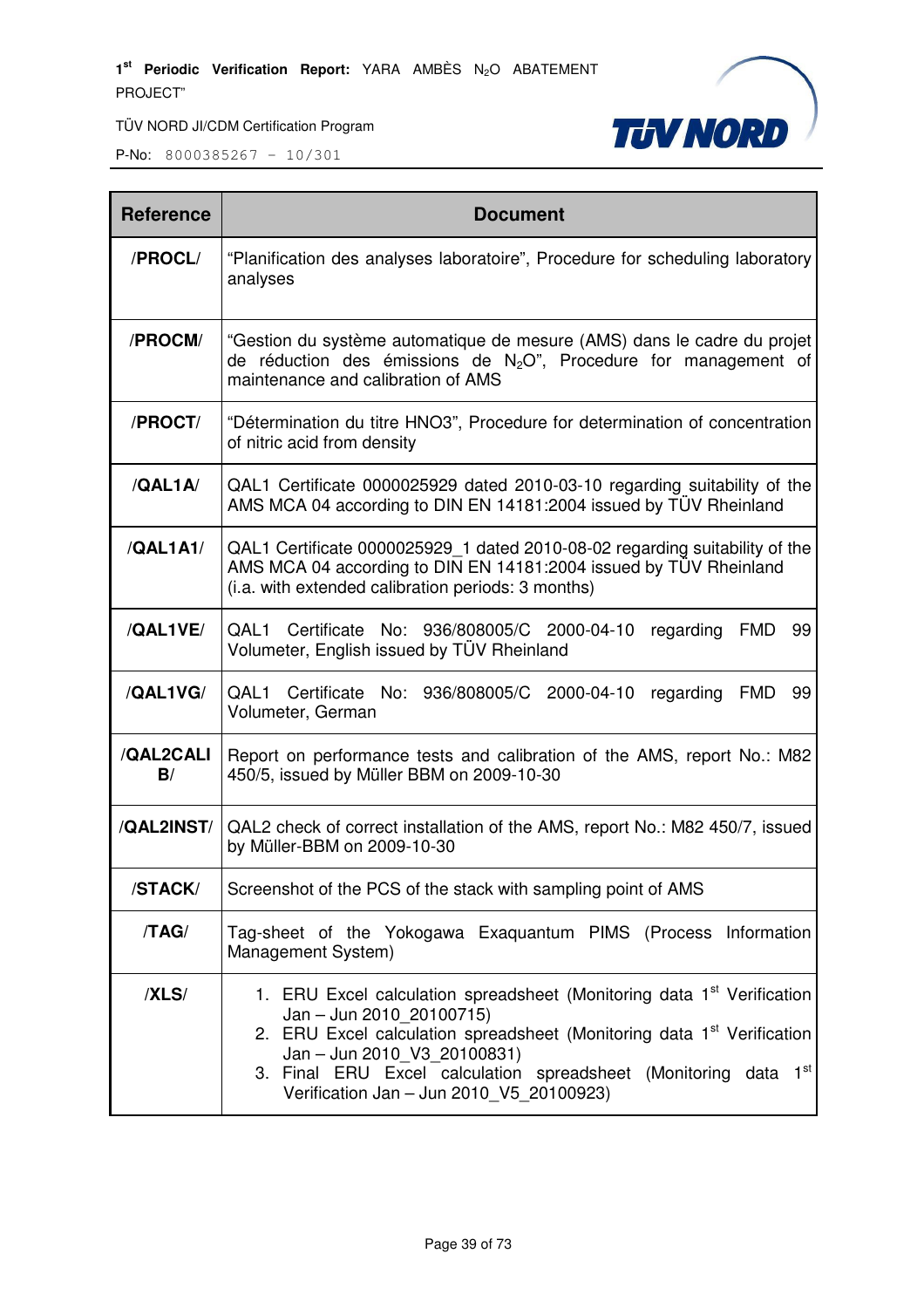**P-No:** 8000385267 - 10/301



# **Table 7-2:** Background investigation and assessment documents

| <b>Reference</b> | <b>Document</b>                                                                                                                                                                                                                                                                                                   |  |  |  |  |  |
|------------------|-------------------------------------------------------------------------------------------------------------------------------------------------------------------------------------------------------------------------------------------------------------------------------------------------------------------|--|--|--|--|--|
| /14181/          | European Standard DIN EN 14181: "Stationary source emissions - Quality<br>assurance of automated measuring systems                                                                                                                                                                                                |  |  |  |  |  |
| /AM0034/         | Approved baseline and monitoring methodology AM0034: "Catalytic<br>reduction of $N_2O$ inside the ammonia burner of nitric acid plants", version 3.4                                                                                                                                                              |  |  |  |  |  |
| /AR/             | Arrêté du 2 mars 2007 of the 'Ministère de l'écologie et du développement<br>durable (Implementation of the JI-Guidelines in France)                                                                                                                                                                              |  |  |  |  |  |
| /BACK/           | Background paper: "N <sub>2</sub> O EMISSIONS FROM ADIPIC ACID AND NITRIC<br>PRODUCTION", Good Practice<br>ACID<br>Guidance<br>and<br>Uncertainty<br>Management in National Greenhouse Gas Inventories issued by the NGGIP                                                                                        |  |  |  |  |  |
| /BELGIUM/        | Rules established by the National Climate Commission for the submission of<br>an application for approval for a project activity                                                                                                                                                                                  |  |  |  |  |  |
| /BREF/           | Reference Document on Best Available Techniques for the Manufacture of<br>Large Volume Inorganic Chemicals - Ammonia, Acids and Fertilisers                                                                                                                                                                       |  |  |  |  |  |
| /CPM/            | TÜV NORD JI / CDM CP Manual (incl. CP procedures and forms)                                                                                                                                                                                                                                                       |  |  |  |  |  |
| /DET/            | Determination Report: Yara Ambès Nitric Acid Plant, Report No.: 600500300,<br>dated 2010-06-30, issued by TÜV Sued                                                                                                                                                                                                |  |  |  |  |  |
| /DVM/            | JI Determination and Verification Manual                                                                                                                                                                                                                                                                          |  |  |  |  |  |
| /GUIDE/          | Guidance: Developing a CDM or JI project to reduce greenhouse gas<br>emissions, issued by the:<br>French Ministry for Economy, Industry and Employment<br>$\bullet$<br>French Ministry for Ecology, Energy, Sustainable Development and Town<br>and Country Planning<br><b>French Global Environment Facility</b> |  |  |  |  |  |
| /IPCC/           | 1996 IPCC Guidelines for National Greenhouse Gas Inventories: work<br>1.<br>book<br>2006 IPCC Guidelines for National Greenhouse Gas Inventories: work<br>2.<br>book                                                                                                                                              |  |  |  |  |  |
| /KP/             | Kyoto Protocol (1997)                                                                                                                                                                                                                                                                                             |  |  |  |  |  |
| /MA/             | Decision 3/CMP. 1 (Marrakesh - Accords)                                                                                                                                                                                                                                                                           |  |  |  |  |  |
| /METH/           | Méthode pour les Projets Domestiques                                                                                                                                                                                                                                                                              |  |  |  |  |  |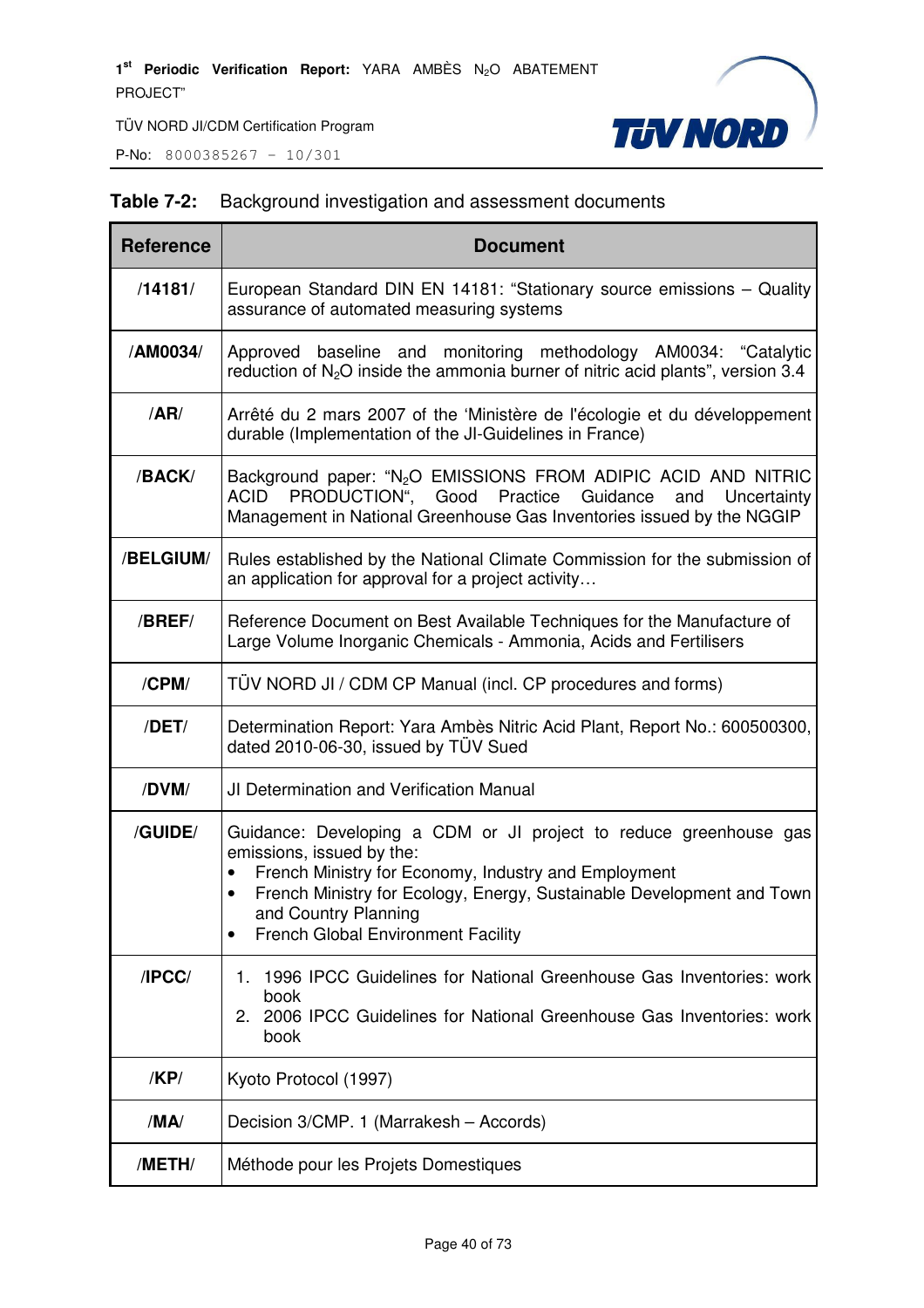1<sup>st</sup> Periodic Verification Report: YARA AMBÈS N<sub>2</sub>O ABATEMENT PROJECT"



TÜV NORD JI/CDM Certification Program

P-No: 8000385267 – 10/301

| <b>Reference</b> | <b>Document</b>                                                                                                                                                       |
|------------------|-----------------------------------------------------------------------------------------------------------------------------------------------------------------------|
|                  | Réduction catalytique du $N_2O$ dans des usines d'acide nitrique<br>(Projet Domestique Methodology: Catalytic reduction of N <sub>2</sub> O at nitric acid<br>plants) |
| /METHE/          | Projet Domestique Methodology<br>Catalytic reduction of $N_2O$ at nitric acid plants (Translation of $^{METH}$ )                                                      |
| /PDD/            | Project Design Document Version 04 dated 14.12.2009 "YARA Ambès N2O<br>abatement project"                                                                             |
| /SAFE/           | SAFETY DATA SHEET, YARA N2O Abatement Catalyst 58-Y1, 58-Y1-S in<br>accordance with EU REACH regulation                                                               |

### **Table 7-3:** Websites used

| <b>Reference</b> | Link                                                                     | Organisation                                                                                                                                                  |  |  |  |
|------------------|--------------------------------------------------------------------------|---------------------------------------------------------------------------------------------------------------------------------------------------------------|--|--|--|
| /belgium/        | http://www.cnc-<br>nkc.be/KLIMAATPLAN/EN/H<br>ome/Focalpoint/ApprovalNCC | Website of the Belgian DFP                                                                                                                                    |  |  |  |
| $/$ bref $/$     | http://eippcb.jrc.ec.europa.eu/<br>reference/                            | Website of the European Commission, Joint<br>Research Centre, Institute for Prospective<br>Technological Studies (Provision of BAT-<br>Reference documents)   |  |  |  |
| /dehst/          | http://www.dehst.de                                                      | German Emissions Trading Authority (DEHSt)<br>at the Federal Environment Agency                                                                               |  |  |  |
| /dfp/            | http://www.developpement-<br>durable.gouv.fr/                            | Ministère de l'Écologie, de l'Énergie, du<br>Développement Durable et de la Mer, en<br>charge des Technologies vertes et<br>des<br>Négociations sur le climat |  |  |  |
| /douane/         | http://www.douane.gouv.fr/da<br>ta/file/6146.pdf                         | Web-file regarding $N_2O$ emission taxation.                                                                                                                  |  |  |  |
| /gw/             | http://www.global-<br>warming.de/                                        | TÜV Nord platform hosting projects open for<br>comments at the determination stage                                                                            |  |  |  |
| $\sqrt{I}$       | www.ipcc-nggip.iges.or.jp                                                | <b>IPCC</b> publications                                                                                                                                      |  |  |  |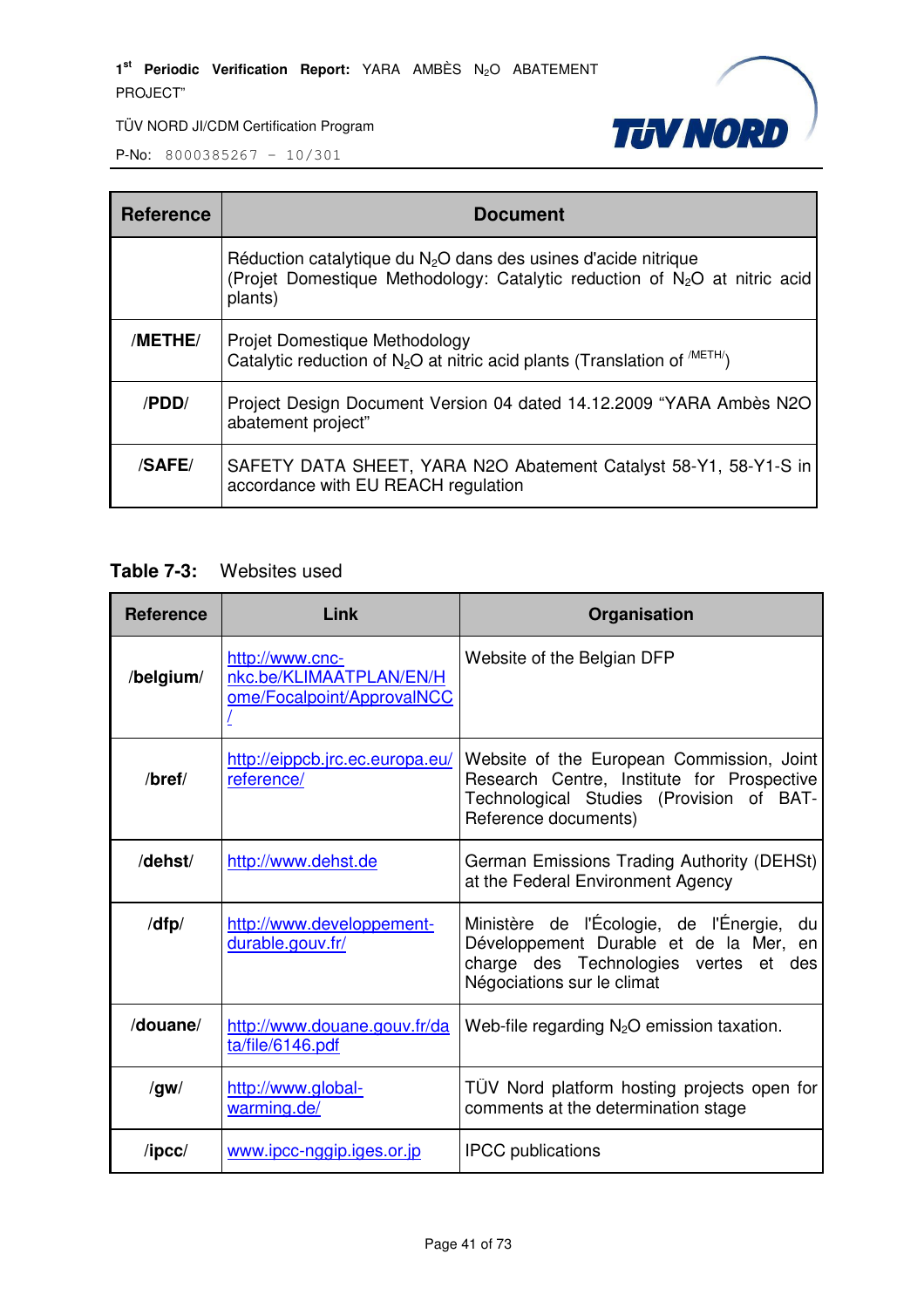

P-No: 8000385267 – 10/301

| <b>Reference</b> | Link                                                          | Organisation                                                                                                                               |  |  |
|------------------|---------------------------------------------------------------|--------------------------------------------------------------------------------------------------------------------------------------------|--|--|
| $/$ lf $/$       | http://www.legifrance.gouv.fr/                                | Site of the Legifrance (La service public de la<br>diffusion du droit)                                                                     |  |  |
| /mist/           | http://www.ecologie.gouv.fr/M<br>ethodologies-de-projets.html | Ministère de l'Écologie, de l'Énergie, du<br>Développement durable et de la<br>Mer<br>(Ministry of ecology and sustainable<br>development) |  |  |
| $/$ nfg $/$      | http://www.effet-de-<br>serre.gouv.fr/accueil                 | Mission interministérielle sur l'effet de serre<br>(French Inter-Ministry Mission<br>the<br>on<br>Greenhouse Effect)                       |  |  |
| /gal1/           | http://gal1.de/de/hersteller/foe<br>disch.htm                 | www-database of federal environment agency<br>for QAL 1 certified AMS                                                                      |  |  |
| /unfccc/         | http://ji.unfccc.int                                          | JI-FC                                                                                                                                      |  |  |

**Table 7-4:** List of interviewed persons

| Mol <sup>1</sup><br><b>Reference</b>  |   |                        | <b>Name</b>                 | <b>Organisation / Function</b>                       |
|---------------------------------------|---|------------------------|-----------------------------|------------------------------------------------------|
| Mr.<br>$\bowtie$<br>٧<br>/IM01/<br>Ms |   |                        | <b>Bruno Dufour</b>         | Yara Ambés Nitric Acid Plant<br>(Production manager) |
| Mr.<br>⊠<br>V<br>/IM02/<br>Ms.        |   |                        | Joris Darrieumerlou         | Yara Ambés Nitric Acid Plant<br>(Monitoring manager) |
| ٧<br>/IM03/                           |   | Mr.<br>$\boxtimes$ Ms. | Rebecca Cardani-Strange     | N.serve<br>(Project manager)                         |
| /IM04/                                | ٧ | Mr.<br>⊠<br>Ms.        | <b>Martin Stilkenbäumer</b> | N.serve<br>(Monitoring Expert)                       |

1) Means of Interview: (**T**elephone, **E**-Mail, **V**isit)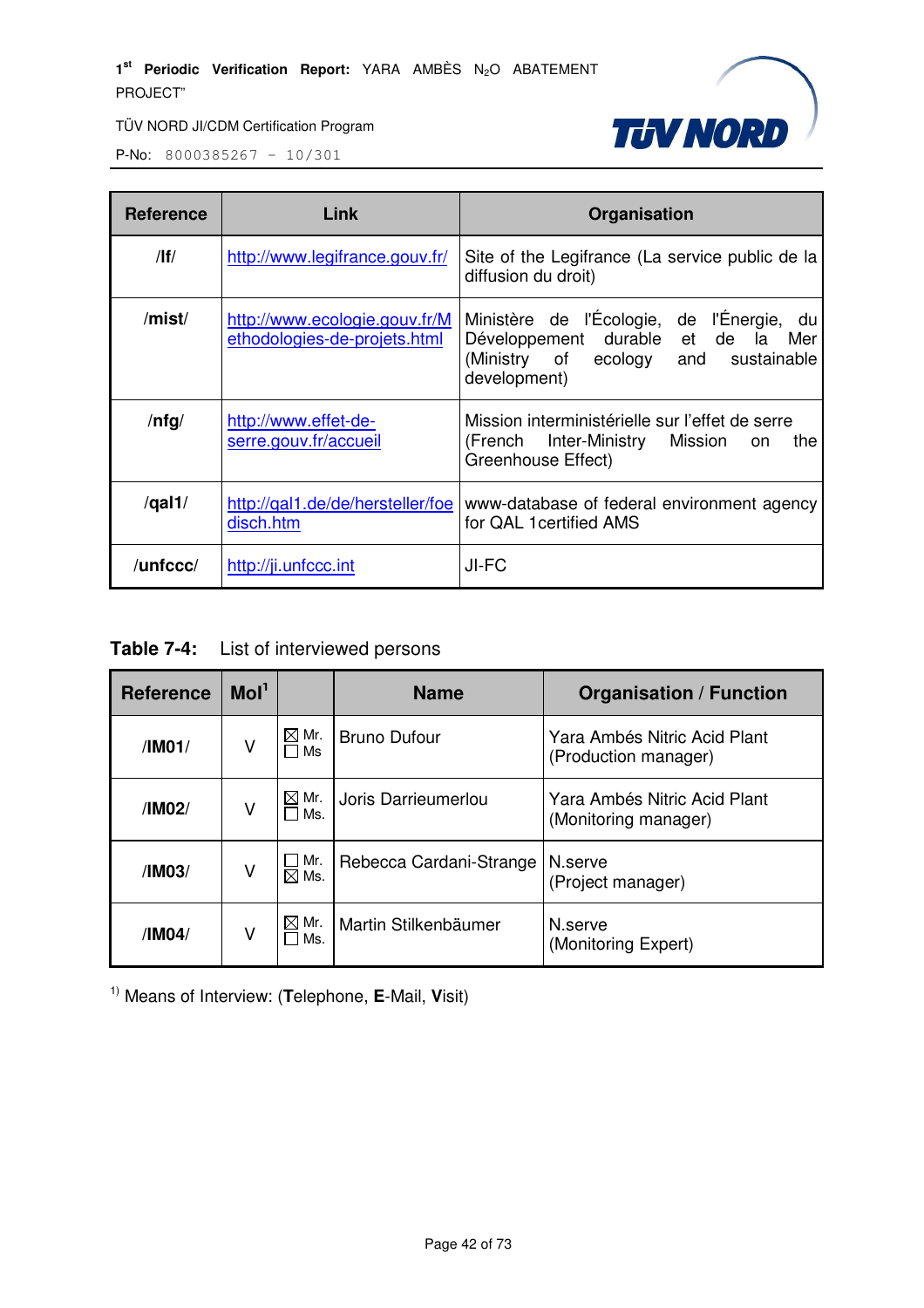1<sup>st</sup> Periodic Verification Report: YARA AMBÈS N<sub>2</sub>O ABATEMENT PROJECT"

TÜV NORD JI/CDM Certification Program

P-No: 8000385267 – 10/301



# **ANNEX**

- **A1:** Verification Protocol
- **A2:** Appointment / Authorisation statements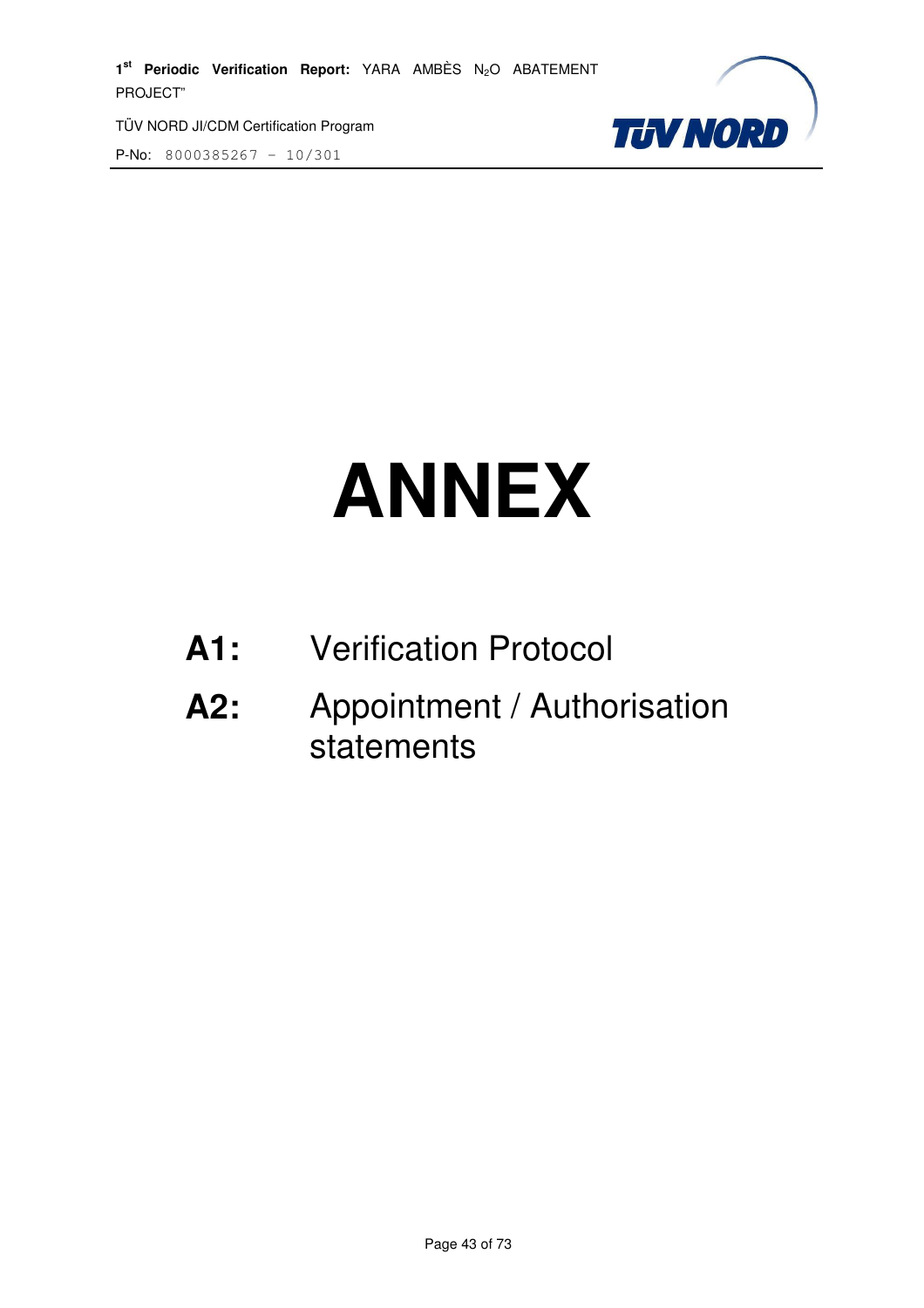P-No: 8000385267 – 10/301



# **ANNEX 1: VERIFICATION PROTOCOL**

**Table A-1:** GHG calculation procedures and management control testing / detailed audit testing of residual risk areas and random testing

| Identification,<br><b>Identification of</b><br>assessment and testing<br>potential reporting risk<br>of management controls |                                                                                   | Areas of residual risks                                                                 | <b>Additional verification</b><br>testing                                                | <b>Conclusions and</b><br><b>Areas Requiring</b><br>Improvement<br>(including Forward<br><b>Action Requests)</b> |                 |
|-----------------------------------------------------------------------------------------------------------------------------|-----------------------------------------------------------------------------------|-----------------------------------------------------------------------------------------|------------------------------------------------------------------------------------------|------------------------------------------------------------------------------------------------------------------|-----------------|
|                                                                                                                             |                                                                                   |                                                                                         | Raw data generation                                                                      |                                                                                                                  |                 |
| $\bullet$                                                                                                                   | Installation of<br>measuring equipment                                            | Installation<br>modern<br>0f<br>$\bullet$<br>the<br>of<br>and state<br>art<br>equipment | • Inadequate<br>installation<br>operation of the monitoring<br>equipment                 | • Site – visit (maintenance<br>dept., gas supplier)                                                              | • See Table A-2 |
| I۰<br>I۰                                                                                                                    | Dysfunction of<br>installed equipment<br>Maloperation by<br>operational personnel | <b>Process</b><br>control<br>$\bullet$<br>automation<br>Internal data review            | • Inadequate<br>exchange<br>0f<br>equipment<br>• Change of personnel                     | • Check of equipment<br>• Check of technical data<br>sheets                                                      |                 |
| l e                                                                                                                         | Downtimes of<br>equipment                                                         | Regular visual inspect-<br>$\bullet$<br>ions of installed equip-                        | • Undetected<br>measurement<br>errors                                                    | $\bullet$ Check<br>of<br>suppliers<br>information / guarantees<br>$\bullet$ Check<br>calibration<br>of           |                 |
| l e                                                                                                                         | Exchange of<br>equipment                                                          | ment<br>Only skilled and trained<br>personnel operates the                              | • Inappropriateness<br>οf<br>Management<br>system<br>procedures w.r.t. monitoring        | records, if applicable<br>• Check of maintenance                                                                 |                 |
| le                                                                                                                          | Change of<br>measurement<br>equipment<br>characteristic                           | relevant equipment<br>Daily raw data checks<br>$\bullet$<br>Immediate exchange of       | requirements<br>plan<br>(e.g.<br>substitute value strategies)<br>• Non-application<br>Ωt | records<br>• Counter-check<br>of raw<br>data<br>and<br>commercial<br>data                                        |                 |
| $\bullet$<br>$\bullet$                                                                                                      | Insufficient accuracy<br>Change of                                                | dysfunctional<br>equipment                                                              | management<br>system<br>procedures                                                       | • Check of<br>JI<br>manage-<br>ment system                                                                       |                 |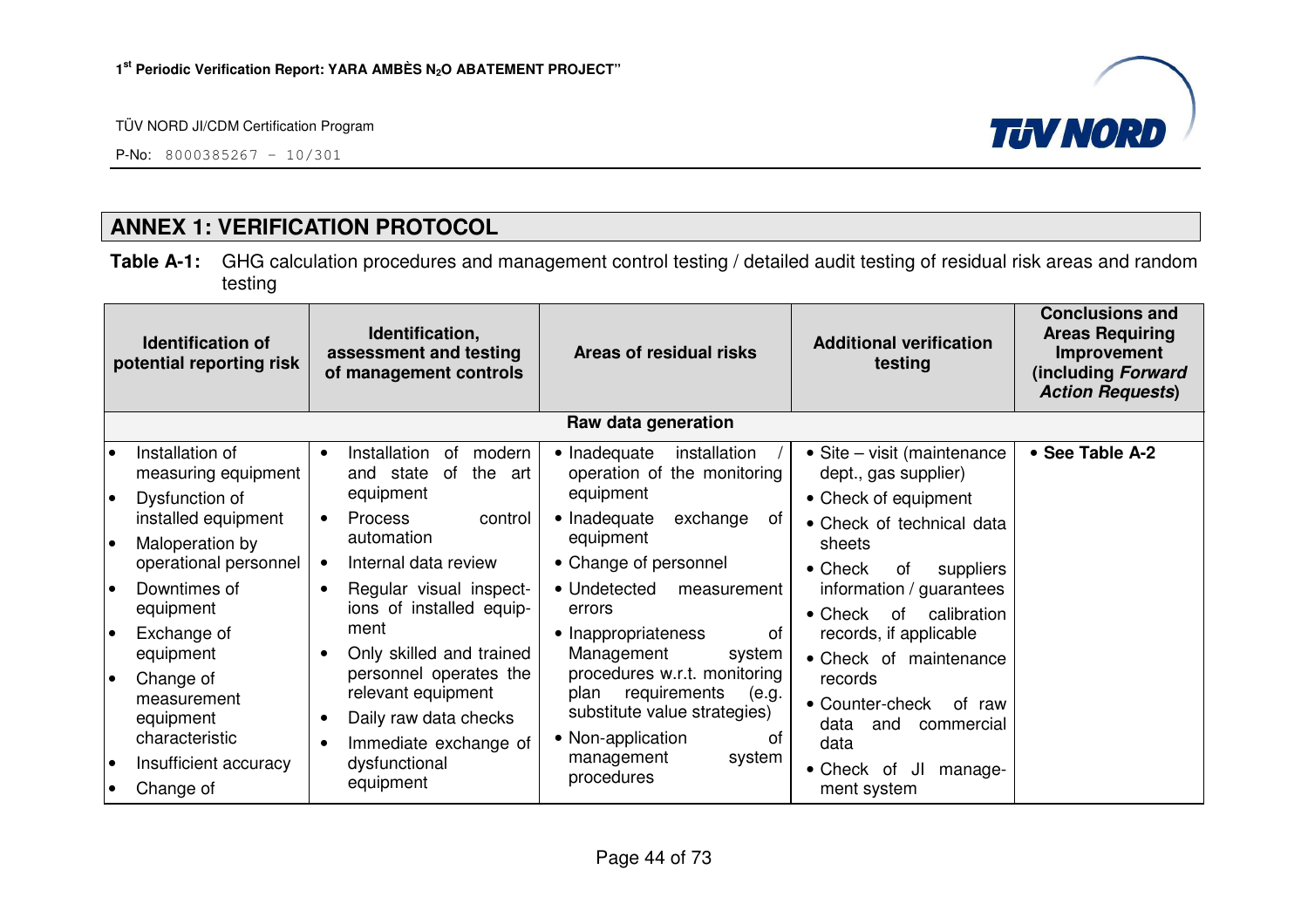

**TUV NORD** 

|                                                  | Identification,<br><b>Identification of</b><br>assessment and testing<br>potential reporting risk<br>of management controls                                                      |                                                                                                                                                                                                                                                               | Areas of residual risks                                                                                                                                                                                                                                    | <b>Additional verification</b><br>testing                                                                                                                                                                                                                                             | <b>Conclusions and</b><br><b>Areas Requiring</b><br>Improvement<br>(including Forward<br><b>Action Requests)</b> |
|--------------------------------------------------|----------------------------------------------------------------------------------------------------------------------------------------------------------------------------------|---------------------------------------------------------------------------------------------------------------------------------------------------------------------------------------------------------------------------------------------------------------|------------------------------------------------------------------------------------------------------------------------------------------------------------------------------------------------------------------------------------------------------------|---------------------------------------------------------------------------------------------------------------------------------------------------------------------------------------------------------------------------------------------------------------------------------------|------------------------------------------------------------------------------------------------------------------|
|                                                  | technology<br>Accuracy of values<br>supplied by Third<br><b>Parties</b>                                                                                                          | is<br>Stand-by<br>duty<br>$\bullet$<br>organized<br>Training<br>Internal<br>audit<br>procedures<br>Internal<br><b>of</b><br>check<br>$\bullet$<br>QA/QC<br>of<br>measures<br>involved Third Parties                                                           | • Insufficient accuracy<br>QA/QC<br>• Inappropriate<br>measures of Third Parties                                                                                                                                                                           | JI<br>$\bullet$ Check<br>of<br>related<br>procedures<br>of<br>JI<br>• Application<br>management<br>system<br>procedures<br>• Check of trainings<br>• Check of responsibilities<br>QA/QC<br>$\bullet$ Check<br>of<br>documentation /<br>eviden-<br>ces of involved<br>Third<br>Parties |                                                                                                                  |
|                                                  |                                                                                                                                                                                  |                                                                                                                                                                                                                                                               | Raw data collection and data aggregation                                                                                                                                                                                                                   |                                                                                                                                                                                                                                                                                       |                                                                                                                  |
| $\bullet$<br>$\bullet$<br>$\bullet$<br>$\bullet$ | Wrong data transfer<br>from raw data to daily<br>and monthly<br>aggregated reporting<br>forms<br><b>IT Systems</b><br>Spread sheet<br>programming<br>Manual data<br>transmission | Cross-check of data<br>$\bullet$<br>$\bullet$<br>Plausibility checks of<br>various parameters.<br>archiving<br>Appropriate<br>system<br>allocation<br>Clear<br>0f<br>responsibilities<br><b>of</b><br>JI<br>Application<br>Management<br>system<br>procedures | • Unintended usage of old<br>data that has been revised<br>• Incomplete documentation<br>$\bullet$ Ex-post<br>corrections<br>of<br>records<br>of<br>• Ambiguous<br>sources<br>information<br>of<br>• Non-application<br>management<br>system<br>procedures | of<br>$\bullet$ Check<br>data<br>aggregation steps<br>• Counter-calculation<br>• Data integrity checks by<br>means of graphical data<br>analysis and calculation<br>of specific performance<br>figures<br>• Check of management<br>system certification                               | • See Table A-2                                                                                                  |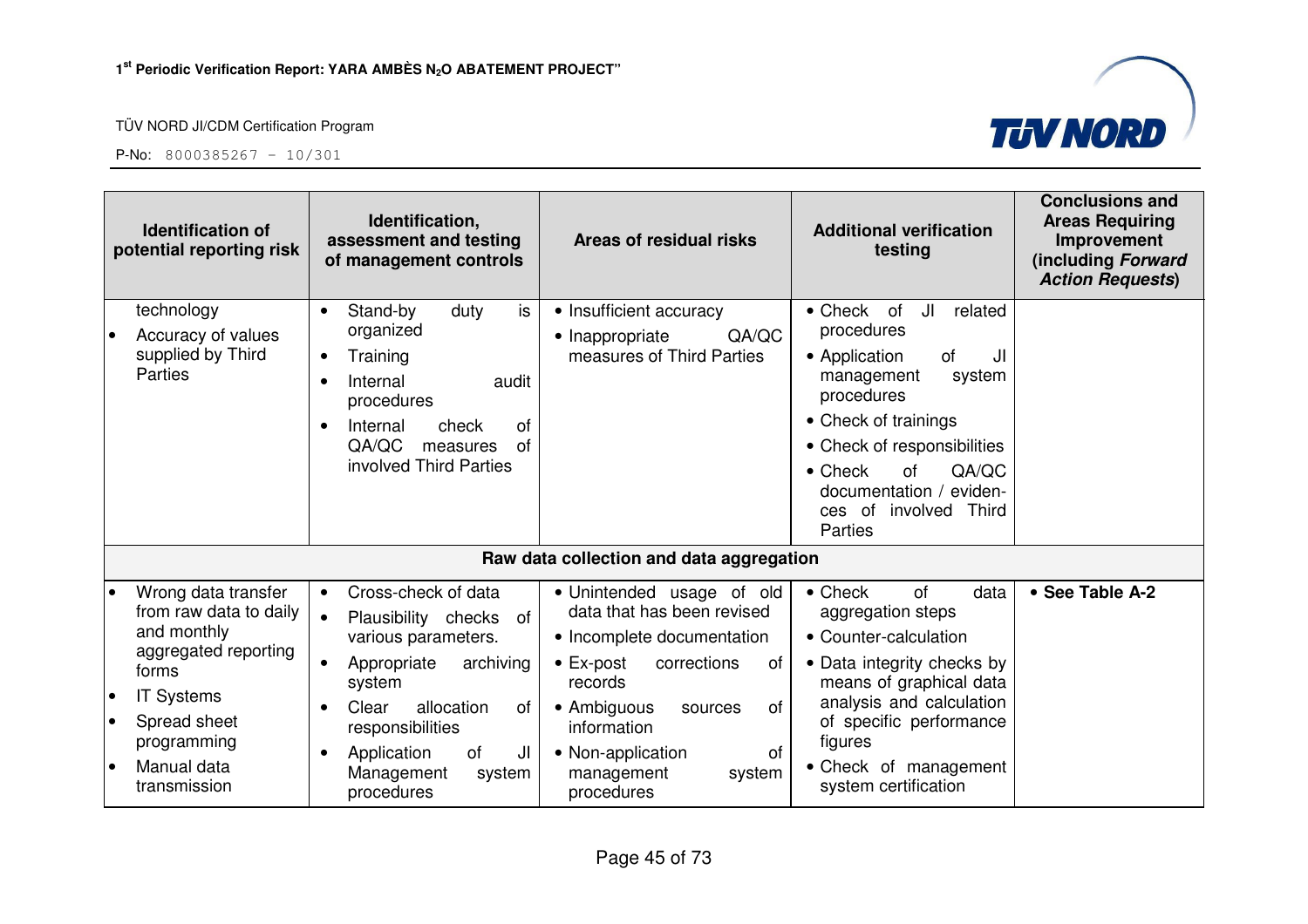



| Identification,<br><b>Identification of</b><br>assessment and testing<br>potential reporting risk<br>of management controls |                                                                                                                                                                     | Areas of residual risks                                                                                                                                                                                                                                                                              | <b>Additional verification</b><br>testing                                                                                                 | <b>Conclusions and</b><br><b>Areas Requiring</b><br>Improvement<br>(including Forward<br><b>Action Requests)</b> |  |  |  |  |
|-----------------------------------------------------------------------------------------------------------------------------|---------------------------------------------------------------------------------------------------------------------------------------------------------------------|------------------------------------------------------------------------------------------------------------------------------------------------------------------------------------------------------------------------------------------------------------------------------------------------------|-------------------------------------------------------------------------------------------------------------------------------------------|------------------------------------------------------------------------------------------------------------------|--|--|--|--|
| Data protection<br>Responsibilities                                                                                         | of<br>standard<br>Usage<br>$\bullet$<br>software<br>solutions<br>(Spreadsheets)<br>Limited access to IT<br>systems<br>Data<br>protection<br>$\bullet$<br>procedures | • Manual<br>data<br>transfer<br>mistakes<br>• Unintended<br>change<br>of<br>spread sheet programming<br>or data base entries<br>• Problems<br>caused<br>by<br>updating/upgrading<br>or<br>change of applied software                                                                                 | • Check of data archiving<br>system<br>• Check of application of<br>Management<br>system<br>procedures                                    |                                                                                                                  |  |  |  |  |
|                                                                                                                             |                                                                                                                                                                     | <b>Other calculation parameters</b>                                                                                                                                                                                                                                                                  |                                                                                                                                           |                                                                                                                  |  |  |  |  |
| Emission factors,<br>oxidation factors,<br>coefficients                                                                     | The values and<br>data<br>$\bullet$<br>applied<br>sources<br>are<br>defined in the PDD and<br>monitoring plan                                                       | • Unintended<br>intended<br>or<br>Modification<br>of calculation<br>parameters<br>• Wrong application of values<br>• Misinterpretations of<br>the<br>applied methodology and/<br>or the PDD<br>• Missing<br>of<br>update<br>applicable<br>regulatory<br><b>IPCC</b><br>framework<br>(e.g.<br>values) | • Update-check<br>of<br>regulatory framework<br>• Countercheck of<br>the<br>applied MP in the MR<br>the<br>against<br>approved<br>version | • See Table A-2                                                                                                  |  |  |  |  |
|                                                                                                                             | <b>Calculation Methods</b>                                                                                                                                          |                                                                                                                                                                                                                                                                                                      |                                                                                                                                           |                                                                                                                  |  |  |  |  |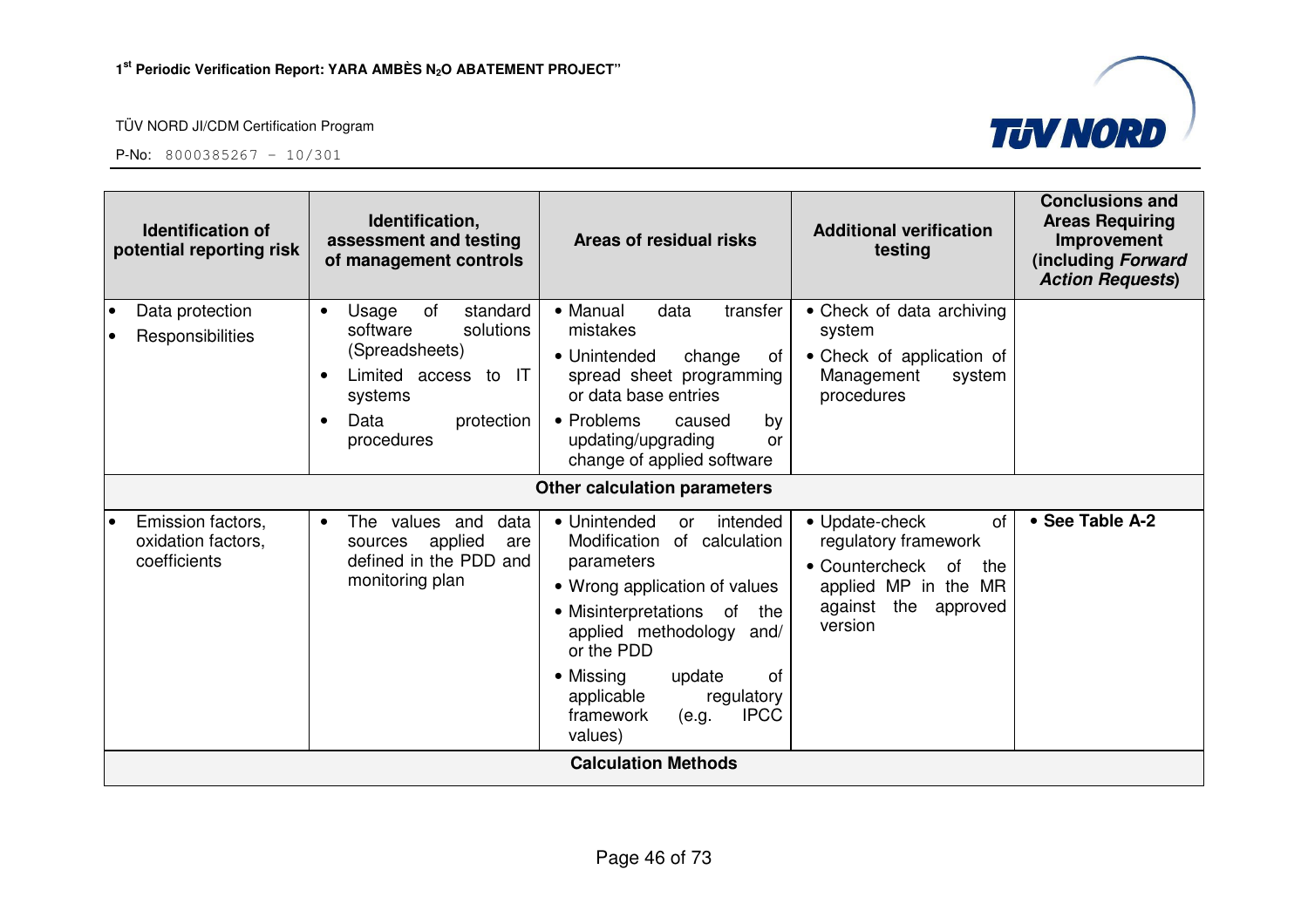

| Identification,<br><b>Identification of</b><br>assessment and testing<br>potential reporting risk<br>of management controls |                                                                                                                                                   | Areas of residual risks                                                                                                                                                                                                                      | <b>Additional verification</b><br>testing               | <b>Conclusions and</b><br><b>Areas Requiring</b><br>Improvement<br>(including Forward<br><b>Action Requests)</b>             |                                                                                                                                                |                 |
|-----------------------------------------------------------------------------------------------------------------------------|---------------------------------------------------------------------------------------------------------------------------------------------------|----------------------------------------------------------------------------------------------------------------------------------------------------------------------------------------------------------------------------------------------|---------------------------------------------------------|------------------------------------------------------------------------------------------------------------------------------|------------------------------------------------------------------------------------------------------------------------------------------------|-----------------|
| $\bullet$<br>$\bullet$                                                                                                      | Applied formulae<br>Miscalculation<br>Mistakes in spread-<br>sheet calculation                                                                    | calculation<br>Advanced<br>$\bullet$<br>and reporting tools<br>A JI coordinator is in<br>charge of the JI related<br>calculations<br>Usage of<br>tested<br>counterchecked<br>Excel<br>spreadsheets<br>Involvement of external<br>consultants |                                                         | miscal-<br>$\bullet$ The<br>danger<br>of<br>culation<br>only<br>be<br>can<br>minimized.                                      | • Countercheck<br>the<br>on<br>basis of own calculation.<br>• Spread<br>sheet<br>walk-<br>trough.<br>• Plausibility checks<br>• Check of plots | • See Table A-2 |
|                                                                                                                             |                                                                                                                                                   |                                                                                                                                                                                                                                              |                                                         | <b>Monitoring reporting</b>                                                                                                  |                                                                                                                                                |                 |
| $\bullet$<br>і е<br>$\bullet$                                                                                               | Data transfer to the<br>author of the<br>monitoring report<br>Data transfer to the<br>monitoring report<br>Unintended use of<br>outdated versions | An<br>consultant<br>responsible<br>monitoring reporting.<br>defined                                                                                                                                                                          | experienced<br>JI<br>İS<br>for<br>JI QMS procedures are | • The danger of data transfer<br>mistakes can<br>only<br>be<br>minimized<br>• Inappropriate application of<br>QMS procedures | with<br>• Counter<br>check<br>evidences provided.<br>• Audit<br>0f<br>procedure<br>application                                                 | • See Table A-2 |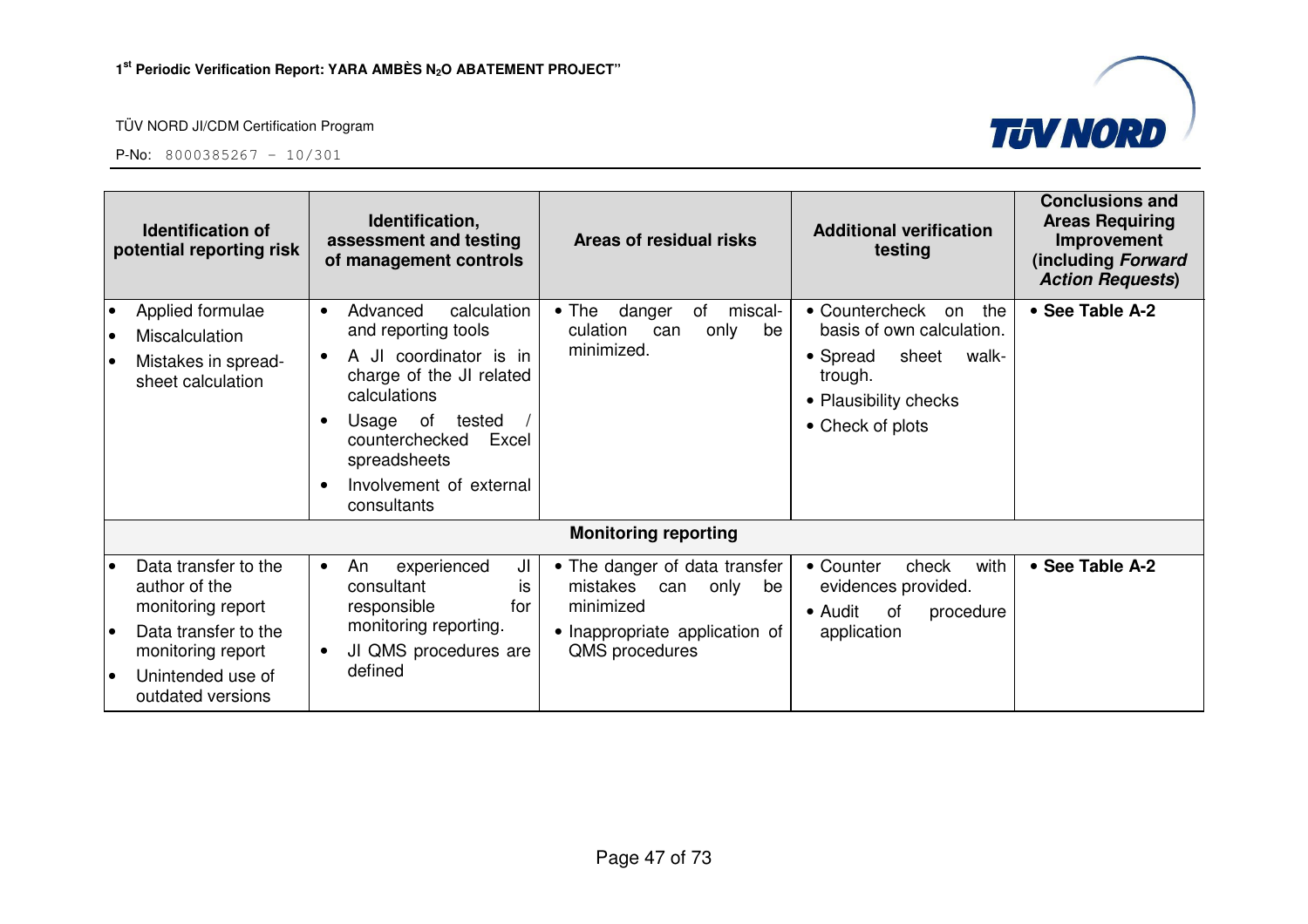

P-No: 8000385267 – 10/301

# **Table A-2:** (Project specific) Periodic Verification Checklist

| No.          | DVM $3$ paragraph /<br><b>Checklist Item</b><br>(incl. guidance for the determination<br>team)                                                                                                                                                                                                       | <b>Initial Finding</b><br>(Means and results of assessment)                                                                                                                                                                                                                                                            | Ref.                       | <b>Action</b><br>requested<br>to PPs<br>(CAR, CL,<br>FAR) | <b>Review</b><br>of PP's<br>action | Con-<br>clu-<br>sion |
|--------------|------------------------------------------------------------------------------------------------------------------------------------------------------------------------------------------------------------------------------------------------------------------------------------------------------|------------------------------------------------------------------------------------------------------------------------------------------------------------------------------------------------------------------------------------------------------------------------------------------------------------------------|----------------------------|-----------------------------------------------------------|------------------------------------|----------------------|
| $\mathbf{A}$ | <b>Project Approvals by Parties involved</b>                                                                                                                                                                                                                                                         |                                                                                                                                                                                                                                                                                                                        |                            |                                                           |                                    |                      |
| A.1          | DVM § 90<br>Has the DFPs of at least one<br>Party involved, other than the<br>host Party, issued a written<br>project<br>approval<br>submitting the first verification<br>report to the secretariat for<br>publication in accordance with<br>paragraph 38 of the<br>JI<br>guidelines, at the latest? | Description:<br>This is the 1 <sup>st</sup> verification and no report was issued prior<br>to this verification<br>when $\bullet$ The report will be submitted directly to the DFP by the<br>PP because it is a track 1 project.<br>Means of determination: DFP-website, LoA, Unfccc-website,<br>MR<br>Conclusion: N/A | /LOA/<br>/dfp/<br>/unfccc/ |                                                           |                                    | OK                   |
| A.2          | DVM § 91<br>Are all the written project<br>approvals by Parties involved<br>unconditional?                                                                                                                                                                                                           | Description: The French LoA has two conditions, which<br>need to be taking into account:<br>Only 90 % of the verified emission reductions of one<br>$\bullet$<br>period shall be claimed by the PP. The ERU quantity<br>stated in this report already takes into account the 10%<br>deduction.                         | /LOA/<br>/dfp/<br>/unfccc/ |                                                           |                                    | OK                   |

 $3$  JISC 19 Annex 4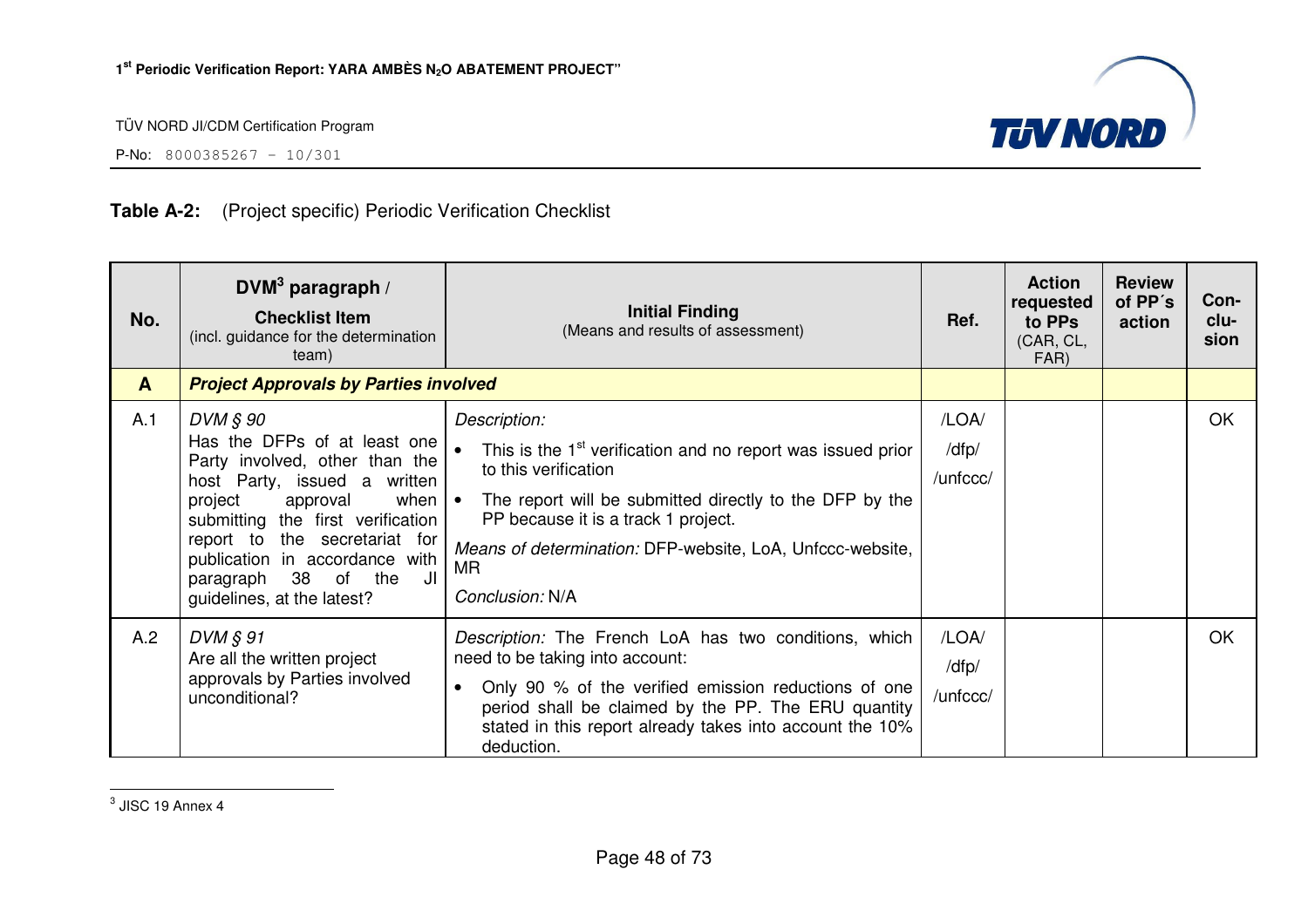

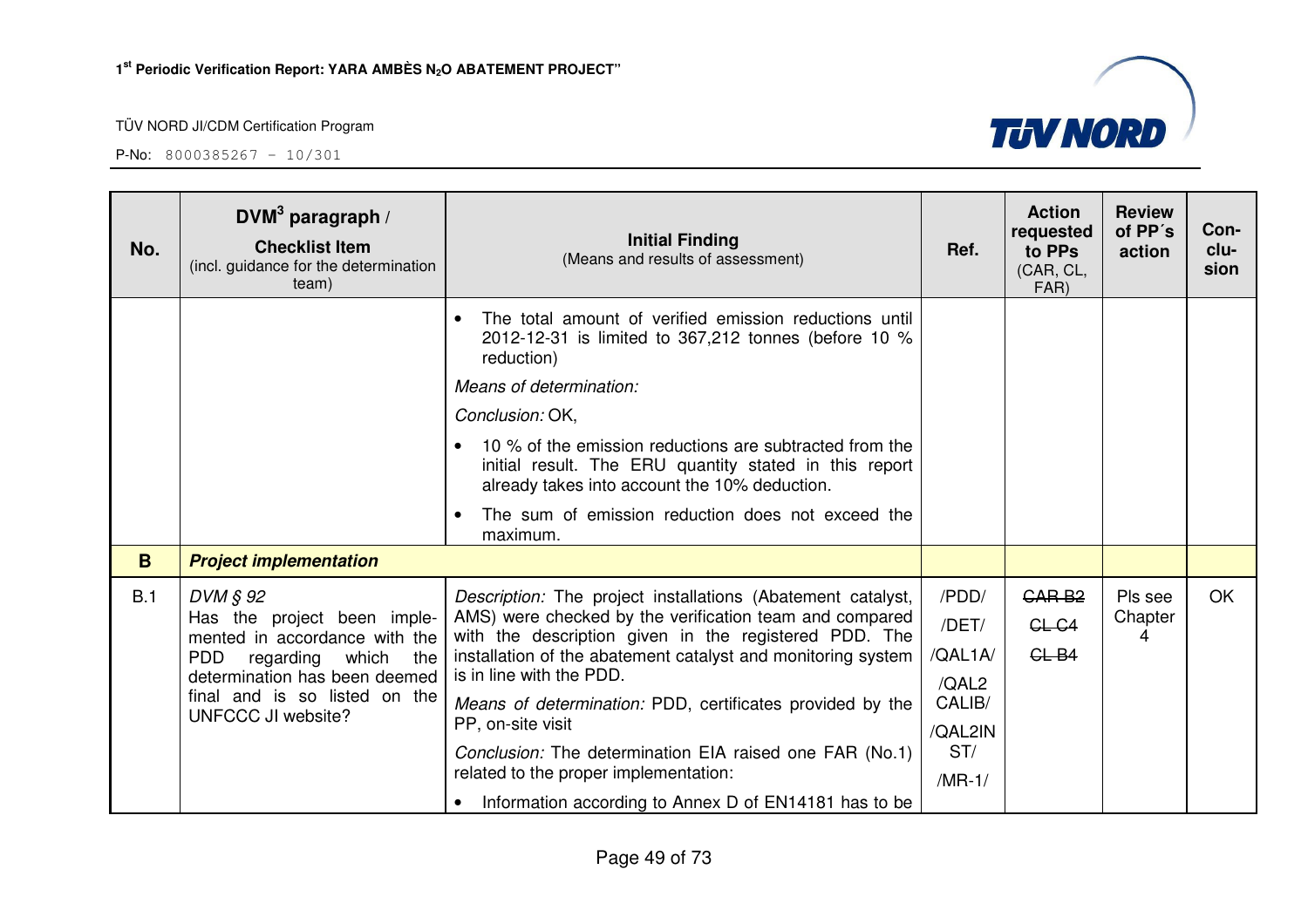

| No. | DVM <sup>3</sup> paragraph /<br><b>Checklist Item</b><br>(incl. guidance for the determination<br>team) | <b>Initial Finding</b><br>(Means and results of assessment)                                                                                  | Ref. | <b>Action</b><br>requested<br>to PPs<br>(CAR, CL,<br>FAR) | <b>Review</b><br>of PP's<br>action | Con-<br>clu-<br>sion |
|-----|---------------------------------------------------------------------------------------------------------|----------------------------------------------------------------------------------------------------------------------------------------------|------|-----------------------------------------------------------|------------------------------------|----------------------|
|     |                                                                                                         | available latest for the first verification.                                                                                                 |      |                                                           |                                    |                      |
|     |                                                                                                         | QAL 2 tests of AMS according to EN14181 have to be<br>$\bullet$<br>conducted prior to the start of the crediting period.                     |      |                                                           |                                    |                      |
|     |                                                                                                         | In the course of verification, following findings were<br>issued:                                                                            |      |                                                           |                                    |                      |
|     |                                                                                                         | CAR B <sub>2</sub> :                                                                                                                         |      |                                                           |                                    |                      |
|     |                                                                                                         | The actual version of the PDD was not available on the DFP<br>and JI-UNFCCC web-page.                                                        |      |                                                           |                                    |                      |
|     |                                                                                                         | CL C4:                                                                                                                                       |      |                                                           |                                    |                      |
|     |                                                                                                         | The ITL No. was not included in the monitoring report.                                                                                       |      |                                                           |                                    |                      |
|     |                                                                                                         | CL B4:                                                                                                                                       |      |                                                           |                                    |                      |
|     |                                                                                                         | There are some minor mistakes in the QAL2-report No.:<br>M82 450/5 from Müller-BBM, dated 2009-10-30:                                        |      |                                                           |                                    |                      |
|     |                                                                                                         | More detailed info regarding DeNOX in Chapter 2.6<br>$\bullet$<br>should be provided.                                                        |      |                                                           |                                    |                      |
|     |                                                                                                         | Inlet- and outlet-zones of the measurement point of AMS<br>$\bullet$<br>should be exactly described related to the diameter of<br>the stack. |      |                                                           |                                    |                      |
|     |                                                                                                         | In Chapters 7.7.1 ff, the unit of range value is ppm and<br>not mA.                                                                          |      |                                                           |                                    |                      |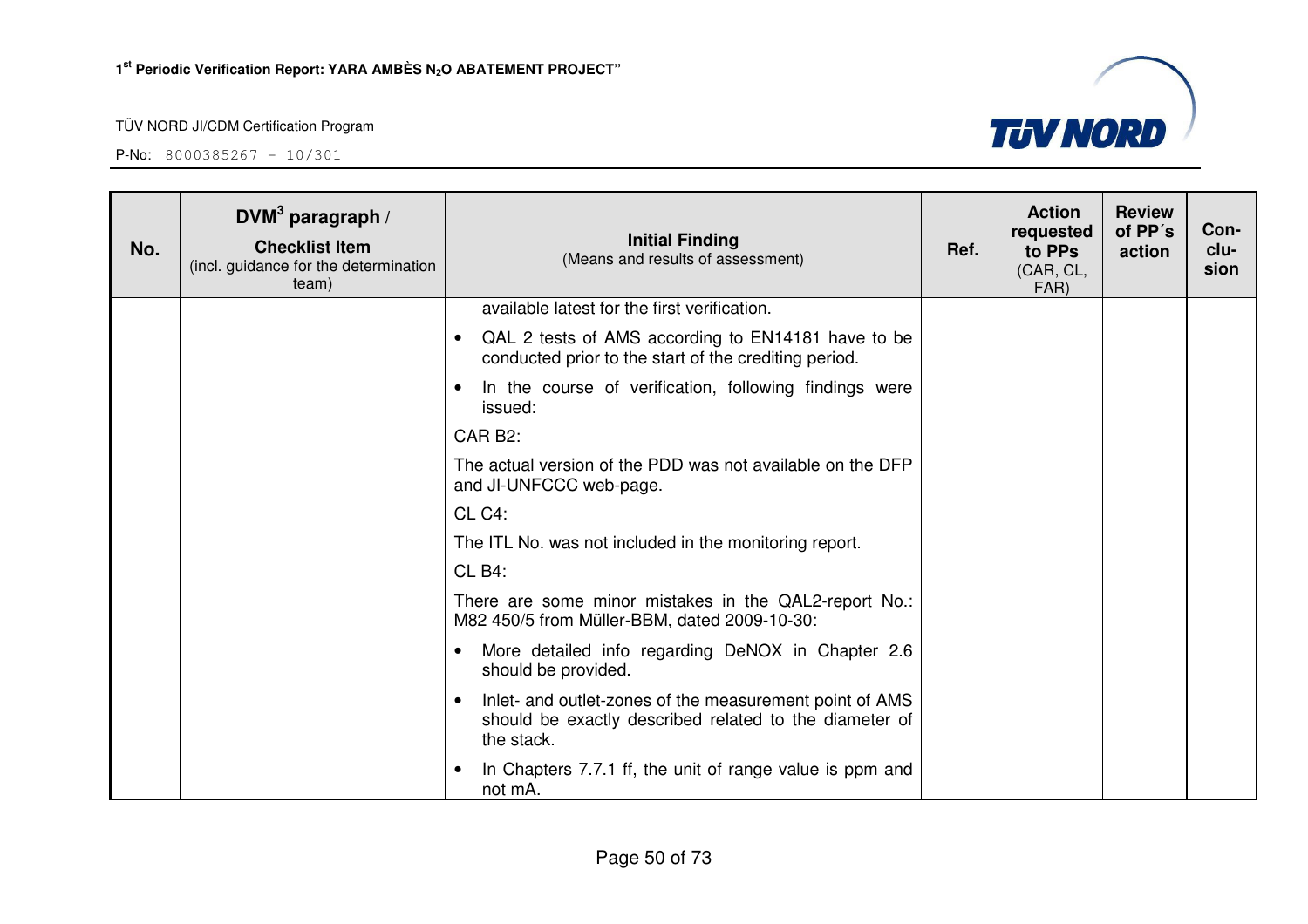|              | team)                                                                                                                                                                                                                                       |                                                                                                                                                                                                                                                                                                                                                                                                                                                                                                                                                                                           | Ref.<br>(Means and results of assessment)                                         | to PPs<br>(CAR, CL,<br>FAR)                        | action                  | clu-<br>sion |
|--------------|---------------------------------------------------------------------------------------------------------------------------------------------------------------------------------------------------------------------------------------------|-------------------------------------------------------------------------------------------------------------------------------------------------------------------------------------------------------------------------------------------------------------------------------------------------------------------------------------------------------------------------------------------------------------------------------------------------------------------------------------------------------------------------------------------------------------------------------------------|-----------------------------------------------------------------------------------|----------------------------------------------------|-------------------------|--------------|
|              |                                                                                                                                                                                                                                             | The header of chapter 5 [velocity] is missing.                                                                                                                                                                                                                                                                                                                                                                                                                                                                                                                                            |                                                                                   |                                                    |                         |              |
| B.2          | DVM § 93<br>What is the status of operation<br>of the<br>project<br>during<br>the<br>monitoring period?                                                                                                                                     | Description: The project is running according to the<br>description provided in the PDD. The abatement efficiency is<br>higher than expected and estimated in the PDD-calculation.<br>Means of determination: Calculation sheets annexed to the<br>monitoring report, on-site visit and inspection of<br>implementations, PDD<br>Conclusion: CL C4 was raised to request a reason for this<br>higher reduction efficiency.<br>CL B1 was raised to request a complete evidenced project<br>history showing important events like i.e. change of<br>ammonia gauzes (start of new campaigns) | /PDD/<br>/XLS/<br>$/MR-1/$                                                        | $GL-G4$<br>$GL-B1$                                 | Pls see<br>Chapter<br>4 | <b>OK</b>    |
| $\mathbf{C}$ | <b>Compliance with monitoring plan</b>                                                                                                                                                                                                      |                                                                                                                                                                                                                                                                                                                                                                                                                                                                                                                                                                                           |                                                                                   |                                                    |                         |              |
| C.1          | DVM § 94<br>Did the monitoring occur in<br>accordance with the monitoring<br>plan included in the<br><b>PDD</b><br>which<br>the<br>regarding<br>determination has been deemed<br>final and is so listed on the<br><b>UNFCCC JI website?</b> | Description: Monitored parameter and parameter used for<br>calculation are:<br>$\bullet$ NCSG <sub>n</sub><br>[mg $N_2O/m^3$ ]<br>$VSG_n$<br>$[Nm^3/h]$<br>$PE_n$<br>[ $kgN2O$ ]<br>$\bullet$<br>OH <sub>n</sub><br>[h]                                                                                                                                                                                                                                                                                                                                                                   | /PDD/<br>$/MR-1/$<br>monitored<br>/14181/<br>monitored<br>calculated<br>monitored | $GL-B4$<br>$GL-B5$<br>FAR B5a<br>FAR E5<br>$CL-G6$ | Pls see<br>Chapter<br>4 | OK           |

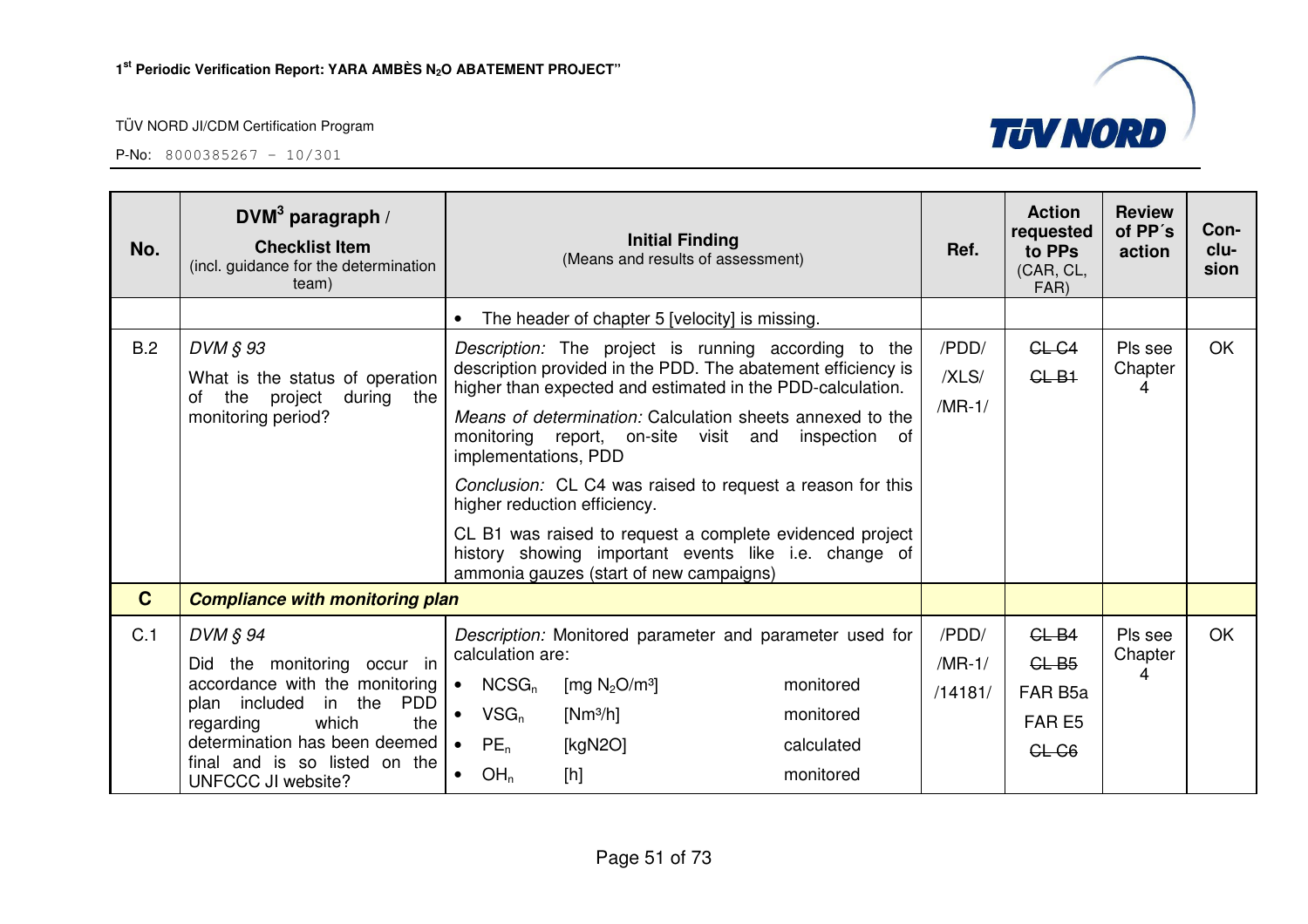

| No. | DVM <sup>3</sup> paragraph /<br><b>Checklist Item</b><br>(incl. guidance for the determination<br>team) |                |                           | <b>Initial Finding</b><br>(Means and results of assessment) |                                                                                                                                                                                                                                                                                                                                                                            | Ref. | <b>Action</b><br>requested<br>to PPs<br>(CAR, CL,<br>FAR) | <b>Review</b><br>of PP's<br>action | Con-<br>clu-<br>sion |
|-----|---------------------------------------------------------------------------------------------------------|----------------|---------------------------|-------------------------------------------------------------|----------------------------------------------------------------------------------------------------------------------------------------------------------------------------------------------------------------------------------------------------------------------------------------------------------------------------------------------------------------------------|------|-----------------------------------------------------------|------------------------------------|----------------------|
|     |                                                                                                         | $\bullet$      | $NAP_n$                   | $[$ tHNO <sub>3</sub> $]$                                   | monitored                                                                                                                                                                                                                                                                                                                                                                  |      |                                                           |                                    |                      |
|     |                                                                                                         | $\bullet$      | $\mathsf{EF}_\mathsf{BM}$ | [kg $N_2O/tHNO_3$ ]                                         | used for calculation                                                                                                                                                                                                                                                                                                                                                       |      |                                                           |                                    |                      |
|     |                                                                                                         | $\bullet$      |                           | $GWP_{N2O}$ [tCO <sub>2</sub> e/tN <sub>2</sub> O]          | used for calculation                                                                                                                                                                                                                                                                                                                                                       |      |                                                           |                                    |                      |
|     |                                                                                                         | $\bullet$      | ERU                       | [ERUs (tCO <sub>2</sub> e)]                                 | calculated                                                                                                                                                                                                                                                                                                                                                                 |      |                                                           |                                    |                      |
|     |                                                                                                         |                |                           | equipment and procedures.                                   | The PP refers to the project methodology and European<br>standard 14181 regarding implementation of monitoring                                                                                                                                                                                                                                                             |      |                                                           |                                    |                      |
|     |                                                                                                         |                |                           | inspections and interviews.                                 | Means of determination: DIN EN 14181, methodology,<br>quality related procedures provided by the plant staff, on-site<br>Conclusion The verification team can confirm that the<br>monitoring of the relevant parameter implemented in the<br>project and the referenced standards are in accordance with<br>the monitoring plan of the final PDD. Checks details are i.e.: |      |                                                           |                                    |                      |
|     |                                                                                                         | $\bullet$      |                           | Measurement frequency                                       |                                                                                                                                                                                                                                                                                                                                                                            |      |                                                           |                                    |                      |
|     |                                                                                                         | $\bullet$      | Data source               |                                                             |                                                                                                                                                                                                                                                                                                                                                                            |      |                                                           |                                    |                      |
|     |                                                                                                         | $\bullet$<br>٠ | Quality procedures        | Measurement procedures                                      |                                                                                                                                                                                                                                                                                                                                                                            |      |                                                           |                                    |                      |
|     |                                                                                                         | $\bullet$      | Measuring points          |                                                             |                                                                                                                                                                                                                                                                                                                                                                            |      |                                                           |                                    |                      |
|     |                                                                                                         | $\bullet$      | Cross checks              |                                                             |                                                                                                                                                                                                                                                                                                                                                                            |      |                                                           |                                    |                      |
|     |                                                                                                         | $\bullet$      |                           | Data handling, storage and processing                       |                                                                                                                                                                                                                                                                                                                                                                            |      |                                                           |                                    |                      |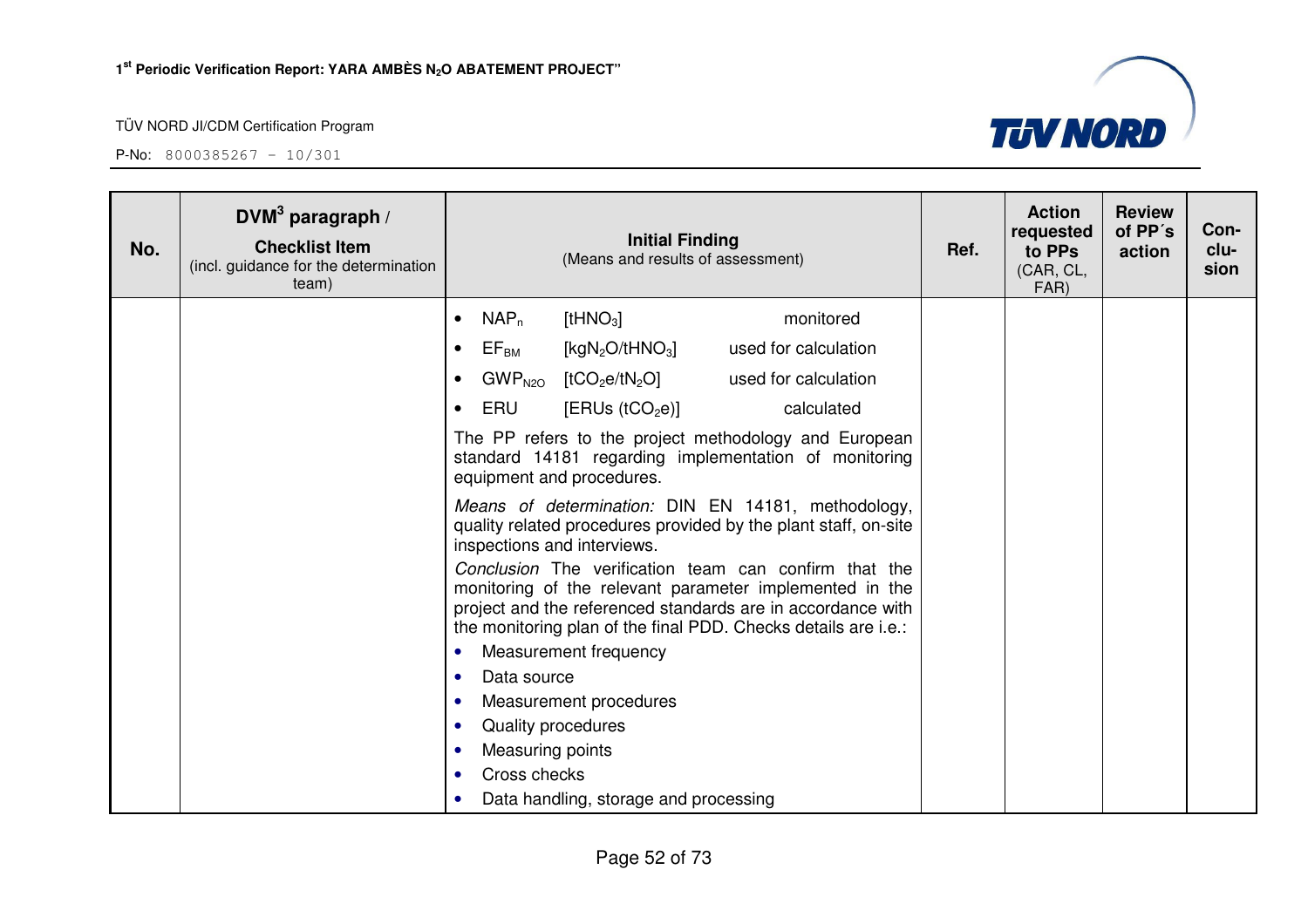

| No. | DVM <sup>3</sup> paragraph /<br><b>Checklist Item</b><br>(incl. guidance for the determination<br>team) | <b>Initial Finding</b><br>(Means and results of assessment)                                                                                                                                                                              | Ref. | <b>Action</b><br>requested<br>to PPs<br>(CAR, CL,<br>FAR) | <b>Review</b><br>of PP's<br>action | Con-<br>clu-<br>sion |
|-----|---------------------------------------------------------------------------------------------------------|------------------------------------------------------------------------------------------------------------------------------------------------------------------------------------------------------------------------------------------|------|-----------------------------------------------------------|------------------------------------|----------------------|
|     |                                                                                                         | Some findings were raised related to minor inconsistencies:<br>CL B4:                                                                                                                                                                    |      |                                                           |                                    |                      |
|     |                                                                                                         | There are some minor mistakes in the QAL2-report No.:<br>M82 450/5 from Müller-BBM, dated 2009-10-30:<br>More detailed info regarding DeNOX in Chapter 2.6<br>$\bullet$<br>should be provided.                                           |      |                                                           |                                    |                      |
|     |                                                                                                         | Inlet- and outlet-zones of the measurement point of AMS<br>$\bullet$<br>should be exactly described related to the diameter of<br>the stack.<br>In Chapters 7.7.1 ff, the unit of range value is ppm and                                 |      |                                                           |                                    |                      |
|     |                                                                                                         | not mA.<br>The header of chapter 5 [velocity] is missing.<br>$\bullet$<br>FAR E6:                                                                                                                                                        |      |                                                           |                                    |                      |
|     |                                                                                                         | Weekly maintenance plan AT22540: The PP should include<br>max, allowed deviation for the recorded values.                                                                                                                                |      |                                                           |                                    |                      |
|     |                                                                                                         | Monthly maintenance plan ANNEX II of AGRI-21135<br>document: The PP should include max. allowed deviation for<br>factors calculated from calibration values. Notification should<br>be signed by the responsible staff.<br><b>CL C5:</b> |      |                                                           |                                    |                      |
|     |                                                                                                         | The PP should provide a list of measurement devices of the<br>JI-project (AMS, HNO3-flow meter incl. Conc. and Temp)<br>conditions/deviations which will lead to involvement of the<br>supplier.                                         |      |                                                           |                                    |                      |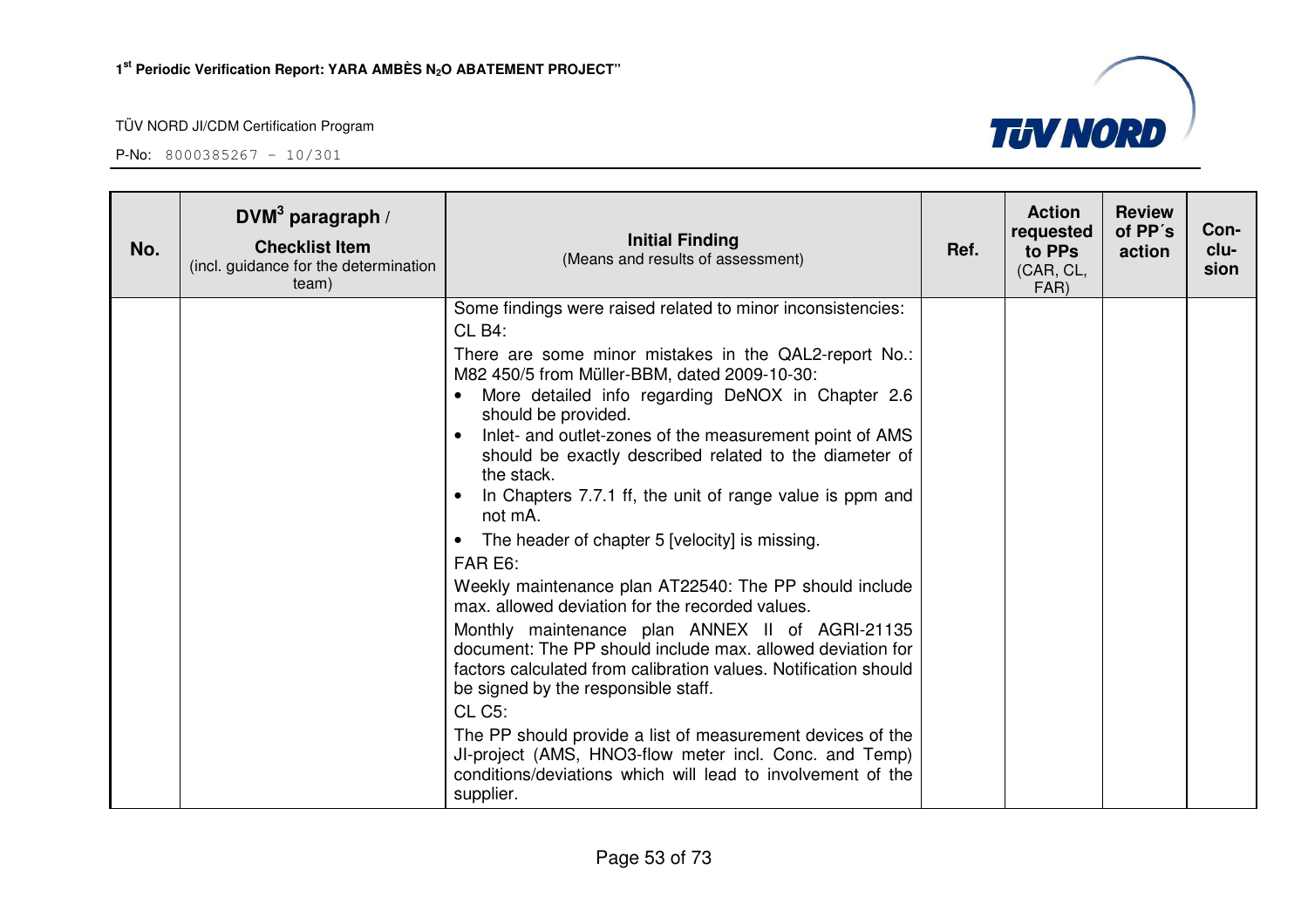| No. | DVM <sup>3</sup> paragraph /<br><b>Checklist Item</b><br>(incl. guidance for the determination<br>team)                                                                                                                                                                                                                                                                                     | <b>Initial Finding</b><br>(Means and results of assessment)                                                                                                                                                                                                                                                                                                                                                                                                                                                                                                                                                                                                                                                                                                                                                                                                                                                                                                                                                                                                                                                                                                   | Ref.                     | <b>Action</b><br>requested<br>to PPs<br>(CAR, CL,<br>FAR) | <b>Review</b><br>of PP's<br>action | Con-<br>clu-<br>sion |
|-----|---------------------------------------------------------------------------------------------------------------------------------------------------------------------------------------------------------------------------------------------------------------------------------------------------------------------------------------------------------------------------------------------|---------------------------------------------------------------------------------------------------------------------------------------------------------------------------------------------------------------------------------------------------------------------------------------------------------------------------------------------------------------------------------------------------------------------------------------------------------------------------------------------------------------------------------------------------------------------------------------------------------------------------------------------------------------------------------------------------------------------------------------------------------------------------------------------------------------------------------------------------------------------------------------------------------------------------------------------------------------------------------------------------------------------------------------------------------------------------------------------------------------------------------------------------------------|--------------------------|-----------------------------------------------------------|------------------------------------|----------------------|
|     |                                                                                                                                                                                                                                                                                                                                                                                             |                                                                                                                                                                                                                                                                                                                                                                                                                                                                                                                                                                                                                                                                                                                                                                                                                                                                                                                                                                                                                                                                                                                                                               |                          |                                                           |                                    |                      |
| C.2 | DVM § 95a)<br>For calculating the emission<br>reductions or enhancements of<br>net removals, were key factors,<br>e.g. those listed in 23 (b) (i)-(vii)<br>above, influencing the baseline<br>emissions or net removals and<br>the activity level of the project<br>and the emissions or removals<br>as well as risks associated with<br>the project taken into account,<br>as appropriate? | <i>Description:</i> The project baseline is set by default values in<br>the methodology which was issued by the French DFP.<br>Default values are expressed in benchmark values [kg $N_2O/t$<br>$HNO3$ :<br>Year: 2010<br>2012<br>2011<br>Value: 2.5<br>1.85<br>2.5<br>These benchmark values are the key factors, which<br>influences the baseline scenario<br>and reduces<br>the<br>accountable emission reductions from realistic baseline<br>emissions to the above mentioned values.<br>The results of risk assessment are extensive measures to<br>prevent a bypass of process gases in the catalyst bed since<br>this will lead to a reduction of catalyst efficiency. Decreasing<br>catalyst efficiency was identified as most important project<br>risk<br>Means of determination: French methodology, LoA<br>Conclusion: The benchmark values are correctly considered<br>in the calculation of baseline emissions and take into<br>account the sectoral reform policies and legislation (point 23<br>(b) (i) of $DVM$ ).<br>The verification team can confirm, that the result of risk<br>assessment (risks associated with the project) was taken | /METH/<br>/LoA/<br>/DVM/ |                                                           | Pls see<br>Chapter<br>4            | <b>OK</b>            |

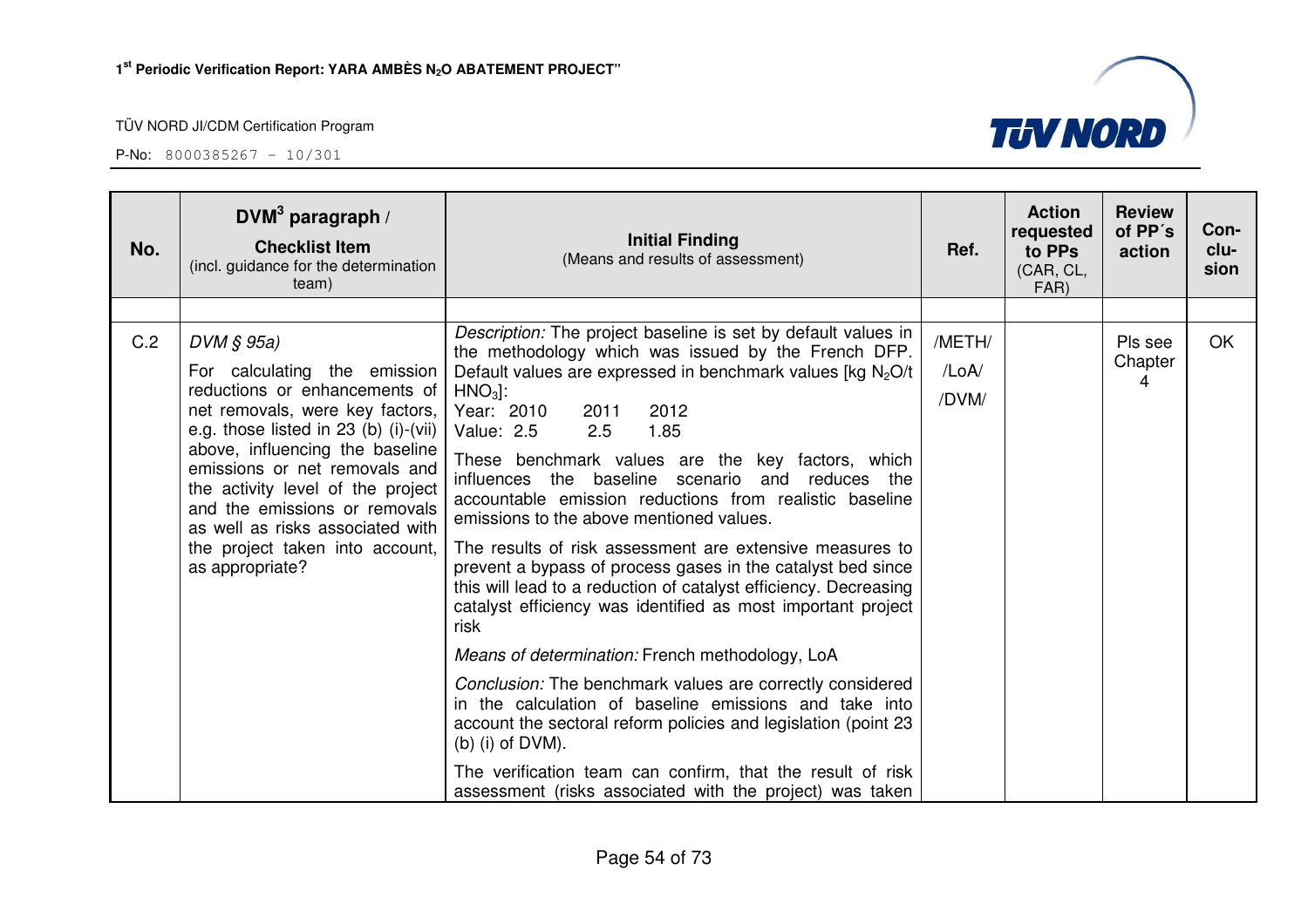

| No. | DVM <sup>3</sup> paragraph /<br><b>Checklist Item</b><br>(incl. guidance for the determination<br>team) | <b>Initial Finding</b><br>(Means and results of assessment)                                                  | Ref.     | <b>Action</b><br>requested<br>to PPs<br>(CAR, CL,<br>FAR) | <b>Review</b><br>of PP's<br>action | Con-<br>clu-<br>sion |
|-----|---------------------------------------------------------------------------------------------------------|--------------------------------------------------------------------------------------------------------------|----------|-----------------------------------------------------------|------------------------------------|----------------------|
|     |                                                                                                         | into account.                                                                                                |          |                                                           |                                    |                      |
| C.3 | DVM § 95b)                                                                                              | Description: Parameter and related data sources are:                                                         | /PDD/    | GAR <sub>G2</sub>                                         | Pls see                            | <b>OK</b>            |
|     | Are data sources<br>used for<br>calculating emission reductions                                         | $NCSG_n$ [mg $N_2O/m^3$ ]                                                                                    | $/MR-1/$ | CLB5                                                      | Chapter<br>4                       |                      |
|     | or enhancements of net remo-<br>vals clearly identified, reliable                                       | Dr. Födisch MCA 04 Continuous Emissions N2O<br>Analyser (part of AMS)                                        |          | FAR B <sub>5a</sub>                                       |                                    |                      |
|     | and transparent?                                                                                        | $VSG_n$ [Nm <sup>3</sup> /h]<br>$\bullet$                                                                    |          |                                                           |                                    |                      |
|     |                                                                                                         | Dr. Födisch FMD 99 gas volume flow meter (part of<br>AMS)                                                    |          |                                                           |                                    |                      |
|     |                                                                                                         | $PE_n$ [kgN2O]<br>$\bullet$                                                                                  |          |                                                           |                                    |                      |
|     |                                                                                                         | Calculation from measured data                                                                               |          |                                                           |                                    |                      |
|     |                                                                                                         | OH <sub>n</sub> [h]<br>$\bullet$                                                                             |          |                                                           |                                    |                      |
|     |                                                                                                         | Production Log - taking into account: plant status signal,<br>NH3 valve status signal, trip point parameters |          |                                                           |                                    |                      |
|     |                                                                                                         | $NAP_n$ [tHNO <sub>3</sub> ]<br>٠                                                                            |          |                                                           |                                    |                      |
|     |                                                                                                         | Nitric acid flow meter                                                                                       |          |                                                           |                                    |                      |
|     |                                                                                                         | $EF_{BM}$ [kgN <sub>2</sub> O/tHNO <sub>3</sub> ]                                                            |          |                                                           |                                    |                      |
|     |                                                                                                         | Determined according to French government decision<br>(MEEDDAT)                                              |          |                                                           |                                    |                      |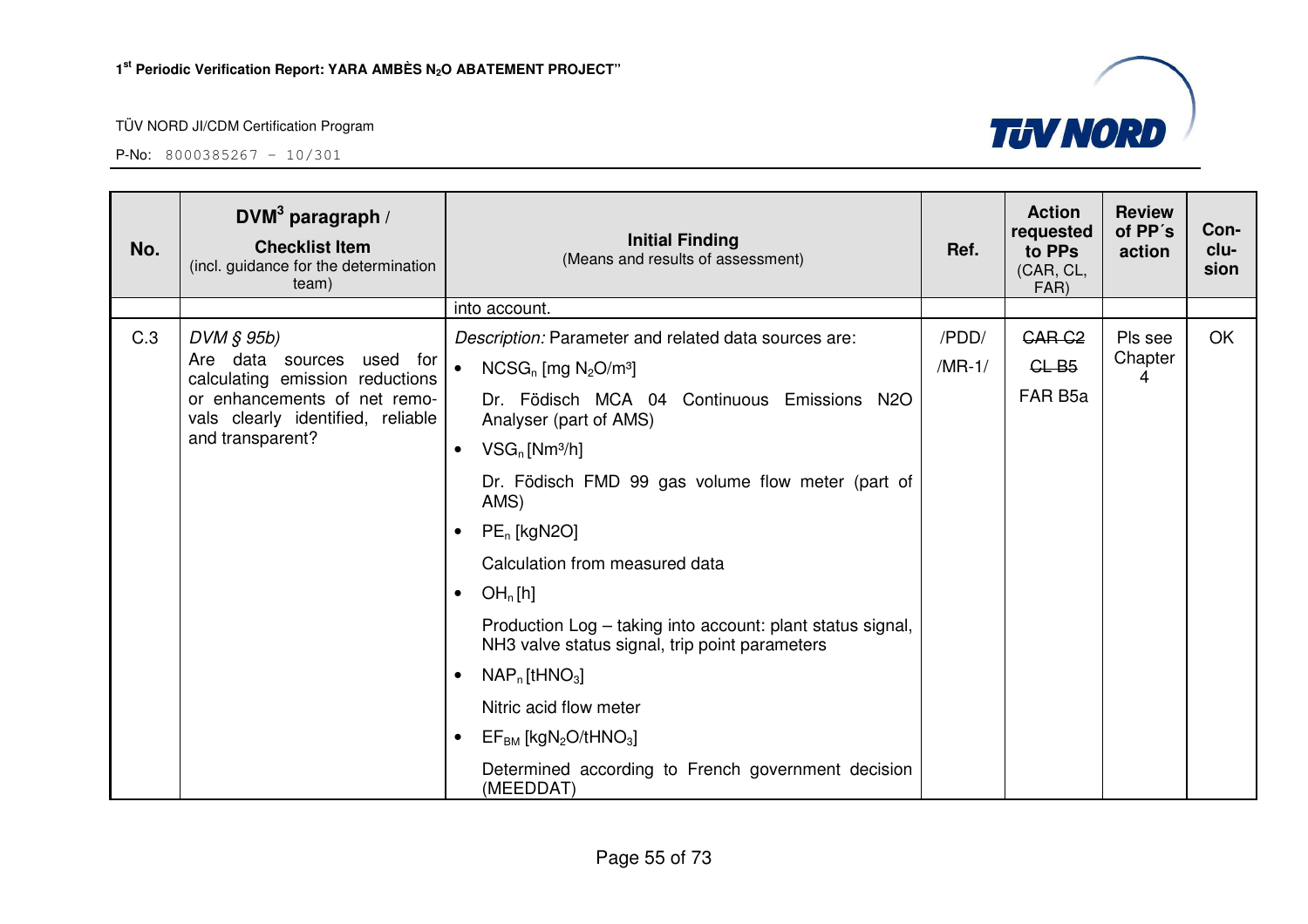

| No. | $DVM3$ paragraph /<br><b>Checklist Item</b><br>(incl. guidance for the determination<br>team) | <b>Initial Finding</b><br>(Means and results of assessment)                                                                                                                                                                               | Ref. | <b>Action</b><br>requested<br>to PPs<br>(CAR, CL,<br>FAR) | <b>Review</b><br>of PP's<br>action | Con-<br>clu-<br>sion |
|-----|-----------------------------------------------------------------------------------------------|-------------------------------------------------------------------------------------------------------------------------------------------------------------------------------------------------------------------------------------------|------|-----------------------------------------------------------|------------------------------------|----------------------|
|     |                                                                                               | $GWP_{N2O}$ [tCO <sub>2</sub> e/tN <sub>2</sub> O]<br>$\bullet$                                                                                                                                                                           |      |                                                           |                                    |                      |
|     |                                                                                               | Climate Change 1995, The Science of Climate Change:<br>Summary for Policymakers and Technical Summary of<br>the Working Group I Report, page 22.                                                                                          |      |                                                           |                                    |                      |
|     |                                                                                               | ERU [ERUs $(tCO2e)$ ]                                                                                                                                                                                                                     |      |                                                           |                                    |                      |
|     |                                                                                               | Calculated from measured data                                                                                                                                                                                                             |      |                                                           |                                    |                      |
|     |                                                                                               | Means of determination: PDD, methodology, monitoring<br>report, on-site visit of plant, PCS and data server                                                                                                                               |      |                                                           |                                    |                      |
|     |                                                                                               | Conclusion:                                                                                                                                                                                                                               |      |                                                           |                                    |                      |
|     |                                                                                               | The PP could clearly demonstrate that data sources are<br>clearly identified, reliable and transparent. Some findings<br>were raised in this context<br>CAR C2:                                                                           |      |                                                           |                                    |                      |
|     |                                                                                               | Since the PP removed some data which are obviously<br>implausible, but without a traceable criteria (fuzzy logic),<br>CAR C2 was raised to request the implausible criteria.<br><b>CL B5:</b>                                             |      |                                                           |                                    |                      |
|     |                                                                                               | The reference gas for lower value (199.8 ppm) was expired<br>acc. to certificate No.: 27210293-10 (Expiry date: 2010-07-<br>07). The PP should provide measures related to quality<br>procedures to prevent this in future (see FAR B5a). |      |                                                           |                                    |                      |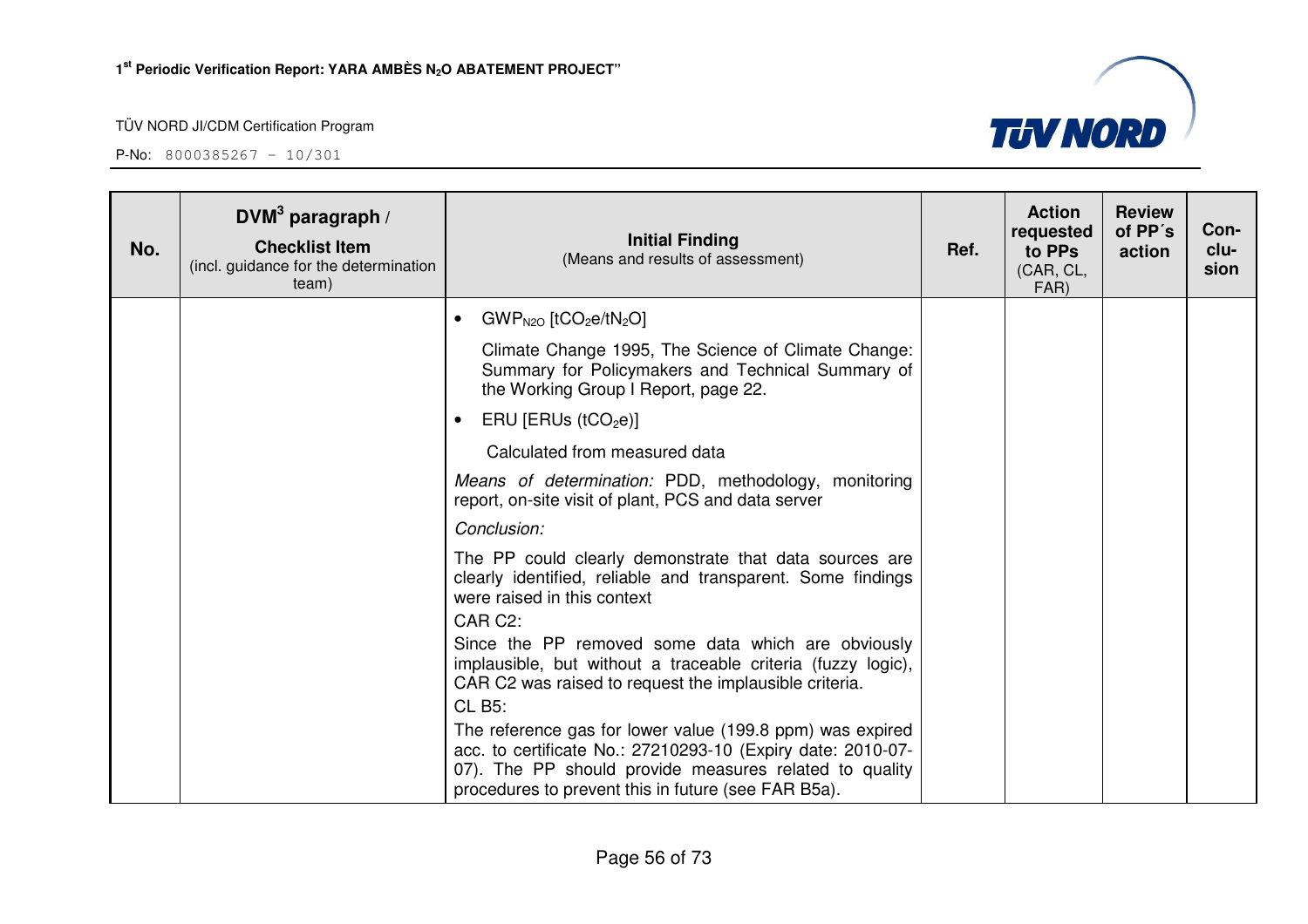| No. | DVM <sup>3</sup> paragraph /<br><b>Checklist Item</b><br>(incl. guidance for the determination<br>team)                                                                                                                                                                                             | <b>Initial Finding</b><br>(Means and results of assessment)                                                                                                                                                                                                                                                                                                                                                                                                                                                                                                                                                                                                                   | Ref.                                 | <b>Action</b><br>requested<br>to PPs<br>(CAR, CL,<br>FAR) | <b>Review</b><br>of PP's<br>action | Con-<br>clu-<br>sion |
|-----|-----------------------------------------------------------------------------------------------------------------------------------------------------------------------------------------------------------------------------------------------------------------------------------------------------|-------------------------------------------------------------------------------------------------------------------------------------------------------------------------------------------------------------------------------------------------------------------------------------------------------------------------------------------------------------------------------------------------------------------------------------------------------------------------------------------------------------------------------------------------------------------------------------------------------------------------------------------------------------------------------|--------------------------------------|-----------------------------------------------------------|------------------------------------|----------------------|
|     |                                                                                                                                                                                                                                                                                                     | FAR B5a:<br>The reference gas for lower value (199.8 ppm) was expired<br>acc. to certificate No.: 27210293-10 (Expiry date: 2010-07-<br>07). The verifier should check the procedure for<br>automatically purchasing.                                                                                                                                                                                                                                                                                                                                                                                                                                                         |                                      |                                                           |                                    |                      |
| C.4 | $DVM \S 95c$<br>Are emission factors, including<br>default emission factors, if used<br>for calculating the emission<br>reductions or enhancements of<br>removals,<br>selected by<br>net<br>carefully balancing accuracy and<br>and<br>reasonableness,<br>appropriately justified of the<br>choice? | Description: As described under C.2., the French DFP sets<br>emission factors as benchmark values.<br>Means of determination: Methodology, Monitoring report<br>Conclusion: The benchmark values, as set by the French<br>DFP, were correctly included in emission reduction<br>calculation. The stack gas concentration, which correlates<br>with the emission factor, was not mentioned in the report as<br>required per methodology.<br>CL C1:<br>The plant specific N2O-concentration expressed in mg/m <sup>3</sup><br>referred to the benchmark of 2.5 kg N2O/tHNO3 should be<br>calculated and mentioned in the MR Chapter 2 acc. to the<br>methodology Section 4.5.2. | /PDD/<br>/METH/<br>$/MR-1/$<br>/XLS/ | $GL-G1$                                                   | Pls see<br>Chapter<br>4            | OK.                  |
| C.5 | $DVM \S 95d$<br>Is the calculation of emission<br>reductions or enhancements of                                                                                                                                                                                                                     | Description: The calculation includes:<br>A deduction in baseline emission scenario from 7 to<br>2.5/1.85 kg $N_2O/t$ HNO <sub>3</sub> (benchmark values) which is a                                                                                                                                                                                                                                                                                                                                                                                                                                                                                                          | /PDD/<br>/METH/                      |                                                           | Pls see<br>Chapter<br>4            | OK                   |

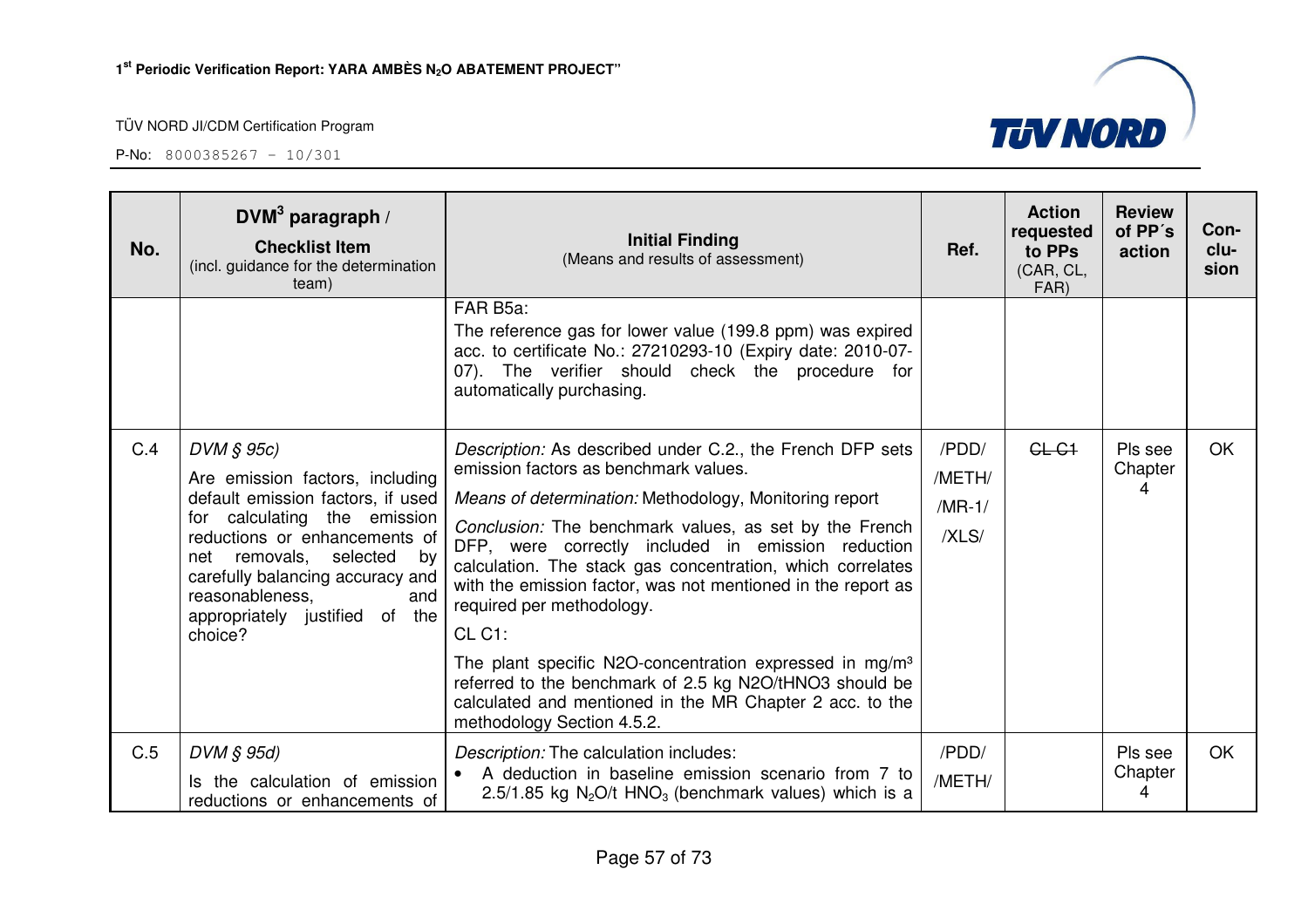

| No. | DVM <sup>3</sup> paragraph /<br><b>Checklist Item</b><br>(incl. guidance for the determination<br>team)                  | <b>Initial Finding</b><br>(Means and results of assessment)                                                                                   | Ref.     | <b>Action</b><br>requested<br>to PPs<br>(CAR, CL,<br>FAR) | <b>Review</b><br>of PP's<br>action | Con-<br>clu-<br>sion |
|-----|--------------------------------------------------------------------------------------------------------------------------|-----------------------------------------------------------------------------------------------------------------------------------------------|----------|-----------------------------------------------------------|------------------------------------|----------------------|
|     | net removals calculated based<br>conservative assumptions<br>on                                                          | reduction to 35/26%.                                                                                                                          | $/MR-1/$ |                                                           |                                    |                      |
|     | the<br>plausible<br>most<br>and                                                                                          | A 10% reduction of the verified emission reductions                                                                                           | /XLS/    |                                                           |                                    |                      |
|     | in a<br>transparent<br>scenarios                                                                                         | Means of determination: Methodology                                                                                                           |          |                                                           |                                    |                      |
|     | manner?                                                                                                                  | Conclusion: The implementation of the benchmark values<br>and 10% reduction is a conservative approach.                                       |          |                                                           |                                    |                      |
|     | Applicable to JI SSC projects only                                                                                       |                                                                                                                                               |          |                                                           |                                    |                      |
| C.6 | DVM § 96                                                                                                                 | Description:                                                                                                                                  |          |                                                           |                                    |                      |
|     | Is the relevant threshold to be<br>classified as JI SSC project not  <br>exceeded during the monitoring                  | Estimation of total emissions reductions over the crediting<br>period (after the 10% deduction) are: 330,489 (tonnes of<br>CO <sub>2</sub> e) |          |                                                           |                                    |                      |
|     | period on an annual average<br>basis?                                                                                    | Average ERUs per year 2010-2012 are: 110,163 (tonnes of<br>CO <sub>2</sub> e)                                                                 |          |                                                           |                                    |                      |
|     | If the threshold is exceeded, is<br>maximum<br>the<br>emission                                                           | Means of determination: PDD                                                                                                                   |          |                                                           |                                    |                      |
|     | reduction level estimated in the<br>PDD for the JI SSC project or<br>the bundle for the monitoring<br>period determined? | Conclusion: The threshold value for small-scale projects is<br>exceeded; the project is classified as large-scale project.                    |          |                                                           |                                    |                      |
|     | Applicable to bundled JI SSC projects only                                                                               |                                                                                                                                               |          |                                                           |                                    |                      |
| C.7 | $DVM \S 97a)$                                                                                                            | Description: N/A                                                                                                                              |          |                                                           |                                    |                      |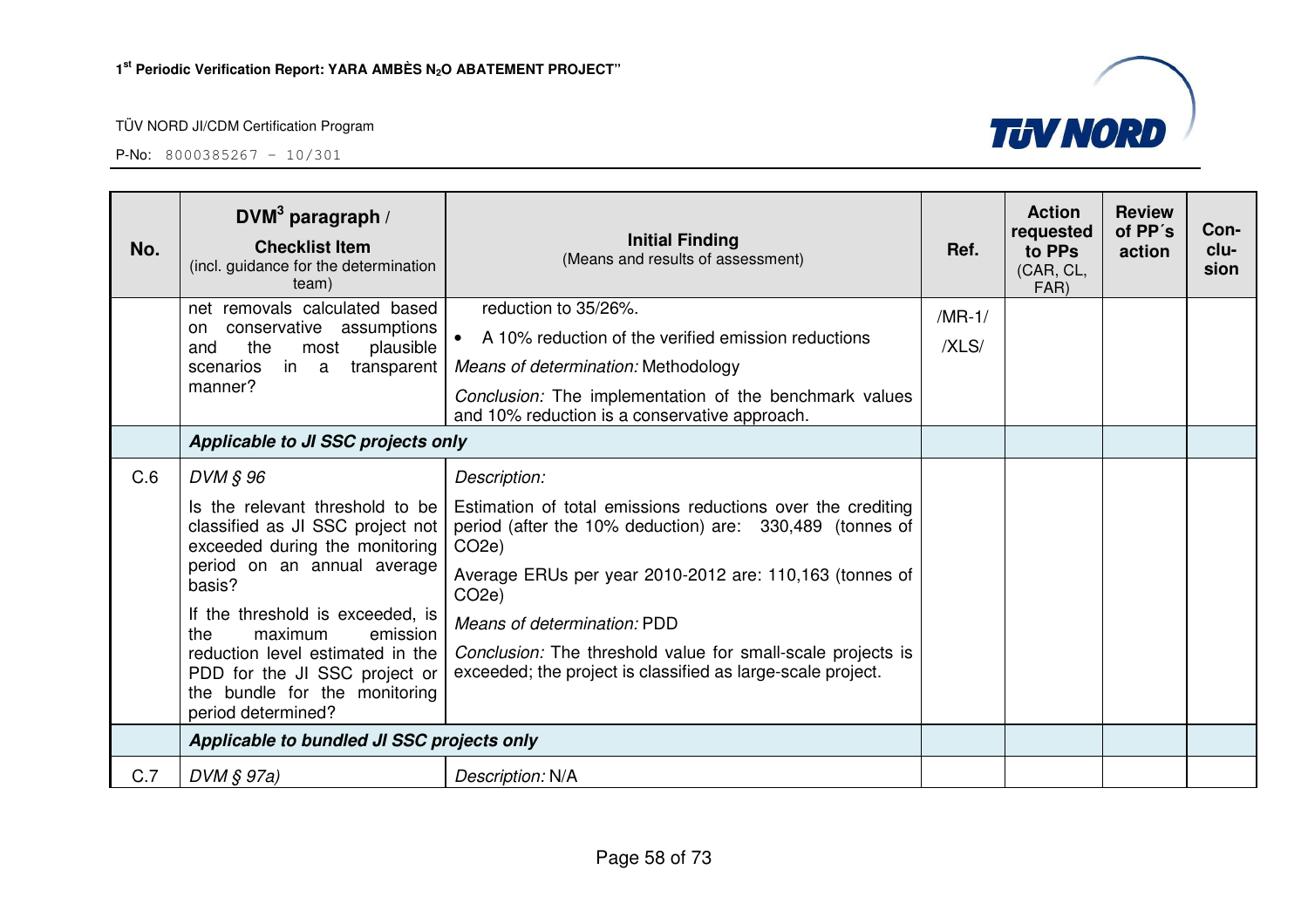

| No. | DVM <sup>3</sup> paragraph /<br><b>Checklist Item</b><br>(incl. guidance for the determination<br>team)                                                                                                                                                                                                                                                               | <b>Initial Finding</b><br>(Means and results of assessment)        | Ref. | <b>Action</b><br>requested<br>to PPs<br>(CAR, CL,<br>FAR) | <b>Review</b><br>of PP's<br>action | Con-<br>clu-<br>sion |
|-----|-----------------------------------------------------------------------------------------------------------------------------------------------------------------------------------------------------------------------------------------------------------------------------------------------------------------------------------------------------------------------|--------------------------------------------------------------------|------|-----------------------------------------------------------|------------------------------------|----------------------|
|     | Has the composition of the<br>bundle not changed from that is<br>stated in F-JI-SSCBUNDLE?                                                                                                                                                                                                                                                                            | Means of determination: N/A<br>Conclusion: N/A                     |      |                                                           |                                    |                      |
| C.8 | $DVM$ $S$ $97b)$<br>the<br>determination<br>lf<br>was<br>conducted on the basis of an<br>overall monitoring plan, have the<br>project participants submitted a<br>common monitoring report?                                                                                                                                                                           | Description: N/A<br>Means of determination: N/A<br>Conclusion: N/A |      |                                                           |                                    |                      |
| C.9 | DVM § 98<br>If the monitoring is based on a<br>monitoring plan that provides for<br>overlapping monitoring periods,<br>Are the monitoring periods per<br>component of the project clearly<br>specified in the monitoring<br>report?<br>Do the monitoring periods not<br>overlap with those for which<br>verifications<br>already<br>were<br>deemed final in the past? | Description: N/A<br>Means of determination: N/A<br>Conclusion: N/A |      |                                                           |                                    |                      |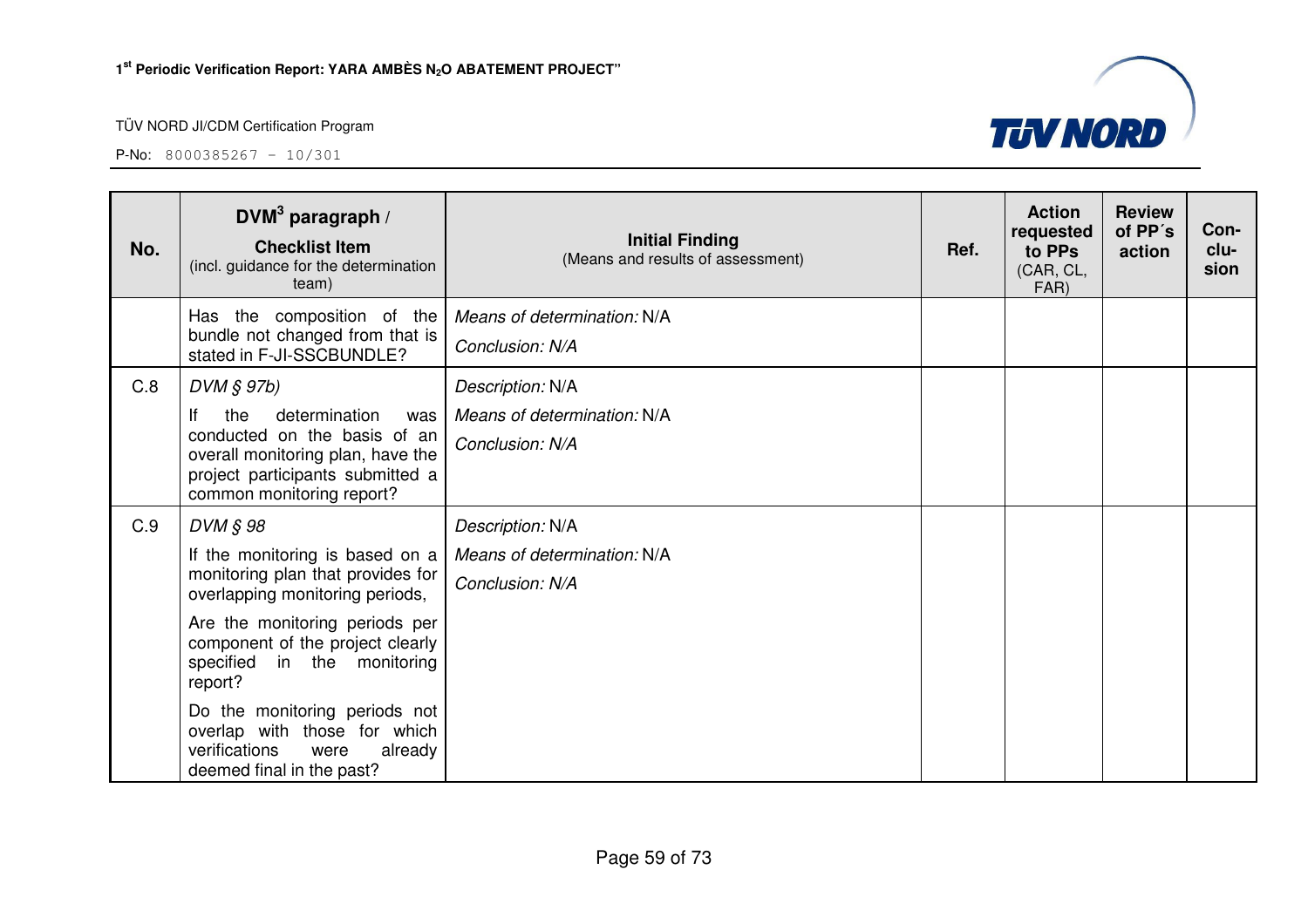

| No. | DVM <sup>3</sup> paragraph /<br><b>Checklist Item</b><br>(incl. guidance for the determination<br>team)                                                                                                                                                                                                            | <b>Initial Finding</b><br>(Means and results of assessment)                                                                                                                       | Ref.            | <b>Action</b><br>requested<br>to PPs<br>(CAR, CL,<br>FAR) | <b>Review</b><br>of PP's<br>action | Con-<br>clu-<br>sion |
|-----|--------------------------------------------------------------------------------------------------------------------------------------------------------------------------------------------------------------------------------------------------------------------------------------------------------------------|-----------------------------------------------------------------------------------------------------------------------------------------------------------------------------------|-----------------|-----------------------------------------------------------|------------------------------------|----------------------|
| D   | <b>Revision of monitoring plan</b>                                                                                                                                                                                                                                                                                 |                                                                                                                                                                                   |                 |                                                           |                                    |                      |
|     |                                                                                                                                                                                                                                                                                                                    | Applicable only if monitoring plan is revised by project participants                                                                                                             |                 |                                                           |                                    |                      |
| D.1 | DVM § 99a)                                                                                                                                                                                                                                                                                                         | Description: N/A                                                                                                                                                                  |                 |                                                           |                                    |                      |
|     | <b>Did</b><br>the<br>project<br>participants                                                                                                                                                                                                                                                                       | Means of determination: N/A                                                                                                                                                       |                 |                                                           |                                    |                      |
|     | provide<br>appropriate<br>an<br>justification for the proposed<br>revision?                                                                                                                                                                                                                                        | Conclusion: N/A                                                                                                                                                                   |                 |                                                           |                                    |                      |
| D.2 | DVM § 99b)                                                                                                                                                                                                                                                                                                         | Description: N/A                                                                                                                                                                  |                 |                                                           |                                    |                      |
|     | Does the<br>proposed<br>revision<br>improve the accuracy and/or<br>of<br>information<br>applicability<br>collected<br>compared<br>to<br>the<br>original monitoring plan without<br>changing conformity with the<br>relevant rules and regulations<br>the<br>establishment<br><b>of</b><br>for<br>monitoring plans? | Means of determination: N/A<br>Conclusion: N/A                                                                                                                                    |                 |                                                           |                                    |                      |
| E   | Data management                                                                                                                                                                                                                                                                                                    |                                                                                                                                                                                   |                 |                                                           |                                    |                      |
| E.1 | DVM § 101a)<br>Is the implementation of data<br>collection<br>procedures<br>in <sub>1</sub>                                                                                                                                                                                                                        | Description: Data collection procedures, quality control and<br>quality assurance are implemented as follows:<br>Measured values were generated by local measurement<br>$\bullet$ | /PDD/<br>/METH/ | <b>CARE2</b>                                              | Pls see<br>Chapter<br>4            | <b>OK</b>            |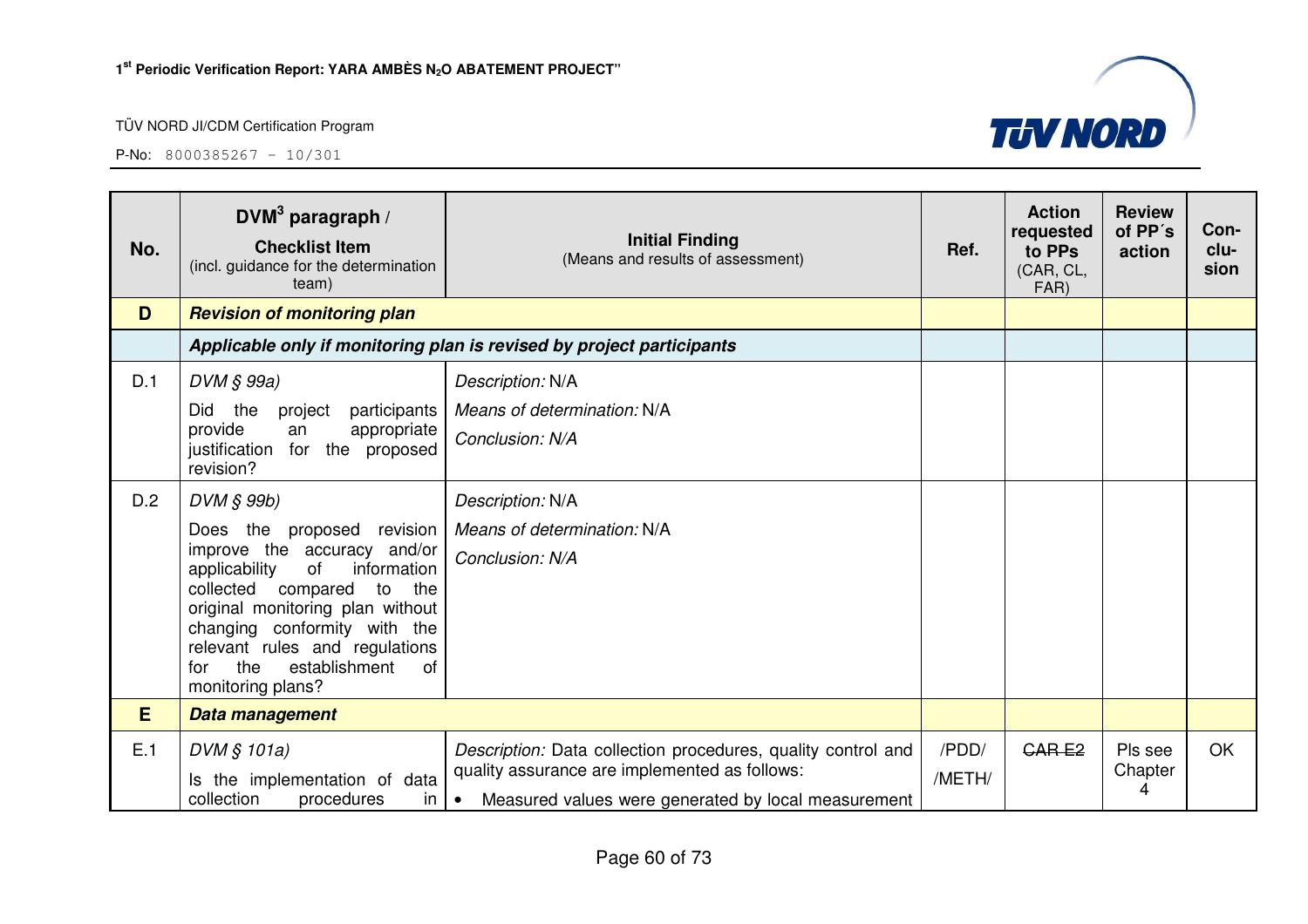

| No. | DVM $3$ paragraph /<br><b>Checklist Item</b><br>(incl. guidance for the determination<br>team)                      | <b>Initial Finding</b><br>(Means and results of assessment)                                                                                                                                                                                                                                                                                                                                                   | Ref.               | <b>Action</b><br>requested<br>to PPs<br>(CAR, CL,<br>FAR) | <b>Review</b><br>of PP's<br>action | Con-<br>clu-<br>sion |
|-----|---------------------------------------------------------------------------------------------------------------------|---------------------------------------------------------------------------------------------------------------------------------------------------------------------------------------------------------------------------------------------------------------------------------------------------------------------------------------------------------------------------------------------------------------|--------------------|-----------------------------------------------------------|------------------------------------|----------------------|
|     | accordance with the monitoring<br>plan, including the quality control<br>quality<br>and<br>assurance<br>procedures? | and monitoring devices, stored in plant PCS and<br>provided for calculation via EXAQUANTUM<br>data<br>management server.                                                                                                                                                                                                                                                                                      | $/MR-1/$<br>/PROCD |                                                           |                                    |                      |
|     |                                                                                                                     | Default values were determinated and set before start of<br>$\bullet$<br>the projects and included in the PDD.                                                                                                                                                                                                                                                                                                |                    |                                                           |                                    |                      |
|     |                                                                                                                     | Calculations are described in the PDD.<br>$\bullet$                                                                                                                                                                                                                                                                                                                                                           |                    |                                                           |                                    |                      |
|     |                                                                                                                     | During data processing, measured values<br>were<br>evaluated according to statistical methods:                                                                                                                                                                                                                                                                                                                |                    |                                                           |                                    |                      |
|     |                                                                                                                     | • Application of instrument correction factors:                                                                                                                                                                                                                                                                                                                                                               |                    |                                                           |                                    |                      |
|     |                                                                                                                     | The PP chooses a monitoring standard that requires the<br>establishment of a calibration curve (EN14181). The<br>correction factors derived from this calibration curve<br>during the QAL2 audit must be applied onto both VSG<br>and NCSG.                                                                                                                                                                   |                    |                                                           |                                    |                      |
|     |                                                                                                                     | • Downtimes:                                                                                                                                                                                                                                                                                                                                                                                                  |                    |                                                           |                                    |                      |
|     |                                                                                                                     | Acc. to the methodology, downtimes of the AMS shall be<br>handled as following: The hourly average will be<br>calculated based on the remaining values for the rest of<br>the hour in question. If these remaining values account<br>for less than 50% of the hourly data for one or more<br>parameters, then this hour must be eliminated from the<br>calculation and substitute values will be used instead |                    |                                                           |                                    |                      |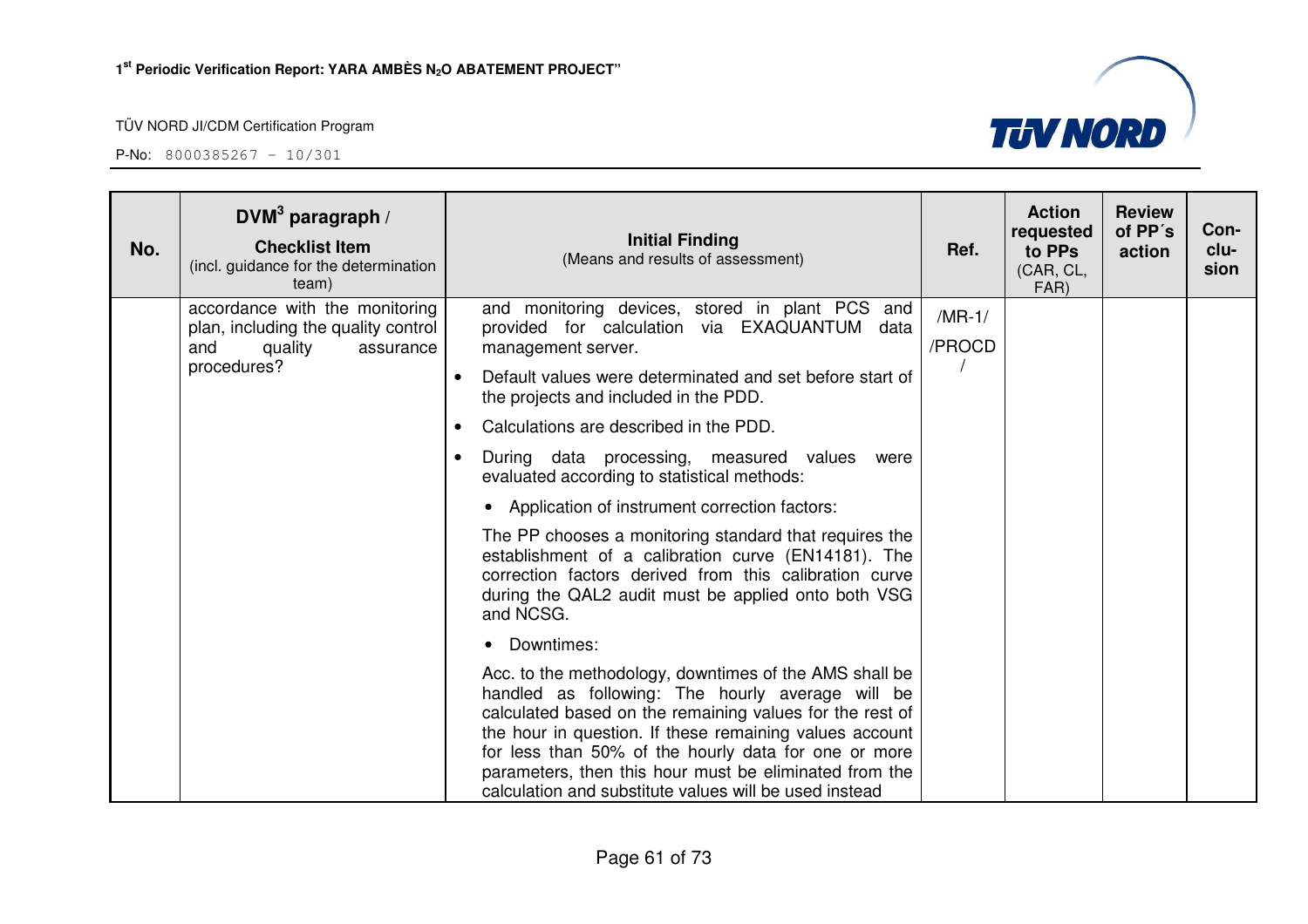

| No. | DVM <sup>3</sup> paragraph /<br><b>Checklist Item</b><br>(incl. guidance for the determination<br>team) | <b>Initial Finding</b><br>(Means and results of assessment)                                                                                                                                                                  | Ref.   | <b>Action</b><br>requested<br>to PPs<br>(CAR, CL,<br>FAR) | <b>Review</b><br>of PP's<br>action | Con-<br>clu-<br>sion |
|-----|---------------------------------------------------------------------------------------------------------|------------------------------------------------------------------------------------------------------------------------------------------------------------------------------------------------------------------------------|--------|-----------------------------------------------------------|------------------------------------|----------------------|
|     |                                                                                                         | Permitted overall uncertainty:                                                                                                                                                                                               |        |                                                           |                                    |                      |
|     |                                                                                                         | The methodology requires that the permitted overall<br>uncertainty of the average hourly annual emissions must<br>be less than 7.5% if technical possible.                                                                   |        |                                                           |                                    |                      |
|     |                                                                                                         | Means of determination: Methodology, Monitoring report,<br>on-.site visit of plant, control room with PCS, server room<br>with Exaquantum data server                                                                        |        |                                                           |                                    |                      |
|     |                                                                                                         | Conclusion: Most procedures related to fulfil the<br>requirements of                                                                                                                                                         |        |                                                           |                                    |                      |
|     |                                                                                                         | • quality management of the plant                                                                                                                                                                                            |        |                                                           |                                    |                      |
|     |                                                                                                         | • quality assurance standard of the AMS                                                                                                                                                                                      |        |                                                           |                                    |                      |
|     |                                                                                                         | were implemented as in the methodology. Missing is:                                                                                                                                                                          |        |                                                           |                                    |                      |
|     |                                                                                                         | Plausibility check:                                                                                                                                                                                                          |        |                                                           |                                    |                      |
|     |                                                                                                         | The meth requires a plausibility<br>check of all<br>recorded/monitored data before processing: "For all $N_2O$<br>data sets a plausibility check is conducted. All data sets<br>containing implausible values are eliminated |        |                                                           |                                    |                      |
|     |                                                                                                         | CAR E2 was raised in this context.                                                                                                                                                                                           |        |                                                           |                                    |                      |
| E.2 | DVM § 101b)                                                                                             | <i>Description:</i> The AMS is included in the quality procedures                                                                                                                                                            | /QAL1/ | $CL-E5$                                                   | Pls see                            | OK                   |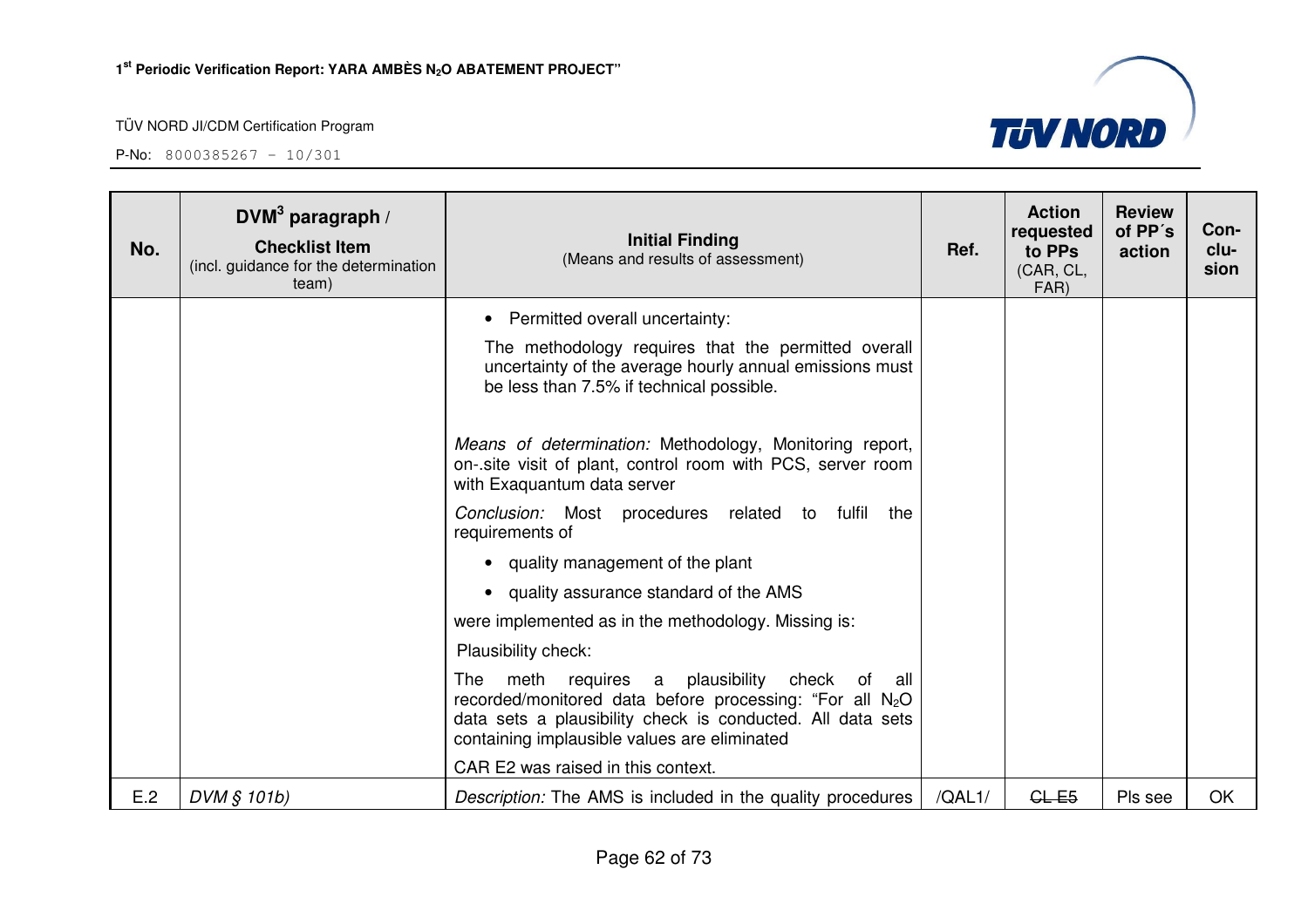| No. | DVM <sup>3</sup> paragraph /<br><b>Checklist Item</b><br>(incl. guidance for the determination<br>team) | <b>Initial Finding</b><br>(Means and results of assessment)                                                                                                                                                                                                                                                                                                                                                                                                                                                                                                                                                                                                                                                                                                                                                                                                                                                                                                                                                                                                                                                                      | Ref.                                                                                                                  | <b>Action</b><br>requested<br>to PPs<br>(CAR, CL,<br>FAR) | <b>Review</b><br>of PP's<br>action | Con-<br>clu-<br>sion |
|-----|---------------------------------------------------------------------------------------------------------|----------------------------------------------------------------------------------------------------------------------------------------------------------------------------------------------------------------------------------------------------------------------------------------------------------------------------------------------------------------------------------------------------------------------------------------------------------------------------------------------------------------------------------------------------------------------------------------------------------------------------------------------------------------------------------------------------------------------------------------------------------------------------------------------------------------------------------------------------------------------------------------------------------------------------------------------------------------------------------------------------------------------------------------------------------------------------------------------------------------------------------|-----------------------------------------------------------------------------------------------------------------------|-----------------------------------------------------------|------------------------------------|----------------------|
|     | Is the function of the monitoring<br>including<br>equipment,<br>its<br>calibration status, is in order? | which are established for proper operation of the plant.<br>Additional measures are related to the European Norm<br>EN14181 (2004) "Stationary source emissions - Quality<br>assurance of automated measuring systems".<br>Three quality assurance levels of EN 14181:<br>$\bullet$<br>QAL 1: performance approval<br>$\bullet$<br>To prove, that the AMS is suitable for purpose and in line<br>with the European norm. The PP provides a QAL1<br>Certificate 0000025929 dated 2010-03-10 according to<br>DIN EN 14181:2004 issued by TÜV Rheinland<br>• QAL 2: commissioning and validation of an AMS<br>An accredited laboratory (acc. ISO 17025) carries out<br>specific testing procedures to verify that the AMS<br>installation meets the accuracy requirements laid down<br>by EN 14181. The performance of the complete<br>installation was compared against a series of<br>Standard<br>made<br>measurements<br>with<br>approved<br>Reference Methods.<br>QAL 3: ongoing operation and maintenance<br>$\bullet$<br>The PP implemented a quality assurance system to<br>prove the ongoing compliance of the AMS with the | /FG/<br>$\sqrt{\mathsf{QAL2}}$<br>INST/<br>/QAL2<br>CALIB/<br>/FOE/<br>/CUSU<br>M/<br>/PROCA<br>/PROCC<br>/PROC<br>M/ | $GL-B4$<br>CLB5<br>FAR E6<br>CL-C5<br>FAR C6              | Chapter<br>4                       |                      |
|     |                                                                                                         | norm. The maintenance activities are monitored and                                                                                                                                                                                                                                                                                                                                                                                                                                                                                                                                                                                                                                                                                                                                                                                                                                                                                                                                                                                                                                                                               |                                                                                                                       |                                                           |                                    |                      |

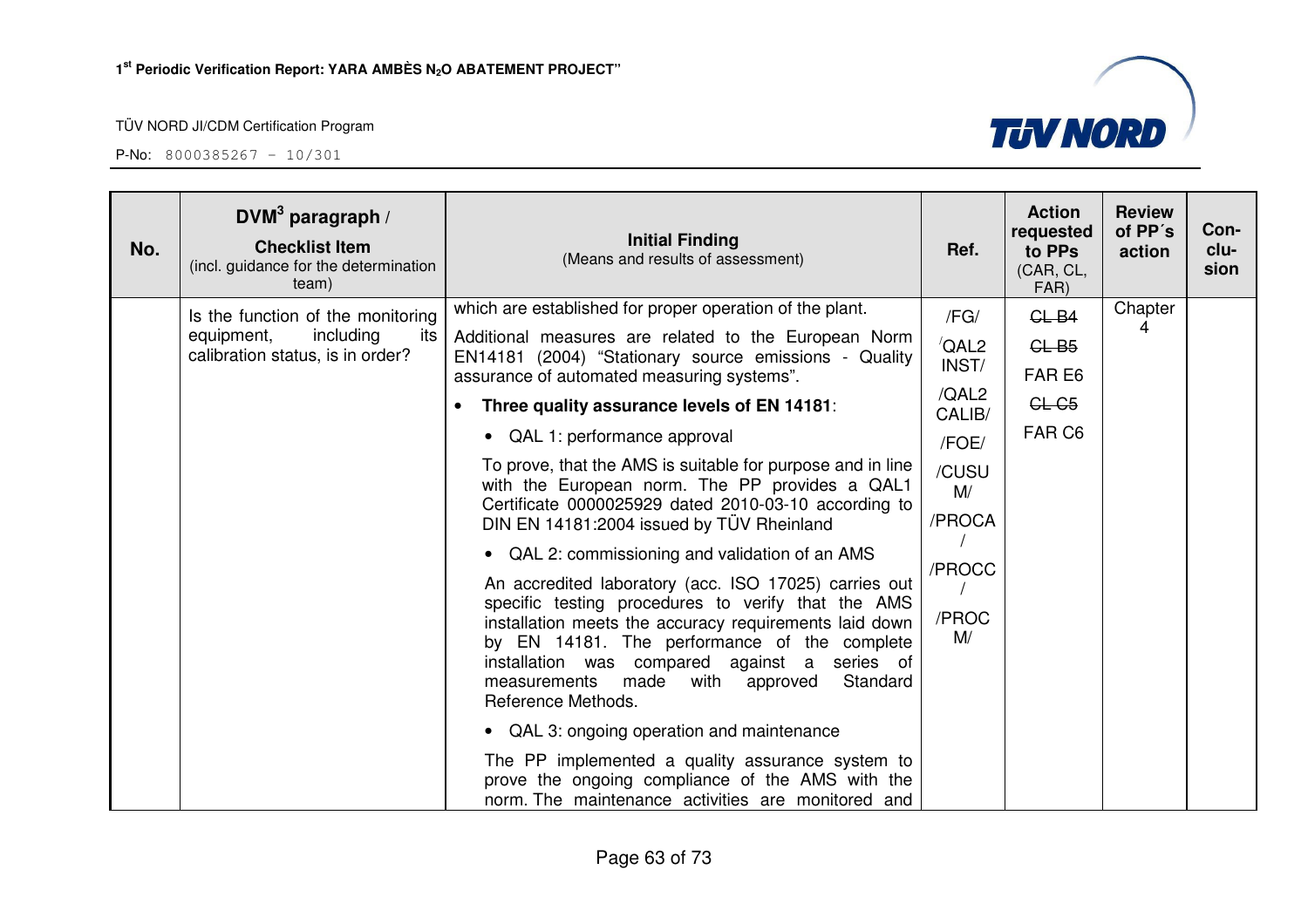

| No. | DVM <sup>3</sup> paragraph /<br><b>Checklist Item</b><br>(incl. guidance for the determination<br>team) | <b>Initial Finding</b><br>(Means and results of assessment)                                                                                                                                                                                                            | Ref. | <b>Action</b><br>requested<br>to PPs<br>(CAR, CL,<br>FAR) | <b>Review</b><br>of PP's<br>action | Con-<br>clu-<br>sion |
|-----|---------------------------------------------------------------------------------------------------------|------------------------------------------------------------------------------------------------------------------------------------------------------------------------------------------------------------------------------------------------------------------------|------|-----------------------------------------------------------|------------------------------------|----------------------|
|     |                                                                                                         | controlled as part of an overall quality assurance<br>programme.                                                                                                                                                                                                       |      |                                                           |                                    |                      |
|     |                                                                                                         | • AST: Annual Surveillance Test                                                                                                                                                                                                                                        |      |                                                           |                                    |                      |
|     |                                                                                                         | The PP verifies the continuing validity of the calibration<br>function on yearly basis. The requirements and<br>responsibilities for carrying out the AST tests are the<br>same as for QAL 2. Since QAL2 was carried out in<br>2010, the AST is not necessary in 2010. |      |                                                           |                                    |                      |
|     |                                                                                                         | Means of determination: Methodology, EN14181, QAL1<br>database of the Federal Environmental Agency, interview<br>with monitoring manager of the plant, check of relevant<br>documents and records                                                                      |      |                                                           |                                    |                      |
|     |                                                                                                         | Conclusion: Some findings were raised in context of<br>maintenance, functionality of monitoring equipment:                                                                                                                                                             |      |                                                           |                                    |                      |
|     |                                                                                                         | <b>CL E5:</b>                                                                                                                                                                                                                                                          |      |                                                           |                                    |                      |
|     |                                                                                                         | A list of training of staff involved in the project including the<br>kind of training should be provided.                                                                                                                                                              |      |                                                           |                                    |                      |
|     |                                                                                                         | CLB4:                                                                                                                                                                                                                                                                  |      |                                                           |                                    |                      |
|     |                                                                                                         | There are some minor mistakes in the QAL2-report No.:<br>M82 450/5 from Müller-BBM, dated 2009-10-30.                                                                                                                                                                  |      |                                                           |                                    |                      |
|     |                                                                                                         | <b>CL B5:</b>                                                                                                                                                                                                                                                          |      |                                                           |                                    |                      |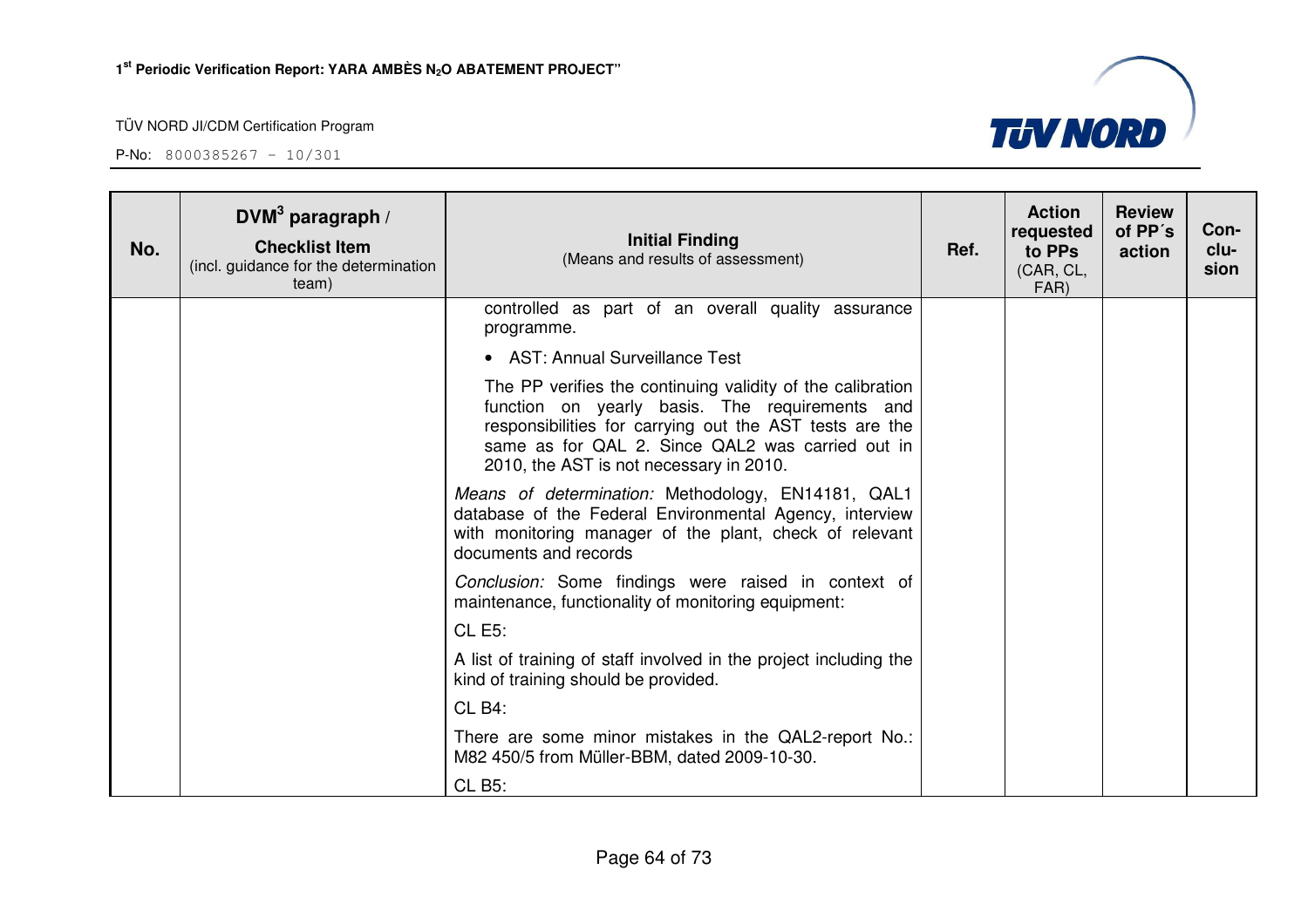| No. | DVM <sup>3</sup> paragraph /<br><b>Checklist Item</b><br>(incl. guidance for the determination<br>team) | <b>Initial Finding</b><br>(Means and results of assessment)                                                                                                                                                                 | Ref. | <b>Action</b><br>requested<br>to PPs<br>(CAR, CL,<br>FAR) | <b>Review</b><br>of PP's<br>action | Con-<br>clu-<br>sion |
|-----|---------------------------------------------------------------------------------------------------------|-----------------------------------------------------------------------------------------------------------------------------------------------------------------------------------------------------------------------------|------|-----------------------------------------------------------|------------------------------------|----------------------|
|     |                                                                                                         | The reference gas for lower value (199.8 ppm) was expired<br>acc. to certificate No.: 27210293-10 (Expiry date: 2010-07-<br>07). The PP should provide measures related to quality<br>procedures to prevent this in future. |      |                                                           |                                    |                      |
|     |                                                                                                         | FAR E6:                                                                                                                                                                                                                     |      |                                                           |                                    |                      |
|     |                                                                                                         | Weekly maintenance plan AT22540: The PP should include<br>max, allowed deviation for the recorded values.                                                                                                                   |      |                                                           |                                    |                      |
|     |                                                                                                         | Monthly maintenance plan ANNEX II of AGRI-21135<br>document: The PP should include max, allowed deviation for<br>factors calculated from calibration values. Notification should<br>be signed by the responsible staff.     |      |                                                           |                                    |                      |
|     |                                                                                                         | CL C <sub>5</sub> :                                                                                                                                                                                                         |      |                                                           |                                    |                      |
|     |                                                                                                         | The PP should provide a list of measurement devices of the<br>JI-project (AMS, HNO3-flow meter incl. Conc. and Temp)<br>conditions/deviations which will lead to involvement of the<br>supplier.                            |      |                                                           |                                    |                      |
|     |                                                                                                         | FAR C6:                                                                                                                                                                                                                     |      |                                                           |                                    |                      |
|     |                                                                                                         | The calibration recordings for the AMS show periods longer<br>then the allowed 1 month between two calibrations. No<br>systematically scheduling of dates is identifiable.                                                  |      |                                                           |                                    |                      |
|     |                                                                                                         | The PP should implement a documentation to control all                                                                                                                                                                      |      |                                                           |                                    |                      |

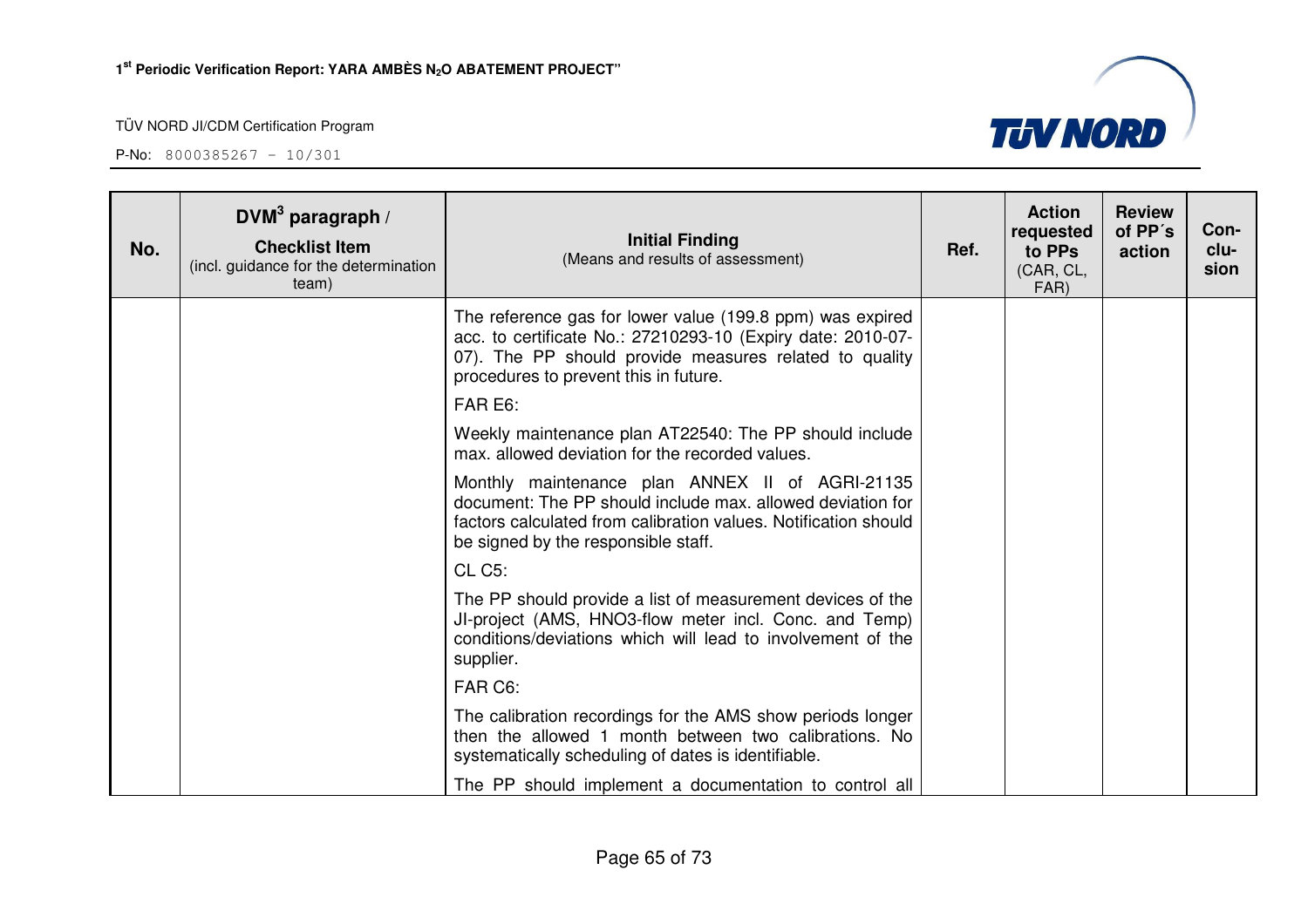P-No: 8000385267 – 10/301

Н

| No. | DVM $3$ paragraph /<br><b>Checklist Item</b><br>(incl. guidance for the determination<br>team) | <b>Initial Finding</b><br>(Means and results of assessment)                                                                                                                                                                  | Ref.  | <b>Action</b><br>requested<br>to PPs<br>(CAR, CL,<br>FAR) | <b>Review</b><br>of PP's<br>action | Con-<br>clu-<br>sion |
|-----|------------------------------------------------------------------------------------------------|------------------------------------------------------------------------------------------------------------------------------------------------------------------------------------------------------------------------------|-------|-----------------------------------------------------------|------------------------------------|----------------------|
|     |                                                                                                | quality-relevant monitoring and measuring equipment of the<br>project activity. This should include calibration and<br>maintenance records of all monitoring and measuring<br>devices (acc. Chapter 4.2.4 of ISO 9001:2008). |       |                                                           |                                    |                      |
|     |                                                                                                | Each record should include:                                                                                                                                                                                                  |       |                                                           |                                    |                      |
|     |                                                                                                | Tracking Number. This tracking number is also on<br>the equipment.                                                                                                                                                           |       |                                                           |                                    |                      |
|     |                                                                                                | Equipment Description, type, Manufacturer and<br>Model Location - Calibration requirements                                                                                                                                   |       |                                                           |                                    |                      |
|     |                                                                                                | Calibration interval with justification for the interval                                                                                                                                                                     |       |                                                           |                                    |                      |
|     |                                                                                                | <b>Calibration Procedure</b><br>$\bullet$                                                                                                                                                                                    |       |                                                           |                                    |                      |
|     |                                                                                                | <b>Calibration History</b>                                                                                                                                                                                                   |       |                                                           |                                    |                      |
|     |                                                                                                | <b>Calibration Due</b>                                                                                                                                                                                                       |       |                                                           |                                    |                      |
|     |                                                                                                | Regarding test gas bottles:                                                                                                                                                                                                  |       |                                                           |                                    |                      |
|     |                                                                                                | <b>Expiry date</b><br>٠                                                                                                                                                                                                      |       |                                                           |                                    |                      |
|     |                                                                                                | Forecast, that expiry date will not be exceeded on next<br>calibration date                                                                                                                                                  |       |                                                           |                                    |                      |
| E.3 | DVM § 101c)                                                                                    | Description: All monitoring data are collected from plant via                                                                                                                                                                | /XLS/ |                                                           |                                    | OK.                  |
|     | Are the evidence and records<br>the<br>monitoring<br>used<br>for                               | PCS and data server on two second basis. A data extract of<br>hourly mean values is reported to the assessment (at                                                                                                           |       |                                                           |                                    |                      |

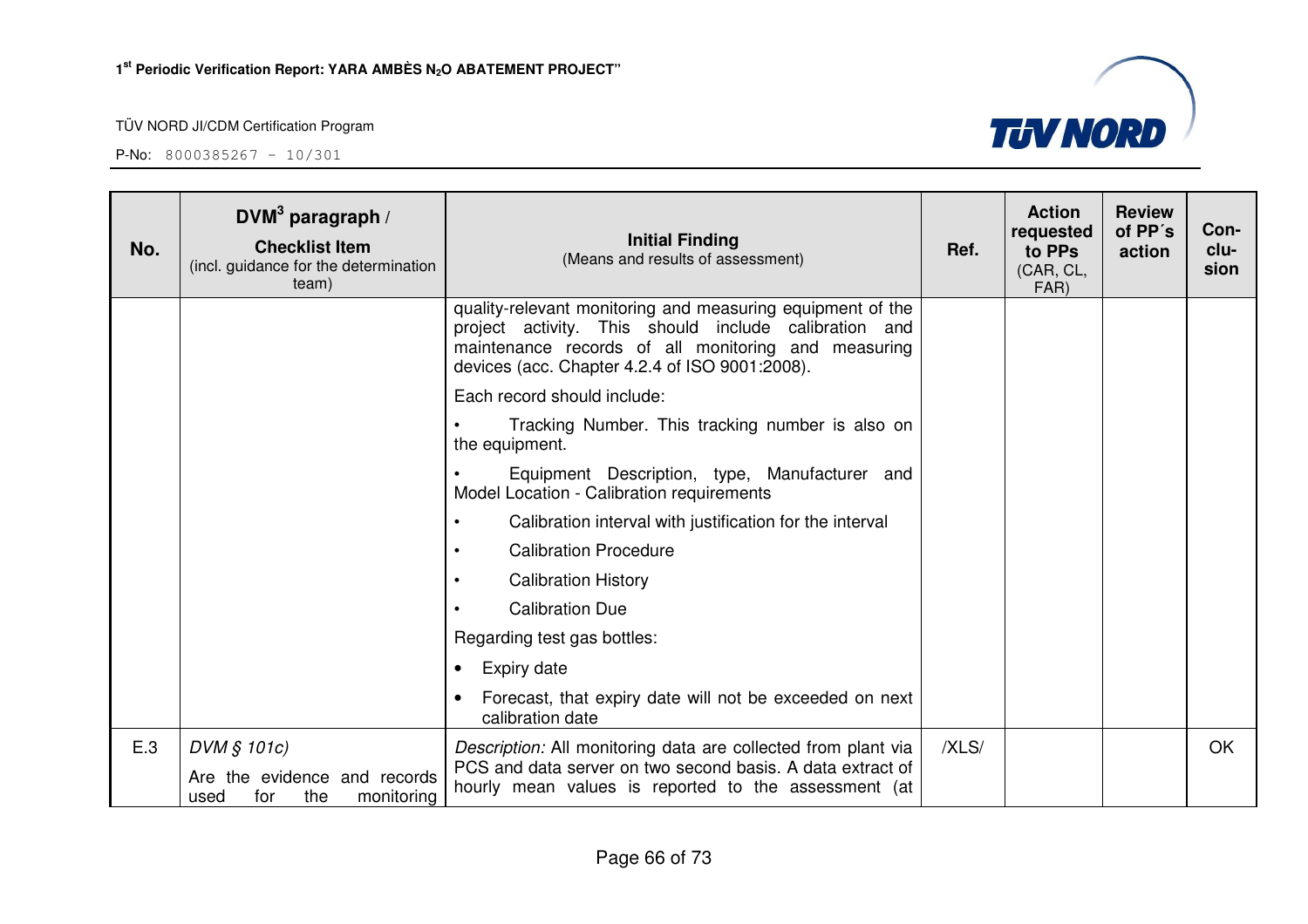| No. | DVM <sup>3</sup> paragraph /<br><b>Checklist Item</b><br>(incl. guidance for the determination<br>team)                                | <b>Initial Finding</b><br>(Means and results of assessment)                                                                                                                                                                                                                                                                                                                                                                                                                                           | Ref.                            | <b>Action</b><br>requested<br>to PPs<br>(CAR, CL,<br>FAR) | <b>Review</b><br>of PP's<br>action | Con-<br>clu-<br>sion |
|-----|----------------------------------------------------------------------------------------------------------------------------------------|-------------------------------------------------------------------------------------------------------------------------------------------------------------------------------------------------------------------------------------------------------------------------------------------------------------------------------------------------------------------------------------------------------------------------------------------------------------------------------------------------------|---------------------------------|-----------------------------------------------------------|------------------------------------|----------------------|
|     | in a<br>traceable<br>maintained<br>manner?                                                                                             | N.serve),<br><i>Means of determination:</i> Excel-datasheet for ER-calculation,<br>10-seconds data collections provided by the plant operator<br>during on-site visit (spot-check of single days)<br>Conclusion: The verifier can confirm, that all data are<br>traceable from measurement-device to ER-calculation                                                                                                                                                                                   |                                 |                                                           |                                    |                      |
| E.4 | DVM § 101d)<br>and<br>collection<br>the data<br>ls.<br>management system for the<br>project in accordance with the<br>monitoring plan? | Description: The PP could provide a tag-number-sheet to<br>identify all process data relevant to the project activity and<br>prove the proper processing and storage in the PCS.<br>Relevant data were extracted by an Exaguantum data<br>server and stored in a project database. Hourly mean values<br>were automatically calculated. Operating hours of the plant<br>and AMS where generated and stored from 2 second-values<br>(value 0-1) to give the status information for data<br>assessment. | /TAG/<br>/PDD/<br>/MR/<br>/XLS/ | $CL-C3$                                                   | Pls see<br>Chapter<br>4            | <b>OK</b>            |
|     |                                                                                                                                        | Means of determination: Records of the PCS, the<br>Exaquantum-data server, compared with methodology and<br>monitoring plan of PDD.                                                                                                                                                                                                                                                                                                                                                                   |                                 |                                                           |                                    |                      |
|     |                                                                                                                                        | Conclusion:<br>CL C <sub>3</sub> :<br>Some of the monitored 10-seconds-data, stored in the<br>EXAQUANTUM system are missing. The PP should provide<br>a reason for this based on supplier info.                                                                                                                                                                                                                                                                                                       |                                 |                                                           |                                    |                      |

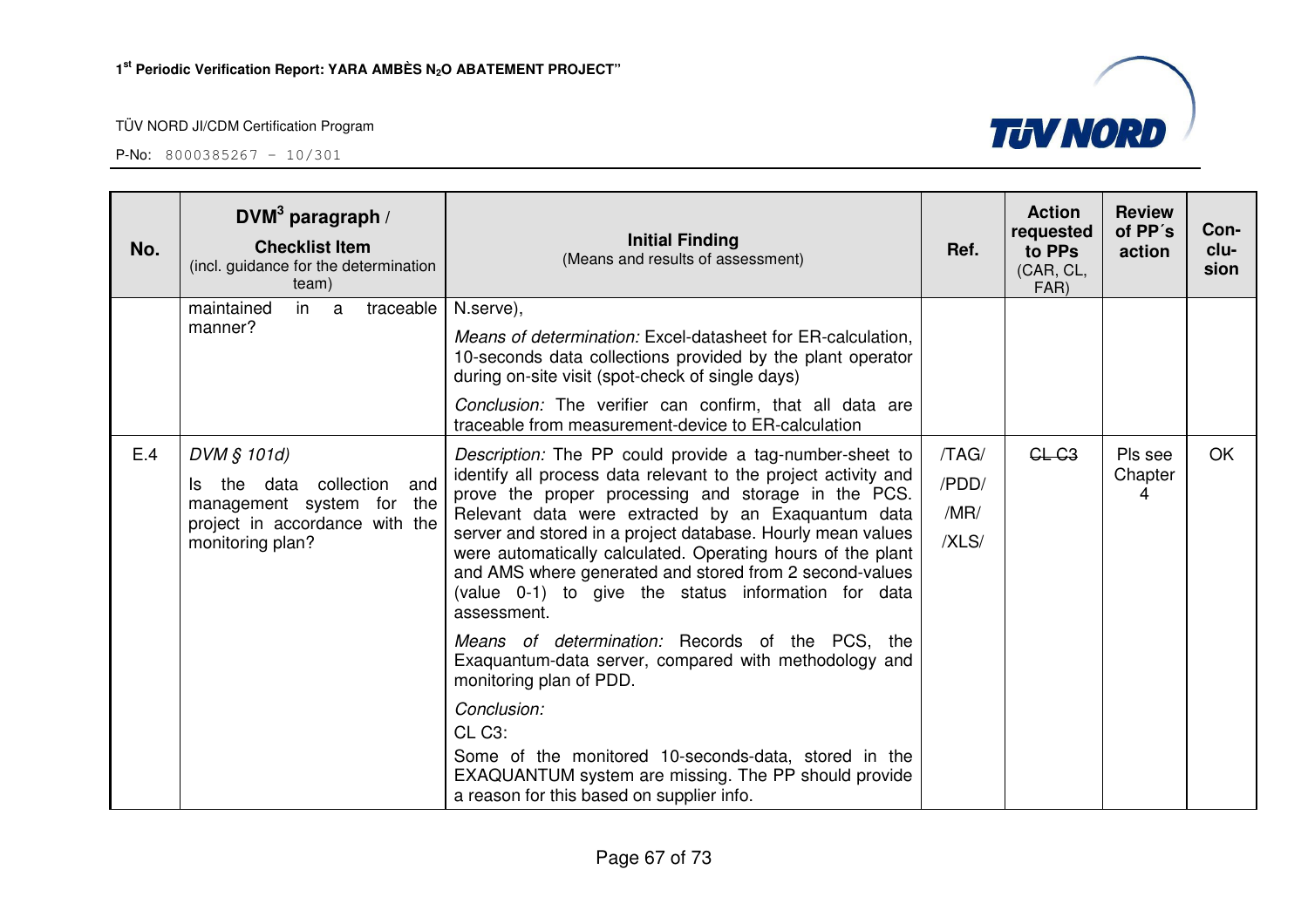

| No. | DVM <sup>3</sup> paragraph /<br><b>Checklist Item</b><br>(incl. guidance for the determination<br>team) | <b>Initial Finding</b><br>(Means and results of assessment) | Ref. | <b>Action</b><br>requested<br>to PPs<br>(CAR, CL,<br>FAR) | <b>Review</b><br>of PP's<br>action | Con-<br>clu-<br>sion |
|-----|---------------------------------------------------------------------------------------------------------|-------------------------------------------------------------|------|-----------------------------------------------------------|------------------------------------|----------------------|
|     |                                                                                                         |                                                             |      |                                                           |                                    |                      |
| F   | Verification regarding programmes of activities (additional elements for assessment)                    |                                                             |      |                                                           |                                    |                      |
| F.1 | DVM § 102                                                                                               | Description: N/A                                            |      |                                                           |                                    |                      |
|     | Is any JPA that has not been                                                                            | Means of determination: N/A                                 |      |                                                           |                                    |                      |
|     | added to the JI PoA not verified?                                                                       | Conclusion: N/A                                             |      |                                                           |                                    |                      |
| F.2 | DVM § 103                                                                                               | Description: N/A                                            |      |                                                           |                                    |                      |
|     | Is the verification based on the                                                                        | Means of determination: N/A                                 |      |                                                           |                                    |                      |
|     | monitoring reports of all JPAs to<br>be verified?                                                       | Conclusion: N/A                                             |      |                                                           |                                    |                      |
| F.3 | DVM § 103                                                                                               | Description: N/A                                            |      |                                                           |                                    |                      |
|     | Does the verification ensure the                                                                        | Means of determination: N/A                                 |      |                                                           |                                    |                      |
|     | accuracy and conservativeness<br>of the emission reductions or                                          | Conclusion: N/A                                             |      |                                                           |                                    |                      |
|     | of removals<br>enhancements<br>generated by each JPA?                                                   |                                                             |      |                                                           |                                    |                      |
| F.4 | DVM § 104                                                                                               | Description: N/A                                            |      |                                                           |                                    |                      |
|     | Does the monitoring period not                                                                          | Means of determination: N/A                                 |      |                                                           |                                    |                      |
|     | overlap with previous monitoring<br>periods?                                                            | Conclusion: N/A                                             |      |                                                           |                                    |                      |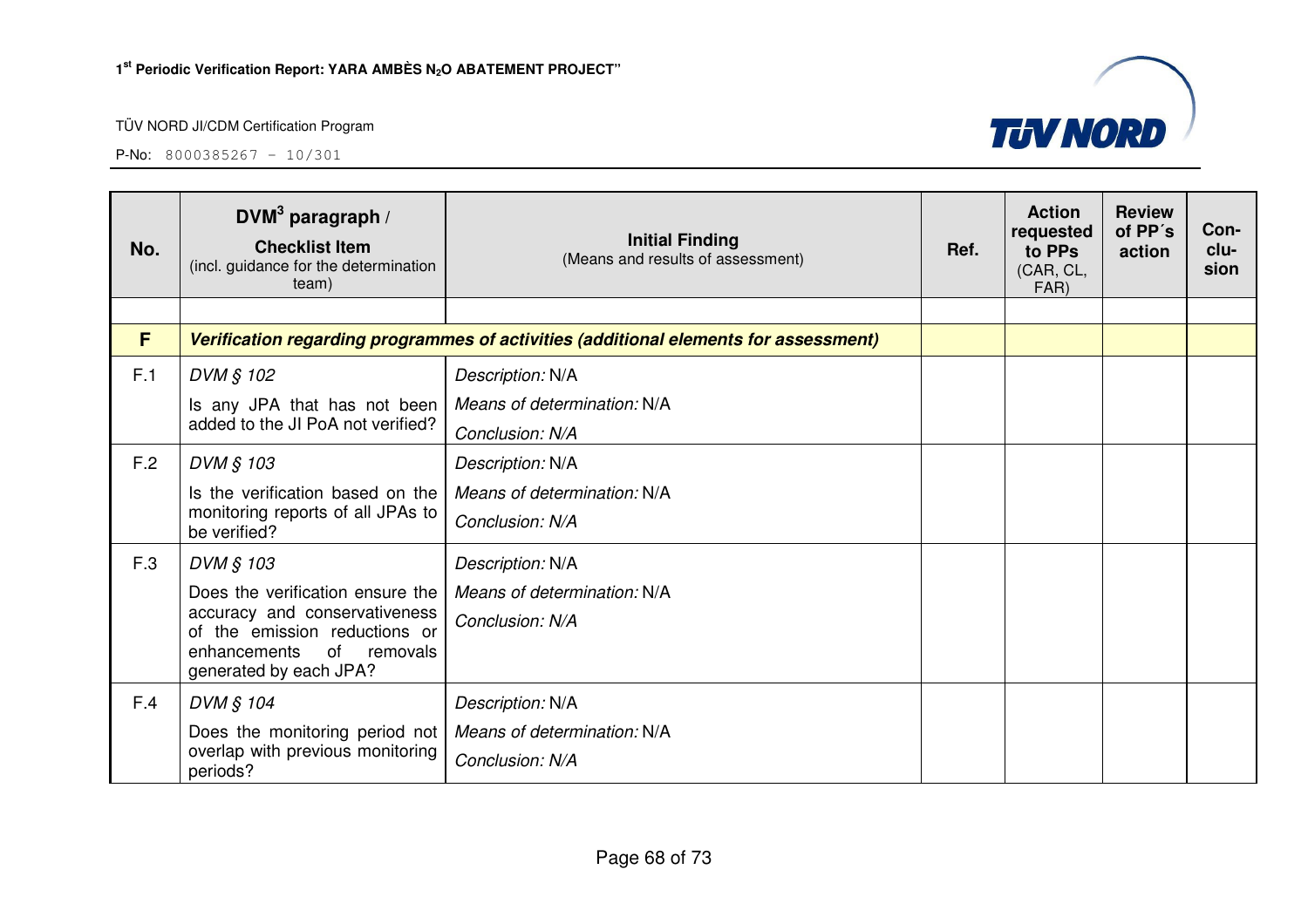

| No. | $DVM3$ paragraph /<br><b>Checklist Item</b><br>(incl. guidance for the determination<br>team)                                                                                                                                                                                                                                                                                                                                                                                                                          | <b>Initial Finding</b><br>(Means and results of assessment)        | Ref. | <b>Action</b><br>requested<br>to PPs<br>(CAR, CL,<br>FAR) | <b>Review</b><br>of PP's<br>action | Con-<br>clu-<br>sion |
|-----|------------------------------------------------------------------------------------------------------------------------------------------------------------------------------------------------------------------------------------------------------------------------------------------------------------------------------------------------------------------------------------------------------------------------------------------------------------------------------------------------------------------------|--------------------------------------------------------------------|------|-----------------------------------------------------------|------------------------------------|----------------------|
| F.5 | DVM § 105<br>the AIE<br>learns of an<br>lf<br>erroneously included JPA, has<br>the AIE informed the JISC of its<br>findings in writing?                                                                                                                                                                                                                                                                                                                                                                                | Description: N/A<br>Means of determination: N/A<br>Conclusion: N/A |      |                                                           |                                    |                      |
|     | Applicable to sample-based approach only                                                                                                                                                                                                                                                                                                                                                                                                                                                                               |                                                                    |      |                                                           |                                    |                      |
| F.6 | DVM § 106<br>the<br>sampling<br>Does<br>plan<br>prepared by the AIE:<br>Describe<br>its<br>(a)<br>sample<br>selection, taking into<br>account<br>that:<br>For each verification that<br>(i)<br>uses a sample-based approach,<br>the sample selection shall be<br>sufficiently representative of the<br>JPAs in the JI PoA such<br>extrapolation to<br>all<br><b>JPAs</b><br>identified for that verification is<br>reasonable, taking into account<br>differences<br>the<br>among<br>characteristics of JPAs, such as: | Description: N/A<br>Means of determination: N/A<br>Conclusion: N/A |      |                                                           |                                    |                      |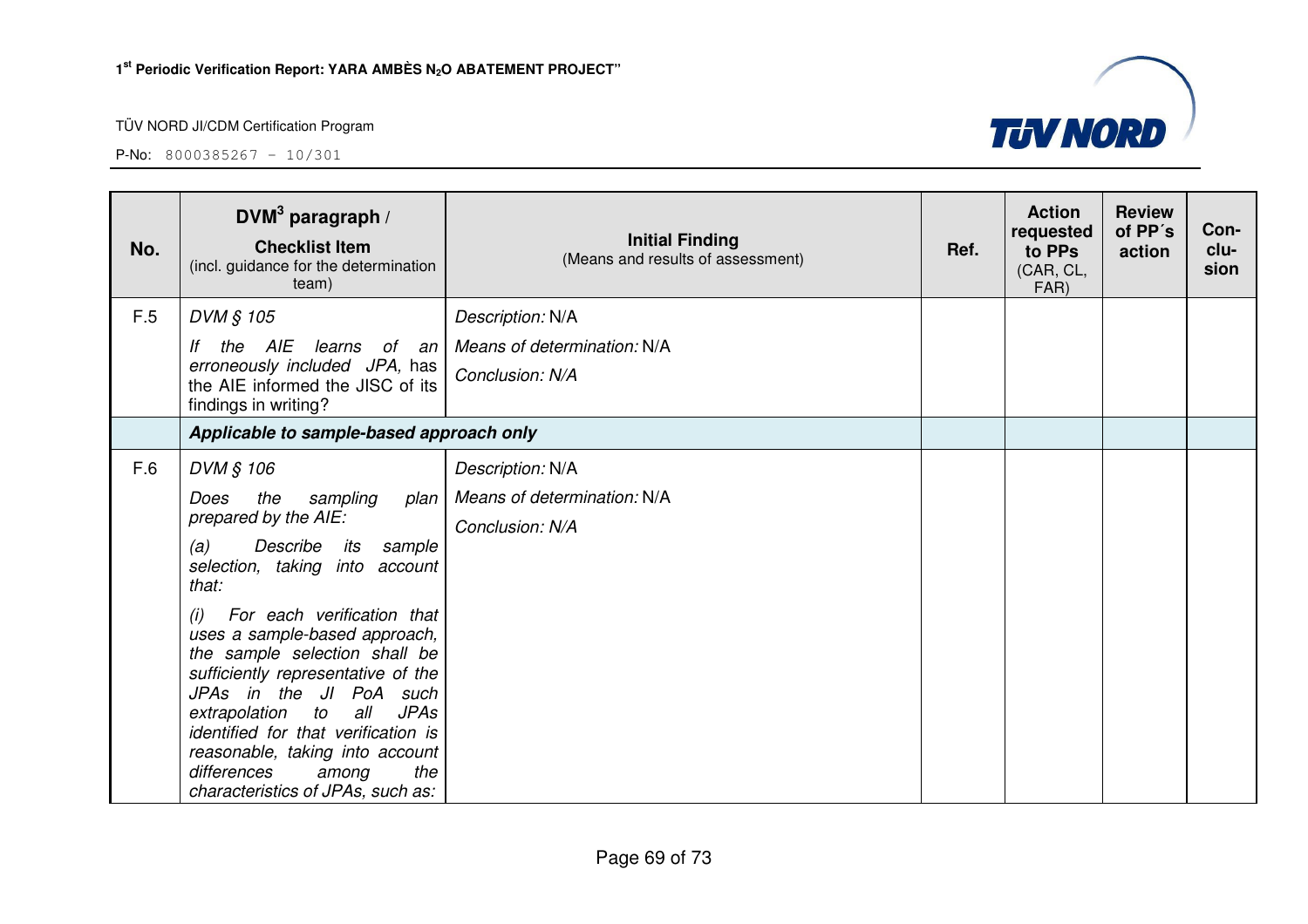among JPAs, then (does the

#### TÜV NORD JI/CDM Certification Program

P-No: 8000385267 – 10/301

| No. | DVM $3$ paragraph /<br><b>Checklist Item</b><br>(incl. guidance for the determination<br>team)           | <b>Initial Finding</b><br>(Means and results of assessment) | Ref. | <b>Action</b><br>requested<br>to PPs<br>(CAR, CL,<br>FAR) | <b>Review</b><br>of PP's<br>action | Con-<br>clu-<br>sion |
|-----|----------------------------------------------------------------------------------------------------------|-------------------------------------------------------------|------|-----------------------------------------------------------|------------------------------------|----------------------|
|     | - The types of JPAs;                                                                                     |                                                             |      |                                                           |                                    |                      |
|     | The complexity of the<br>applicable technologies and/or<br>measures used;                                |                                                             |      |                                                           |                                    |                      |
|     | The geographical location of<br>$-$<br>each JPA;                                                         |                                                             |      |                                                           |                                    |                      |
|     | The amounts of expected<br>emission reductions of the JPAs<br>being verified;                            |                                                             |      |                                                           |                                    |                      |
|     | - The number of JPAs for which<br>emission reductions are being<br>verified;                             |                                                             |      |                                                           |                                    |                      |
|     | The length of monitoring<br>periods of the JPAs being<br>verified; and                                   |                                                             |      |                                                           |                                    |                      |
|     | The samples selected for<br>$\qquad \qquad$<br>prior verifications, if any?                              |                                                             |      |                                                           |                                    |                      |
|     | (ii) If, in its sample selection, the<br>AIE does not identify and take<br>into account such differences |                                                             |      |                                                           |                                    |                      |

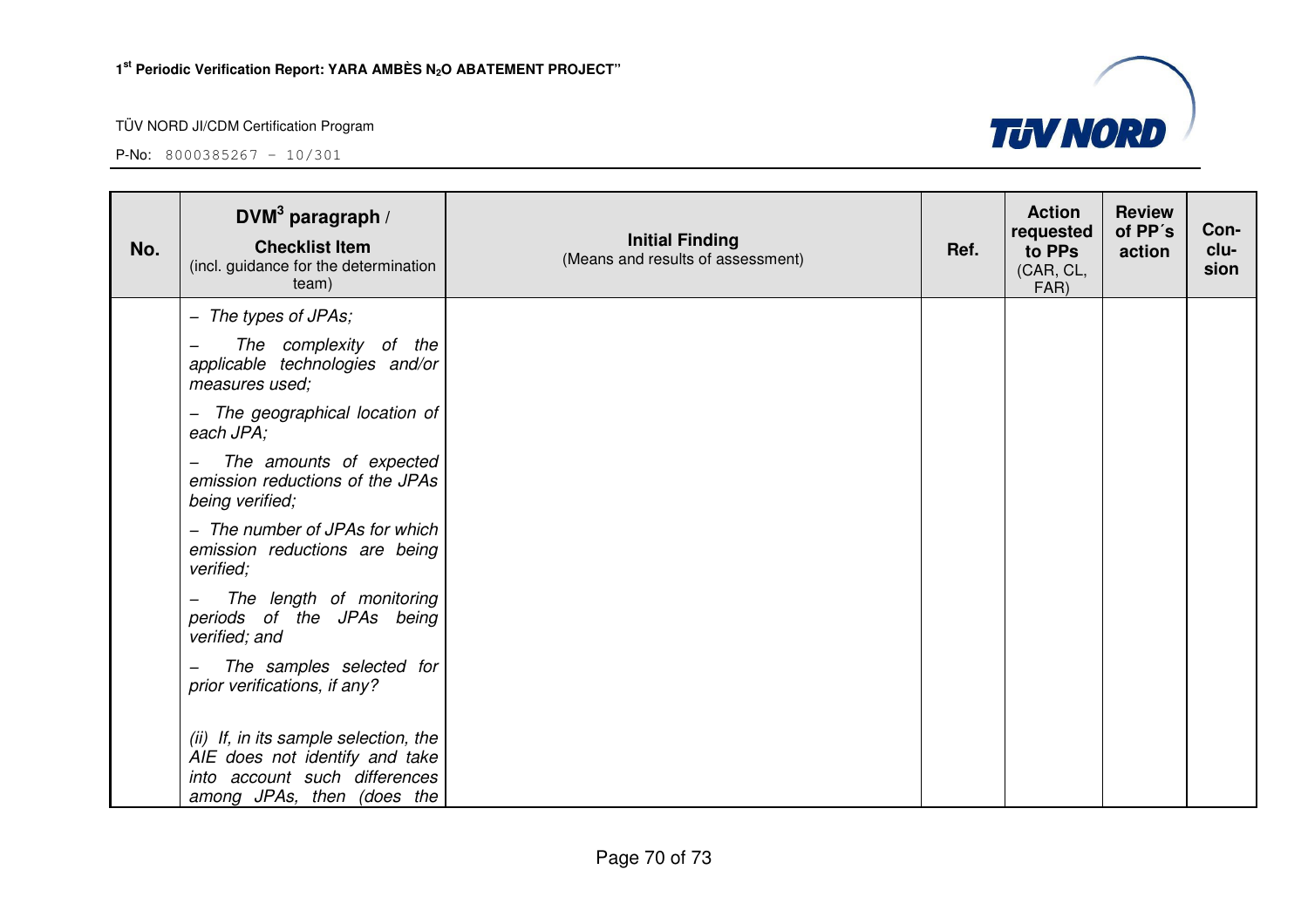| No. | DVM <sup>3</sup> paragraph /<br><b>Checklist Item</b><br>(incl. guidance for the determination<br>team)                                                                                                                                                                         | <b>Initial Finding</b><br>(Means and results of assessment)        | Ref. | <b>Action</b><br>requested<br>to PPs<br>(CAR, CL,<br>FAR) | <b>Review</b><br>of PP's<br>action | Con-<br>clu-<br>sion |
|-----|---------------------------------------------------------------------------------------------------------------------------------------------------------------------------------------------------------------------------------------------------------------------------------|--------------------------------------------------------------------|------|-----------------------------------------------------------|------------------------------------|----------------------|
|     | provide<br>sampling<br>plan)<br>a<br>reasonable explanation<br>and<br>justification for not doing so?<br>(b) Provide a list of JPAs<br>selected for site inspections,<br>based on a statistically sound<br>selection of sites for inspection<br>in accordance with the criteria |                                                                    |      |                                                           |                                    |                      |
| F.7 | listed in (a) (i) above?<br>DVM § 107                                                                                                                                                                                                                                           | Description: N/A                                                   |      |                                                           |                                    |                      |
|     | Is the sampling plan ready for<br>through<br>publication<br>the<br>along with<br>the<br>secretariat<br>verification<br>and<br>report<br>supporting documentation?                                                                                                               | Means of determination: N/A<br>Conclusion: N/A                     |      |                                                           |                                    |                      |
| F.8 | DVM § 108<br>AIE<br>Has<br>the<br>made<br>site<br>inspections of at least the<br>square root of the number of<br>total JPAs, rounded to the upper<br>whole number? If the AIE makes<br>no site inspections or fewer site                                                        | Description: N/A<br>Means of determination: N/A<br>Conclusion: N/A |      |                                                           |                                    |                      |

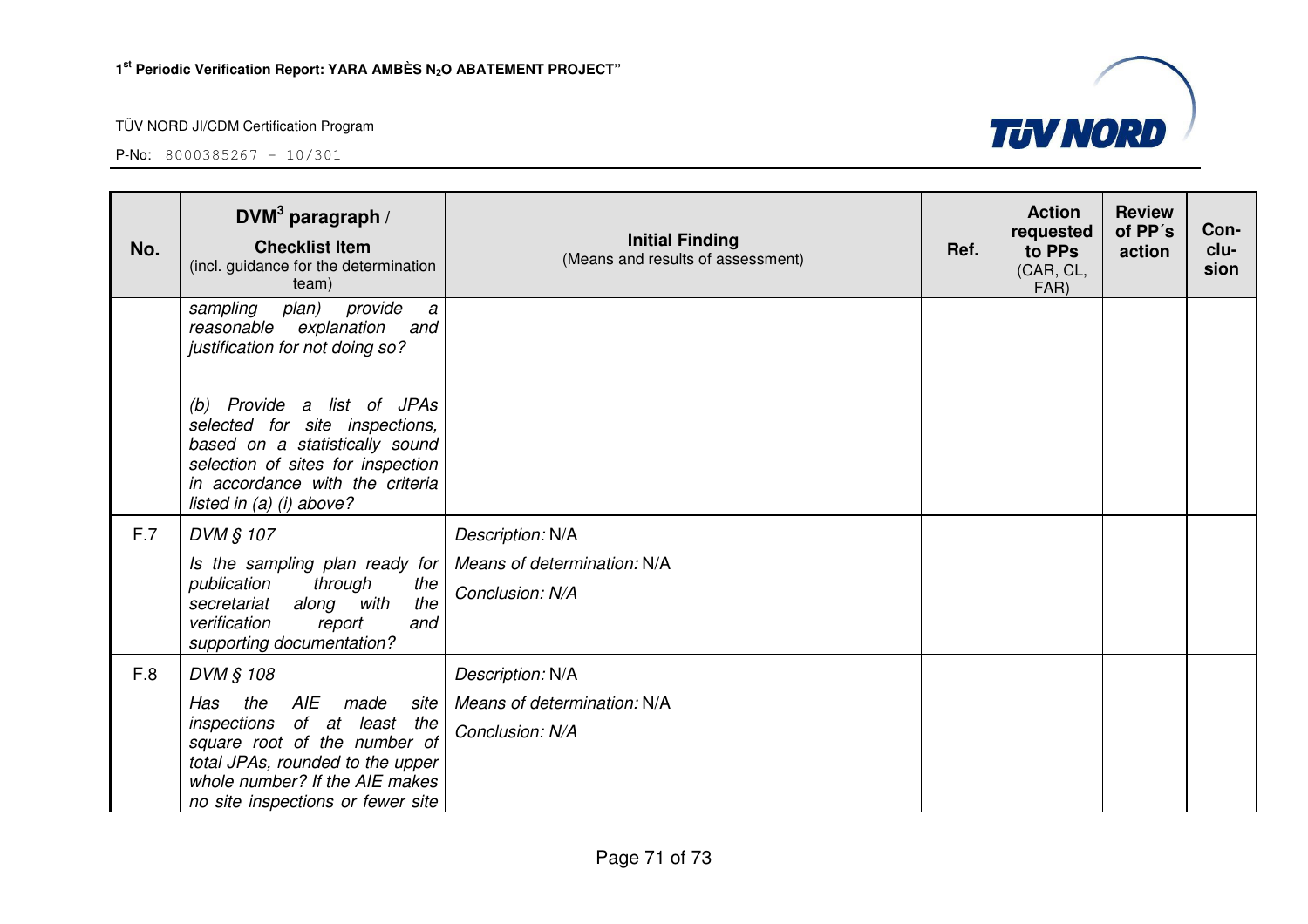

| No.  | DVM <sup>3</sup> paragraph /<br><b>Checklist Item</b><br>(incl. guidance for the determination<br>team)                                                                                                                                | <b>Initial Finding</b><br>(Means and results of assessment)        | Ref. | <b>Action</b><br>requested<br>to PPs<br>(CAR, CL,<br>FAR) | <b>Review</b><br>of PP's<br>action | Con-<br>clu-<br>sion |
|------|----------------------------------------------------------------------------------------------------------------------------------------------------------------------------------------------------------------------------------------|--------------------------------------------------------------------|------|-----------------------------------------------------------|------------------------------------|----------------------|
|      | inspections than the square root<br>of the number of total JPAs,<br>rounded to the upper whole<br>number, then does the AIE<br>provide<br>reasonable<br>a<br>explanation and justification?                                            |                                                                    |      |                                                           |                                    |                      |
| F.9  | DVM § 109<br>Is the sampling plan available<br>for submission to the secretariat<br>the JISC.s ex ante<br>for<br>assessment? (Optional)                                                                                                | Description: N/A<br>Means of determination: N/A<br>Conclusion: N/A |      |                                                           |                                    |                      |
|      |                                                                                                                                                                                                                                        | Applicable to both sample based and non-sample based approaches    |      |                                                           |                                    |                      |
| F.10 | DVM § 110<br>If the AIE learns of a fraudulently<br>included JPA, a fraudulently<br>monitored JPA or an inflated<br>number of emission reductions<br>claimed in a JI PoA, has the AIE<br>informed the JISC of the fraud in<br>writing? | Description: N/A<br>Means of determination: N/A<br>Conclusion: N/A |      |                                                           |                                    |                      |